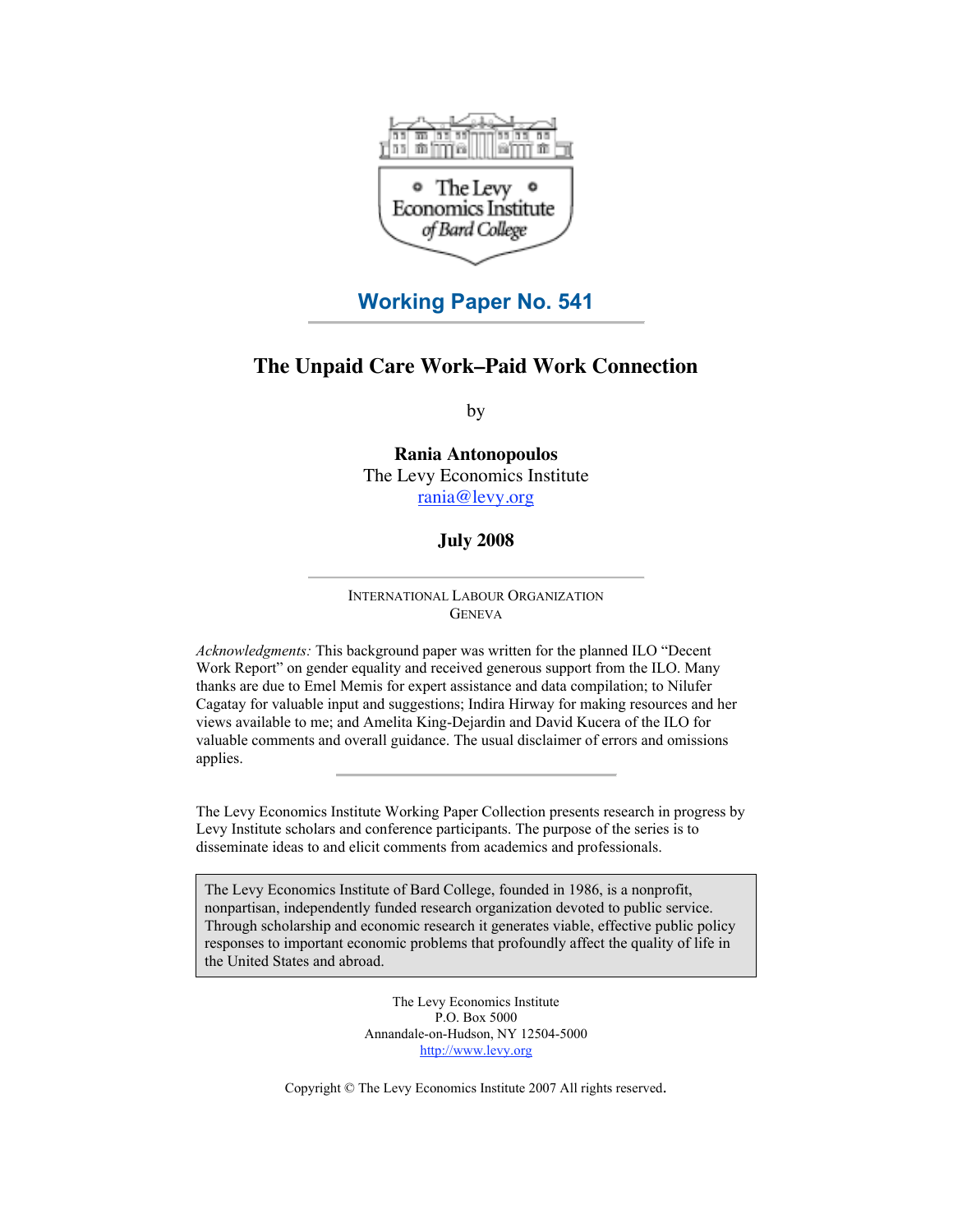# PART I

| Section I:   | Concept and Purview of Unpaid Work                                  |
|--------------|---------------------------------------------------------------------|
| Section II:  | Unpaid Work and the Macroeconomy                                    |
| Section III: | The Intersection of Paid and Unpaid [Care] Work                     |
| Section IV:  | Paid and Unpaid Work: Globalisation, Domestic Work and the Global   |
|              | <b>Care Chains</b>                                                  |
| Section V:   | Unpaid Work and Poverty                                             |
| Section VI:  | Unpaid Work, Unpaid Care Work and the Role of the State             |
| Section VII: | Existing Methodologies for Data Collection, Production and Analysis |
|              | on Unpaid Care Work                                                 |

# PART II

Recommendations

- -Better design and more frequent collection of time use data
- -Analysis of family-work reconciliation policies and unpaid care work
- -Explore importance of employment guarantee policies on unpaid work
- -Discuss lack of regulation, period of retirement or social protection for paid informal care workers.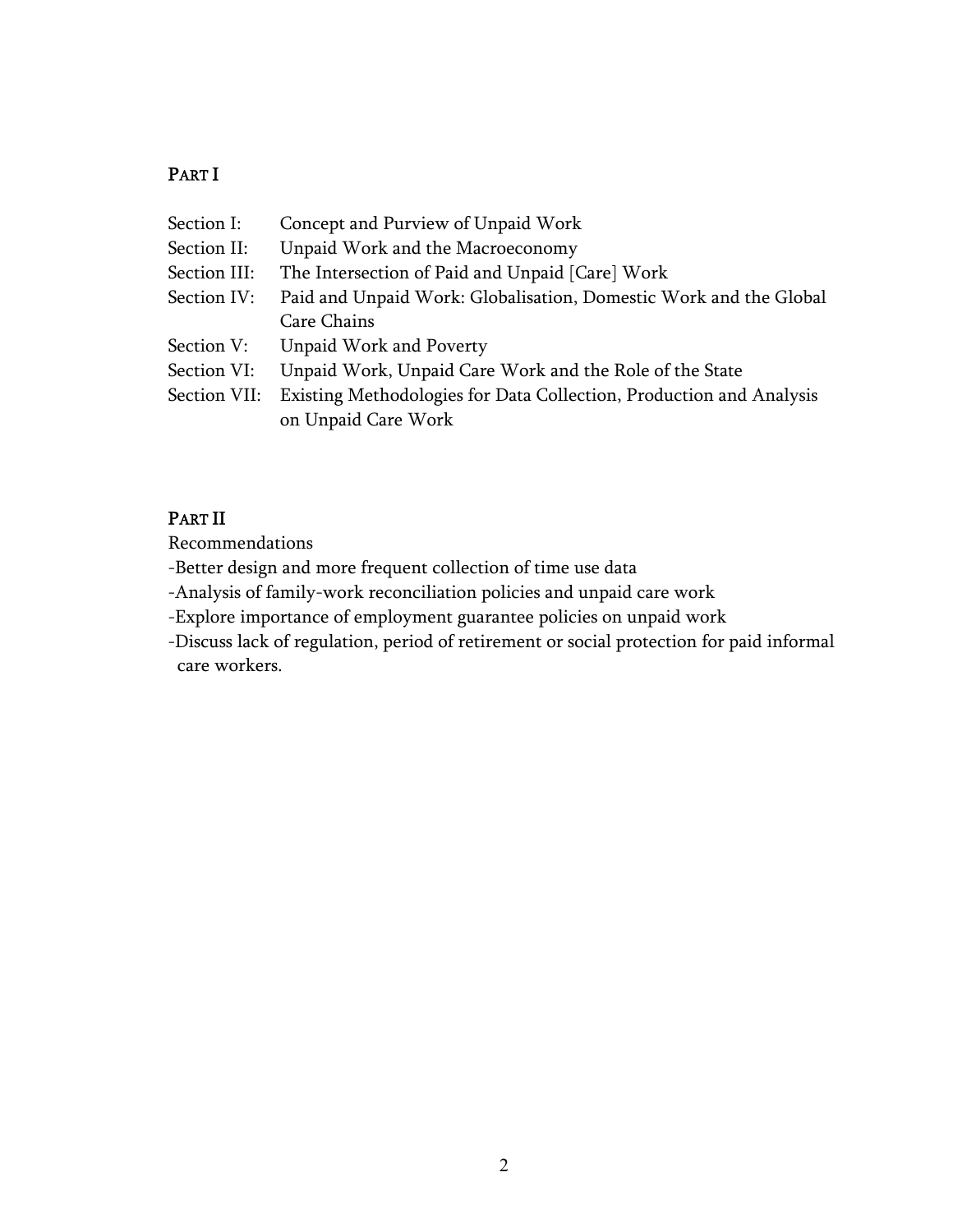TABLE OF CONTENTS

| I.                                             |                                                                                 |  |
|------------------------------------------------|---------------------------------------------------------------------------------|--|
| П.                                             |                                                                                 |  |
| A.<br>B.<br>$\mathcal{C}$ .                    |                                                                                 |  |
|                                                |                                                                                 |  |
| A.<br><b>B.</b><br>$\mathcal{C}$ .<br>D.<br>Ε. | Total Workload (Unpaid and Paid Work) and Earnings Gap: Women and Men. 28       |  |
|                                                | IV. PAID AND UNPAID WORK: GLOBALISATION, DOMESTIC WORK AND GLOBAL CARE          |  |
| $A_{-}$<br><b>B.</b>                           |                                                                                 |  |
|                                                |                                                                                 |  |
|                                                | VI. UNPAID WORK, UNPAID CARE WORK AND THE ROLE OF THE STATE  45                 |  |
| A.<br><b>B.</b>                                | The State and Its Contributions to Social Reproduction Provisioning 46          |  |
|                                                | VII. EXISTING METHODOLOGIES ON DATA COLLECTION, PRODUCTION AND ANALYSIS ON      |  |
| A.<br><b>B.</b><br>$\mathbf{C}$ .              | 2. Improved Measurement of Gross Domestic Product Using Time Use Statistics. 62 |  |
|                                                |                                                                                 |  |
|                                                |                                                                                 |  |
|                                                |                                                                                 |  |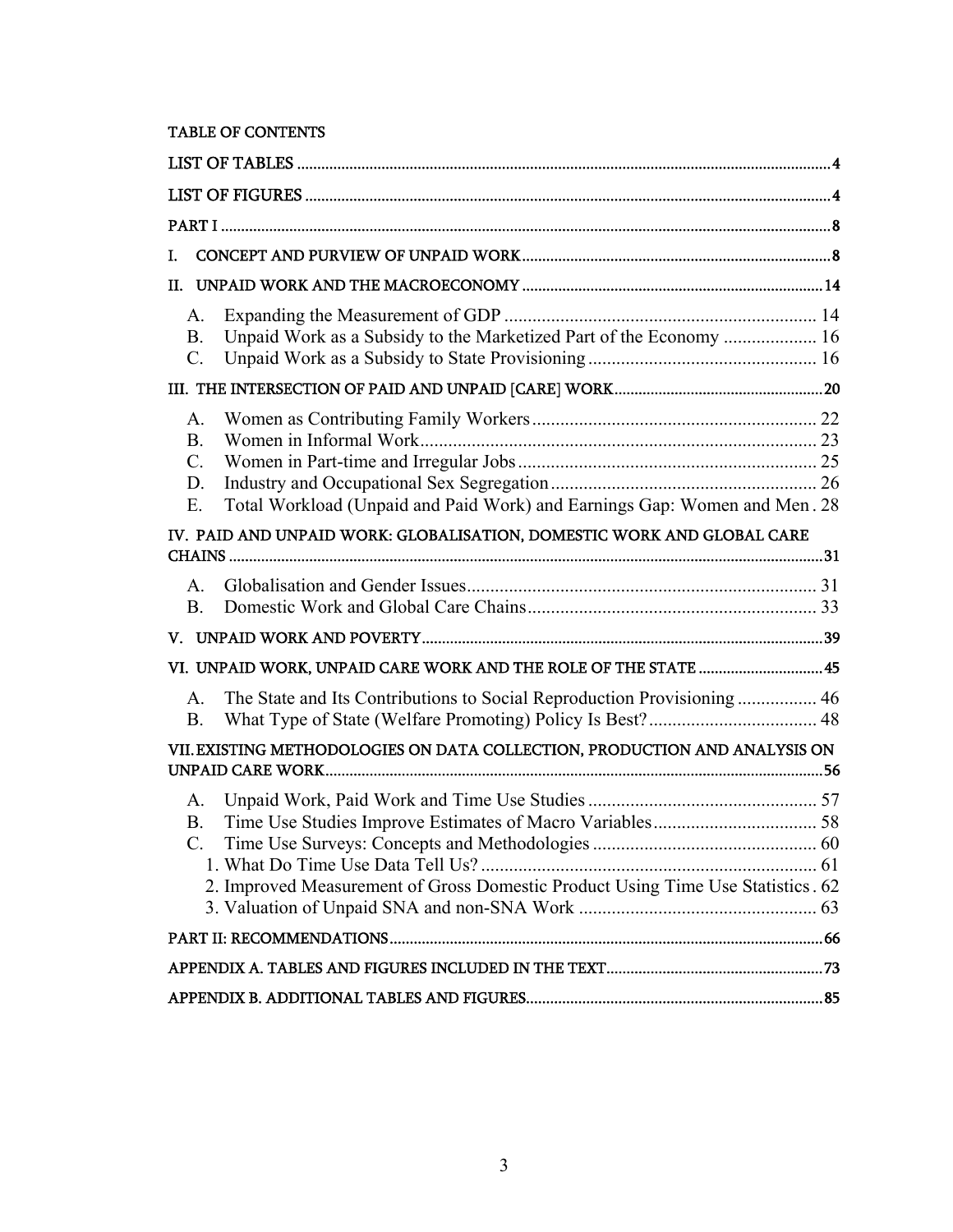## LIST OF TABLES

| Table I-1 The Overlap of Paid/Unpaid Work and SNA/Non-SNA Work11                            |  |
|---------------------------------------------------------------------------------------------|--|
| <b>Table I-2</b> Time Spent Fetching Water in Benin and Madagascar (In hours and minutes)12 |  |
|                                                                                             |  |
| Table III-2 Informal Employment in Non-agricultural Employment, 1994/200023                 |  |
| Table III-3 Home-Based Workers in Selected Developing Countries24                           |  |
| Table III-4 Male and Female Share in Total Employment by Sector 1996 and 200627             |  |
| Table B-1 Male and female status of employment 1996 and 2006 (extended version)86           |  |

## LIST OF FIGURES

| Figure I-1 Time Spent on Unpaid Work: Selected Developing and OECD Countries 9 |
|--------------------------------------------------------------------------------|
|                                                                                |
| Figure III-1 Time Spent on Total Work – Selected Developing Countries 21       |
|                                                                                |
|                                                                                |
| Figure III-4 Occupational Segregation: Share of Women and Men in Service and   |
| Sales Workers; Share of Women and Men in Other Occupations, 2005  28           |
| Figure III-5 Total Workload and Earnings Gap: Selected Developing Countries 29 |
| Figure III-6 Total Workload - Earnings Gap: Selected OECD Countries 30         |
| Figure IV-1 Female Migrants as Percentage of All International Migrants 36     |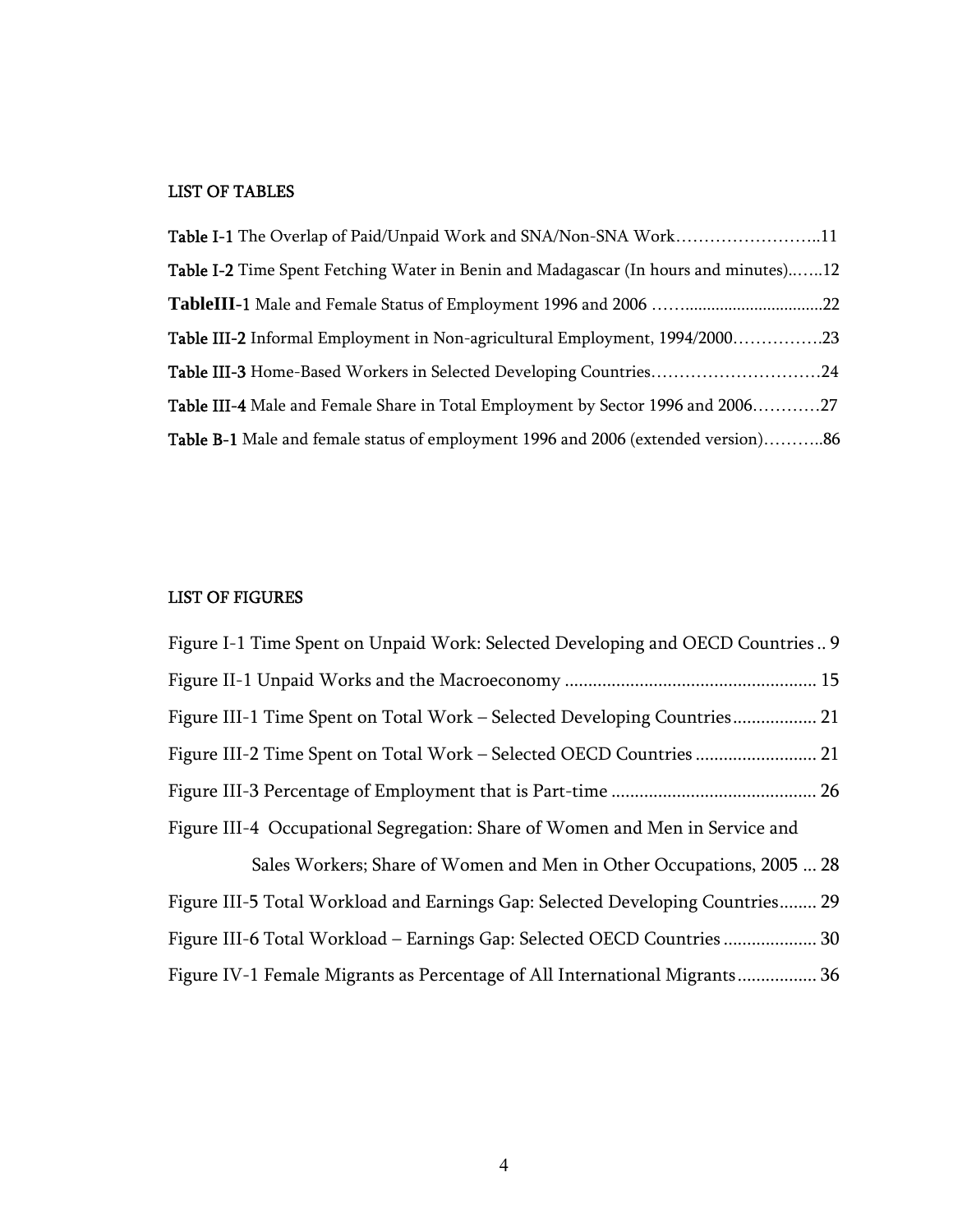## INTRODUCTION

1

Since the 1960's a substantial amount of research has been undertaken to take stock of differences in the socio-economic status between men and women. At the same time, mobilization and awareness building culminated in international fora and, under the auspices of the United Nations, many governments committed to eliminate all forms of discrimination against women. To document the progress made (or lack of) new conceptual frameworks were developed that made evident the need for gendersensitive data collection processes. Thus came the great push forward for data gathering that allowed tracking of differences between girls and boys, women and men at the national level for both developing and developed countries.

In the decades that followed, research findings pointed out that ameliorating gender disparities in paid and unpaid work, a goal in its own right, is a contributing factor to promoting gender equality but also pro-poor growth, social cohesion and improvements in overall human development.<sup>1</sup> As a result, policy attention and resources were devoted to address gaps in health and education, labour markets and labour rights, and access to credit and markets. These have been important initiatives and rising female labour force participation rates provide encouraging testimony to that end.

Progress made not withstanding, gaps remain. Women are still overrepresented among the underpaid and unprotected workers around the world. Despite their contributions to the economy, returns to education are lower for women; genderbased wage differentials persist; market segmentation and occupational segregation further exacerbate inequalities. Last but not least, gender disparities in the division of labour between paid and unpaid work also persist, with men spending more of their work time in remunerative employment and women performing most of the unpaid work<sup>2</sup>. It is this gap that constitutes the focus of the present paper. Time Use Survey  $data<sup>3</sup>$  reveal this to be the case in the North and in the Global South, and among women that participate in the labour market and those that are "inactive".

Unpaid work is interlinked with the location individuals occupy in paid work through many channels; it (a) shapes the ability, duration and types of paid work that can be undertaken and therefore limits access to existing and potential collective

<sup>1</sup> Jahan (2005); Çagatay and Ertürk (2004); Lustig et al. (2002), Klasen (1999)

 $2$  An excellent introduction to the topic can be found in D. Budlender (2002), Why Should We Care About Unpaid Care Work?

<sup>&</sup>lt;sup>3</sup> We will discuss Time Use Surveys in detail in a later section as they are key to gathering data on unpaid work.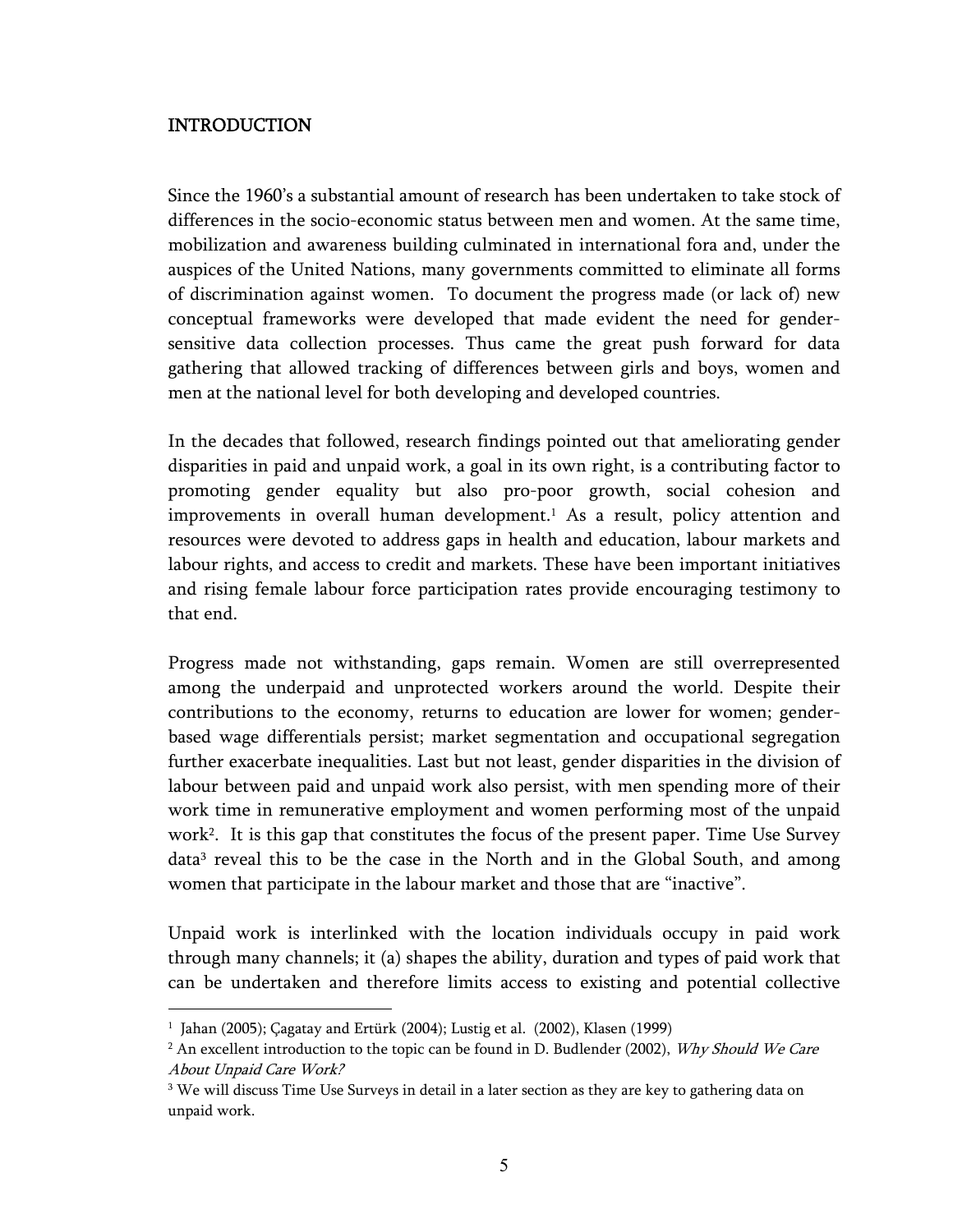action processes and social security; (b) does not offer monetary remuneration which reduces the exercise of "voice" over decision making and ability to accumulate savings and assets (c) as in many societies it is regarded a woman's "natural" work, performed in the "private" sphere of the family, it essentializes this work and strips it of its socioeconomic dimensions and contributions (d) assigns paid social reproduction (care) workers to jobs that are presumed to be unskilled, with low pay, slender options for promotion and scant social protection.

Taking care of one's own household and family members' needs may be labour of love but it is also labour of sorrow and drudgery. Unpaid care work, in particular, though embedded in feelings of obligation and commitment to others' well being, is also rooted in patriarchal structures that interact with the rest of the economy in ways that need to gain more visibility. The male-breadwinner female-caregiver polar representation perpetuates a "gendering" ideology that distorts and limits human potential and narrows the range of experiences of "being" and "doing" for men and women. If we are to make further progress towards gender equality we have to address the fact that it is neither "normal" nor "natural" for women to be performing most of the unpaid labour.

Most importantly, unpaid care work entails a systemic transfer of hidden subsidies to the rest of the economy that go unrecognized, imposing a systematic time-tax on women throughout their life cycle. These hidden subsidies signal the existence of power relations between men and women. But also, they connect the "private" worlds of households and families with the "public" spheres of markets and the state in exploitative ways. We must shed light on these interconnections in ways that motivate public dialogue, and action on behalf of policy makers, to remedy this phenomenon. The present paper joins existing efforts that aim to draw attention to this problem, a pervasive form of inequality, in the hope that progress and change is possible.

Part I of this document examines various aspects of women's and men's division of labour between paid work and unpaid work and consists of seven sections. Section I introduces the concept of unpaid work and contextualizes the use of "unpaid care work" in this paper. Section II elaborates on the relationship of unpaid work to the economy at the aggregate level. Section III is concerned with the paid/unpaid work division of labour between men and women. Section IV discusses domestic work and the global care chain. Section V regards poverty and unpaid work. In the context of unpaid care work next, in section VI, we consider the role of the state as it addresses issues of unemployment, poverty and social care. Finally, we conclude Part I with a discussion on the importance of Time Use Survey data, in section VII. Part II identifies recommendations for selected issues that warrant further research and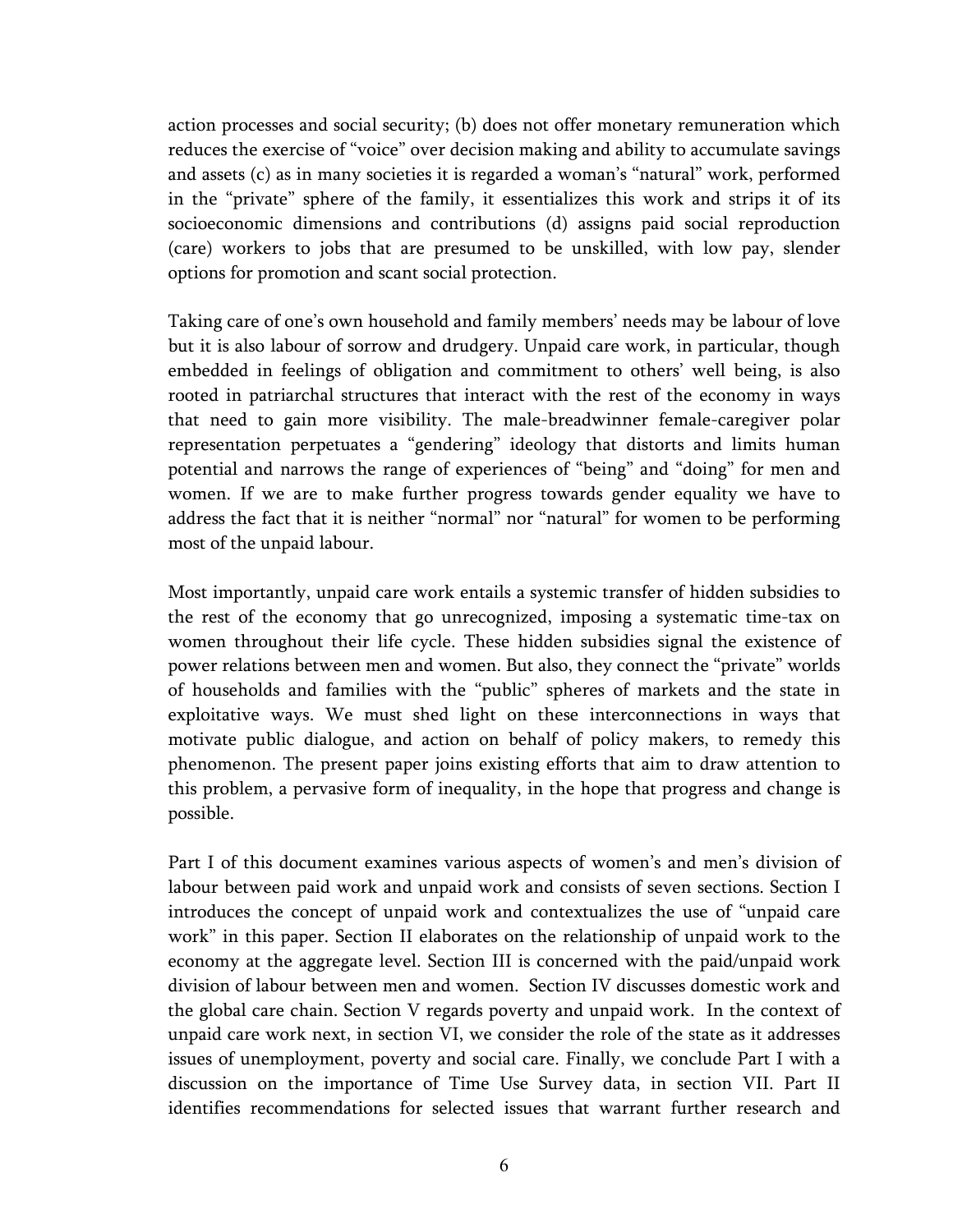analysis. The tables and figures included in the text present selected statistics. Note that more statistics and information is available in the extended tables and figures in the appendices.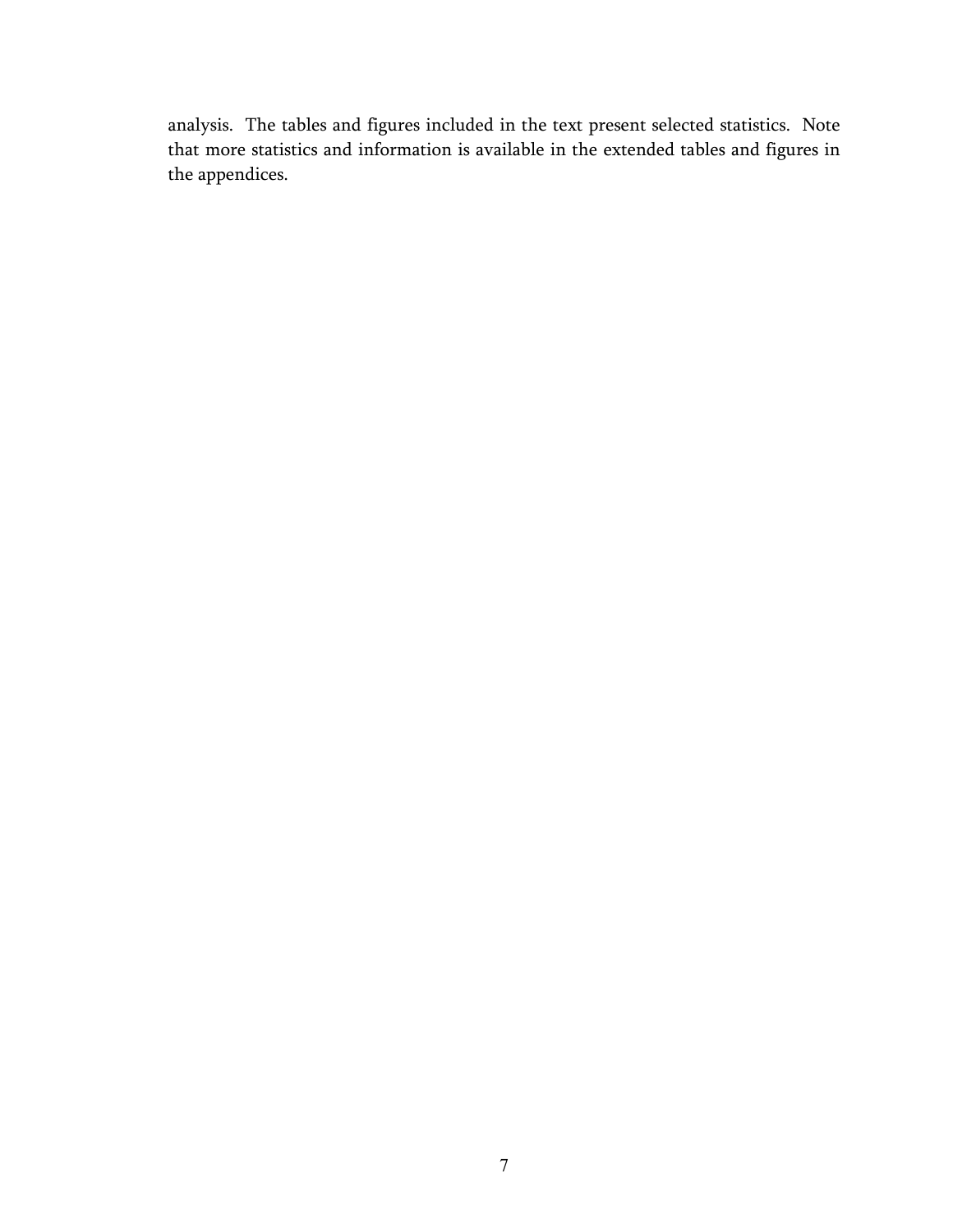# Part I

1

# I. Concept and Purview of Unpaid Work

Analytically speaking, people allocate their time on activities that can be classified as paid work, unpaid work and no work. Leaving aside sleep time, the concept of "no work" is commonly understood as consisting of free time spent on personal care and leisure activities. We should note here the often-neglected distinction between "no work" as voluntarily chosen free time and "no work" as the outcome of enforced inactivity due to chronic lack of employment opportunities<sup>4</sup>.

Paid work refers to time contracted out that receives remuneration. Work arrangements and the extent to which paid work is performed under decent conditions show extreme variations, with notable consequences on workers. Informality and lack of decent work conditions have receive considerable attention worldwide by government and non-government organizations, trade unions, the International Labour Organization as well as academic researchers. Labour market segmentation, wage differentials, unemployment, labour force participation rates are also relatively well investigated subjects and national labour statistics departments routinely collect data on these issues. Unpaid work has received less attention and we now turn to this.

 "Unpaid work" includes all non-remunerated work activities and it is safe to say that it lacks social recognition. The overall division of time between paid and unpaid work depends upon many factors including age, gender, type of household structure, social class, geographic location and presence of children to name a few. The very young, those that can purchase substitutes in the market, those with few or no children and non-single heads of households devote overall less of their time to unpaid tasks.

Equally important is the level of development of the economy as it affects the duration but also the distribution on time between paid/unpaid work as well as the allocation of unpaid time among a variety of activities. In wealthier countries larger segments of the population have access to paid jobs. Among those that work part time or not at all, as one would expect, less time is devoted to subsistence production or fetching wood for example. Finally, public sector infrastructure and state provisioning regimes determine social service delivery which plays a role in the specific allocation

<sup>4</sup> Traditional economics presumed that within the span of a day what is not accounted for by worktime is leisure (Pigou 1920; Becker 1965; Linder 1970). Heterodox economic traditions warn that "no work" can also be the outcome of social exclusion from paid work in which case a person is rendered forcefully inactive for short or long periods of time (Vickery 1977, Minsky 1986).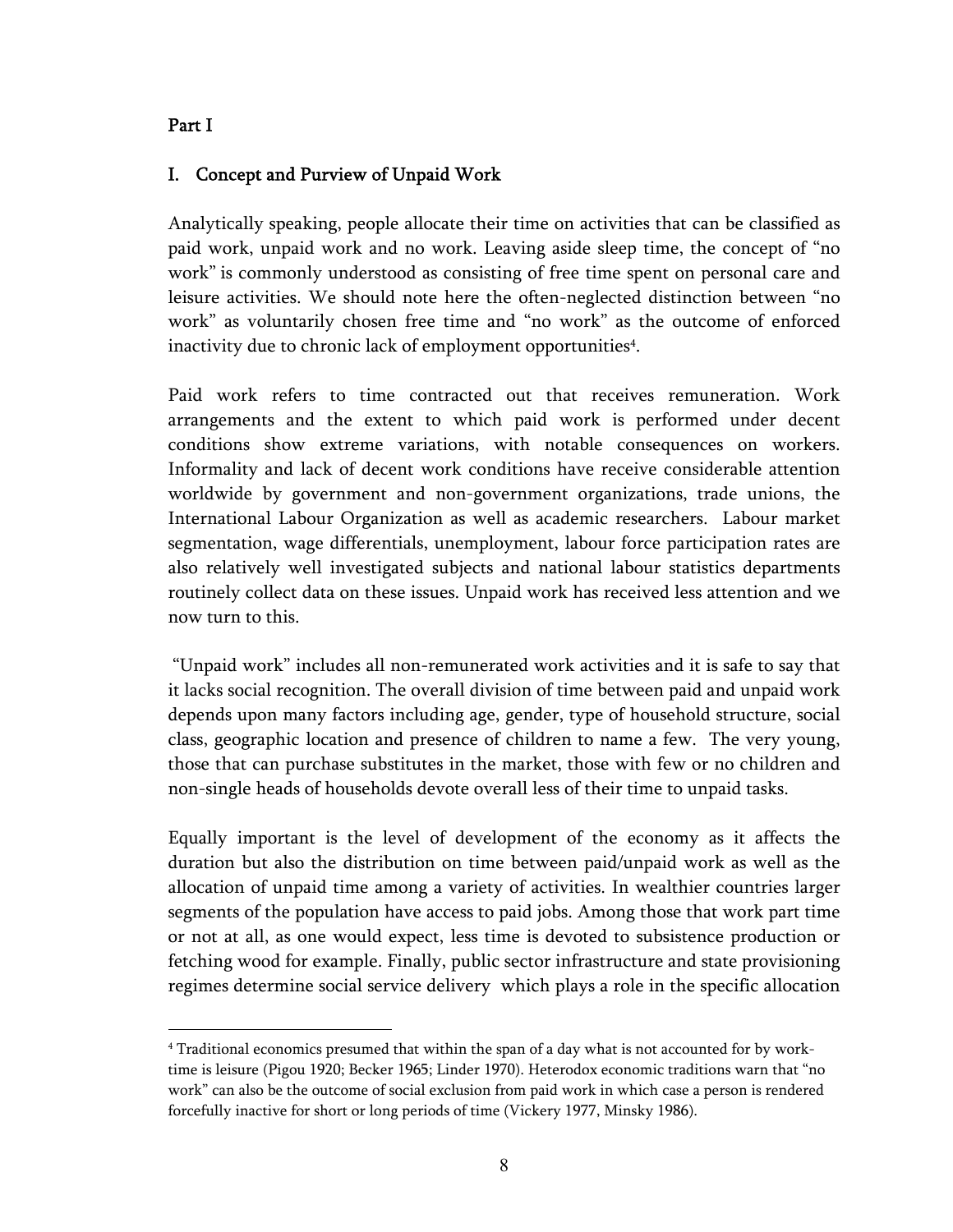of time among a variety of unpaid tasks. Universal free access to health services, child and elder care, and water delivery to one's doorstep reduces the amount of time needed in taking care of family/household members at home and in gathering and transporting water, for instance.

Nonetheless and despite the above mentioned differentiating elements a most striking and well known feature of unpaid work is that women, as compared to men, perform it disproportionately in developing and developed countries alike. Figure I-1 shows that the gender gap ranges from 2 hours to almost 5 hours.



Figure I-1 Time Spent on Unpaid Work: Selected Developing and OECD Countries

Sources: Author's tabulations; data from UNDP (2006) and ECLAC (2007)

In the next sections we will elaborate on several dimensions of unpaid work and their implications for men and women. As the term unpaid work is unwittingly conflated with non-production work and at other times with performing production but not market-oriented work, some conceptual clarifications are in order and we turn to this issue first. To complicate matters, unpaid work, unpaid *care* work, household production and household reproduction are used interchangeably. It is useful to devote a bit of time then, to clarify these terms and in the process to critically examine the meanings attached to them.

We begin with the question of whether unpaid work is *economic* work or *non*economic work. According to the United Nations System of National Accounts of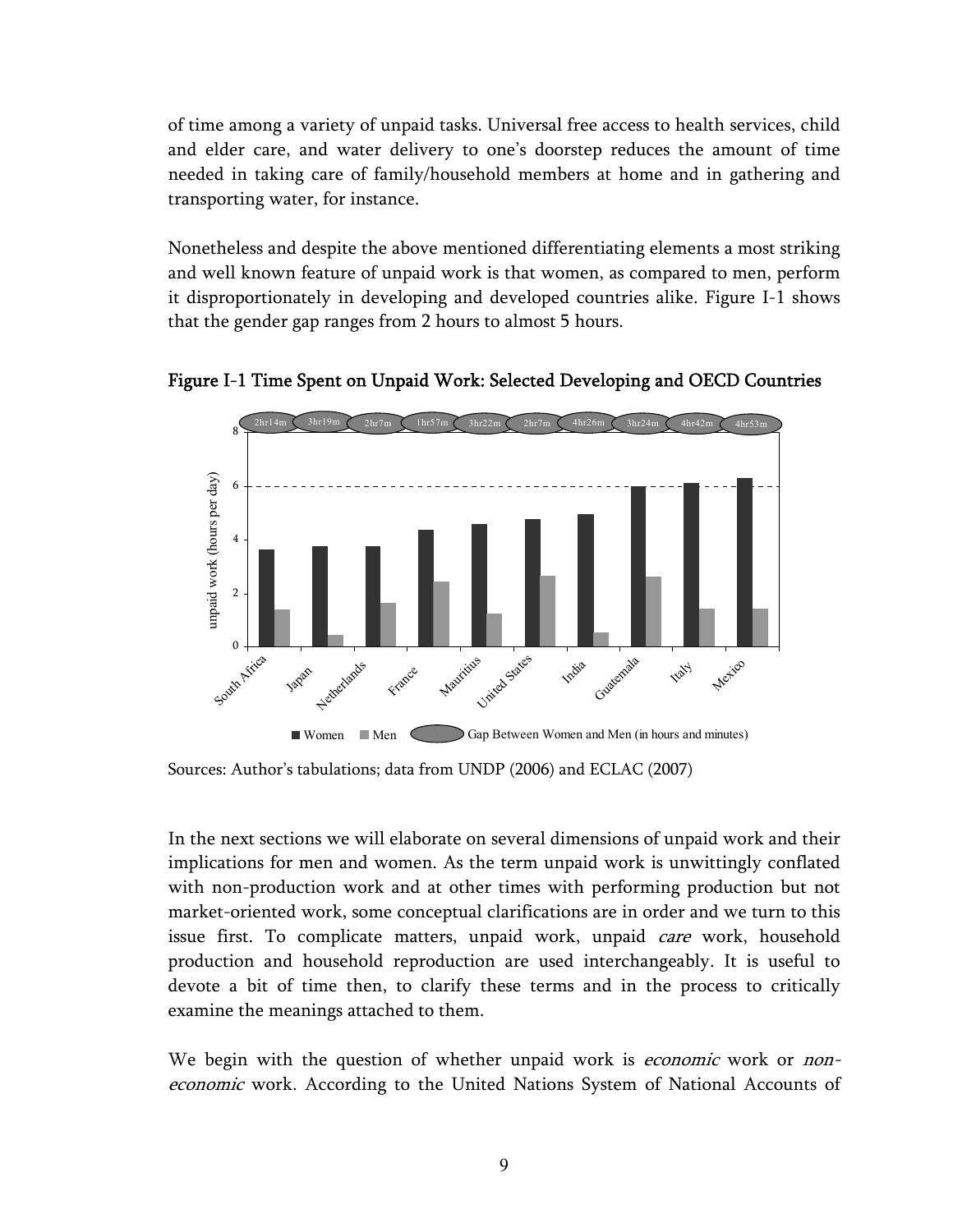1993 (SNA), which provides the conceptual framework that sets the international statistical standard for the measurement and classification of economic activities<sup>5</sup>, some unpaid work activities are deemed "economic work" and, much like paid work, are considered to belong within the "SNA production boundary". Other unpaid work activities are classified as "non-economic".

SNA 1993 convention indicates that the former (unpaid *economic* work) activities be measured and included in annual estimates of Gross Domestic Product (GDP). These pertain to (a) production of fixed assets for household use such as building a house; (b) subsistence production work such as crop cultivation, animal husbandry, forestry, fishery for own use; (c) collection of basic necessities like water and fuel wood from common lands or private lands; (d) collection of raw materials for income generating activities like crafts and other manufacturing; and (e) activities like unpaid family work for crop production that *reaches the market* as well as animal grazing, agro processing and food processing for sale. Accordingly, unpaid economic work consists of activities in procuring inputs and producing for own use and as well as for the market. Unpaid agricultural family work for the market is also included here. In practice, data collection gaps make measurement and inclusion of many of the above mentioned activities in National Income and Product Accounts very difficult.

Other types of unpaid work are deemed by the SNA 1993 to be "non economic" and are relegated outside the SNA production boundary. Non-SNA unpaid work, often referred to as work that falls "outside the SNA production boundary", consists of household maintenance, cleaning, washing, cooking, shopping; providing care for infants and children (active and passive care), care for the permanently ill or temporarily sick, as well as for older relatives and the disabled; and all volunteer work for community services. Recognizing these as contributing to society but not to the "economy", the SNA recommendation is that parallel (satellite) accounts to the National Income and Product ones (GDP) are constructed. Table 1.1 shows a schematic representation of the relationship between paid/unpaid work and SNA/Non-SNA work and Appendix A elucidates further the recommended taxonomy proposed by SNA 1993. To briefly reiterate, unpaid work is at times performed with a view to produce for the *market* as in cell  $(B)$ ; and it is considered to be *production* work, as in cells (B+C), whether it is destined for the market as in cell (B)or for own use within the household cell (C).

 $\overline{a}$ 

<sup>5</sup> It consists of an integrated set of macroeconomic accounts, balance sheets and tables based on internationally agreed concepts, definitions, classifications and accounting rules that delineate the market economy but in addition, for constructing satellite accounts of unpaid work For details see http://unstats.un.org/unsd/sna1993/introduction.asp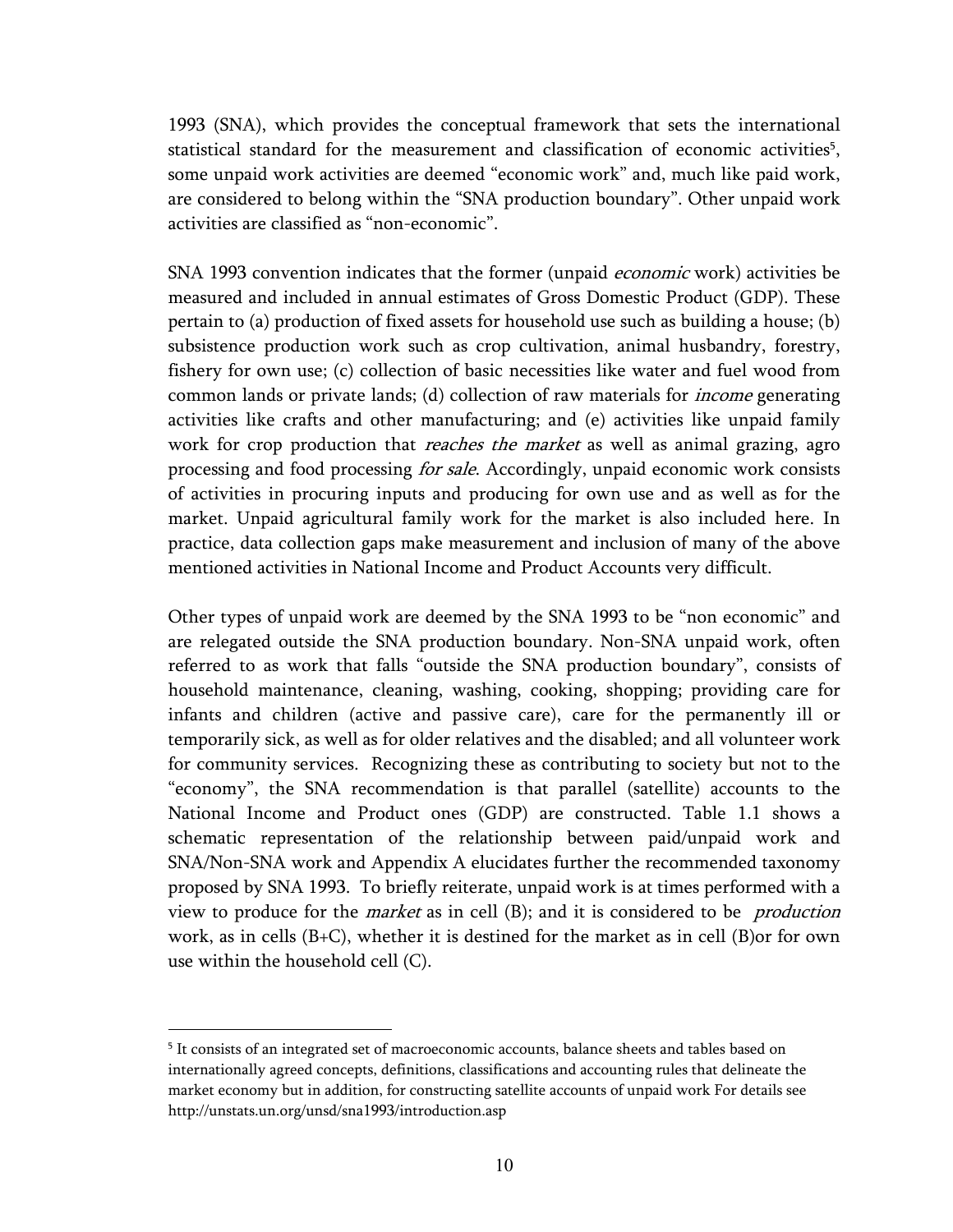| Table I-1                                               | The Overlap of Paid/Unpaid Work and SNA/Non-SNA Work |                                     |  |                                                                                        |  |  |  |  |  |
|---------------------------------------------------------|------------------------------------------------------|-------------------------------------|--|----------------------------------------------------------------------------------------|--|--|--|--|--|
| SNA work<br>(production<br>boundary)                    | (A) Paid work<br>(for the market)                    | (B) Unpaid work<br>(for the market) |  |                                                                                        |  |  |  |  |  |
| Non-SNA work<br>(outside the<br>production<br>boundary) |                                                      |                                     |  | (D) Unpaid work<br>(non-market; hh<br>maintenance,<br>care work and<br>volunteer work) |  |  |  |  |  |

Influenced by the above mentioned statistical classification the term unpaid care work has come to signify the sum of childcare, eldercare and care of the sick and permanently ill. Accordingly, these are treated as self-contained, well-delineated activities performed by household members for other household members. But this language/terminology may be problematic as it inadvertently creates some misrepresentations. There are two challenging issues here.

First, the assumption is that unpaid work provides *care* when the activity is devoted to those who cannot care for themselves due to their age (young or too old to care for oneself) or due to a temporary or permanent ailment/disability. Feeding a child, bathing a sick person, cleaning the room of an elder, etc. Yet, to feed a child one must prepare the food. Furthermore, unpaid work that provides a sanitary and healthy environment for everyone in the family irrespective of age and health status that transforms raw ingredients to consumable cooked food and provides for clean and ironed clothing for all members of the household is not considered care.<sup>6</sup> Calling it anything but unpaid care work obscures the fact that the daily social reproduction of all members of our society and the generational reproduction and upbringing of children is achieved through unpaid care work.

The second issue relates to access to "intermediate inputs" that are necessary for unpaid care provisioning. Across and within countries, households differ substantially

 $\overline{a}$ 

 $6$  Harvey and Mukhopadhyay (2007: p. 60) make use of a more meaningful term that of "Committed" time which refers to total time undertaken to maintain one's home and one's family. Adopted from Aas (1982) they identify "four main time categories: contracted time, committed time, necessary time, and free time. Contracted time is time that by agreement has been set aside to undertake paid work or education. One is obligated by the nature of the employment or educational contract to allocate time to these activities as appropriate. Committed time refers to time undertaken to maintain one's home and one's family. Necessary time is time required to maintain oneself in terms of eating, sleeping, bathing etc. Free time refers to the remaining time that is left when contracted, committed and necessary time is subtracted from 24 hours of the day.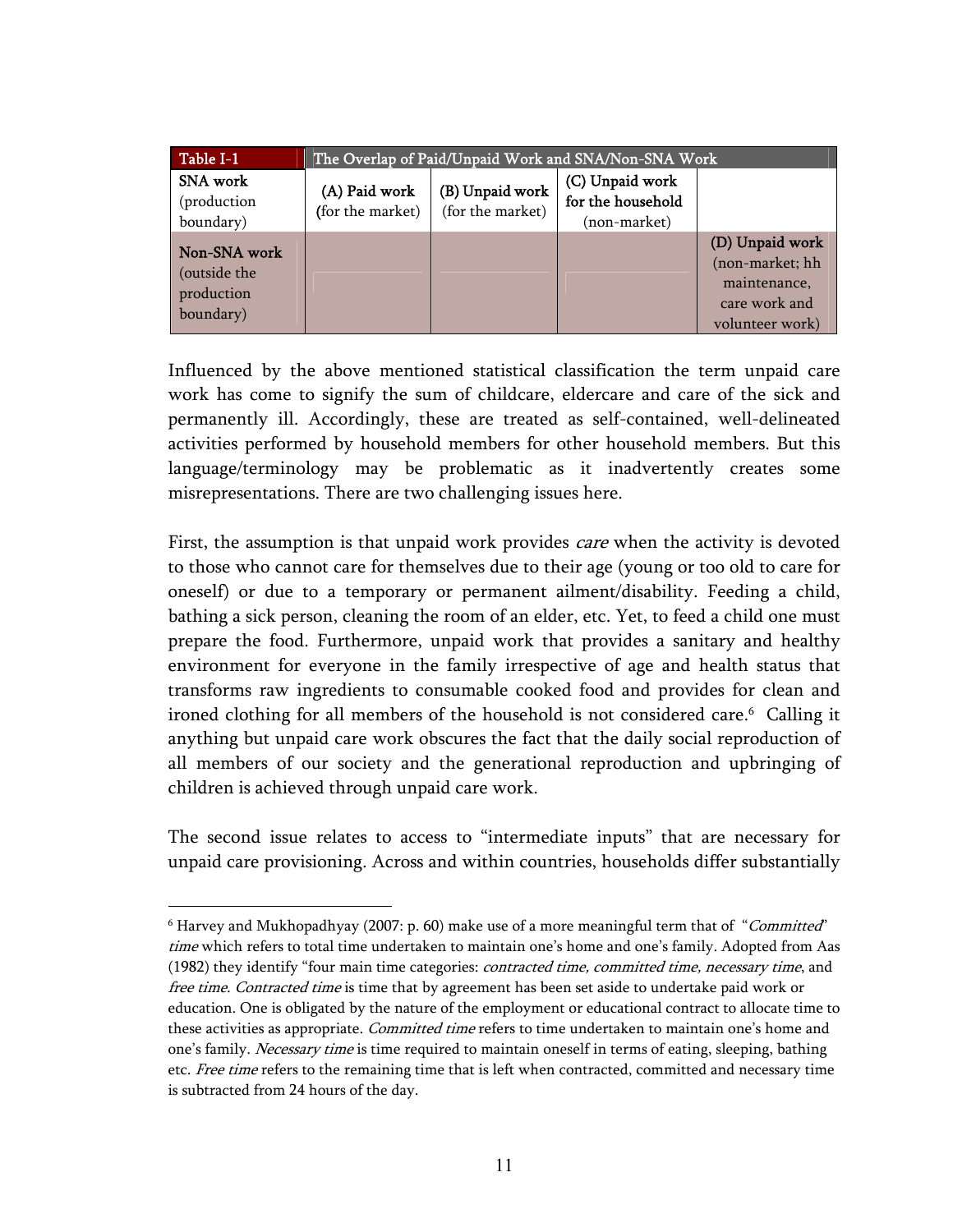in terms of the required "household overhead time", e.g. the minimum number of hours a household must spend to transform raw materials to consumable goods and to provide a clean and healthy environment (Harvey and Taylor, 2000). For example, the time women allocate to fetching water, a vital input for all sorts of unpaid work (from production of staple food to processing of food, to cleaning) ranges from zero minutes per day in developed countries to thirty two minutes in rural Madagascar and to over an hour in Benin (table 1.2).

| Table I-2     | Time Spent Fetching Water in Benin and Madagascar (In hours and minutes) |              |           |                   |     |           |  |  |  |
|---------------|--------------------------------------------------------------------------|--------------|-----------|-------------------|-----|-----------|--|--|--|
|               |                                                                          | Benin (1998) |           | Madagascar (2001) |     |           |  |  |  |
|               | Women                                                                    | Men          | Women/Men | Women             | Men | Women/Men |  |  |  |
| Urban         | 16                                                                       | b            | 267%      | 16                | 10  | 160%      |  |  |  |
| Rural         | 1h 2                                                                     | 16           | 388%      | 32                | 8   | 400%      |  |  |  |
| Urban + Rural | 45                                                                       |              | 375%      | 27                |     | 300%      |  |  |  |

Source: Kes and Swaminathan. 2006. "Gender, Time-Use and Poverty in Sub-Saharan Africa." World Bank Working Paper No. 73, Washington, D.C.: The World Bank

We conclude this section with a remark we will return to in section V, when we discuss unpaid work and poverty. It is not only the length of time devoted to unpaid work that puts women at a disadvantage. It is also, the types of activities and nature of the tasks that create (and reveal) further inequalities among women and between households. The exact duration of "household overhead time" and its distribution among tasks is determined, to a large degree, by income levels and availability of household appliances. The first allows for purchase of intermediate goods and services and the second for use of technologies that reduce unpaid work time. It has been shown that the distribution of time allocated to unpaid work across non-poor and poor households shows a lot of variation (Hirway 2005; Blackden and Wodon, 2006).

Equally important is the existence of social and physical public infrastructure, which provide access to critical inputs such as water, sanitation, adequate health care services and energy resources. Existing time-use information reveals that the pattern of time distribution to access such vital inputs matters a lot from a gender perspective as more unpaid work is needed to fill in infrastructural gaps. This as mentioned earlier, implies that longer household overhead production hours are necessary for poor households, which further exacerbates the burden of poor women.

An expanded, and more appropriate usage of *unpaid care work* (or some other category perhaps) ought to be constructed then around the concept of unpaid social reproduction work which would consist of all unpaid non-SNA work *and* those parts of unpaid SNA work that are necessary in securing and processing the intermediate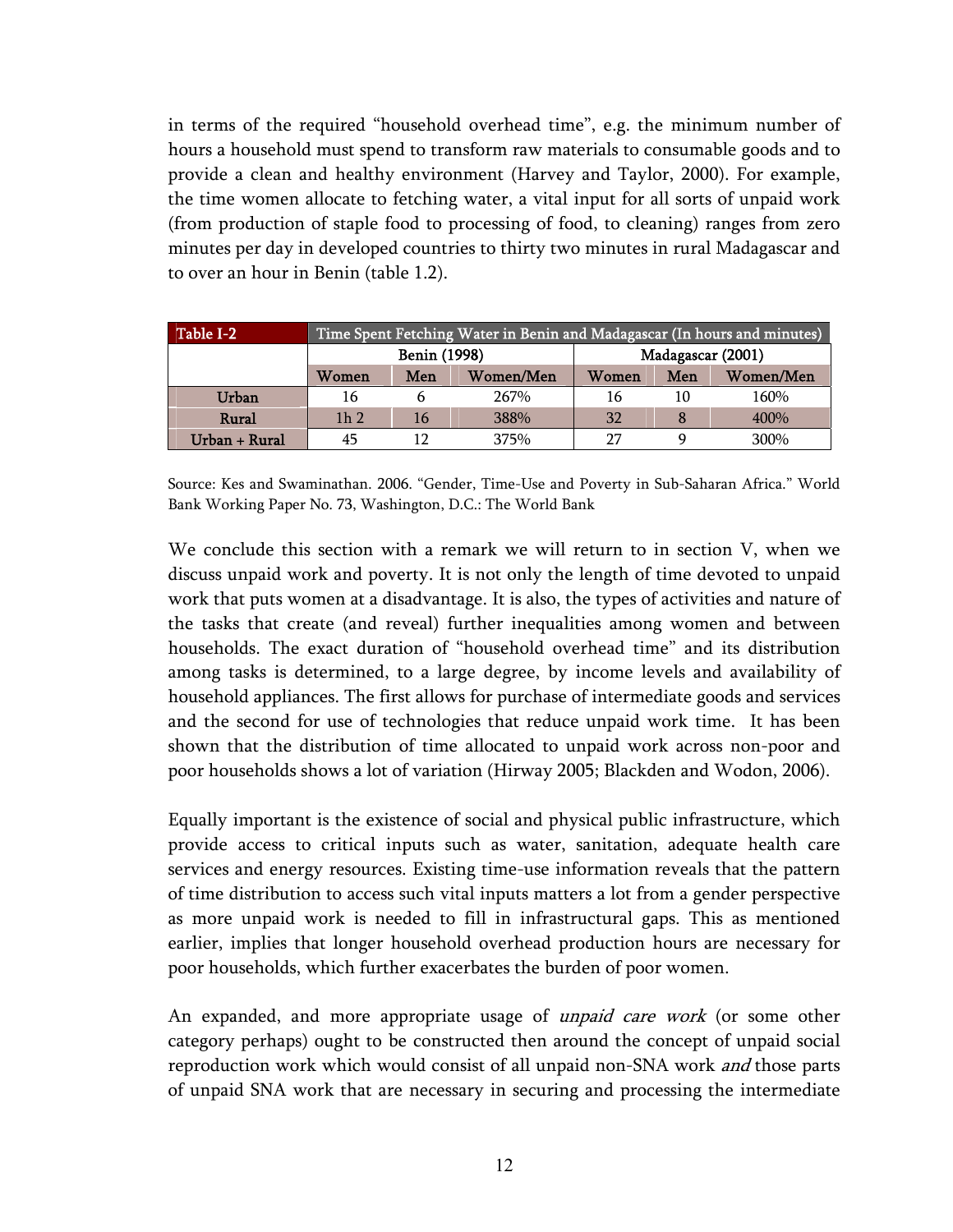inputs for the daily and generational reproduction of people. This category would then consist of the direct unpaid care work plus the indirect care work. What it would exclude is family unpaid work that produces goods for sale in the market. Such a measure would make evident differences in necessary unpaid time between household types as well as among men and women<sup>7</sup>.

 $\overline{a}$ 

 $7$  It is this notional category that we use here when we refer to unpaid care work, recognizing that the use of the term is different from that of the SNA 1933, and in so doing we agree with the approach taken in the ECLAC (2007) document prepared by Sonia Montaño.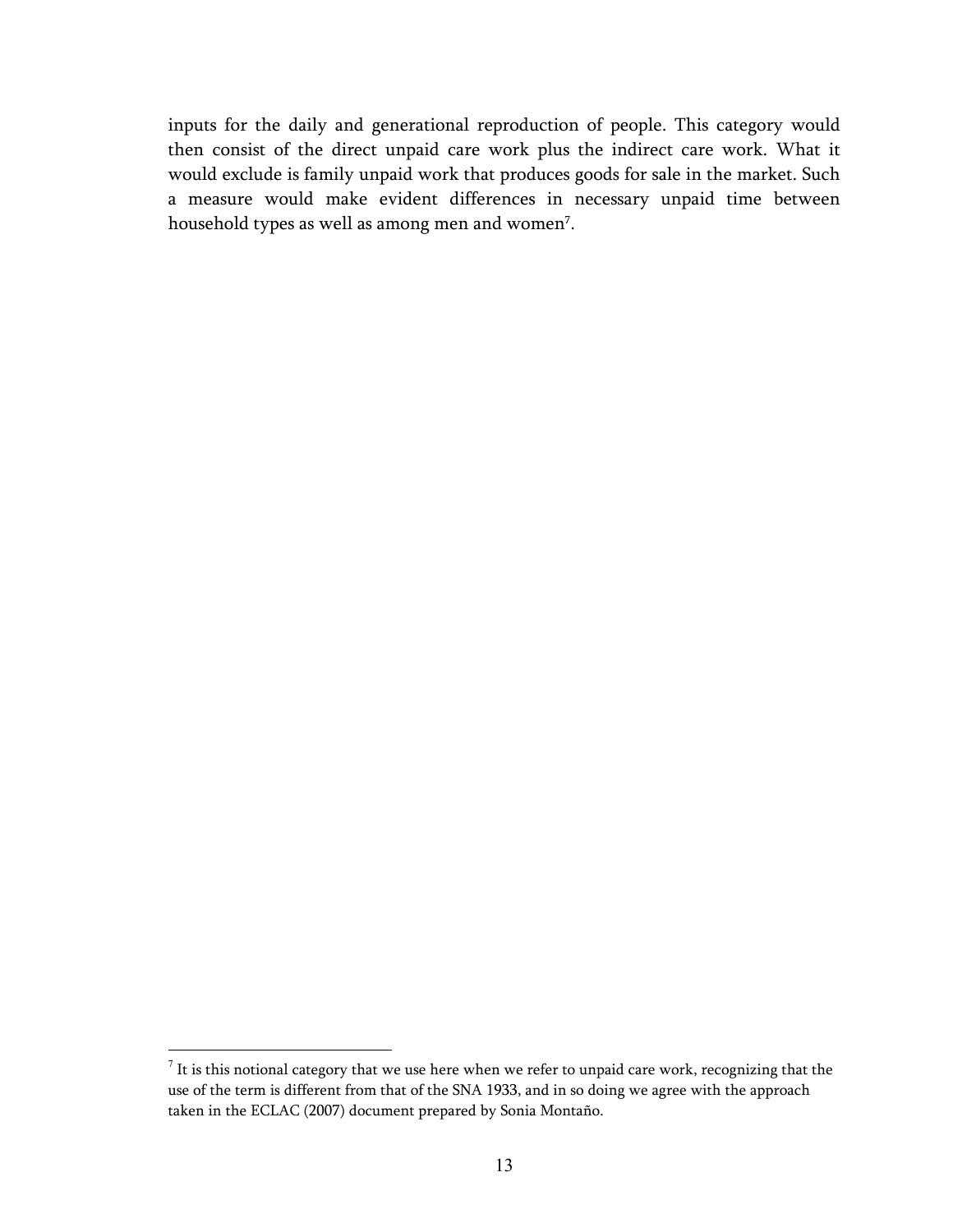#### II. Unpaid Work and the Macroeconomy

Among the contributions of gender-aware economic analysis is the reexamination of the function households play at the macroeconomic level of investigation. For our purposes it is worth noting that traditionally, households have been presumed to supply labour to the business sector in return for which they receive income, which they either consume or save. This, as feminist economists have pointed out, is a rather limited view as it conceals the fact that households are also linked to the rest of the economy through their *production* capacity<sup>8</sup> in so far as they produce goods and provide services through unpaid work. Excluding the non-monetized part of the economy is even more problematic for developing countries where fully marketized activities comprise a small fraction of the economy. We wish to highlight three aspects here (a) the fact that GDP should be expanded to include the value of economic unpaid work by including the SNA 1933 guidelines as well as the portion deemed "non-economic" contribution.; (b) the link of unpaid work to the marketized part of the economy; and (c) the link of unpaid work to state provisioning of public goods and service delivery.

## A. Expanding the Measurement of GDP

 $\overline{a}$ 

Our starting point is that household production expands the available pool of necessities human beings rely upon for their physical and social reproduction. At one level then, household unpaid [care] work supplements the goods and services bought with income from the market and those made available through public sector provisioning. Time use survey data and the construction of parallel satellite accounts have made the contribution of household production transparent<sup>9</sup>. For countries with available time use data, satellite accounts estimates range from an additional 20 per

<sup>&</sup>lt;sup>8</sup> New Household Economics (Becker, 1981) introduced in Neoclassical *Microeconomics* the idea that households also engage in production of goods and services. This field of study is predicated on unrealistic and gender-blind assumptions about preferences, behaviour and choices; the further presupposition of similitude in regards to regulating principles of the institution of the market and the institution of the family renders its findings quite problematic. For a discussion see Beyond Economic Man, 2000, Ferber and Nelson.

<sup>&</sup>lt;sup>9</sup> The measurement of unpaid work was one of the major challenges to governments that came out of the UN Third World Conference on Women in Nairobi in 1985 as well as the UN Fourth World Conference on Women in Beijing in 1995. The Platform for Action that developed out of Beijing called for national and international statistical organizations to measure unpaid work and reflect its value in satellite accounts to the GDP. Few counties have developed full accounts though.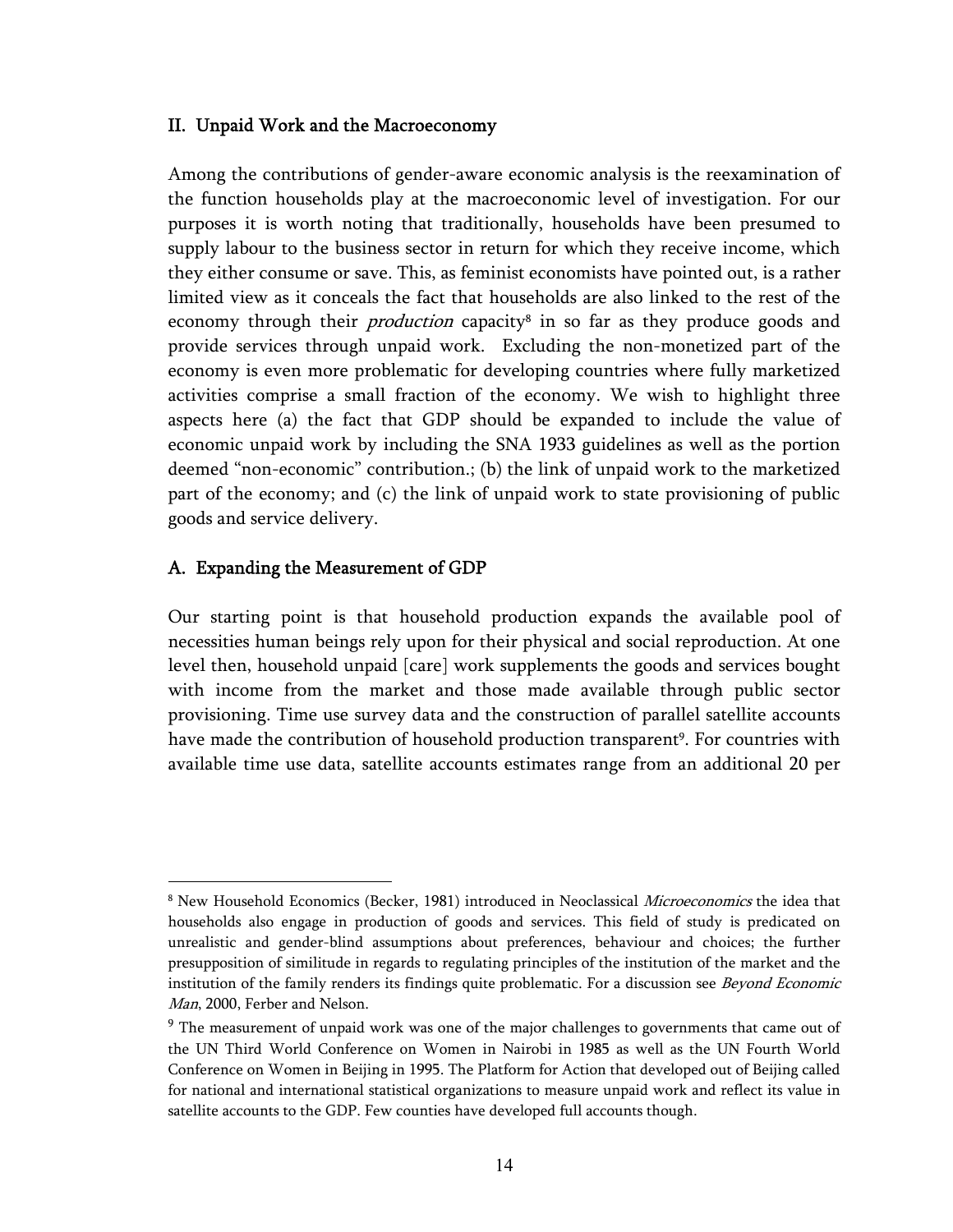cent to 60 per cent of GDP<sup>10</sup> highlighting the contribution of this hidden sector of the economy and women's contributions in particular to economic well being.

But even more importantly, than assigning monetary value to the contributions of household production, awareness of unpaid labour's value leads to the recognition that the three sectors, households-markets-government, and for some developing countries the NGO sector, are structurally interlinked at the economic level. Accepting such a vision implies that investigating questions related to growth, as well as fiscal, monetary, international trade and financial sector policies, the household production sector should not be viewed as an add-on afterthought but rather as one of the fundamental building blocks<sup>11</sup>. From a policy point of view, how people divide their time between paid and unpaid work ought to be used to understand the impact of macro-policies on those performing unpaid work as well as those that operate mostly within formal markets.

A gender aware vision proposes that studying the economy entails specifying the processes that take place not only within and between the marketized parts of the economy and the government sector, but also those related to the non-monetized household sector. Figure II.1 shows a revised view of labour flows in the economy.

#### **Formal Labor Informal Labor Formal Volunteer Household Sector NGO Sector Deterioration of Human capabilities or Reduction of Unpaid Care Work? Formal work Informal work Unpaid work Upaid work Volunteer work Formal Labor Informal Labor Upaid work Volunteer work Public Sector**

#### Figure II-1 Unpaid Works and the Macroeconomy

 $\overline{a}$ 

Note: Original graphic design is from E. Gomez Luna, "*Unpaid work and the System of National* Accounts", Conference on "Unpaid Work: Gender, Poverty and the MDGs", The Levy Economics Institute, October 3-4, 2005.

<sup>&</sup>lt;sup>10</sup> For Canada it is estimated as more than 45 percent (Harvey and Mukhopadhyay, 2007); for the United States 42 percent of GDP. Japan ranges from 15 to 23 percent and for the Philippines 38 percent for the year 1997 (APEC, 1999); for Mexico and Nicaragua, the figures for the years 2002 and 1998 respectively are 21.6 percent and 30 percent of GDP (ECLAC, 2007).

<sup>&</sup>lt;sup>11</sup> See World Development, special issue on Gender, Adjustment and Development, December 1995 and World Development, special issue on Growth, Trade, Finance and Gender Inequalities, July 2000.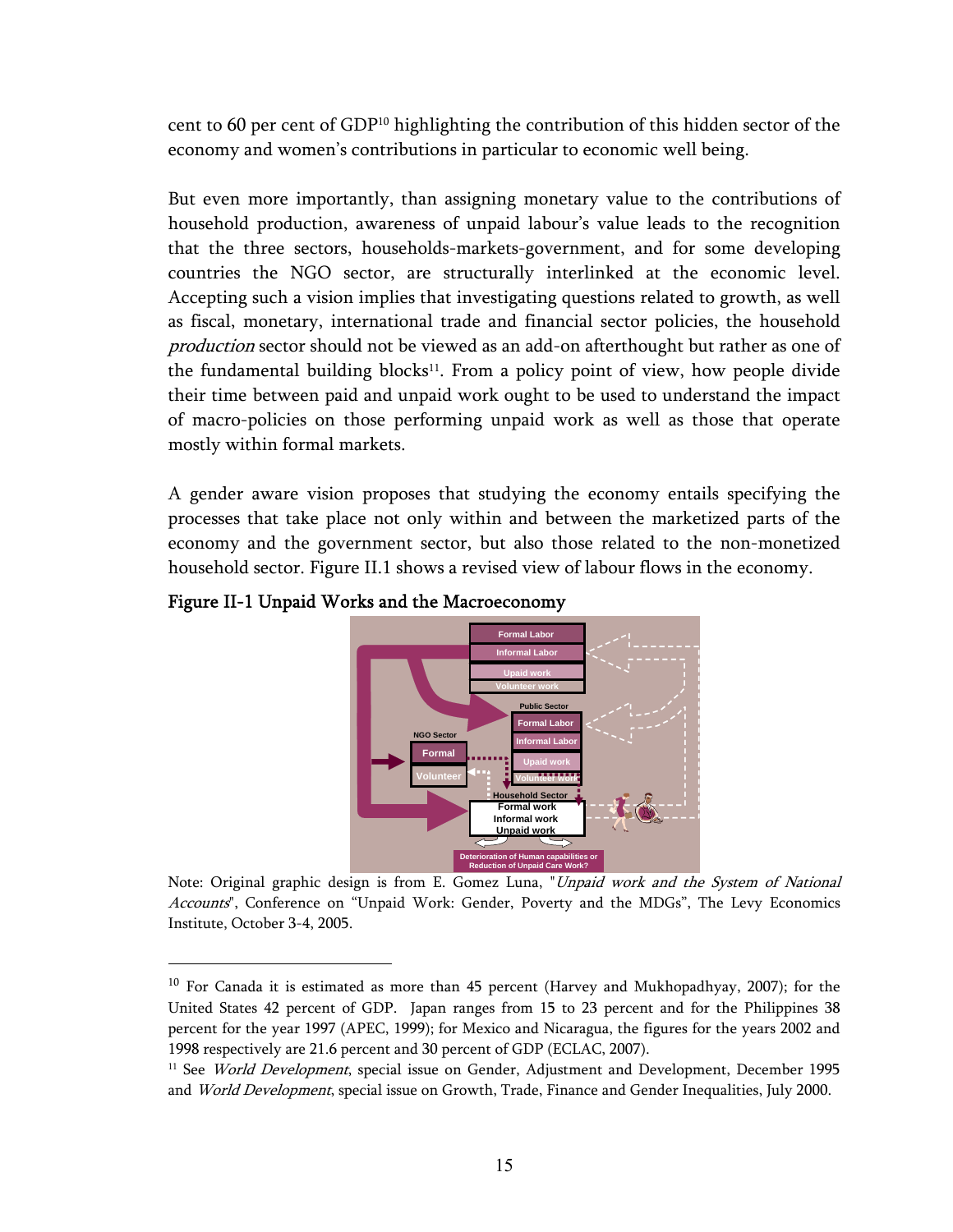## B. Unpaid Work as a Subsidy to the Marketized Part of the Economy

 Unpaid work activities entail every day routine household maintenance work, such as cooking, cleaning, shopping, doing the laundry, caring for children etc. Viewed from the point of view of classical economics, this work lowers the cost of labour, which at the macro level allows for a smaller wage fund and thus a larger pool of profits, which facilitates the process of accumulation at any given time. Unpaid time spent on these activities, then, can be thought of as a "subsidy" to the business sector, as a transfer, a "gift" if you may, from one institution, the household/family, to the institution of the market.<sup>12</sup> That unpaid work may be important at a personal level, both to the giver and to the receiver, does not alter the fact that in its absence, to maintain the same standard of living for employees and their families a higher real wage would be necessary, with consequences for cost structures and wage-profit rates. At the same time, the "subsidies" unpaid work provides result in lower overall levels of labour force participation, income that could have been generated and lower levels of effective demand for goods and services which could be providing employment and generating further economic activity, especially, in employment intensive sectors.

A recent study on selected Latin American countries shows that over half of the women aged 20 to 24 stated their responsibilities at home as *the main reason* for not seeking a job in the labour market (ECLAC, 2007). This group is larger than those unable to find jobs due to lack of education. The study also reports that having someone in the household engaged exclusively in housework (i.e., another relative or domestic worker) does not have much impact on the amount of time that men spend on unpaid domestic work but it has a major impact on women's time who report a positive affect on time spent on other activities including work in the labour market. The study validates the fact that women's domestic unpaid work forms a barrier in seeking or keeping a paid job.

## C. Unpaid Work as a Subsidy to State Provisioning

1

The provisioning of a different linkage of unpaid work and the rest of the economy exists through its connection to public sector goods provisioning. For example, unpaid work provides care to the homebound and chronically ill or those in need of protracted treatment; care is provided in hospitals due to lack of nurse-aides, sanitation personnel, cooks etc; or at home due to shortened hospital stays dictated by

 $12$  Antonella Picchio (2003), pp.11-26 and the 1970's discussion on the productive/unproductive nature of reproductive labour.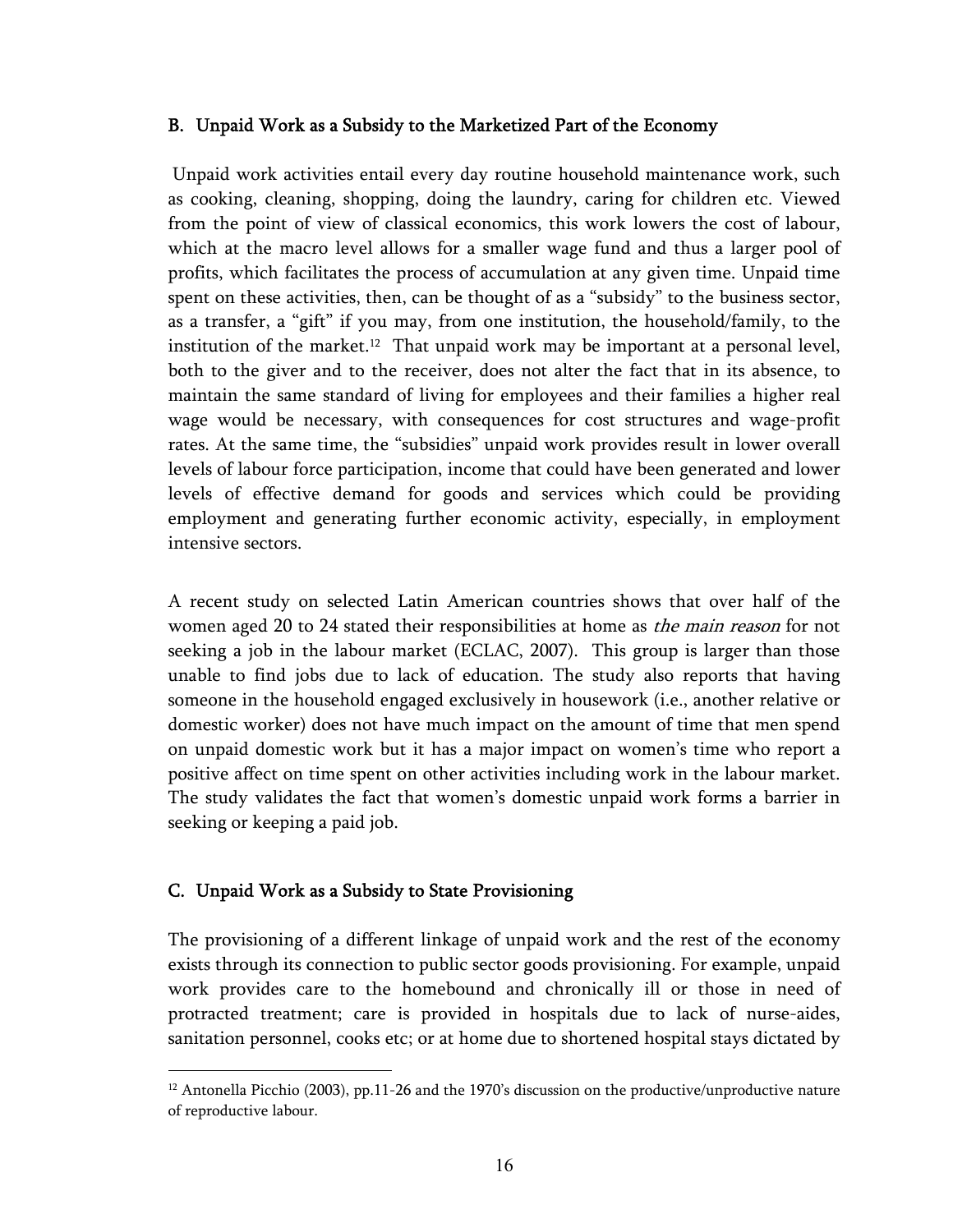structural adjustment policies of the late 80's and 90's. Time use data and satellite accounts allow for estimations of the volume of unpaid work directed in the provisioning of goods and service delivery that the public sector should be making available: health, education, transportation, water, sanitation, and childcare. It is time spent performing unpaid work in these areas that we will refer to as "subsidies" to public sector provisioning. Included in these activities are the delivery of raw foodstuff, cooking, serving and cleaning up for (school) children's nutrition enhancement programs; fetching and carrying water and fossil fuels for sanitation and energy use in households; childcare and eldercare provisioning for one's own family and for the community to give just some examples.

This work places an enormous time-tax on some people asymmetrically; particularly on women, and especially on poor women, and children in developing countries which limits other aspects of social engagement<sup>13</sup>. In some cases, it reduces the time spent in self-employment or market participation, a case in point is taking care of HIV/AIDS patients in Sub-Saharan Africa (Akintola, 2004). In other cases it limits involvement in political processes, in attending school and medical appointments, skill upgrading, artistic expression. Yet at other times it reduces leisure and time available for self-care and sleep. At times of financial crisis as in Argentina in 2001, as women increased their time for pay, the slack of unpaid work was picked up by elder women (Esquivel, 2006). These can lead to social exclusion, time-poverty and depletion of human capabilities<sup>14</sup>. Internalized as one's "destiny" the inviolable obligations of unpaid work deprives some of their "rights" and citizenship by *de facto* segregation.

We have argued that from an economy wide point of view, unpaid care work fills in infrastructural gaps in that it "subsidizes" public sector provisioning of goods and services. We must keep in mind though, that women are not a homogeneous group and therefore their engagement with unpaid work is quite varied. Creation of public assets that facilitate provisioning of drinking water and construction of feeder roads can alleviate burdens by increasing productivity and reducing the time spent on unpaid work (Hirway and Terhal 1994; Hirway 2006) in rural areas and urban slumps. In other instances interventions are needed to promote gender equality by allowing women to devote more time to higher productivity jobs in the labour market. Yet in other cases the issue is to create appropriate social/institutional infrastructure to better allow for reconciling paid work and unpaid work obligations for the population in general and women in particular.

1

<sup>&</sup>lt;sup>13</sup> Harvey and Mukhopadhyay (2007) estimating time-adjusted poverty thresholds taking into account the amount of time spent on unpaid housework in Canada finds high incidence of time deficit among the employed single parents with children.

<sup>14</sup> For documentation see various reports at http://www.levy.org/undp-levy-conference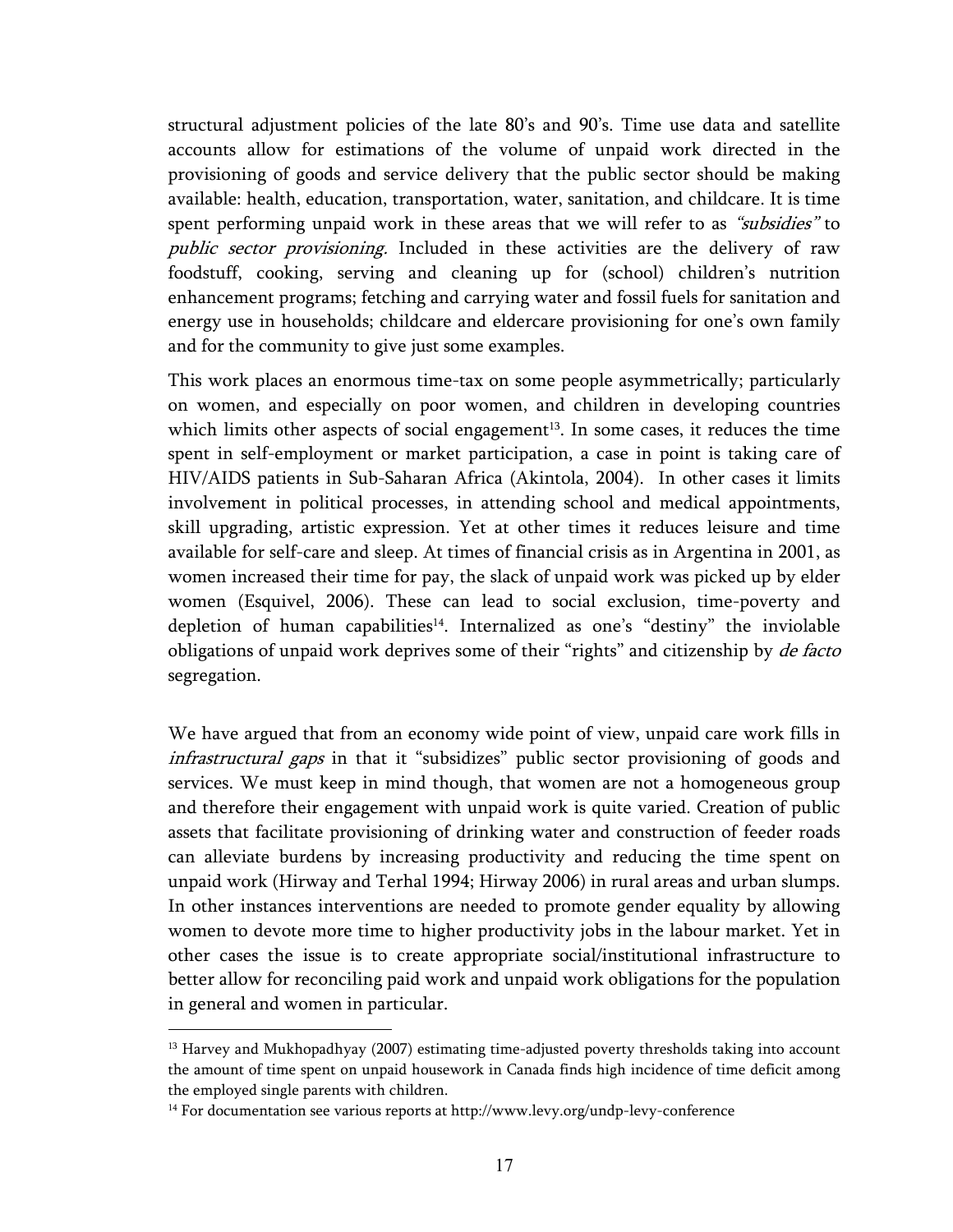From a policy point of view, being viewed as work that is not related directly to the rest of the economy suggests that addressing unpaid care work can be treated as an island to itself. The caring for adults and raising children can be seen as simply a family affair, effectively relegating the existence (and potential change) of gender inequalities to cultural biases in gender norms. Folbre (1994 and 2001) has convincingly argued that the maintenance of a healthy pool of labour and the generational reproduction of the labour force raises the issue of the State's responsibility in its own right. From this angle, even if the principle of "women are carers by nature" holds steadfast, reduction in inequalities of overhead time are warranted.

In concluding this section, a few words on empirical tools are in order. Greater availability of time use data in recent years has facilitated construction of satellite accounts capturing production outside of the SNA boundaries. Still, there is great need to operationalize these ideas and to integrate them in modeling tools that can be used for macroeconomic analysis and impact assessment exercises. Social accounting matrix (SAM) analysis<sup>15</sup> is an effective way of examining the interconnection between unpaid work and the market economy<sup>16</sup>.

A gender-aware SAM is capable of containing information on institutional production sectors that rely on paid formal, paid informal and household unpaid work; allows for male-female intensity of labour factors to be identified and also to be broken down by skill level and occupation; value added can be split by gender for both paid and unpaid work contributions made to the economy, in all sectors<sup>17</sup>. Once a SAM is constructed, it can be also used as the informational basis of Computable General Equilibrium models (CGE). Recent efforts in constructing gender aware SAMs and CGEs include models for Bangladesh (Fontana and Wood 2000), Zambia (Fontana 2002), Nepal (Fofana, Cockburn and Decaluwé 2005), Pakistan (Siddiqui, 2005) and Spain (Uriel et al. 2005).

 $\overline{a}$ 

<sup>&</sup>lt;sup>15</sup> A SAM is a square matrix that represents transactions among various sectors and actors in an economy and usually consists of six accounts: activities (the productive sectors of the economy), commodities (intermediate, domestic and imported goods used in production), factors of production (such as capital and labour, usually disaggregated by skill or other characteristics), institutions (such as households, firms and government), capital account (which incorporates the financial side of the macroeconomy) and rest of the world

<sup>&</sup>lt;sup>16</sup> SAMs are of value in and of themselves and allow for short term evaluations; but they also provide the informational basis for constructing Computable General Equilibrium models, the most promising of which are the structural variety, in the view of this author.

 $17$  What has not been done as of yet, is to identify activities and commodities by contributions of unpaid labour inputs.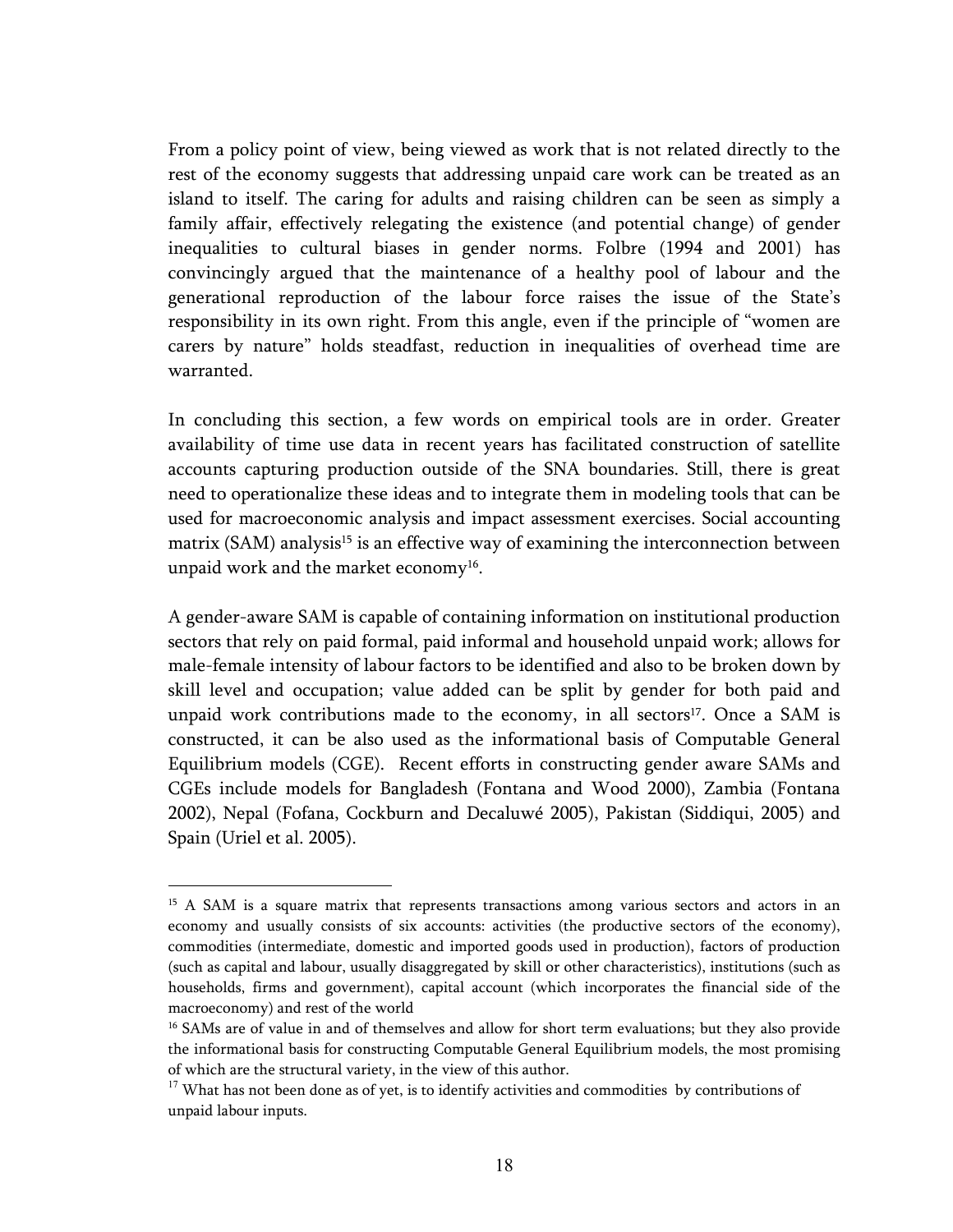To give some insight into the type of explorations such exercises allow we present brief summaries of two papers. The paper on Bangladesh (Fontana and Wood, 2000) concentrates on the impact of foreign trade on women's wages, employment and household work. In addition to the traditional market sector, the authors include and assign market values to two more sectors, the unpaid work (social reproduction) and a leisure sector. They proceed to model female and male labour separately as imperfect substitutes assuming higher female labour intensity in some production market activities and less male labour intensity in household reproduction work. Once the model is set up, they simulate several scenaria and record the effects of (a) changes in trade policies and (b) foreign capital flows on the employment, wages, leisure and social reproduction activities of women and men. Their findings suggest that a rise of world food prices would increase women's wages vis-à-vis that of men but their available cash income would decline and so would their leisure time. On the other hand, an increase in inward foreign direct investment gives women higher relative wages, more cash income and more leisure with clear implications for policy.

The study on Nepal by Fofana, Cockburn and Decaluwé (2005) analyses the effects of trade liberalization on male and female work. The structure of their model is similar to the one mentioned above and its contribution is principally based upon the investigation of male participation in domestic work. The experiment conducted in this paper shows that the complete elimination of tariffs on imported goods in Nepal benefits women more than men in terms of earnings and that female market work hours expand in rural households but contract in urban households. It also shows that women end up with a "double day", i.e., no reduction in the time they spend in domestic unpaid work. As a result, their leisure time declines as they enter the labour market. Furthermore, the study indicates that leisure time consumed by men, which is already greater than that consumed by women, increases with trade reform. Among other findings, the authors conclude that women are more responsive to the market when there is greatest scope to substitute between domestic household work and market work, i.e., when men are more involved in domestic work.

These represent encouraging first steps toward building appropriate modeling tools for simulation and impact analysis. Data gaps and oversimplifying assumptions are often mentioned as caveats in this work and it is often the case that underlying assumptions and decisions about model closures make the findings somewhat difficult to accept without reservations. Yet, they do point us to analytical thinking and empirical research that makes the invisible parts of the economy transparent, thus allowing us to trace the implications of trade, fiscal, monetary, and exchange rate policies on *all* segments of the economy.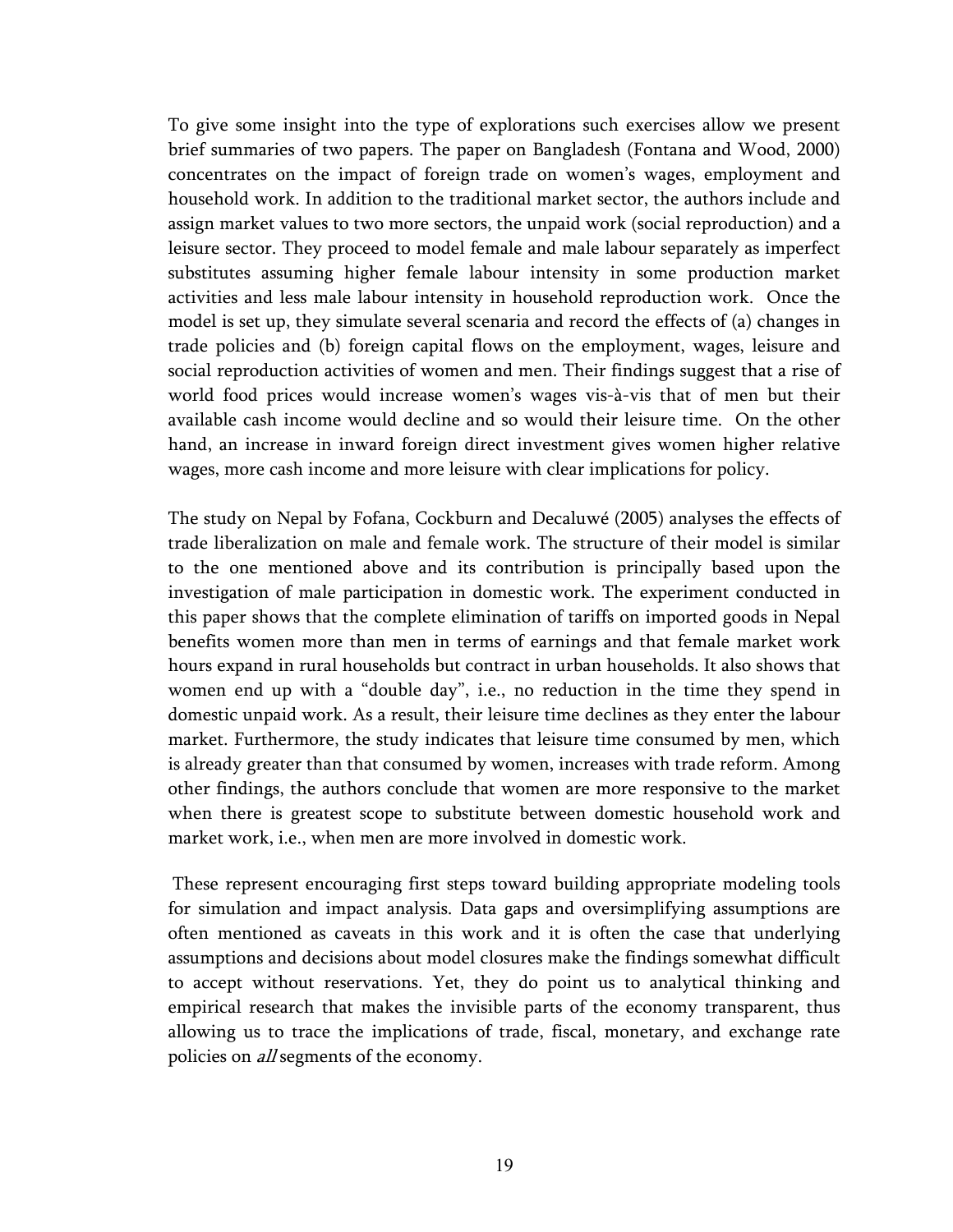# III. The Intersection of Paid and Unpaid [Care] Work

In the world of paid work there is a continuum that runs from employed to underemployed to unemployed to discouraged workers. In another axis, we can distinguish workers by status of employment such as employer, employee (salaried and waged worker), own account, causal/temporary/informal and unpaid family worker, and there is yet another distinction in terms of the place of work between street, home – based or formal place of work. In the world of unpaid work, there exist differences between the type of activity (subsistence production, direct care, indirect care, procurement of intermediate inputs) and location (home, private or common lands, public buildings) where the activity is performed, as well as who the direct individual beneficiaries are (household members, communities, institutions<sup>18</sup>).

Existing patterns in the division of labour between men and women manifest inherited differences and deeply rooted inequalities. These are not immutable though. Sometimes economic development and other times social policy interventions can result in positive changes. Textile factory production and the multi fiber agreements in the South resulted in gains in employment for women and comparable worth policies in the North are highly correlated with the lowest gender wage differentials. Redressing inequalities though, requires documenting current trends and monitoring changes. This is a lot more difficult in the area of unpaid work as there is dearth of time use information for many countries.

As we have seen in section I, women do most of the provisioning of unpaid [care] work, while men tend to devote most of their time to paid work. While these general patterns have been changing slowly, they are still the prevalent patterns in much of the world. Although female labour force participation (FLFP) is higher today than twenty years ago, FLFP has increased only slightly in the last decade, standing at 40 per cent in 2006 as compared to 39.7 per cent 10 years ago (ILO, 2007). It is interesting to note at this juncture, as the figure below illustrates, that when combined with unpaid work, women work longer hours than men in general.

1

<sup>&</sup>lt;sup>18</sup> To give an example, unpaid care work subsidizes wages which benefit some employers but also limits demand for goods and services produced by other employers; unpaid home-based care reduces the public budgetary allocations to health care provisioning.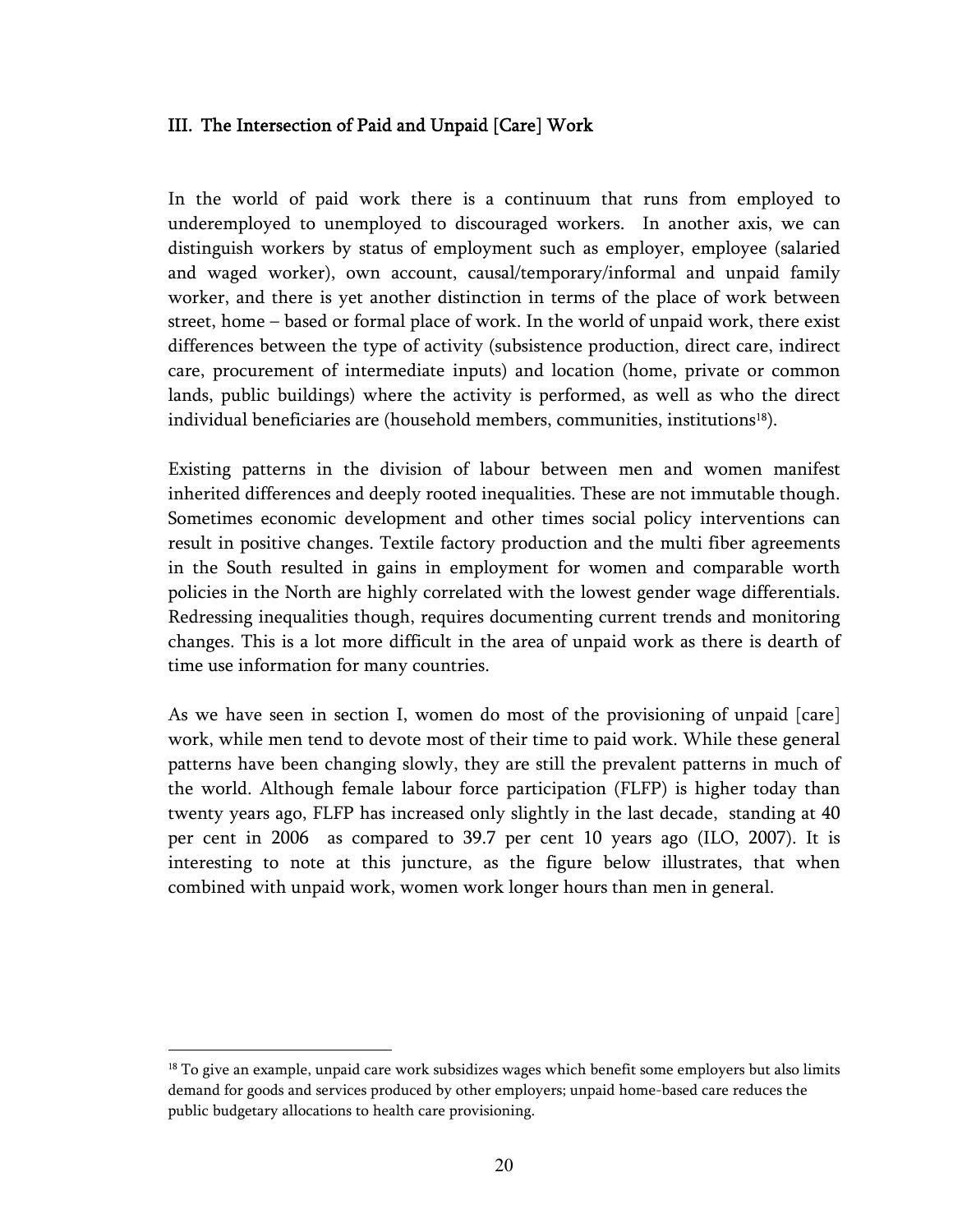

Figure III-1 Time Spent on Total Work – Selected Developing Countries

Sources: Author's tabulations data from UNDP (2006) for OECD countries and ECLAC (2007)

Burda, Hamermesh and Weil (2007) argue that this is not the case for many European countries, the exceptions being Italy, France and Spain. This is an interesting question of research and more work is warranted in this area. Be that as it may, a simple tabulation below shows considerable differences among advanced countries, with Austria for example witnessing women working an average 22.5 extra days per year and 30 extra days in Korea while in Denmark, where men work an extra 9 minutes per day, males work longer, by an average of 4.5 days per year.



Figure III-2 Time Spent on Total Work – Selected OECD Countries

Sources: ibid. as for Figure III.1 above.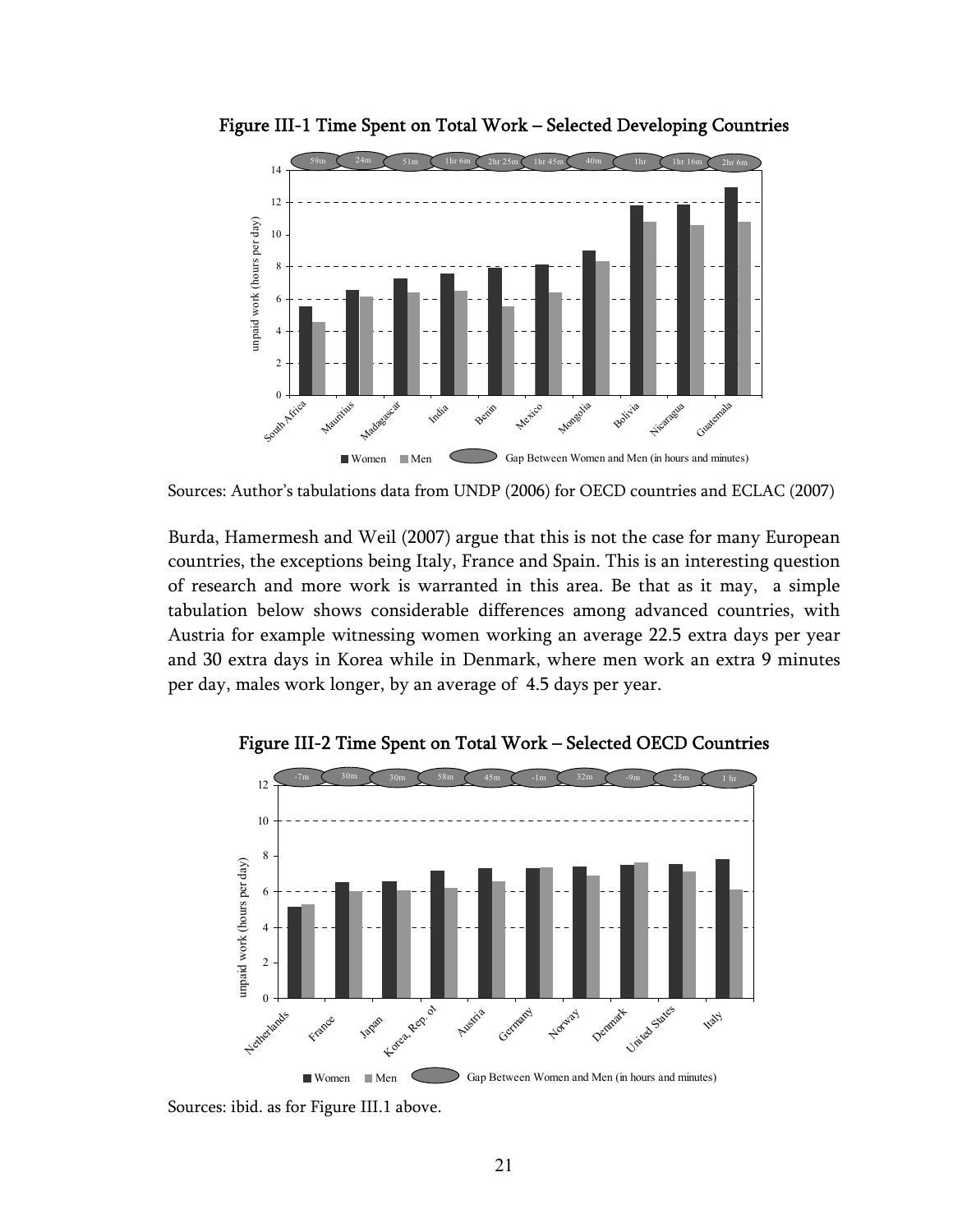Another emerging finding from simple tabulations is that the difference in total work time between men and women is smaller in urban centers than in rural areas and declines overall with level of development of the area/country of residence (see Figure B.1 in Appendix B)

As we proceed to provide a snapshot of differences between men and women below, we do so in the belief that "the step from unpaid contributing family worker or lowpaid own-account worker to wage and salaried employment is a major step toward freedom and self-determination for many women" (ILO, 2007). It has been correctly argued that decent conditions of employment and living wages are very important for women's emancipation and that simply expanding employment opportunities is not necessarily beneficial. We are in complete agreement, but we take exception with those who suggest that staying outside the market may be a preferable option for women. We rather side with those in favour of collective action and pressuring companies and governments to adhere and enforce international standards, even when the obstacles are many<sup>19</sup>.

The fundamental gender-based division of labour between production of commodities and unpaid work devoted to the reproduction of human beings has resulted in women being concentrated in economic activities with low earnings, insecure, and irregular jobs and where there is little protection through labour laws. Data on employment patterns broken by sex confirms that women are less likely to be employers and in developing countries with the exception of Latin America and the Caribbean and few countries in North Africa they are less likely to be waged or salaried workers than men (see Table B.1 in Appendix B). In the short space provided in this paper we can not do justice to the many differences between men and women in paid employment, instead, we restrict our discussion to presenting some stylized facts.

## A. Women as Contributing Family Workers

 $\overline{a}$ 

Worldwide, there is a downward trend to people working as contributing family workers and overall an inverse relationship to level of economic development is evident. The other pronounced characteristic of this type of work is that many more women are found to be unpaid contributing family workers: while 11.6 per cent of

<sup>&</sup>lt;sup>19</sup> This is an issue that comes up often in the context of conditions of work with increasing globalization, precariousness of jobs etc; it also comes up in discussions regarding "cash transfers" to mothers versus "employment guarantee programmes". We will return to this issue in a later section of this paper but our view is that in addition to reinforcing gender stereotypes, the inability of poor and working people to stay away from paid employment and the detrimental impact of any "male-wage earner" ideological underpinnings on women's self-determination provide support for employment generating advocacy.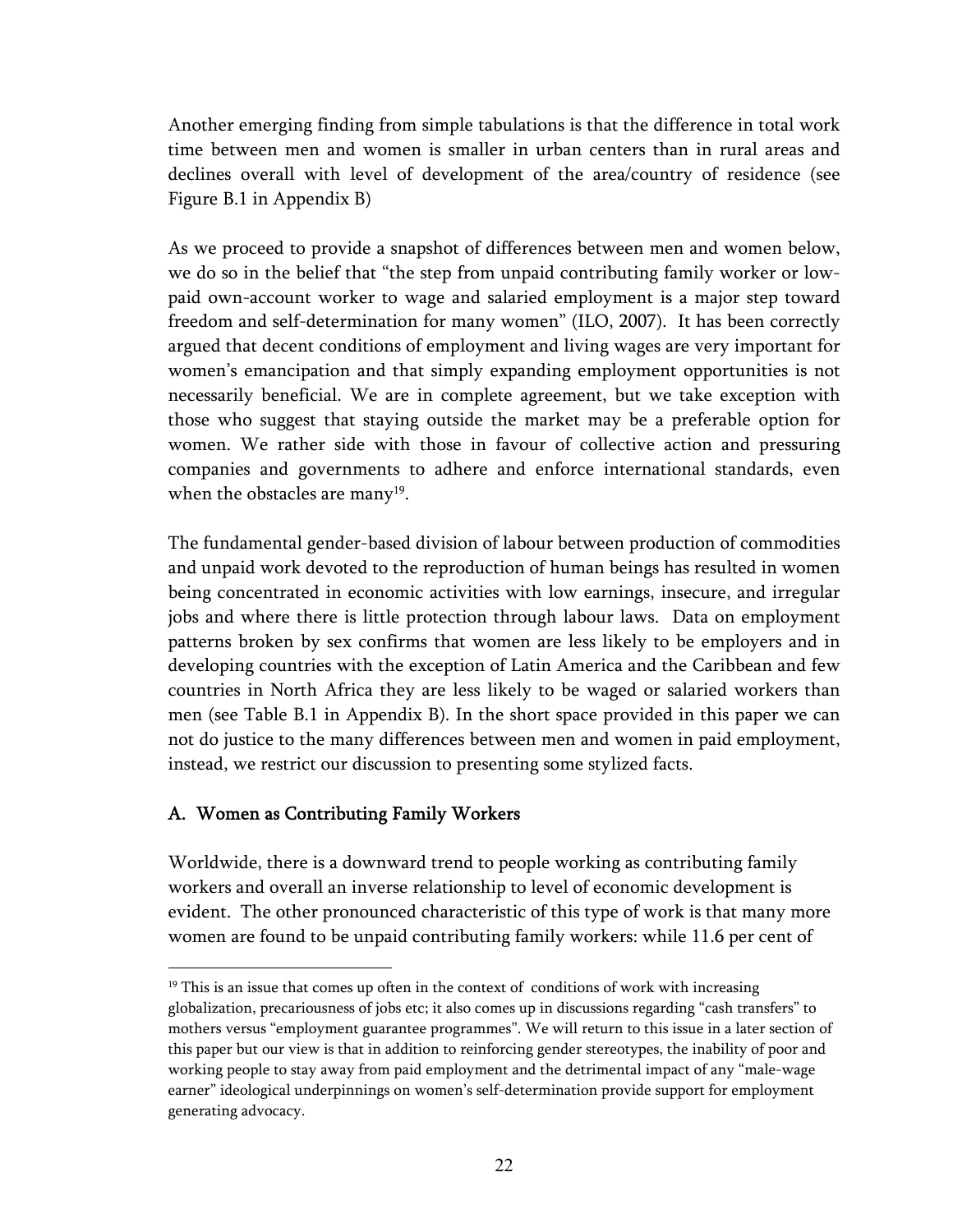men are contributing unpaid family workers, over 25 per cent of the world's women were found in this sector in 2006. Regional breakdowns show wide variation. In South Asia the ratio for women to men is 62.6 per cent versus 16.2 as the table III.1 shows below. In Latin America the rates are 5.1 to 3.7 correspondingly. Women though, are consistently found to be in this line of work anywhere between 150 to 380 per cent more than men.

| Table III-1                                 | Male and Female Status of Employment 1996 and 2006 |       |      |       |      |  |  |  |  |
|---------------------------------------------|----------------------------------------------------|-------|------|-------|------|--|--|--|--|
|                                             | <b>Contributing Family Workers</b>                 |       |      |       |      |  |  |  |  |
|                                             | 1996                                               |       | 2006 |       |      |  |  |  |  |
|                                             |                                                    | Women | Men  | Women | Men  |  |  |  |  |
| World                                       |                                                    | 33.2  | 15.8 | 25.1  | 11.6 |  |  |  |  |
| Developed Economies and European Union      |                                                    | 3.5   | 1.0  | 2.1   | 0.7  |  |  |  |  |
| Central and Eastern Europe (non-EU) and CIS |                                                    | 10.8  | 5.1  | 7.8   | 3.4  |  |  |  |  |
| East Asia                                   |                                                    | 38.8  | 20.4 | 20.9  | 12.8 |  |  |  |  |
| South East Asia and the Pacific             |                                                    | 47.2  | 18.1 | 37.1  | 14.6 |  |  |  |  |
| South Asia                                  |                                                    | 72.8  | 22.4 | 62.6  | 16.2 |  |  |  |  |
| Latin America and the Caribbean             |                                                    | 7.2   | 6.2  | 5.1   | 3.7  |  |  |  |  |
| Middle East and North Africa                |                                                    | 33.0  | 14.7 | 28.4  | 11.9 |  |  |  |  |
| Sub-Saharan Africa                          |                                                    | 36.2  | 27.0 | 39.3  | 23.3 |  |  |  |  |

Source: ILO Global Employment Trends for Women, 2007, Table 5.

#### B. Women in Informal Work

 $\overline{a}$ 

The redefinition of informal work, focused on the nature of employment (Chen et al., 2004) in terms of lack of protection, lack of regulations as well as lower earnings and inferior conditions of work, has pointed out that at least 60 per cent of women workers are engaged in informal employment (except for North Africa where this figure is 43 per cent) (ILO, 2002, p.19). There are, however, significant regional variations. For example, in sub-Saharan Africa the share of women workers in informal employment is even as high as 84 per cent compared to 63 per cent of male workers (Table III.2); in Latin America this ratio is 58 per cent for women vis-à-vis 48 per cent for men while in Asia, the proportion of women and men non-agricultural workers in informal employment is roughly equivalent (ILO, 2002; Chen et al., 2004)20. Further, with globalisation (Standing, 1989; 1999a and 1999b) informalization in employment has been intensified in terms of its nature.

<sup>&</sup>lt;sup>20</sup> When informal employment in agricultural employment is included, the significance of women's employment in the informal economy is overwhelming. For example in South Africa, 70 per cent of women employed in the agricultural sector work in informal enterprises and they represent the 55 per cent of total informal employment in agriculture. In India, while agricultural informal employment corresponds to 78 per cent of women's total informal employment, the same figure is 58 per cent for men (ILO, 2002).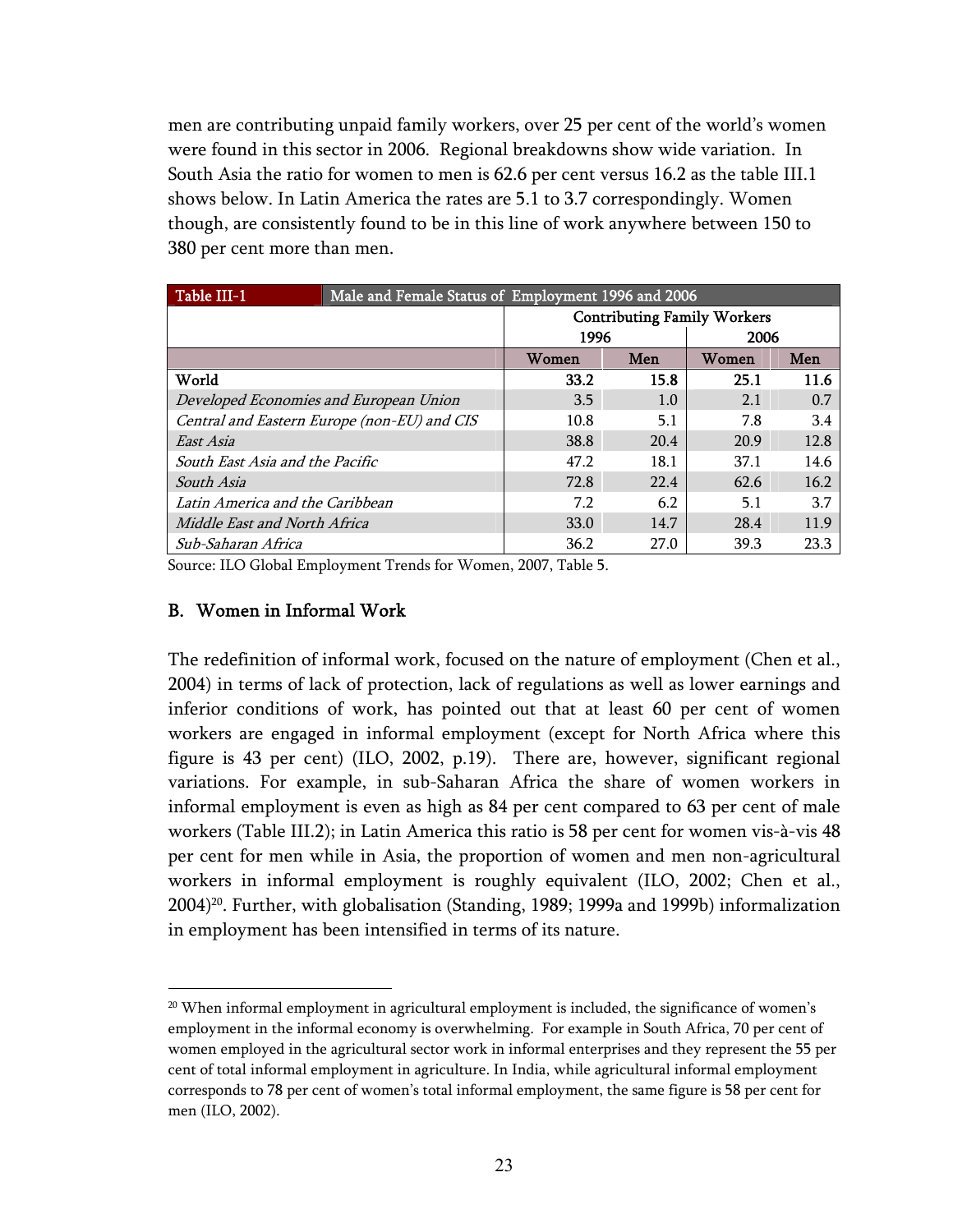| Table III-2           | Informal Employment in Non-agricultural Employment, 1994/2000                         |                                               |                                           |  |  |  |  |  |
|-----------------------|---------------------------------------------------------------------------------------|-----------------------------------------------|-------------------------------------------|--|--|--|--|--|
| <b>Region/Country</b> | Informal employment (IE)<br>as percentage of non-<br>agricultural employment<br>(NAE) | Women's IE as<br>percentage of<br>women's NAE | Men's IE as<br>percentage of<br>men's NAE |  |  |  |  |  |
| North Africa          | 48                                                                                    | 43                                            | 49                                        |  |  |  |  |  |
| Sub-Saharan Africa    | 72                                                                                    | 84                                            | 63                                        |  |  |  |  |  |
| Latin America         | 51                                                                                    | 58                                            | 48                                        |  |  |  |  |  |
| Asia                  | 65                                                                                    | 65                                            | 65                                        |  |  |  |  |  |

Source: J. Charmes in ILO (2002) data.

Women as home-based workers: ILO (2002) categorizes home-based work as involving various forms of work: (a) routine assembly type work like sewing, packing; (b) artisan production such as carpet-making among others; (c) personal services like laundry, dressmaking; (d) clerical work like bookkeeping, telemarketing, e) professional work such as computer programming, legal advising, etc. Most of the home-based work is concentrated in textile, garment and foot wear manufacturing. However, increasingly it involves more of service activities like clerical and professional work. A striking fact observed through available evidence is that the share of women's employment in these types of low-paid domestic work is as high as 80 per cent in some countries and in seven among 13 developing countries the figure is higher than 70 per cent (Table III.3).

| Table III-3<br>Home-Based Workers in Selected Developing Countries |                                           |                                                                              |                               |  |  |  |  |
|--------------------------------------------------------------------|-------------------------------------------|------------------------------------------------------------------------------|-------------------------------|--|--|--|--|
| Countries/Categories of<br>Workers                                 | Number of<br>Home-based<br><b>Workers</b> | Home-based Workers<br>as a Per Cent of Non-<br><b>Agricultural Workforce</b> | Women as Per Cent<br>of Total |  |  |  |  |
| <b>Only Homeworkers Covered</b>                                    |                                           |                                                                              |                               |  |  |  |  |
| Chile (1997)                                                       | 79,740                                    | $\overline{2}$                                                               | 82                            |  |  |  |  |
| Philippines (1993-5)                                               | 2,025,017                                 | 14                                                                           | 79                            |  |  |  |  |
| Thailand (1999)                                                    | 311,790                                   | $\mathfrak{p}$                                                               | 80                            |  |  |  |  |
| <b>Only Self-Employed Covered</b>                                  |                                           |                                                                              |                               |  |  |  |  |
| Brazil (1995)                                                      | 2,700,000                                 | 5                                                                            | 79                            |  |  |  |  |
| Costa Rica (1997)                                                  | 48,565                                    | 5                                                                            | 45                            |  |  |  |  |
| Morocco (1982)                                                     | 128,237                                   | 4                                                                            | 79                            |  |  |  |  |
| Peru (1993)                                                        | 128,700                                   | 5                                                                            | 35                            |  |  |  |  |
| <b>Both Categories Covered</b>                                     |                                           |                                                                              |                               |  |  |  |  |
| Benin (1992)                                                       | 595,544                                   | 66                                                                           | 74                            |  |  |  |  |
| Guatemala (2000)                                                   | 721,506                                   | 26                                                                           | 77                            |  |  |  |  |
| India (1999-2000)                                                  | 23,496,800                                | 17                                                                           | 44                            |  |  |  |  |
| Kenya (1999)                                                       | 777,100                                   | 15                                                                           | 35                            |  |  |  |  |
| Mexico (1995)                                                      | 5,358,331                                 | 17                                                                           | 43                            |  |  |  |  |
| Tunisia (1997)                                                     | 211,336                                   | 11                                                                           | 38                            |  |  |  |  |
| Venezuela (1997)                                                   | 1,385,241                                 | 18                                                                           | 63                            |  |  |  |  |

Source: J. Charmes in ILO (2002) data.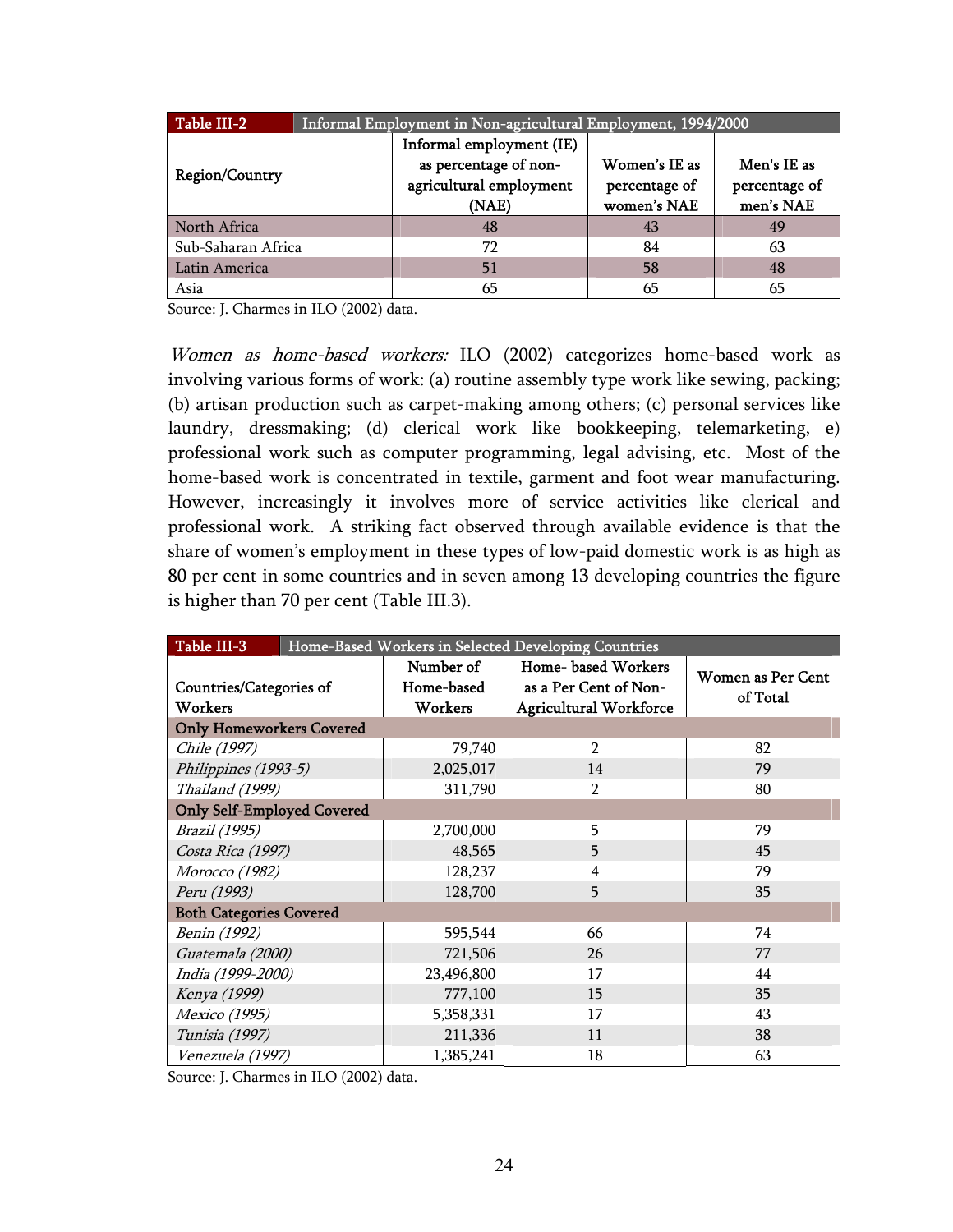## C. Women in Part-time and Irregular Jobs

A larger share of women workers than men are part-time<sup>21</sup> workers, which is a common pattern in almost all economies (ILO, 2003). Figure III.3 below shows the percentage of women workers who are employed in part-time jobs as a share of total women workers employed in paid work. In Australia, Japan, Argentina and Switzerland more than 40 per cent of female workers are engaged in part-time employment and this figure is as high as 60 per cent in Netherlands. On the other hand only less than 20 per cent of male workers are in part-time employment, less 10 per cent in the case Switzerland.

In terms of regional variation, women make up larger proportion in developed countries (as high as 98 per cent in Sweden, 80 per cent in the United Kingdom, and 68 per cent in both Japan and the United States in 1998) while in developing ones, and particularly in the Caribbean and Central American region the female share of part-time employment is around 50 per cent (see Figure B.2 in Appendix B). Coupled with rising female participation, it is a point for further research to examine the extent to which people undertake part-time work out of choice or because as it has been suggested elsewhere there are not alternative options (ILO, 2003).

Evidence shows that working part-time is associated with high pay penalties even in the developed country cases. For instance one recent study on women's wages in Britain finds that women who work part time earn about 25 per cent less than that of women working full-time (Manning and Petrangolo, 2007). The extent of the pay penalty for working part-time was found to be much greater for women than for men (Grimshaw and Rubery, 2007). Estimates show that women who move back to fulltime work after only one year of part-time work earn up to 10% less per hour even 15 years later. Manning and Petrangolo (2007) trying to explain the underlying reasons behind this gap find that part-time pay penalty is partly explained by rising occupational segregation, which will be discussed next and partly by rising wage inequality per se.

 $\overline{a}$ 

<sup>&</sup>lt;sup>21</sup> Part-time work is defined as less than thirty hours of work per week in a main job.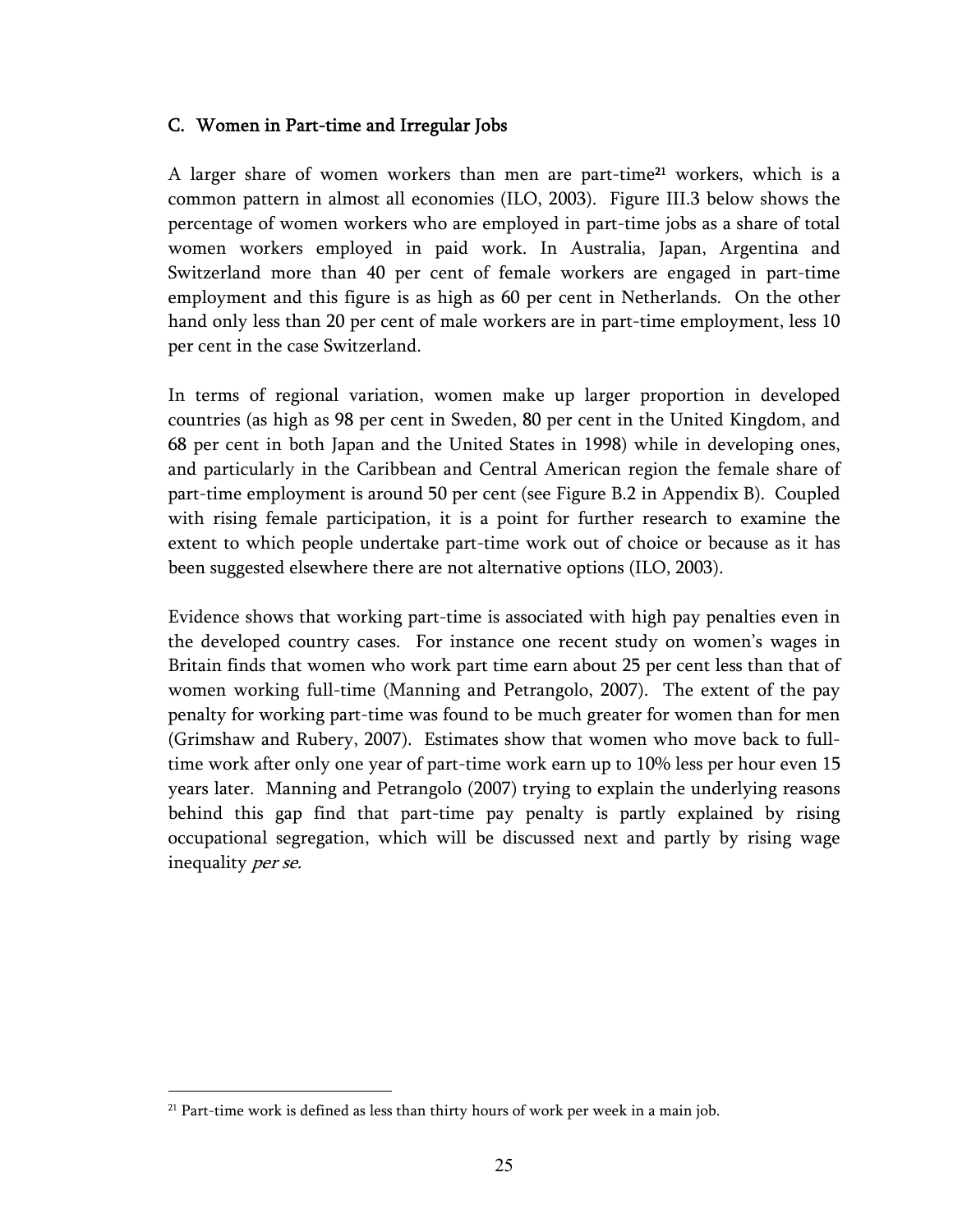

Figure III-3 Percentage of Employment that is Part-time

Source: UN Statistics and indicators on women and men, Table 5b. Data presented here corresponds to the latest figures available. Cross-country comparison requires great caution due to differences in national surveys; see http://unstats.un.org/unsd/demographic/products/indwm/tab5b.htm for detailed technical information on the national surveys.

#### D. Industry and Occupational Sex Segregation

Women who have regular paid jobs face job segregation in the form of occupational sex segregation and/or industry sex segregation all over the world. Distribution of employment by sector broken down by sex shows that the share of male workers in industry is higher in comparison to females in all countries where data is available except for a few countries (Honduras, Macau, China, Maldives and Morocco; ILO, 2003). Employment in agriculture depicts a higher share of male workers but the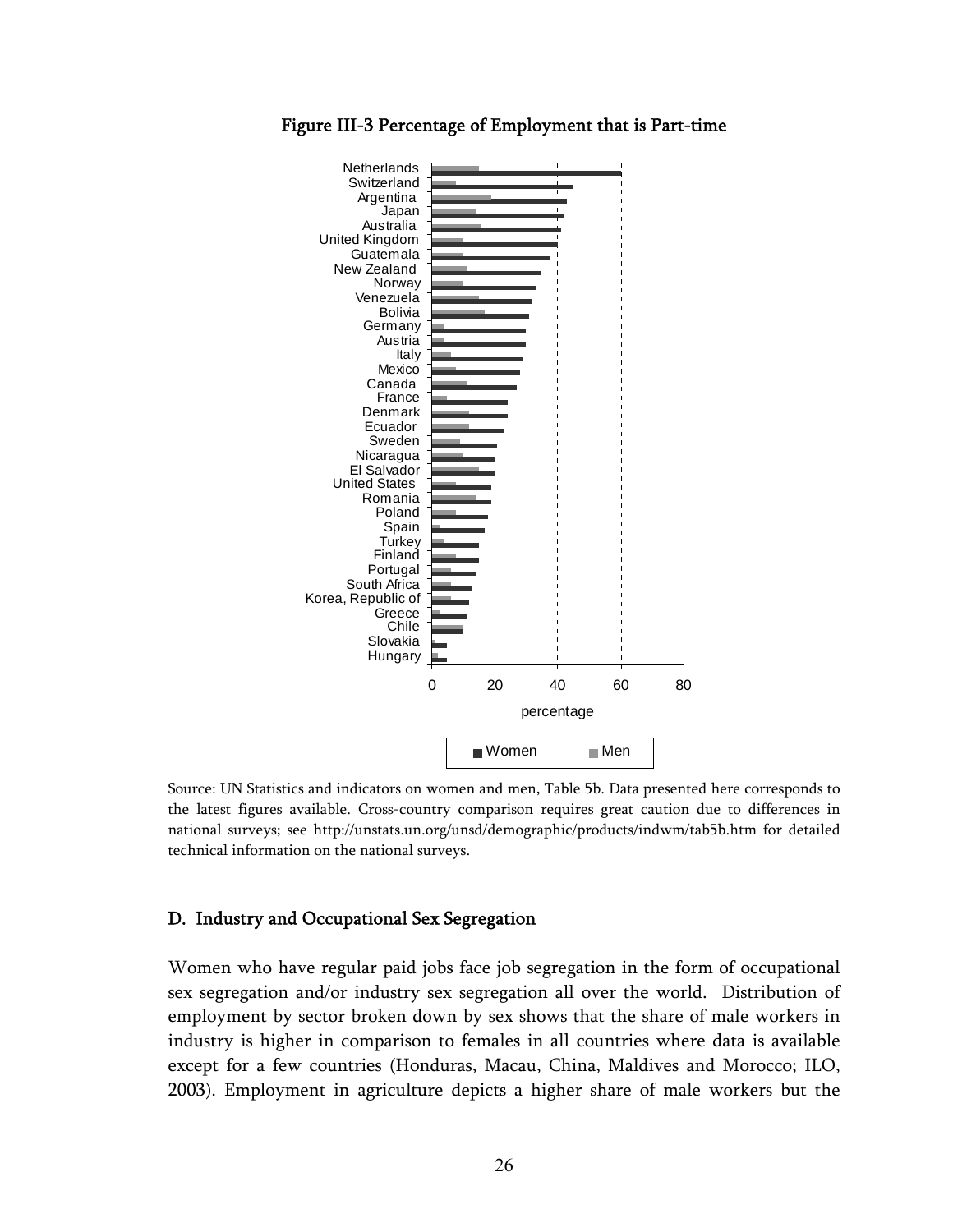differences between the shares by sex are not as high as in the industry sector. The indicators also show regional variations. In Asia, sub-Saharan Africa and the Middle East and North Africa and some economies in Latin America and the Caribbean women have a higher share in agricultural employment, especially in economies with low per capita income (Table III.4). As can be observed across the globe women's share in industry is lower than men's. Looking at the service sector we observe that the share of women workers in the service sector is higher vis-à-vis men almost in all countries. As pointed out by ILO (2004) "within the service sector, women are still concentrated in sectors that are traditionally associated with their gender roles, particularly in community, social and personal services, whereas men dominate the better-paid sector jobs in financial and business services and real estate" (ILO, 2004, p.12). Furthermore, as depicted in Figure B.3 in Appendix B, female and male share of employment by sectors show persistent structure of these patterns over time.

| Table III-4                  | Male and Female Share in Total Employment by Sector 1996 and<br>2006 |      |       |      |       |                            |       |      |  |
|------------------------------|----------------------------------------------------------------------|------|-------|------|-------|----------------------------|-------|------|--|
|                              | <b>Employment in Agriculture (%)</b>                                 |      |       |      |       | Employment in industry (%) |       |      |  |
|                              | 1996                                                                 |      | 2006  |      | 1996  |                            | 2006  |      |  |
|                              | Women                                                                | Men  | Women | Men  | Women | Men                        | Women | Men  |  |
| World                        | 45.4                                                                 | 41.6 | 40.4  | 37.5 | 17.4  | 23.9                       | 17.2  | 24   |  |
| Developed Economies and      |                                                                      |      |       |      |       |                            |       |      |  |
| European Union               | 4.3                                                                  | 5.8  | 2.5   | 3.7  | 16.8  | 37.3                       | 12.4  | 33.6 |  |
| Central and Eastern Europe   |                                                                      |      |       |      |       |                            |       |      |  |
| (non-EU) and CIS             | 25.5                                                                 | 26.8 | 21.6  | 22.4 | 22.1  | 32.7                       | 19.7  | 34.3 |  |
| East Asia                    | 58.4                                                                 | 50.4 | 52.1  | 45.3 | 24    | 26.2                       | 24.7  | 26.8 |  |
| South East Asia and the      |                                                                      |      |       |      |       |                            |       |      |  |
| <i>Pacific</i>               | 52.5                                                                 | 49.9 | 47.2  | 46.8 | 13.7  | 18.3                       | 15.4  | 19.5 |  |
| South Asia                   | 72.6                                                                 | 53.9 | 64.5  | 46.4 | 12    | 16.8                       | 17.7  | 19.3 |  |
| Latin America and the        |                                                                      |      |       |      |       |                            |       |      |  |
| Caribbean                    | 14                                                                   | 28.5 | 9.9   | 24.7 | 14.5  | 23.7                       | 14.3  | 23.4 |  |
| <i>Middle East and North</i> |                                                                      |      |       |      |       |                            |       |      |  |
| Africa                       | 33                                                                   | 28.8 | 39.1  | 26.7 | 17.7  | 22.8                       | 11.7  | 26.5 |  |
| Sub-Saharan Africa           | 69.4                                                                 | 67   | 64.2  | 62.1 | 5.8   | 11.4                       | 5.5   | 11.3 |  |

Source: ILO Global Employment Trends for Women, 2007, Table 4.

As we have seen women tend to be in sectors, which provide more temporary lower paying jobs than men. Sex segregation can be observed more clearly in terms of occupations. Occupational segregation has been one common pattern observed both in developing as well as developed regions of the world. In comparison to 1970s and 1980s, even though recent figures on occupational segregation depict a reduction in developed countries as well as Latin American and Middle Eastern counties, there is no change observed in transition economies and economies in the Far East. addition despite the decreasing trend in some regions segregation levels still show high figures all around the world (Anker et al. 2003) including European Union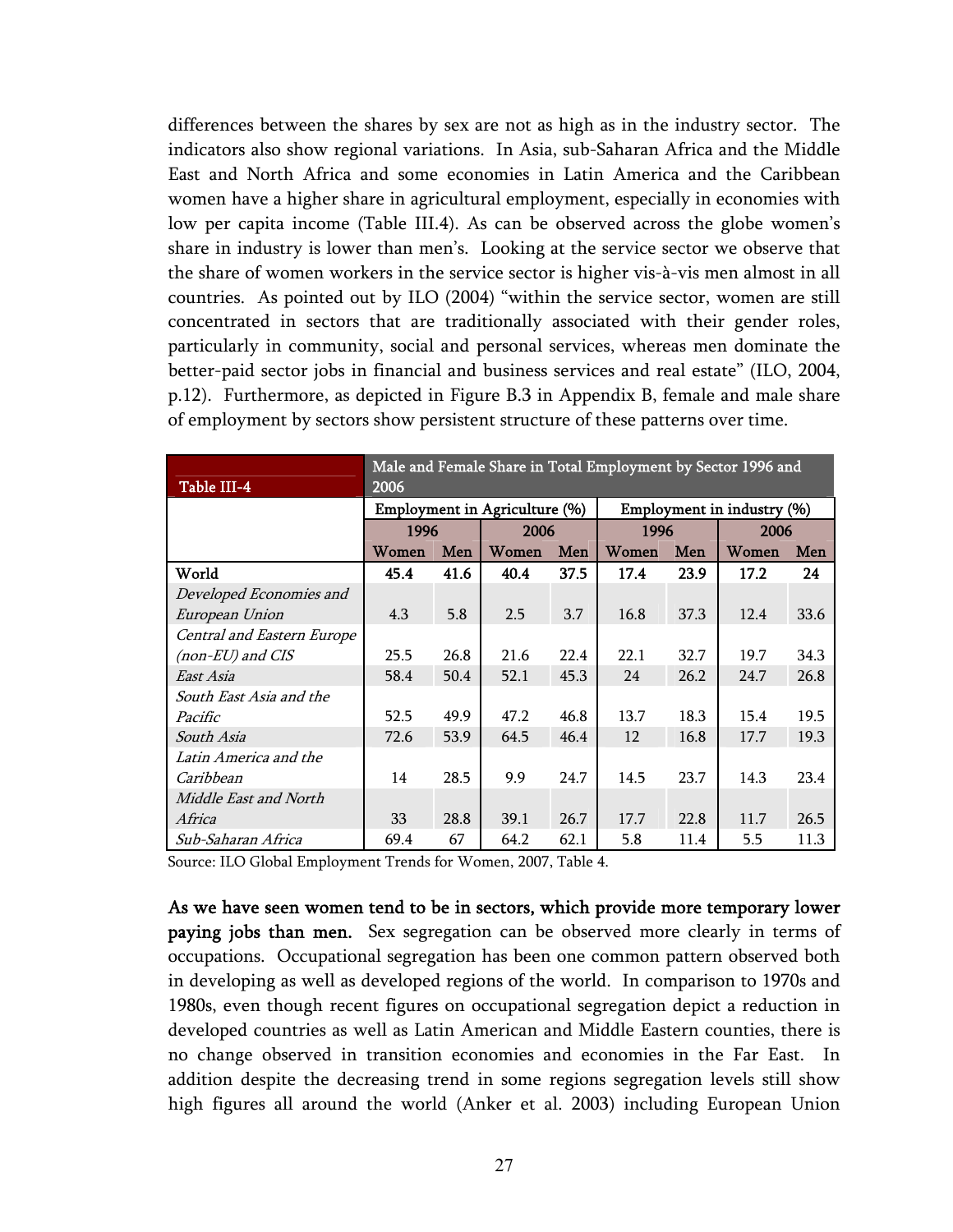countries. Estimates using the latest available data by UNECE show the high degree of occupational segregation in 2005 (Figure III.4). For instance in Austria and Italy, almost three quarters of service and sales workers, which includes housekeepers, personal carers are women whereas men fill up other occupations.

Thus gendered patterns of occupational and industrial segregation summarized above, are associated with women undertaking occupations, which resemble the characteristics of unpaid care work. As a result, women's work is often undervalued. The occupations and sectors which are dominated by women are generally seen as being less important, requiring lower skills, and thus deserving of lower earnings than the occupations and sectors dominated by men. Men working in such occupations and sectors are also penalized in terms of pay.

# Figure III-4 Occupational Segregation: Share of Women and Men in Service and Sales Workers; Share of Women and Men in Other Occupations, 2005



Source: UNECE Statistical Division Database, compiled from national and international (EUROSTAT and ILO) official sources.

## E. Total Workload (Unpaid and Paid Work) and Earnings Gap: Women and Men

To this point, we tried to present briefly the patterns of employment of women and men in paid work. However from the beginning we have been trying to raise attention to the urgent need to bring unpaid work together with paid work in order to make visible the full extent of work inequality women are subjected to. As we have seen, whether women are engaged in paid work or not, they spend: (a) more time in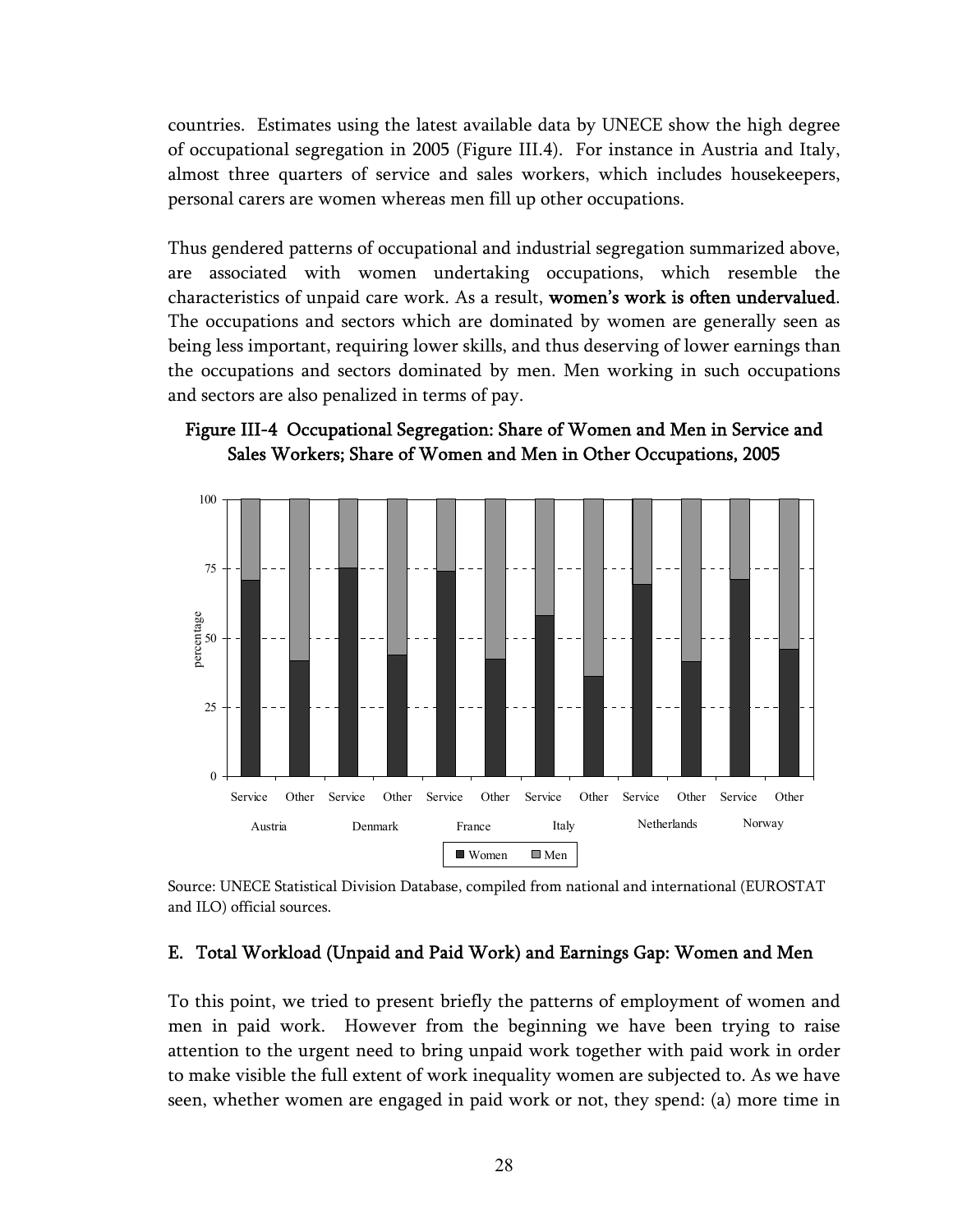unpaid care work than men, and (b) more total time in paid and unpaid work combined. In other words their lower time allocation in paid work is more than compensated in unpaid work contributions.

The unequal distribution of paid and unpaid work between women and men is accompanied by a different inequality as we have seen, that of persistent wage differentials. Figures III.5 and III.6 paint a grim picture<sup>22</sup>, not only for developing countries but also in OECD countries: while women's total workload is higher than men's their earnings are lower than that of men. These figures indicate the extent of undervaluation and invisibility of unpaid work load and the undervaluation of women's work in the labour market.



Figure III-5 Total Workload and Earnings Gap: Selected Developing Countries

Percentage Difference Between Women's Total Workload and Men's Total Workload

Percentage Difference Between Women's Earnings and Men's Earnings

Source: Authors' calculations. For the total workload series see the source of Figure 1.1. For the earnings gap, ratio of estimated female to male earnings is used, which is provided by UNDP-Human Development Report (HDR) (2006).

 $\overline{a}$ 

 $22$  For calculations, see notes in the Appendix A.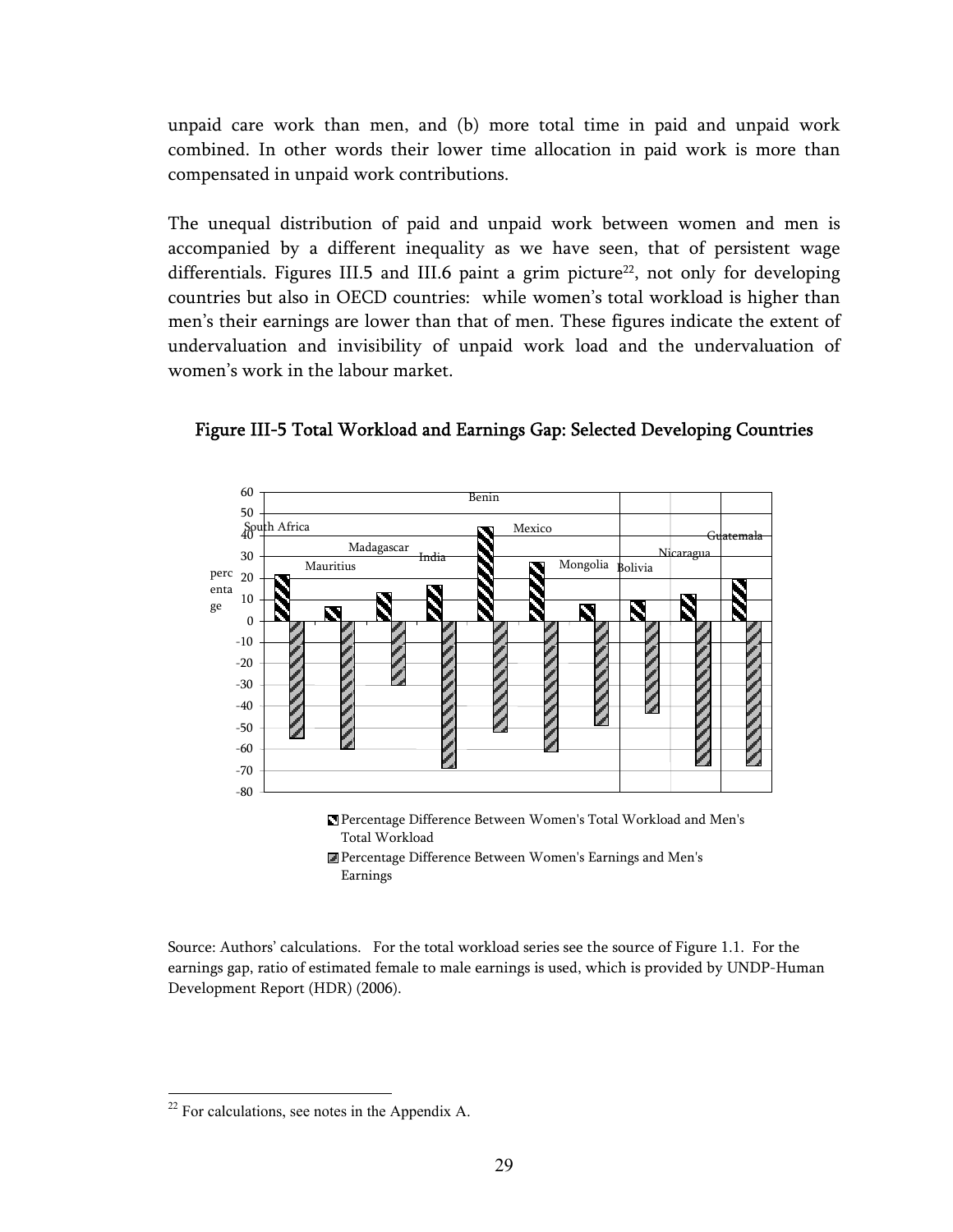

Figure III-6 Total Workload – Earnings Gap: Selected OECD Countries

Percentage Difference Between Women's Total Workload Men's Total Workload

 $\blacksquare$  <br> Percentage Difference Between Women's Earnings and Men's Earnings

Source: ibid as for Figure III.5 above.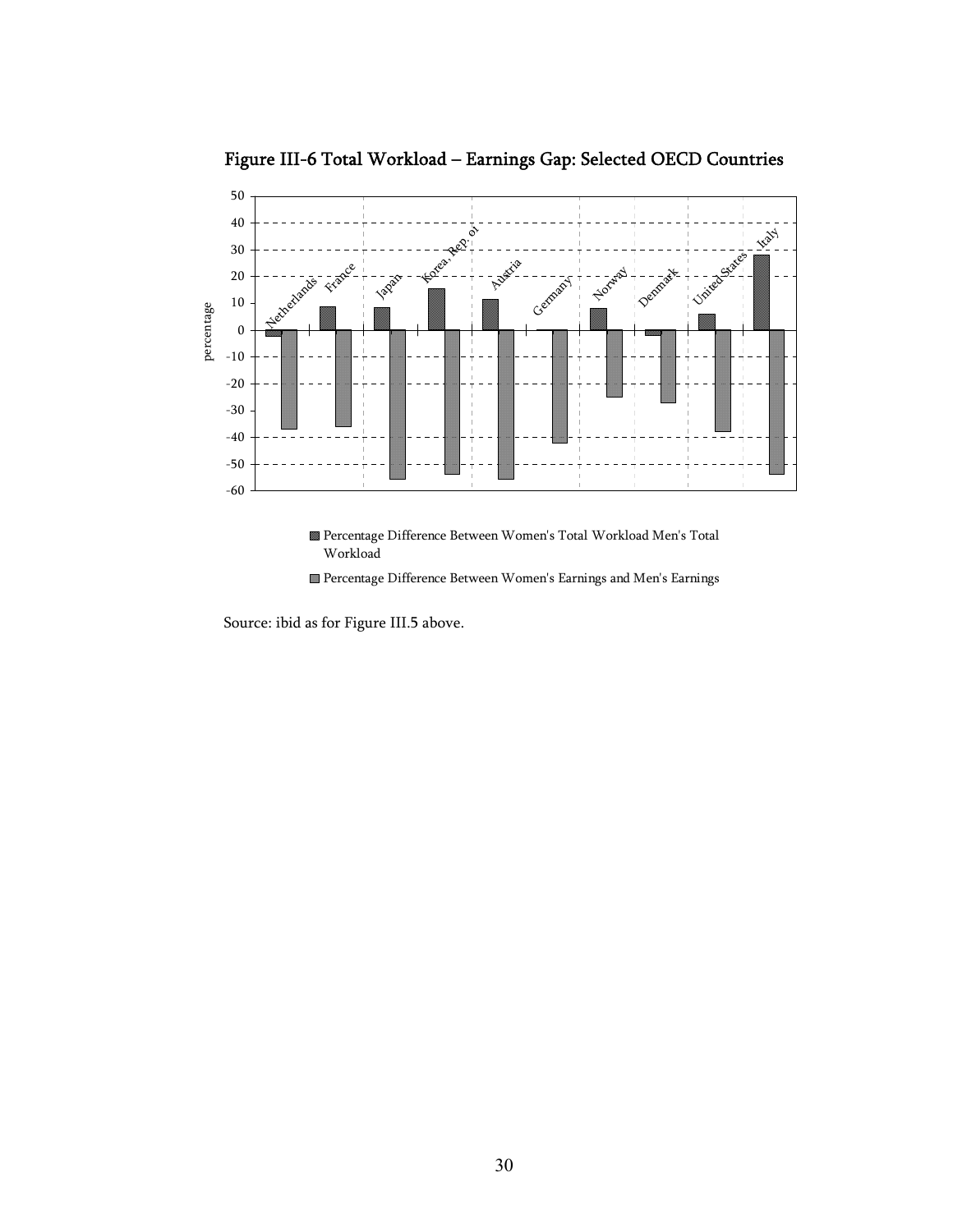## IV. Paid and Unpaid Work: Globalisation, Domestic Work and Global Care Chains

The free and borderless movement of goods, foreign direct investment and speculative financial capital has brought mixed and uneven socioeconomic outcomes, with some groups benefiting while others being left behind and as a consequence, their positive or deleterious effects have been hotly debated for some time now<sup>23</sup>. Gender outcomes of globalisation processes have also been mixed leading to much research and extensive debates.

## A. Globalisation and Gender Issues

There has been general agreement that liberalization of trade and foreign direct investment has been accompanied by expanded employment creation for women. In the North a notable change occurred in the late 80s and during the 90s in that new female entrants in the service sectors of the economy included mothers with young children. In the South, many women -in addition to being employed in agriculturesought and found jobs in textiles and clothing, undertaking factory jobs much like women did during early industrialization in the North (Beneria 2003).<sup>24</sup> According to Memis (2007) a variety of explanations have been offered to explain these trends ranging from a gender favouring comparative advantage of trade sectors between the North and the South (Wood 1994)<sup>25</sup> to sectoral expansion of female-intensive sectors (Elson 1996) as a key variable, to feminization of labour (Standing 1989,1999a,1999b), a process that employers' reaction to intensified global competition as they started substituting women workers (lower paid) for men to primarily ensure a more "flexible" labour force.

An equally important issue in the literature regards the degree to which increased female labour force participation has been transformative in reducing gender wage differentials and wage discrimination. The evidence is mixed. Using comprehensive ILO occupational wage data for over 80 countries, Oostendorp (2004), finds that in some cases wage gaps decrease with the level of development, trade and foreign investment. In other instances, the key determinant turns out to be the skill category of workers as the overarching trend has been for wage gaps to widen between unskilled and skilled labour over time. Berik et al., (2004), also finds that competition

 $\overline{a}$ 

<sup>&</sup>lt;sup>23</sup> For example, see Bhagwati 2004 for views on one end of the spectrum and Stiglitz (2002) and Rodrik 1997 on the other.

 $24$  See also Arriagada (1998) and Thorin (2001) for a review on Latin America; and Benería and Lind (1995) who discuss trade liberalization and gender issues in the context of NAFTA and the European Community.

<sup>&</sup>lt;sup>25</sup> For a refutation of the Wood argument see Kucera and Milberg (2000).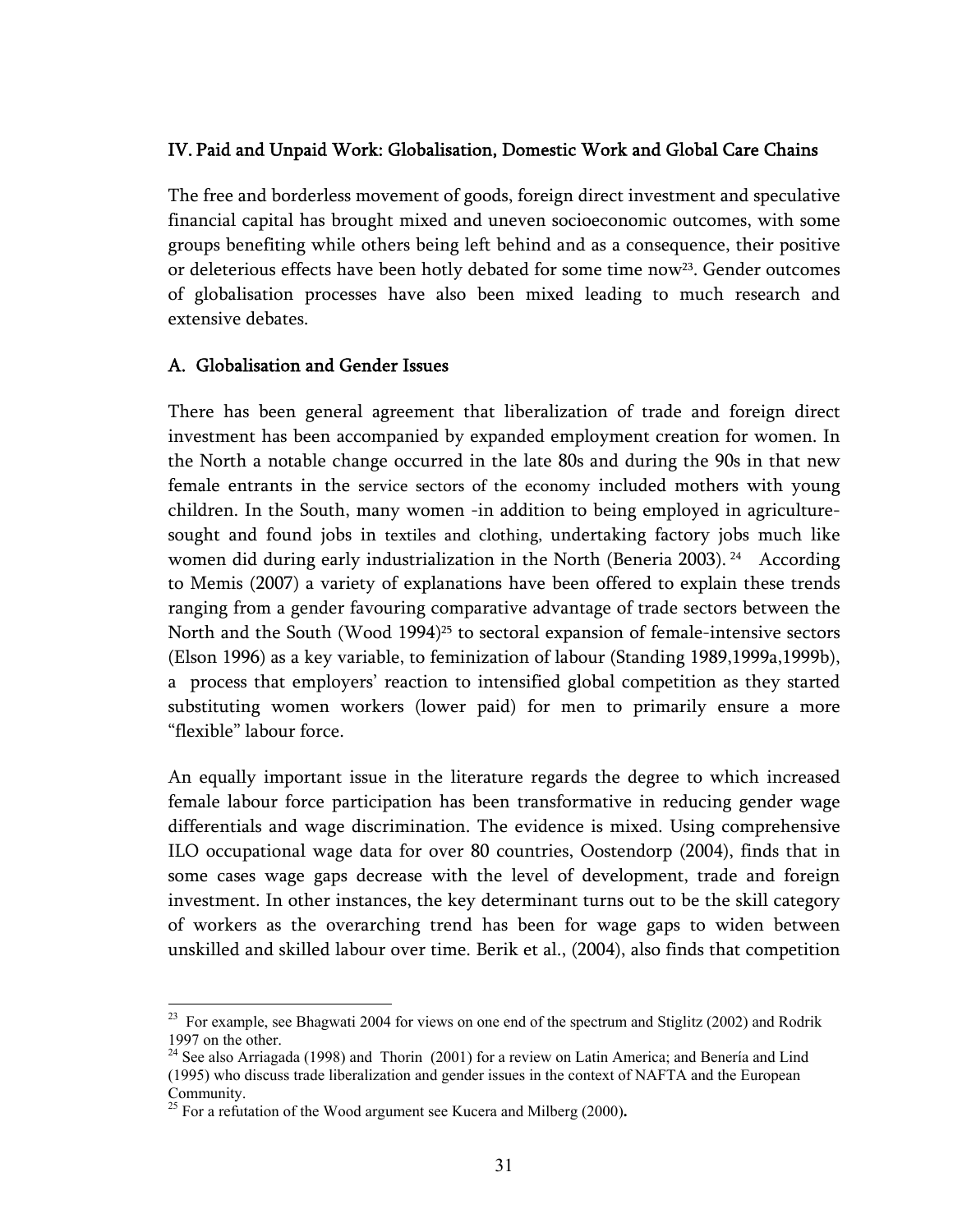from international trade does not reduce gender based wage discrimination in Taiwan and Korea.

Related to the above issues, there has been considerable debate on whether women employed in export-oriented industries and in export processing zones, became victims of globalisation or *beneficiaries* of increased autonomy and bargaining power. On the one hand, it has been argued that increased female labour market participation was based on exploiting women's "nimble fingers" characterized by proliferation of subcontracting, spreading of informalization of work and erosion of labour standards (Elson and Pearson, 1989; Sayeed and Balakrishnan, 2004; Unni and Bali, 2002). Kabeer (2004) has challenged this view. Based on fieldwork in Bangladesh she has argued that the process is much more complex, if contradictory, and that enforcing global labour standards through international trade agreements would not serve the interests of women. <sup>26</sup>

Sorting out the interaction of globalisation with unpaid work has been pursued in two distinct areas. First, in exploring the implications of increased levels of international trade and foreign direct investment on women's time allocation in paid and unpaid work and leisure in developing countries. As discussed earlier in the paper, there have been several studies in recent years. To provide another example along these lines, Siddiqui (2005) develops a gender informed model for Pakistan, based on social account matrix and computable general equilibrium analysis. The study explores the impact of two types of shocks: trade liberalization and fiscal adjustment. Her results show that trade liberalization over burden women but reduces income-based poverty and affirms the hypothesis that despite changes in the gender structure of market employment, an entrenched gender division of labour remains unequal within the household economy .

Second, a different set of issues emerged in testing the "convergence" hypothesis, which examines patterns in allocation of time to unpaid and paid work between men and women across time and countries. Burda, Hamermesh and Weil (2007) using time-diary data from 25 countries have recently demonstrated that there is a negative relationship between real GDP per capita and the female-male difference in the sum of work for pay and work at home, while estimates in some countries in the North show that there has been a *convergence* between the time allocated to unpaid work by women and men. European and North American men have increased the time allocated to unpaid domestic labour (Gershuny and Robinson, 1988; Sullivan and Gershuny, 2001; Beaujot and Liu, 2005).

1

 $26$  David Kucera (2002) has challenged the view that foreign direct investment "prefers" countries with lower labour standards.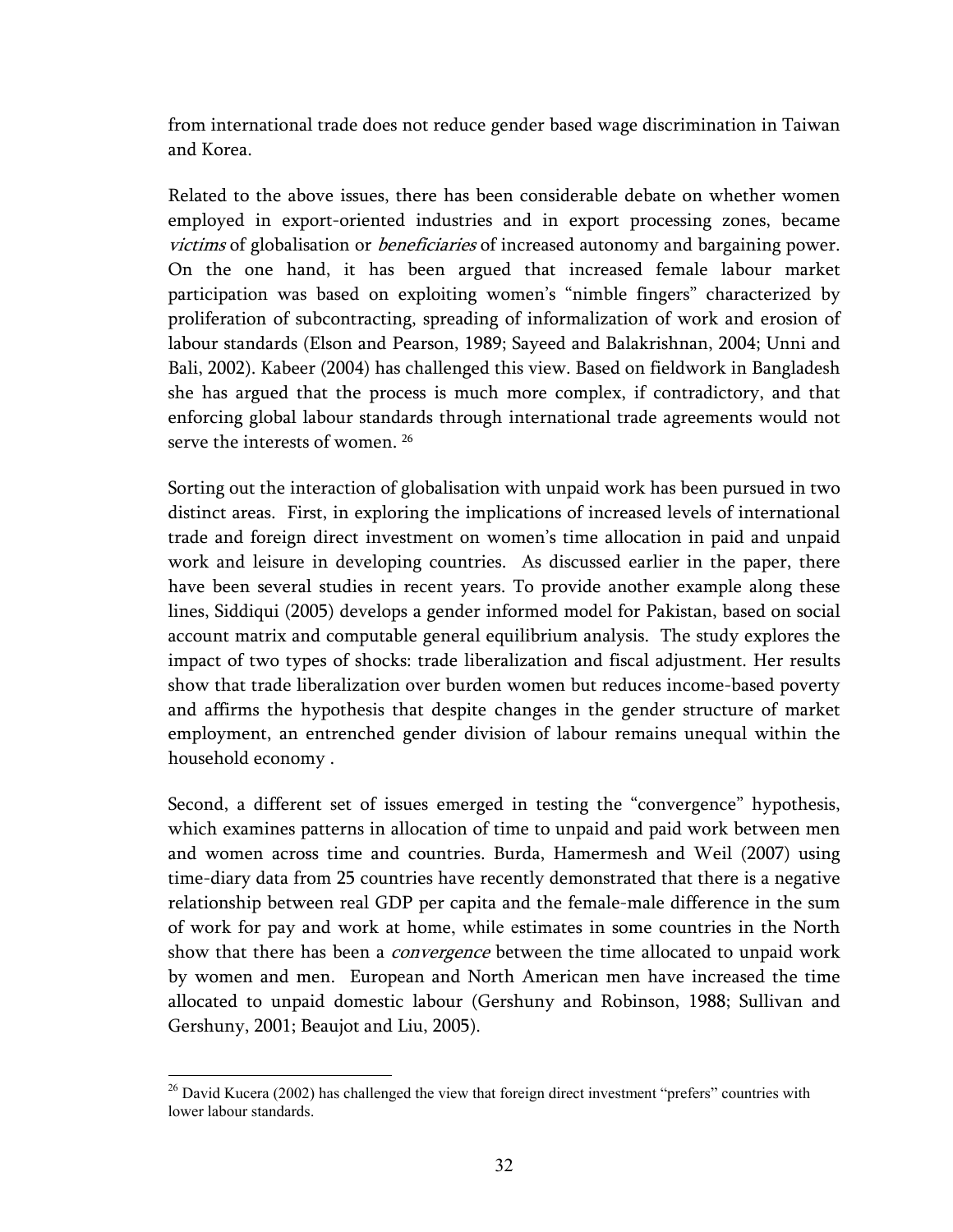Despite the increase in men's participation in unpaid household production work, it is hard to dispute that women are the ones who overwhelmingly assume to take the responsibility of domestic work (Sullivan, 2000). Recognizing the prevalence of changing work arrangements and allowing for the existence of simultaneous and overlapping activities (Floro, 2003) the picture changes dramatically. Craig (2006), based on the 1997 Australian time use survey data, finds that mothering in comparison to its fathering counterpart involves more multitasking as well as more physical labour and a more rigid time table and thus time women spend in care work is more demanding, a finding that applies to part-time and full-time working women alike. Some findings have even suggested a reversal in the trend of men's allocated time to domestic work. Crompton, Brockmann and Lyonette (2005), based on 2002 survey data from Britain, Norway and the Czech Republic find a declining trend in men's involvement in domestic work due to rising work pressures and rising needs for career development.

Trends summarized in the previous section have shown that women's employment in services, particularly in the North but also as Beneria (2003) has argued in India, the Caribbean and in Asia, has expanded substantially. The majority of these jobs correspond to clerical, sales work and data processing for financial services for the banking, insurance, and airline industry. As women have entered paid work, in many countries a care deficit has appeared. And where state and corporate responsibility have not stepped up to the plate to provide child care, eldercare and care for the permanently ill, feminization of international migration has provided one means to alleviating the global crisis of care, especially in the North. This is the topic we turn to next.

# B. Domestic Work and Global Care Chains

The paid care sector tends to evolve alongside the unpaid care sector. In many countries paid care work is highly female-dominated as well as being low-status and low-paid compared to other forms of paid work involving similar levels of skill and training. Race and ethnicity are also important markers in occupational hierarchies, with disadvantaged ethnic and racial groups often over-represented as frontline carers.

One common pattern observed across the globe is the fact that domestic work is one of the major sources of employment for women. In 2004, only in the Latin America region 10 per cent of all new jobs created were in domestic service, and not surprisingly domestic sector service became a highly growing one by almost 5 per cent a year (ECLAC, 2007). Possible explanations behind this high growth are stated as the recovery in the earnings of middle-income groups, as well as lack of job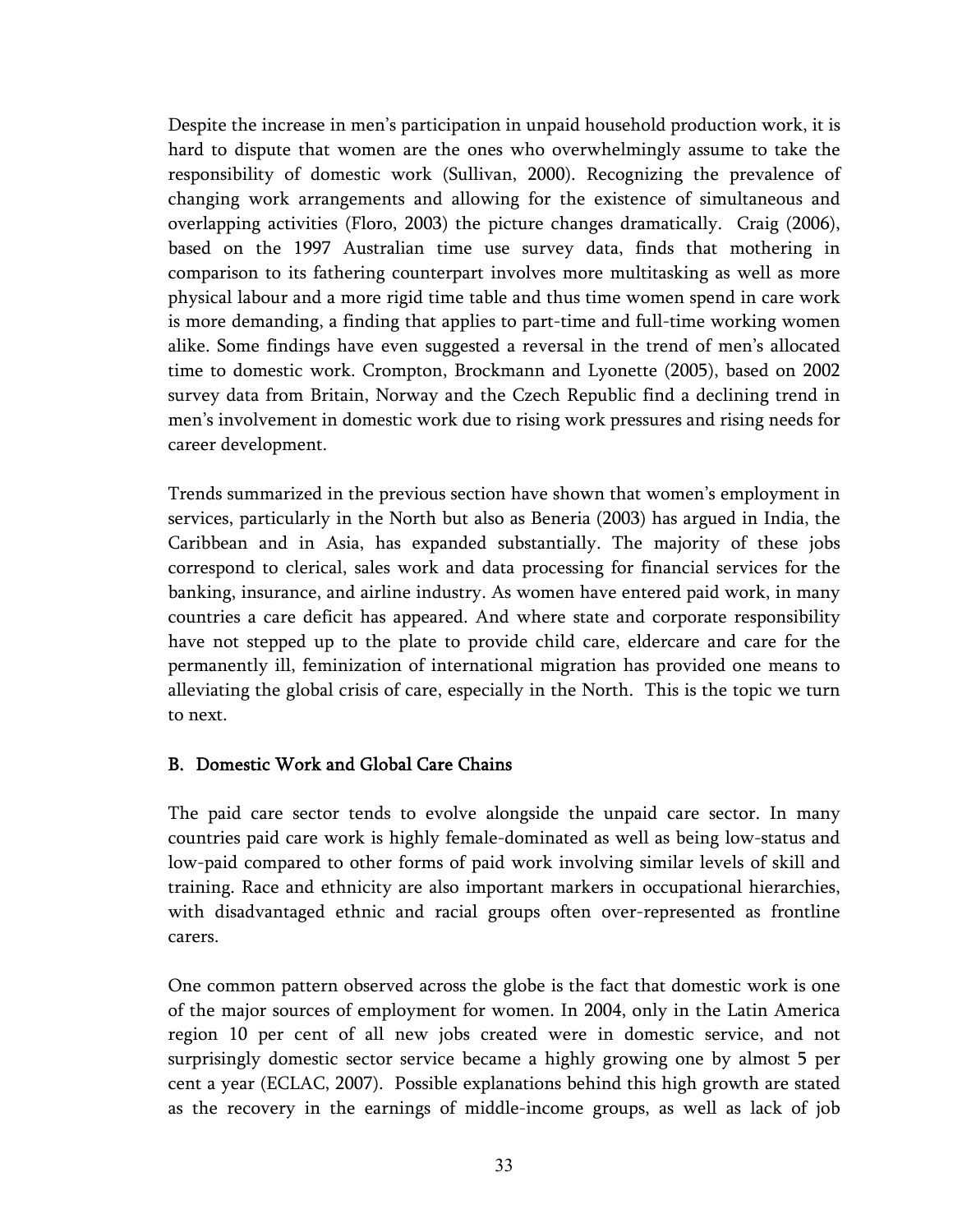opportunities for women. The intersection of unpaid and paid work becomes more evident when one recognizes the particularities of paid domestic work, which tend to be not only undervalued and unregulated lowest pay and low status jobs but also embedded in expectations of being on call twenty four hours a day. An indication of this is the discrimination against domestic workers in national labour legislations and regulations (Box A).

#### Box. A. Regulation of Employment - Discrimination Against Domestic Workers– Some Examples

Costa Rica: Costa Rica has a Labour Code which entitles employers to engage children from the age of 12 as domestic servants. Domestic workers are allowed to require a 12-hour working day of a domestic helper, and 4 additional daily working hours if considered necessary.

Chile: Chilean Labour Code states that monetary remuneration of workers in private households can be set at 75 percent of the monthly minimum wage since the worker's food and lodging is counted as part of the remuneration.

Croatia: Safety and Health Protection at the Workplace Act, 1996 states: "the provisions of this Act do not apply to domestic servants".

El Salvador: The Labour Code currently in use, states that: a) employment contract for domestic service workers may be entered verbally b) domestic service workers are entitled to at least 12 hours a day for rest, but working hours schedule need not be set c) domestic service workers must provide services on their day offs on employers' requests

Jordan: The Labour Code 1996 states "the provisions of this Code shall apply to all workers and employers, except domestic servants, gardeners, cooks and the like.

Korea: The Labour Standards Act, 1997 states: "This Act shall not apply to any business or workplace which employs only relatives living together and to a worker who is hired for domestic work".

Norway: Working Environment Act, 1977 specifies: "The Crown shall decide whether and to what extent this Act shall be applicable to work performed in the employee's home. The Crown may further decide that the rules of this Act shall apply, wholly or in part, to workers who carry out domestic work, care or nursing in the home or household of private employers, and may in this connection stipulate particular regulations for such employees".

United States of America: The National Labor Relations Act cites that "the term employee shall not include any individual employed as an agricultural worker or in the domestic service of any family or person at his home".

Source: J.M. Ramirez-Machado, Domestic Work, Conditions of Work and Employment: A Legal Perspective (Geneva, ILO Conditions of Work Branch, 2000, unpublished document) and ECLAC (2007)

Trying to keep up with the responsibilities of care work and the paid domestic work adds to the hardship of the conditions of domestic work. Women who cannot delegate domestic work burdens at their own places frequently devote themselves to household work and stay at home without earnings if they can afford staying home. This stands as the underlying reason behind low activity rates of women (lower than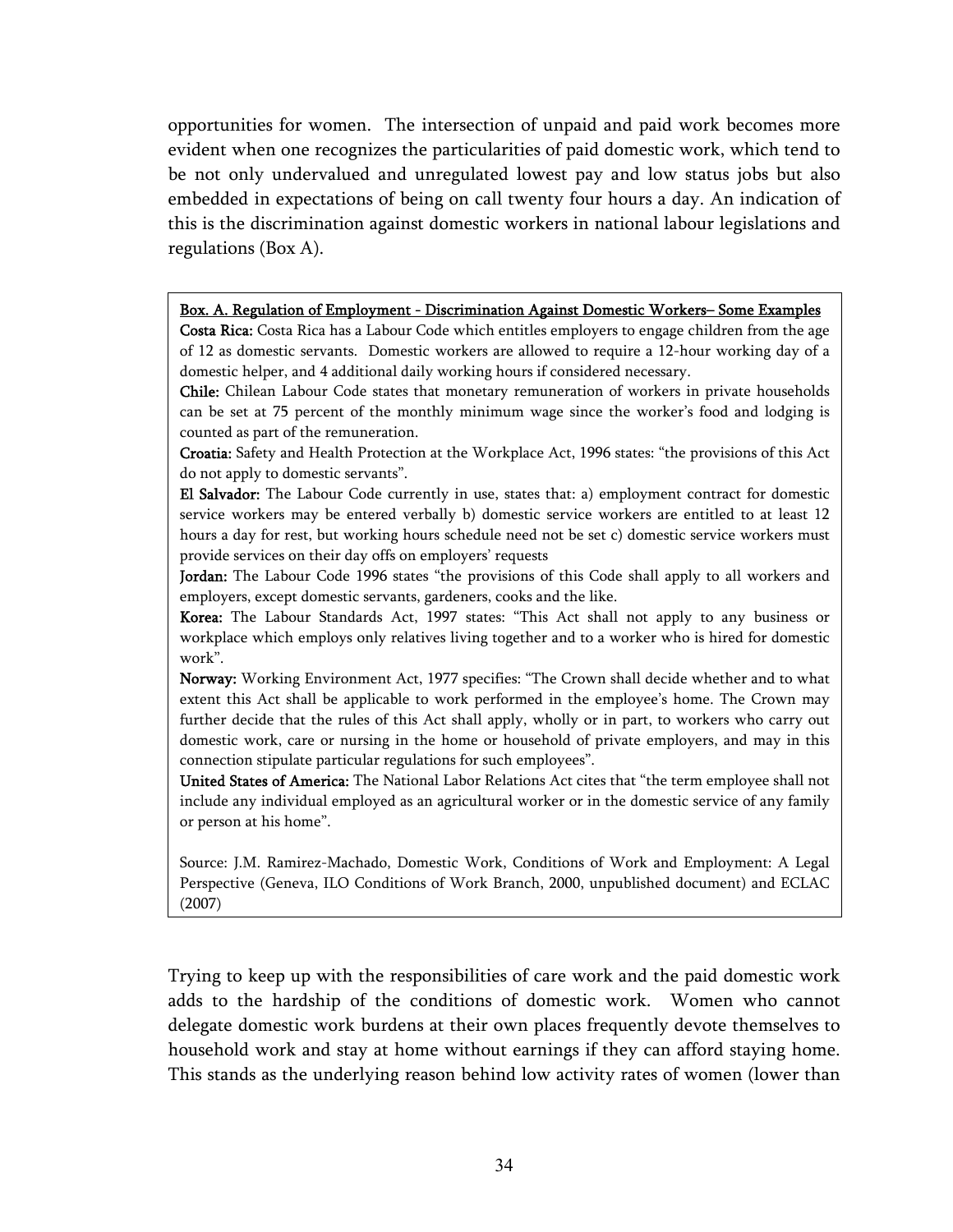50 per cent in 94 countries among 188 countries where data is available according to the latest figures<sup>27</sup> provided by UN).

When the responsibility is delegated, unless there is an active state involvement in some sort of public policy to support families, it is schlepped to relatives and other family members either to grandmothers or to the daughters. ECLAC (2007) presents evidence for the fact that over half of the women aged 20 to 24 do not seek outside employment, because they are performing unpaid work. The number of women who are in this group is higher than the number in the education system (30.1% as against 15.9%), whereas when men are economically inactive it is because they are studying or for some other reason. Similarly, 85 per cent of children spending over 20 hours a week on housework were girls in Chile in 2003; and similarly in Bolivia, in the data for 2001 as mentioned earlier, girls under 14 spend over 20 hours a week carrying wood or fetching water and 20 hours a week washing and ironing clothes, which are actually the activities that likely impact their health adversely (ECLAC, 2007). On quantifying the scale of child labour ILO defined concepts such as: light work that does not affect children's health or personal development, child labour and worst forms of child labour classified according to the number of hours spent on these activities and the extent to which children's health or physical safety is imperiled. However, all these definitions consider only "economic" (paid or unpaid) activities as work, which is carried out for the market or for private consumption. Thus these concepts do not pay much attention to the possible harmful implications of unpaid domestic service on these children's health and development. When housework is considered, there is evidence by now showing that such types of activities are mostly pursued by girls (ECLAC, 2007).

Trying to maintain both paid and unpaid care work needs imperative support as the situation becomes so brutal for domestic workers who cross borders for some reasons. As of 2005, there are about 200 million migrants across the globe, supporting a population in their respective countries that is as big if not bigger. Of these 200 million, which corresponds to 3 per cent of the world population, are women (Figure IV.1).

 $\overline{a}$  $27$  Data updated in June 2007 is available at: http://unstats.un.org/unsd/demographic/products/indwm/tab5a.htm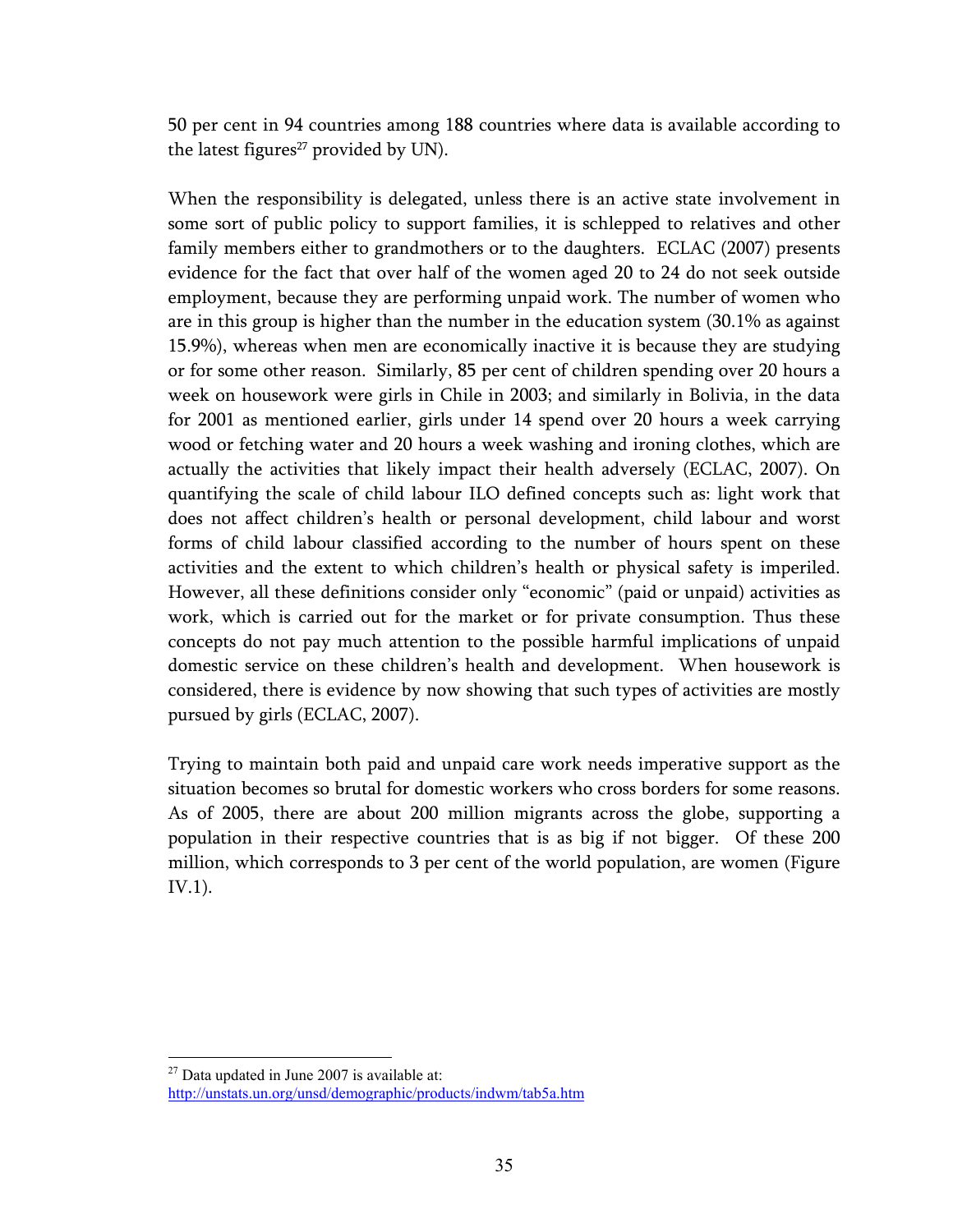

Figure IV-1 Female Migrants as Percentage of All International Migrants

Source: United Nations Population Division, World Migrant Stock: The 2005 Revision Population Database. http://esa.un.org/migration/. Note that as a result of the disintegration of the former USSR, the former Czechoslovakia and the former Yugoslavia and the reunification of Germany, the composition of several regions and major areas changed shortly after 1990. Information on these changes and the regional classification of countries is available at: http://esa.un.org/migration/index.asp?panel=3

Either because of the demand for cheap labour in destination countries (Ehrenreich and Hochschild, 2002; Sassen, 2003) or due to lack of available job opportunities in the country of birth with expectations of finding better-paying jobs or for both reasons, millions of women move across borders (UNDP, 2005; ILO, 2004). However, given the basic gender division of labour in destination countries women migrants are often restricted to traditionally "female" occupations—such as domestic work, care work, nursing, work in the domestic services, and sex work— frequently unstable jobs marked by low wages, the absence of social services and poor working conditions (Human Rights Watch, World Report, 2007).

Discrimination in labour legislations and laws against domestic workers, a majority of which are women, adds to their vulnerability. On top of the fact that they are isolated from their own families and communities, women are more subject to deprivation, hardship, violence, theft, fraud or abuse. More significantly, young women are at greatest risk, including or unwanted pregnancy and sexually transmitted infections,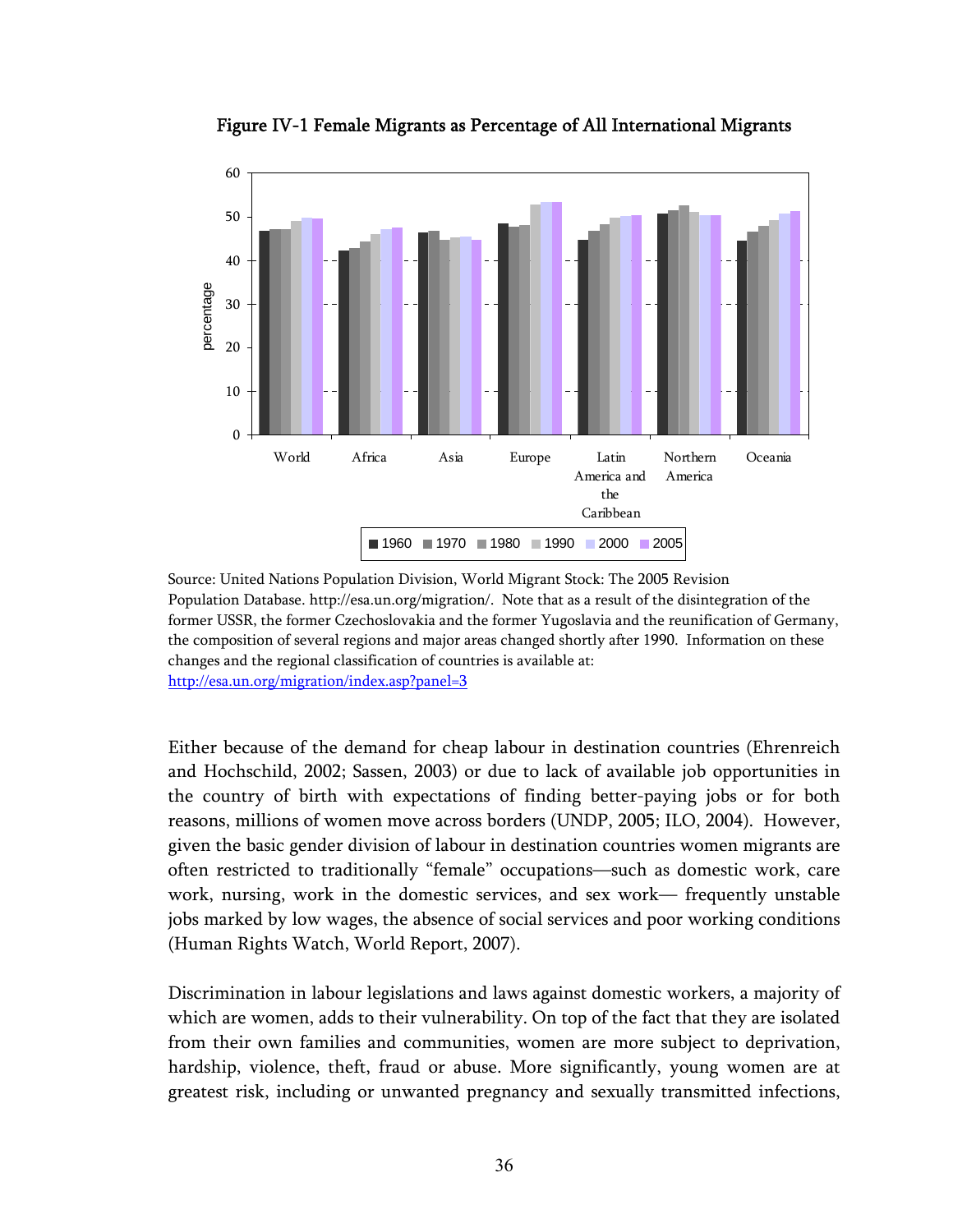including HIV/AIDS. In situations when women know little of the language of the country of destination or in situations where their qualifications are not recognized in their new places they find themselves in extremely dreadful situations. Thus discrimination of otherness is added to gender discrimination.

This said, it has been argued that migration on the other hand can offer economic opportunities, financial independence and decision-making power to women to escape restrictions. In addition, it is also argued that migration through remittances can play a significant role in poverty reduction and growth in developing countries benefiting the countries of origin (Lucas, 2004; Adams, 2005; World Bank, 2006). Estimations show that in 2005 remittances were as high as \$300 billion, which corresponds to almost three times the \$104 billion from the world's combined foreign-aid budgets. For example remittances bring Morocco more foreign exchange than tourism does and brings Sri Lanka more than tea does (DeParle, 2007); for Latin America and the Caribbean region they bring 2.67% of the region's GDP (ECLAC, 2007). By increasing reserves of foreign exchange, remittances reduce government borrowing costs, saving the Philippines about half a billion dollars in interest each year. While 80 per cent of the money sent to Latin America is spent on consumption that leaves nearly \$12 billion for investment (DeParle, 2007). Evidence also points out that households receiving remittance income account for a large percentage of incomes such as in Uruguay 45%; in Paraguay 41.9%; and in Mexico 35.6% (ECLAC, 2007). However, with respect to recipients there is still significant variation among regions as the largest recipients are middle-income countries whereas Sub-Saharan Africa received only 1.5 per cent of all remittance flows in 2002. Given also the fact that members of the very poor households are less able to migrate, the outreach of these remittances to the poor families and poor regions is less likely.

Since traditionally care work is their responsibility either back in their countries of birth and/or in country of destination, when one considers the intersection of unpaid care work and paid care work one should recognize that without any support to the migrant families, remittances alone are not sufficient to redistribute the burden of their workload. Supporting families with social provisioning of their children becomes extremely vital. Sometimes, the children are left behind because the working conditions for the women do not permit them to have accompanying family members, so more frequently they are left with grandparents or other relatives (Hugo, 1994) subsidizing the system of global care chain (Ehrenreich and Hochschild, 2002).

As a result of all these patterns women tend to be in sectors/industries and occupations and considering all these within the context of globalisation, makes it harder for them to realize their fundamental rights as workers in countries where such rights exist in law and are enforced. The problem is not only the existence of the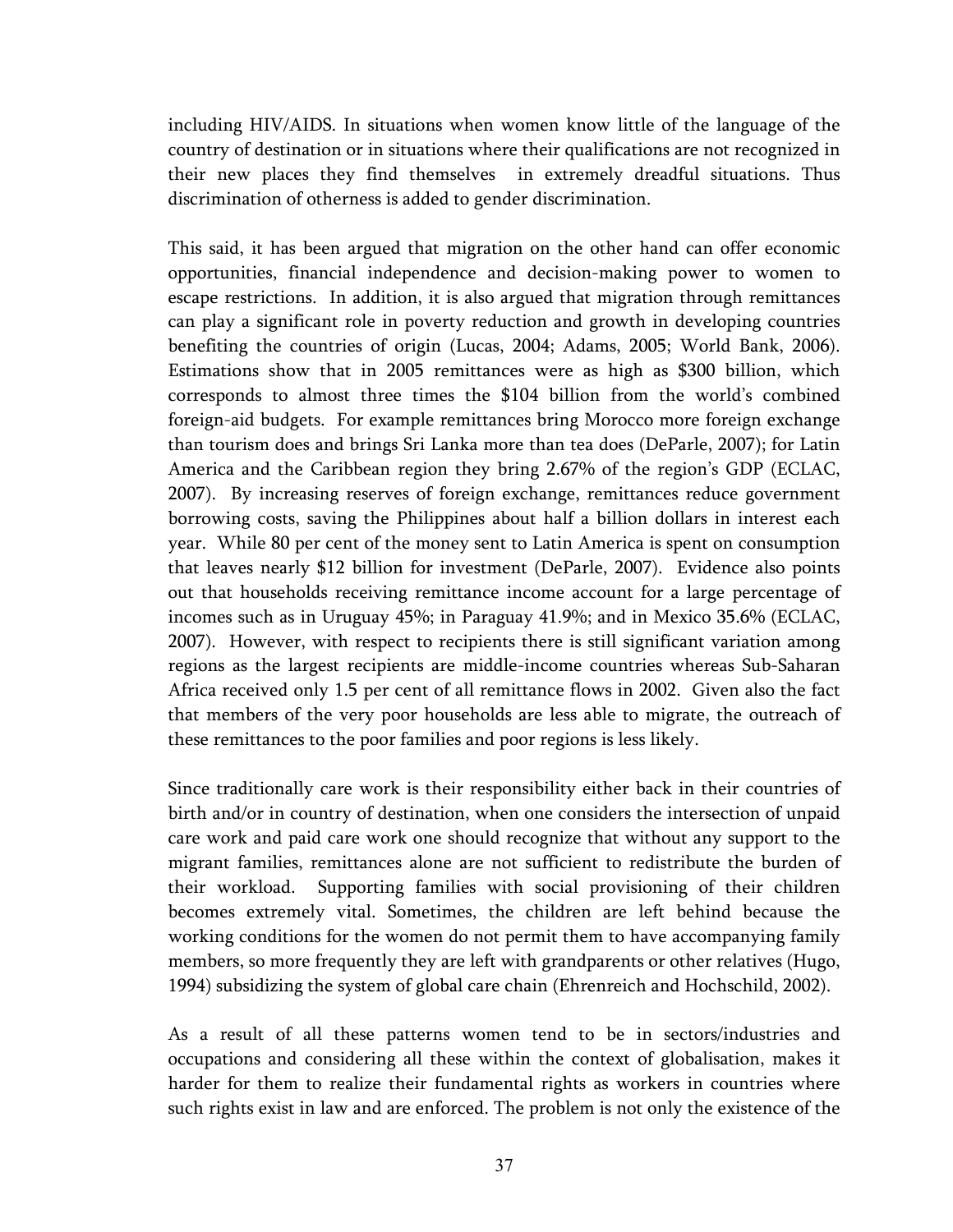laws and their enforcement, but also the differential ability of men and women to realize these fundamental rights (such as freedom of association, the right to bargain over conditions of work etc., and absence of forced labour).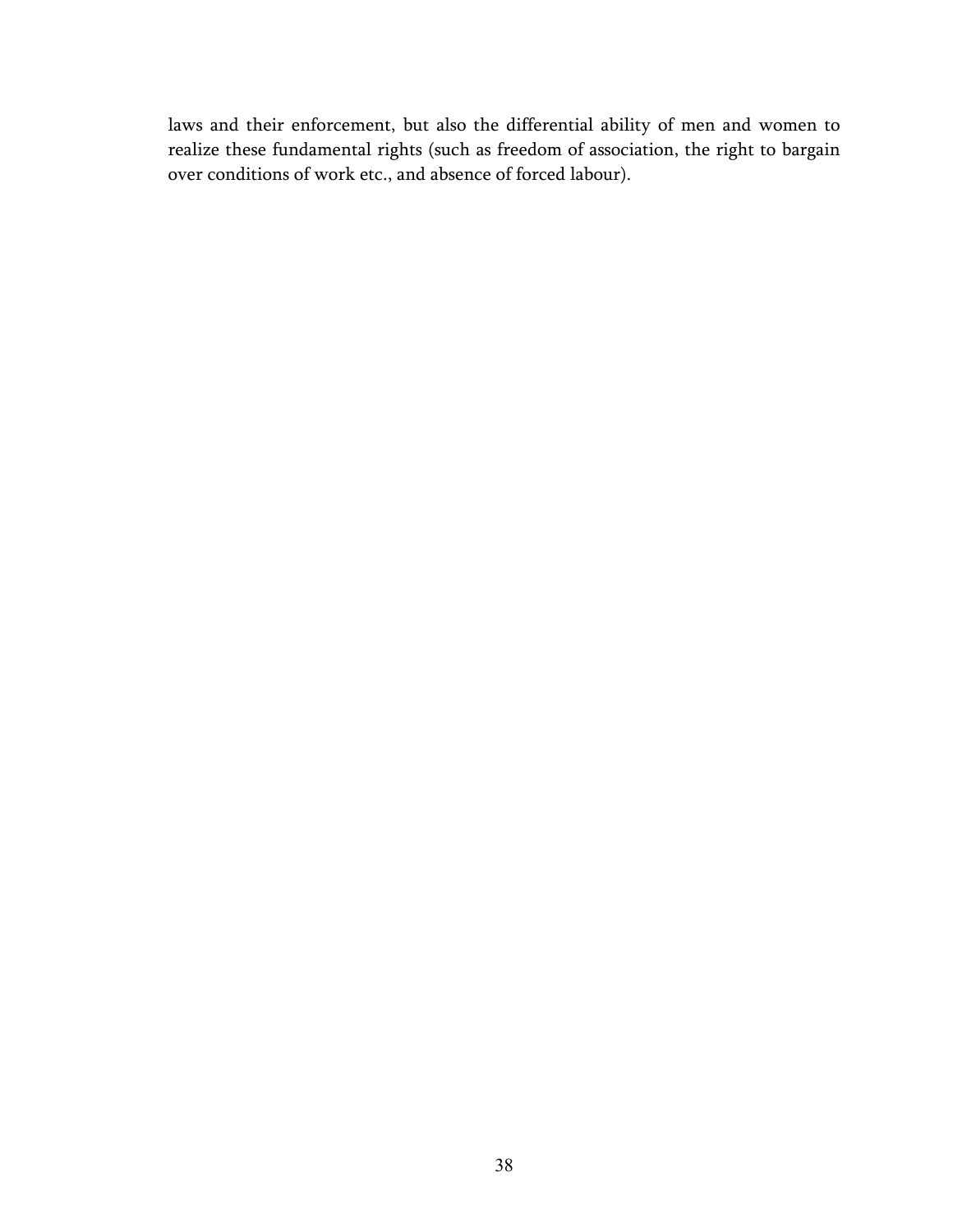## V. Unpaid Work and Poverty

In securing basic needs, the provisioning of necessities and conveniences of life occur through a combination of paid and unpaid work in four key institutions: market, state, households and non-government (non-profit) institutions. In general, the contribution of each of these institutions in securing material needs varies by the level of economic development of the country people live in, and in accordance with the prevailing public provisioning policy regime.

In turn, the degree to which a person is able to procure "goods" and "services" from the market depends first of all, on whether markets are relatively well developed and enjoy price stability and second, the ability of household members to participate in paid work and earn sufficient income to make the necessary purchases. Income poverty due to joblessness or sub-living standard wages limits access to marketized inputs. On the other hand, independent of how poor or wealthy a household is, some time must be devoted to "overhead household production", i.e., time needed to transform purchases into consumable final goods. Wealthy households are in a position to often substitute hired services for their own unpaid overhead household production contributions. A cook, gardener, nanny and laundry services do just that.

Finally, households that are income poor in addition to not being able to buy such services, may also face difficulties in paying the customary user fees to have running water in their home or electricity, make use of public or private transportation and avail themselves to durable household assets that reduce household production time such as an electric stove, refrigerator and washing appliances. In yet other cases, severely poor households may live in settlements where basic services such as sanitation, electrification and water delivery are completely missing.

Hence, income and access to public services delivery determine *structurally* the unmet needs of families. Based on individual characteristics and other circumstances households are called to provide for and cope with remaining unmet needs on their own through their main available resource, that is, unpaid time contributions for direct and indirect care provisioning. It must be recognized then that the *required* contributions of unpaid work-quantitatively and qualitatively- differ between countries and among households depending on the: (a) level of economic development; (b) prevailing welfare-state policy regime; (c) availability of quality assets and time to engage in subsistence SNA production for the market and for the household; and (d) availability and quality of assets that people have access to when they engage in non-SNA/non-market "non-economic", unpaid household production.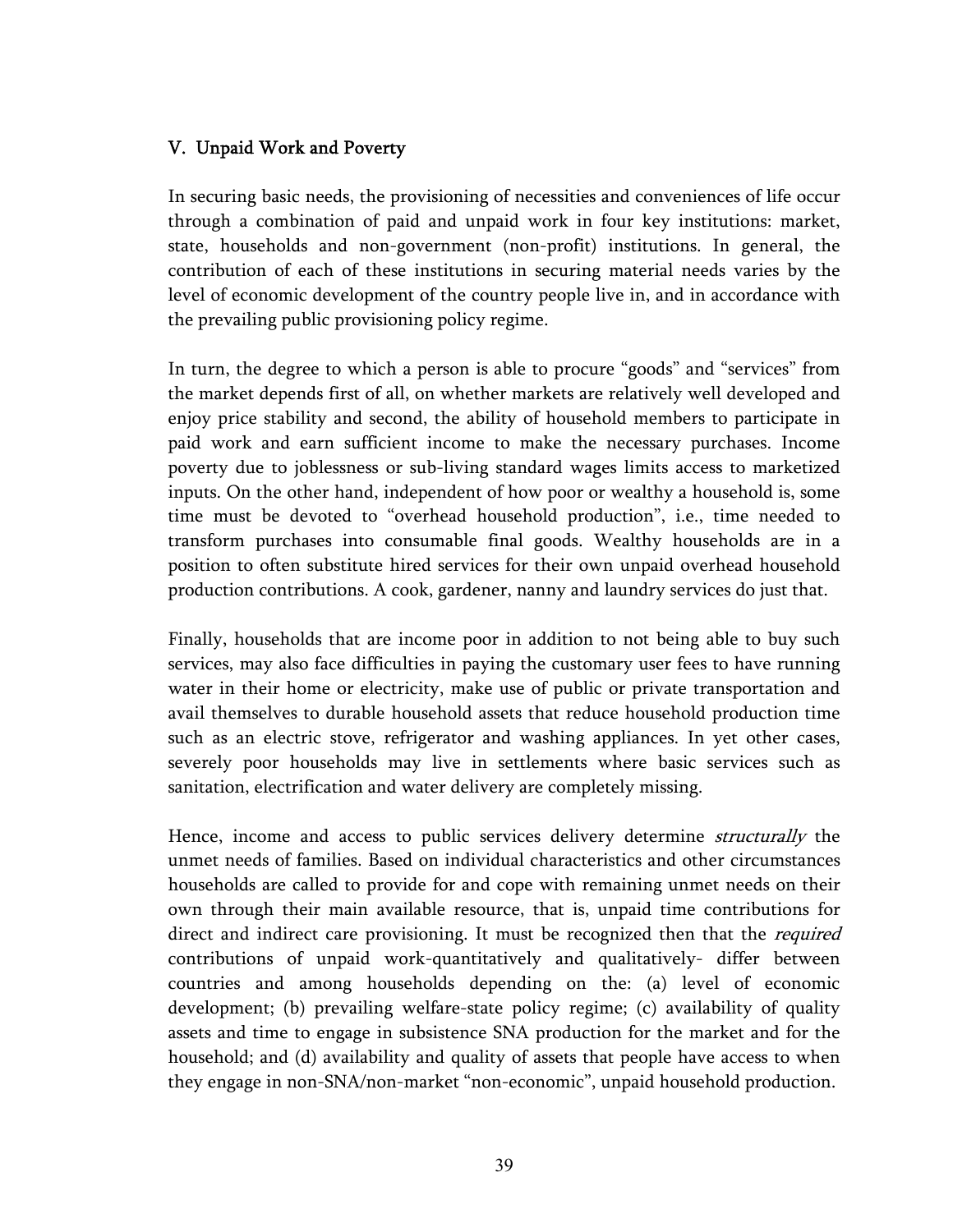The *socially necessary unpaid labour time* or "average overhead unpaid work time" will differ then according to socioeconomic and individual household characteristics. These types of unpaid time contributions must be differentiated from time spent at home voluntarily over and above what is minimally needed. Time dedicated to preparing a gourmet meal, devoting time for the cultural enrichment of children, constructing and maintaining an expansive flower garden are all activities that increase the well-being of household members; yet, this time is qualitatively different from overhead unpaid time and it points to the fact that poor and non-poor exhibit different distribution patterns of unpaid work time allocations.

This becomes evident for example in the case of childcare. Around the world better off households report longer hours supervising young children and it is speculated that this is due to their preference *and* ability to engage in "quality time" with children. On the other hand, supervising young children among the poor is left to older siblings, other relatives and is mostly considered a "secondary activity" performed simultaneously with other unpaid activities while cooking, cleaning. Time use surveys reveal that carrying a child on one's back while fetching water is not reported as part of "providing childcare" by most women, unless they are probed by other contextual questions such as "who was with you" or "where were the children while you performed that activity".

There are several important questions in this context. First, are there significant differences in the time use patterns of the poor versus non-poor? Second, how does income poverty affect time allocated to unpaid [care] work? Third, is there a timepoverty concept that can be constructed in parallel to income poverty? Fourth, should income poverty be expanded to include time burdens of poor people and women in particular? And finally what is a meaningful way of conceptualizing time-poverty and who are the time poor? Answers to these questions are of value in and of themselves but from our perspective, insights are important in that they carry implications for poverty reduction policies<sup>28</sup>.

In spite of the voluminous literature on poverty and the debates on measurement, not much is known about how the poor spend their time. As they are often employed in "difficult to measure sectors" like subsistence work, home work and street vending

 $28$  From an analytical point of view, the first steps to addressing these questions require a framework to conceptualize (a) time-poverty) and (b) poverty in ways that take into consideration the nexus of income poverty and time poverty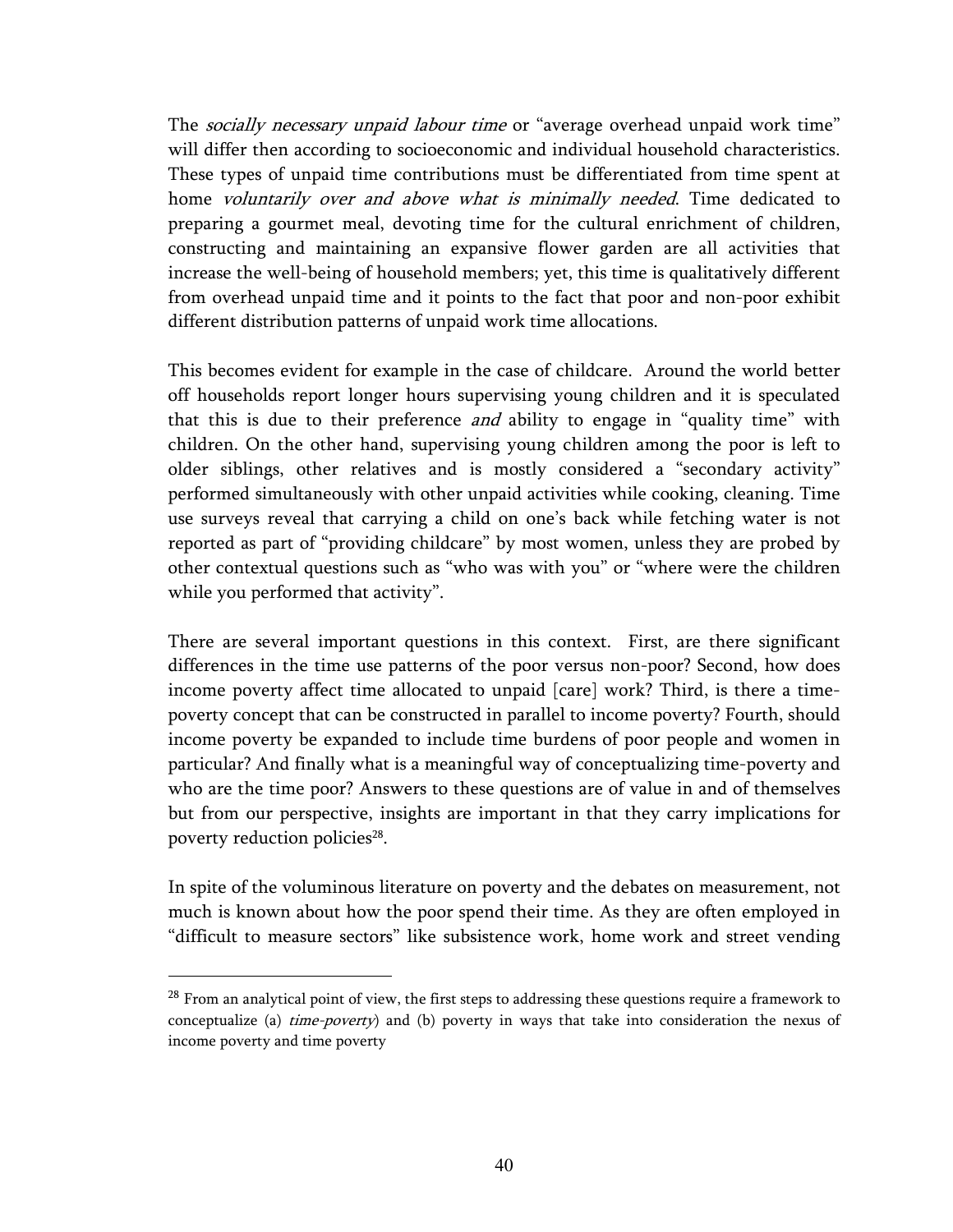the economic paid work done by the poor is not usually captured adequately through conventional labour force surveys (Charmes and Hirway, 2006). Time use surveys are better suited for that purpose. They are also better suited in making visible their engagement in subsistence work for own consumption and on "non-economic" domestic unpaid work. The cash poor may need to work longer hours. But when jobs are not available they may have to migrate in search of work or devote longer hours in unpaid work as a coping strategy to make ends meet. Information on these unpaid activities of the poor is likely to throw additional light on their constraints and problems.

In making use of the concept "time poverty" a caveat must be identified. It is quite intuitive to argue that a senior business executive, a junior lawyer and a domestic worker who devote twelve hours a day in paid work for extended periods of time may turn out to be sleep deprived, socially reclusive, or unable to adequately attend to personal care and needs of others. Among many other differences these women may share, for our purposes one stands out. Their potential income would allow the first one to cross the poverty line in one hour of paid work per month, the second in three days time, while the third would need to work for an additional extra ten hours. This hypothetical example illustrates that although many people may experience timestress, there is a qualitative difference that becomes apparent when time allocation to paid work is correlated to its income generation potential.

Vickery's (1977) seminal paper on time poverty is based on the idea that the working poor (versus the non-poor) need to spend longer hours performing paid work if they are to secure sufficient income to just reach the poverty line. It is only on the basis of these longer hours that they are able to purchase a basket of goods that allows them a minimal level of consumption. Governments calculate the minimum "economy food basket" taking for granted, she argued, that there is enough time that remains after such long paid work hours to perform the necessary household work (that transforms purchased goods into meals, for example). But more paid work means less available time for childcare, maintenance and food preparation leaving poor households with two options: engage in paid work even longer so as to substitute market goods for home made ones<sup>29</sup>, or face a reduction of time allocated for self care and leisure. Using time budget data collected on 1400 households in the USA she calculated that if poor household members are to reach the minimum consumption level they must devote to free time (sleeping, resting, eating, personal care, and leisure) 26 less hours per week than the median income adult in the survey. This finding points to the idea that

 $29$  The underlying assumption of substitutability of paid and unpaid work is questionable, but the argument can be framed without such a stringent condition. (Harvey 1996).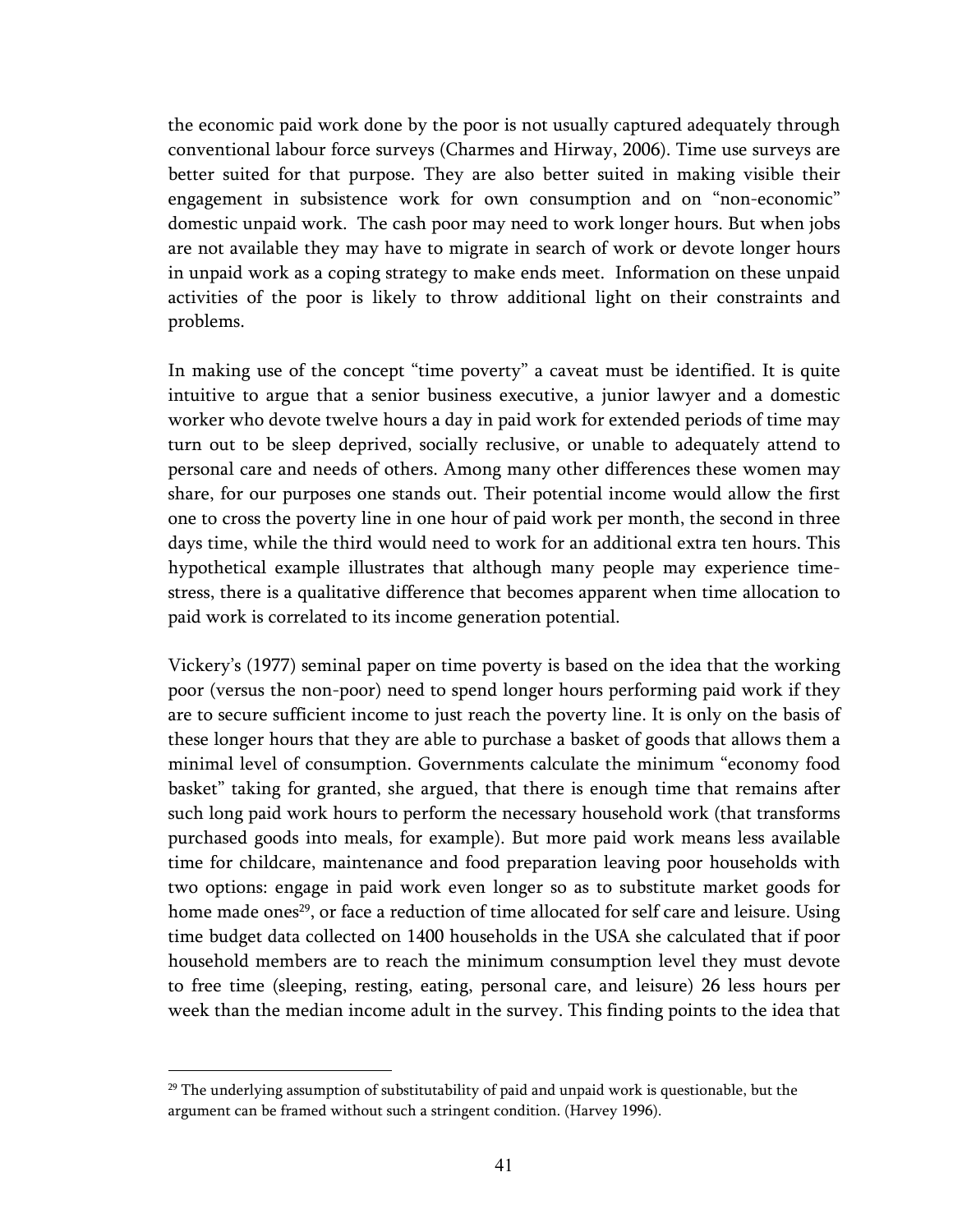to avoid being income poor, the working poor must endure chronic relative (at least) time poverty.

Using an extension of the same analytical framework, many have investigated this issue, including a recent study on the intersection of income and time poverty of working parents in Canada (Harvey and Mukhopadhyay, 2007) which illustrated the extreme situation of single employed parents, primarily women<sup>30</sup>. Only 5.3 per cent of this group are subject to neither money nor time poverty while over 54 per cent of non-employed single parents are money poor; and 58 per cent of employed single parents are time poor and money poor. In contrast, in dual parent families over three quarters 77.5% are neither money nor time poor.

A different study measures time poverty and analyses its determinants for the case of Guinea (Bardasi and Wodon, 2006). They use a simple calculation of a time poverty gap represented by the mean distance separating the population from a predetermined time poverty line, where the non-time poor are given a distance of zero $31$ . Thresholds are established around the median of the total individual working hours distribution, against which poverty in time is evaluated. Their starting point is that time is a limited resource. They calculate the time spent working in -informal or formal labour market plus time spent on domestic chores or collecting water and wood and then establish a median value. Time poverty would apply to individuals because long working hours reduce time available for leisure, rest or friends and family. In the view of the authors, this does not mean that time poor individuals are worse off than other individuals; rather, time poverty is simply one of the many dimensions that may affect an individual's level of welfare and satisfaction with life. The concept of time poverty is therefore quite loosely used in this context.

Another issue is related to the sensitivity of the results to the cut-off poverty lines<sup>32</sup>. More significantly analysis of the detailed types and characteristics of the activities is required in order to fully understand how they spend their time rather than just setting a poverty line adjusted with time poverty.

1

<sup>30</sup> Consistent with earlier findings (see Douthitt (1993) and Vickery (1977)) they find that the extent of time poverty is greatest for single mothers. Single mothers with more than two children have the highest incidence of poverty.

<sup>&</sup>lt;sup>31</sup> They actually calculate the squared time poverty gap; using the poverty gap they then take the square of that distance into account which gives more weight to those who have extra long working hours.

<sup>&</sup>lt;sup>32</sup> Lesotho case study reveals how sensitive the results can be depending on the decision on poverty threshold. In Lesotho time use figures for men is skewed compared to women so a higher proportion of men appear to be time poor depending on the level of the threshold, if lowered than the difference between men and women turns out to be so marginal (Lawson, 2007).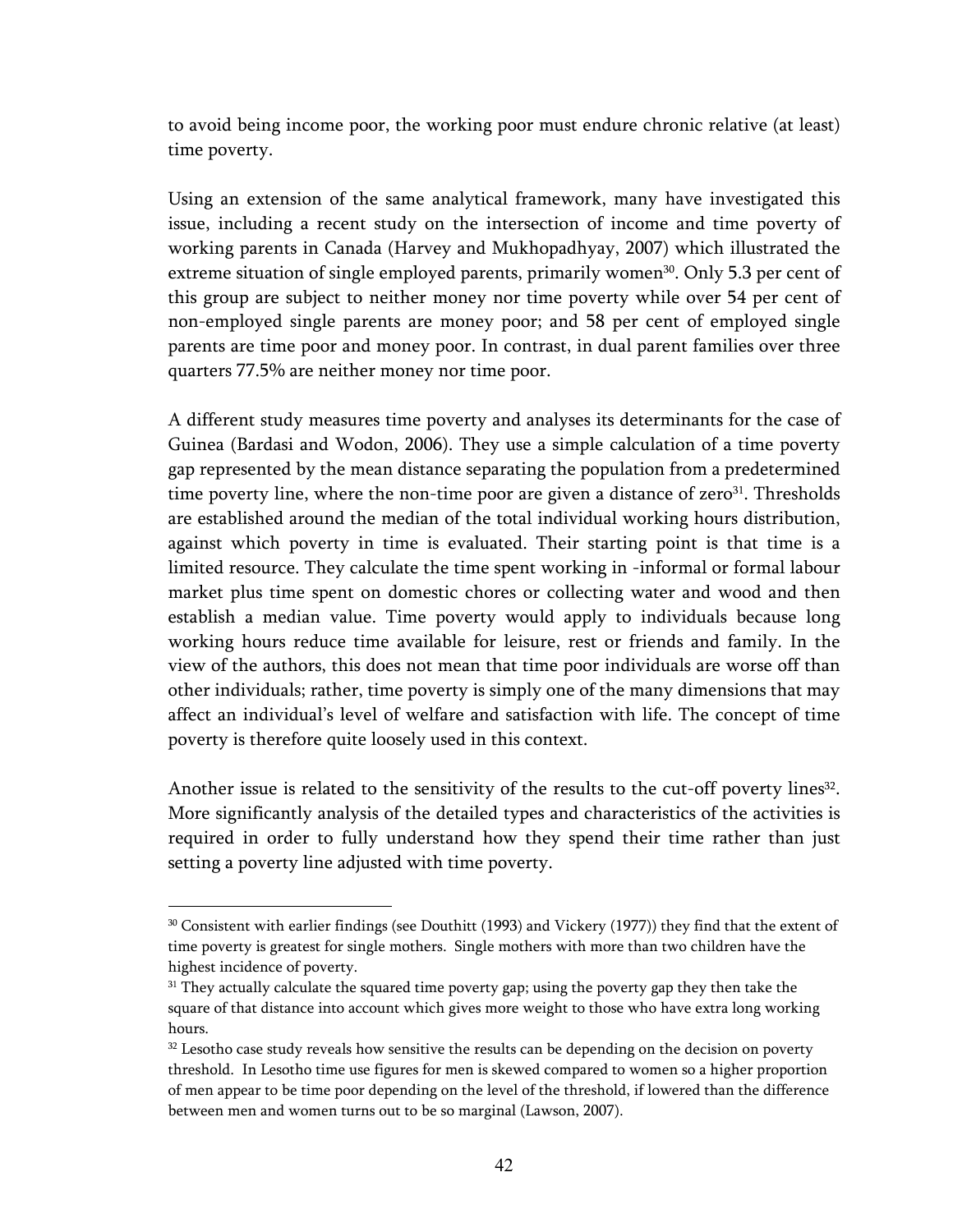There exists a two-way dependence between time and poverty. Not only does time use form and structure poverty but poverty shapes time as well<sup>33</sup>. Turner and Grieco (2000) illustrates this point clearly. Their study shows that in the UK, similar to other developed countries, women have different transport and travel patterns from men. Women are often involved in poorly resourced, highly complex, multiple-purpose trips (trip chaining); unlike men who use superior modes of transport. The underlying reason behind this, stated by the authors, is that women are time poor due to the unequal burden of household tasks. Specifically, they argue that it is poor quality public transport in low-income areas that adds to their burden. Different patterns in transport and travel come out as a result of gender-based inequalities in terms of access to resources, not only economic or social but also time resources. Thus, on one side unequal distribution of resources, inequalities in terms of access to goods and services due to poverty, shapes the experience of time across different groups in a society. On the other side, unequal access to productive resources (such as land ownership, access to credit, unequal opportunities in terms of access to education, unequal access to paid work and unequal opportunities for taking part in decision-making) determine women's poverty.

There are also structural determinants of women's poverty (Valenzuela, 2003) which again lie at the heart of the unpaid/paid work nexus. As women devote more time to unpaid domestic work, they are expected to look after children as the biological role of reproduction is extended, and lastly as women's unpaid work is undervalued time and time poverty turn out to be a vicious circle for women. Shaping social practices, poverty as a life event has major impacts on uses of time which do vary among women and men and among different social strata.

From a policy point of view, there is a need to fully understand that poverty is not a fixed characteristic of certain disadvantaged groups but the outcome of diverse process. Second any anti-poverty policy should follow an integrated approach to poverty considering the inequalities between women and men both in terms of their role in paid as well as unpaid work. Having a paying job in the labour market - or as prescribed frequently getting education- are not sufficient to overcome the lack of economic, social and/or political capabilities. Anti-poverty policies, which overlook the mutually linked formation of the structural as well as individual factors that determine poverty, tend to perpetuate the existing gender-based inequalities.

<sup>&</sup>lt;sup>33</sup> See Fitzpatrick (2004) for a discussion on time and poverty in the context of social policy implementation.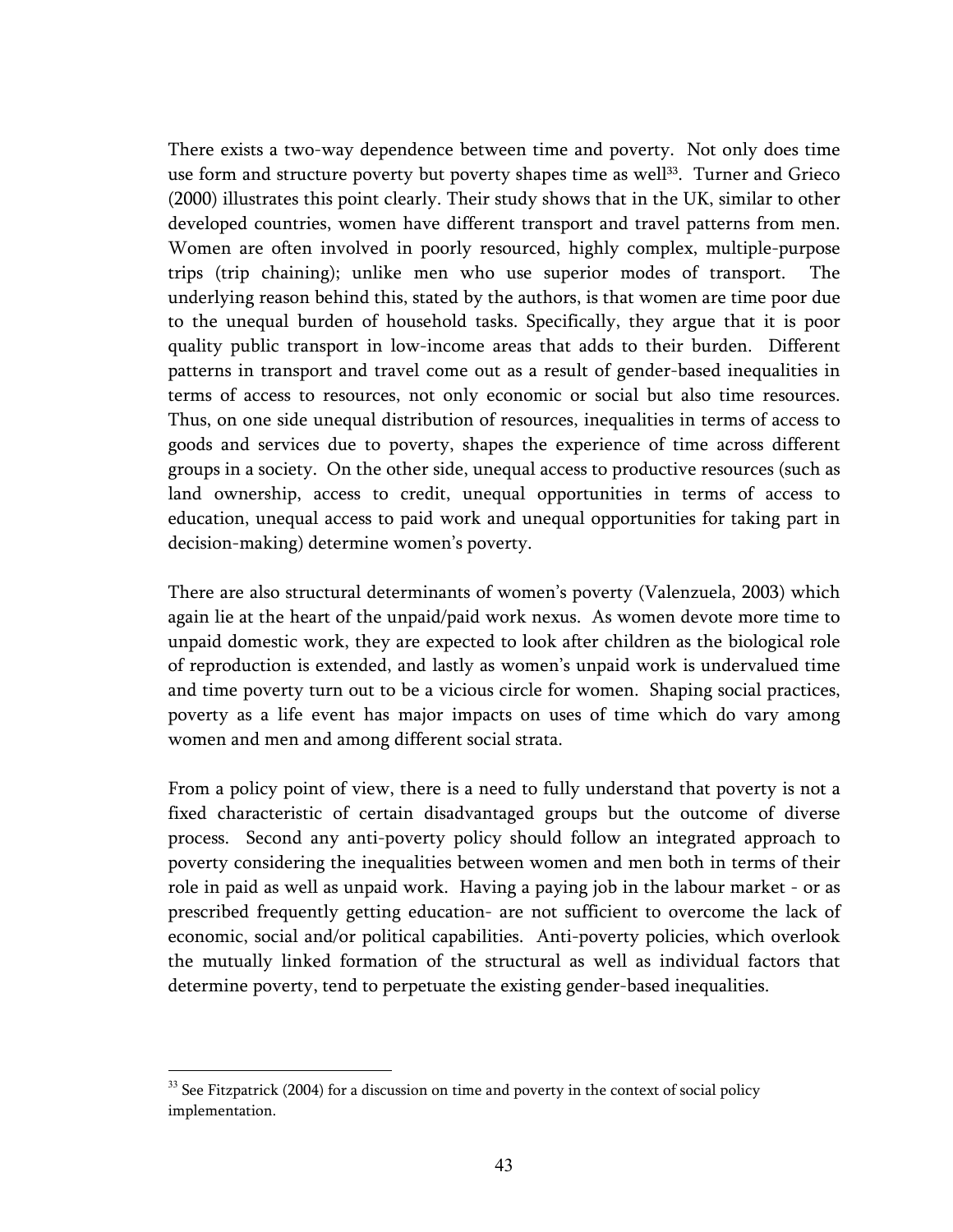If women's contribution to the economy was counted, it would be easy to observe also their contribution to poverty reduction. Valenzuela (2003) states that according to the estimates in Latin American urban households if female partners in poor households who are not employed could receive work at wage levels comparable to those earned by the same income group, poverty would be lower by 8 per cent (ECLAC, 1996). The study also provides estimates showing how much higher poverty would be without women's contribution with figures ranging from a 100 per cent to 50 per cent rise in Argentina and Uruguay respectively. Despite the implications of gender discrimination in the paid labour market and in the world of work these figures indicate the significance of women's contribution in poverty reduction.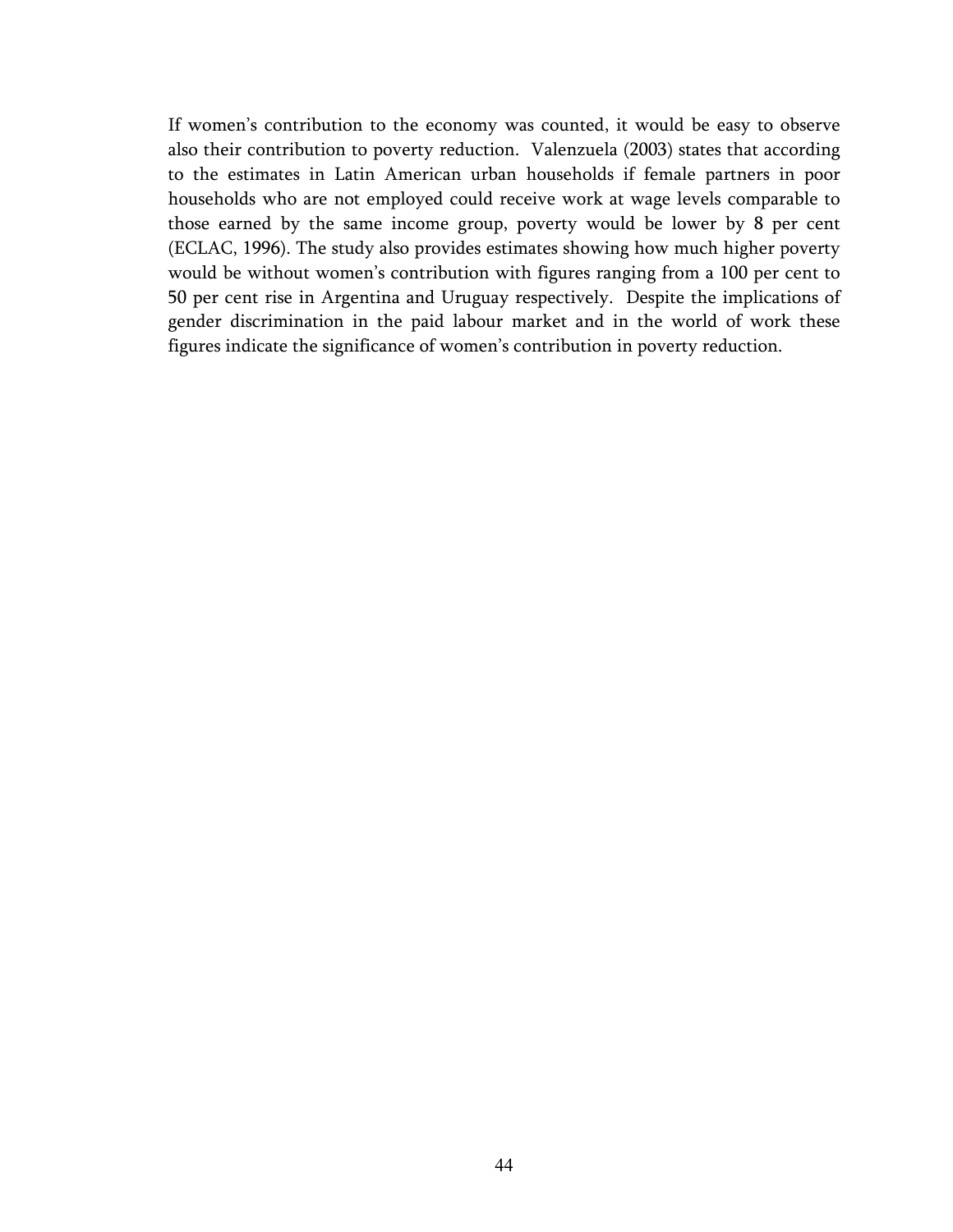### VI. Unpaid Work, Unpaid Care Work and the Role of the State

As stated earlier, provisioning of necessities and caring occurs through a combination of paid and unpaid work that takes place through four key institutions: market, state, households and non-government (non-profit) institutions. The *required* contributions of unpaid work-quantitatively and qualitatively- differ between countries and among households depending on the prevailing welfare-state policy regime and access different individuals have to those.

To better situate the role of the state in our discussion we must reiterate the two basic linkages of unpaid work to the rest of the economy from a structural point of view at the macro level, by asking how unpaid work contributes to the rest of the economy. We have argued that some portions of unpaid work contributions comprise overhead household time made necessary due to deficits in physical infrastructure and social sector service delivery infrastructure. This is typically more pronounced in developing countries (Kes and Swaminathan, 2006; Charmes, 2005) where regenerating the (potential) labour force requires longer hours of unpaid work as explained earlier.

For instance, government downsizing in the health care sector has resulted in a range of negative impacts: from reduction in the length of stay in hospitals, to reduction in hospital custodial and nurse's aides personnel, to extreme reliance on family provisioning of home based care as the primary means of providing care to HIV/AIDS patients. Cooking, cleaning, bathing, feeding of ill patients is carried out primarily by women (Akintola, 2004) both at home and in hospitals. In such contexts public policy has implicitly assumed that there is no cost to those that provide the unpaid work based on a notion of an infinitely elastic supply of unpaid labour. In South Africa and other African countries the substitution effect that takes place between time devoted to health unpaid care work and unpaid family work, subsistence production and time devoted to fetching water and fuel are invisible but experienced by women non the less (Akintola, 2006). The same is true in developed countries whenever public goods and services are curtailed due to economic crises and to erosion of social contract entitlements, manifested in budgetary reductions of government supported services (Elson, 2000). Unpaid work in this case is spent to fill in gaps in infrastructure.

As the reasons of unpaid work inequalities are multi-layered, there need to be distinct policy interventions to effectively remedy their negative impacts for different groups of women. Work-family reconciliation policies have to be tailored accordingly. Creation of public early childhood development centers in urban areas will be of importance to all women but especially to those working part time if childrearing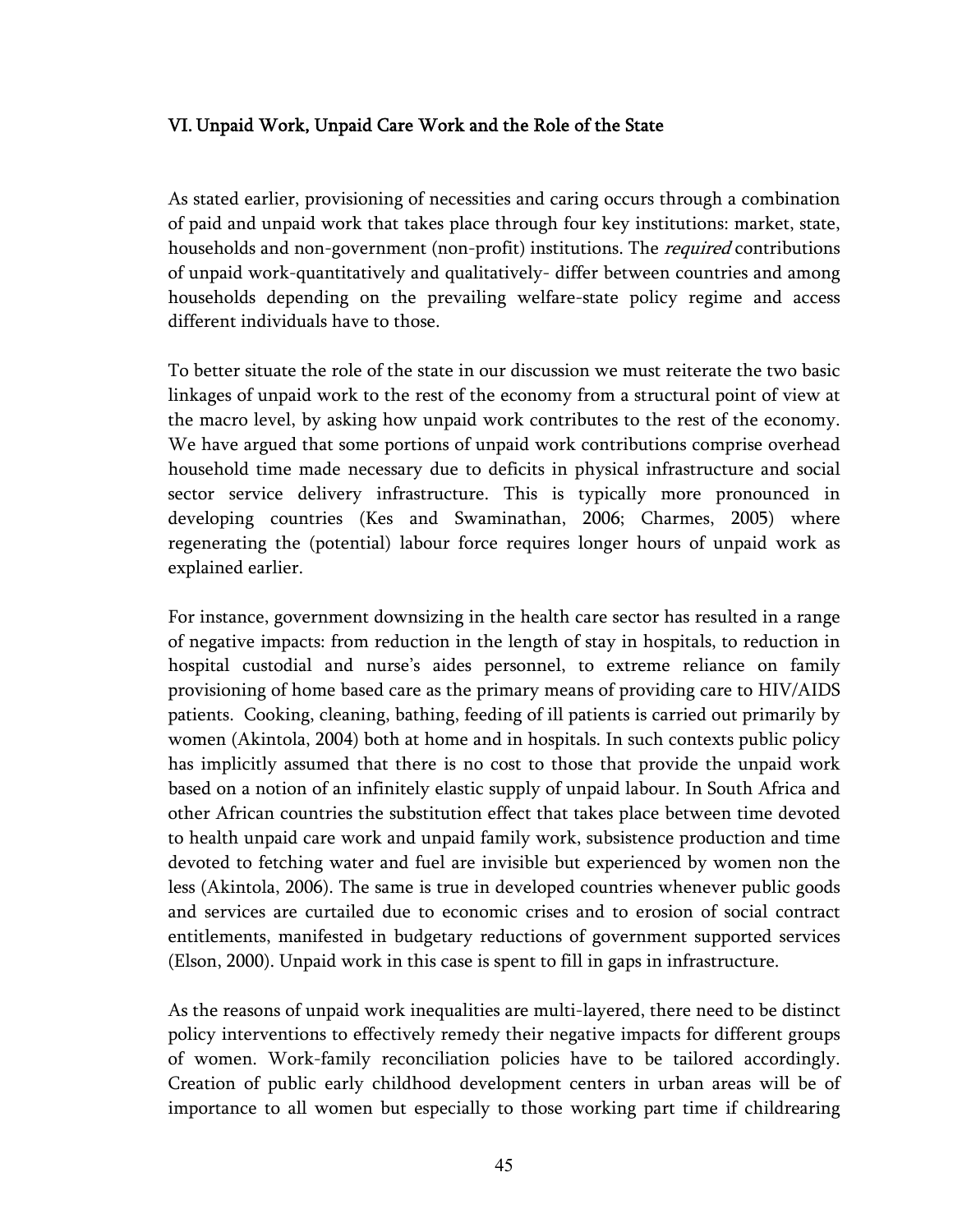constrains their supply of labour. Some types of assets can reduce the drudgery of work, for example traditional irrigation systems and laying of water pipes, which would benefit poor rural women but may also increase the productivity of rural landless households in general and better-off households who have access to land even more so; or, environmental small investments in regeneration of common lands to produce fodder can improve the productivity of unpaid work. But if the problem is due to social sector restructuring, as is the case in many countries over the past two decades then other types of interventions are needed.

#### A. The State and Its Contributions to Social Reproduction Provisioning

The role of the modern Liberal State was historically circumscribed within the era immediately following the Great Depression. At that time a welfare promoting (activist) Keynesian state came into existence in many parts of the world, making it part and parcel of state's responsibility to provide goods and services and employment for those unable to do so within the market system. An equally significant development, in parallel, was the emergence of a new kind of public sphere. Since the market was understood as the institution that provides goods and services as well as the necessary income to purchase them, the privatized economic relations of the marketplace were brought under the auspices of public authority. Securing the adequate functioning of the market amounted to putting in place and safeguarding institutions and rights that allowed citizens to enter and freely negotiate contracts, own property and in general participate in economic life as free agents. Conflicting, at times, interests of group claims were to be negotiated and settled according to agreed upon institutional rules. As these rules were not immutable, the state becomes a contested terrain; who participated in these discussions, how the agenda was formed and the specific outcomes of such "negotiations", resulted ultimately in a social contract to be accepted and observed by all.

Coming in the aftermath of the Great depression, this social contract implied a central role for the state, over a citizen's life cycle, that aimed to reconcile market functioning and social cohesion in three domains: (a) when the private sector did not have an incentive or the ability to provide basic goods and services in sufficient quantities and prices to satisfy basic needs, i.e., infrastructure, education, healthcare, the state would undertake the public provisioning of such goods and services and citizens were entitled to these; (b) in view of the cyclical nature of market economies, Keynesian – state activist in nature- governance took stronghold, i.e., stepping in and implementing countercyclical and economic stabilization policies; and (c) when the market failed to provide jobs, Democratic Liberal States were to augment social protection programmes and unemployment insurance as well as direct job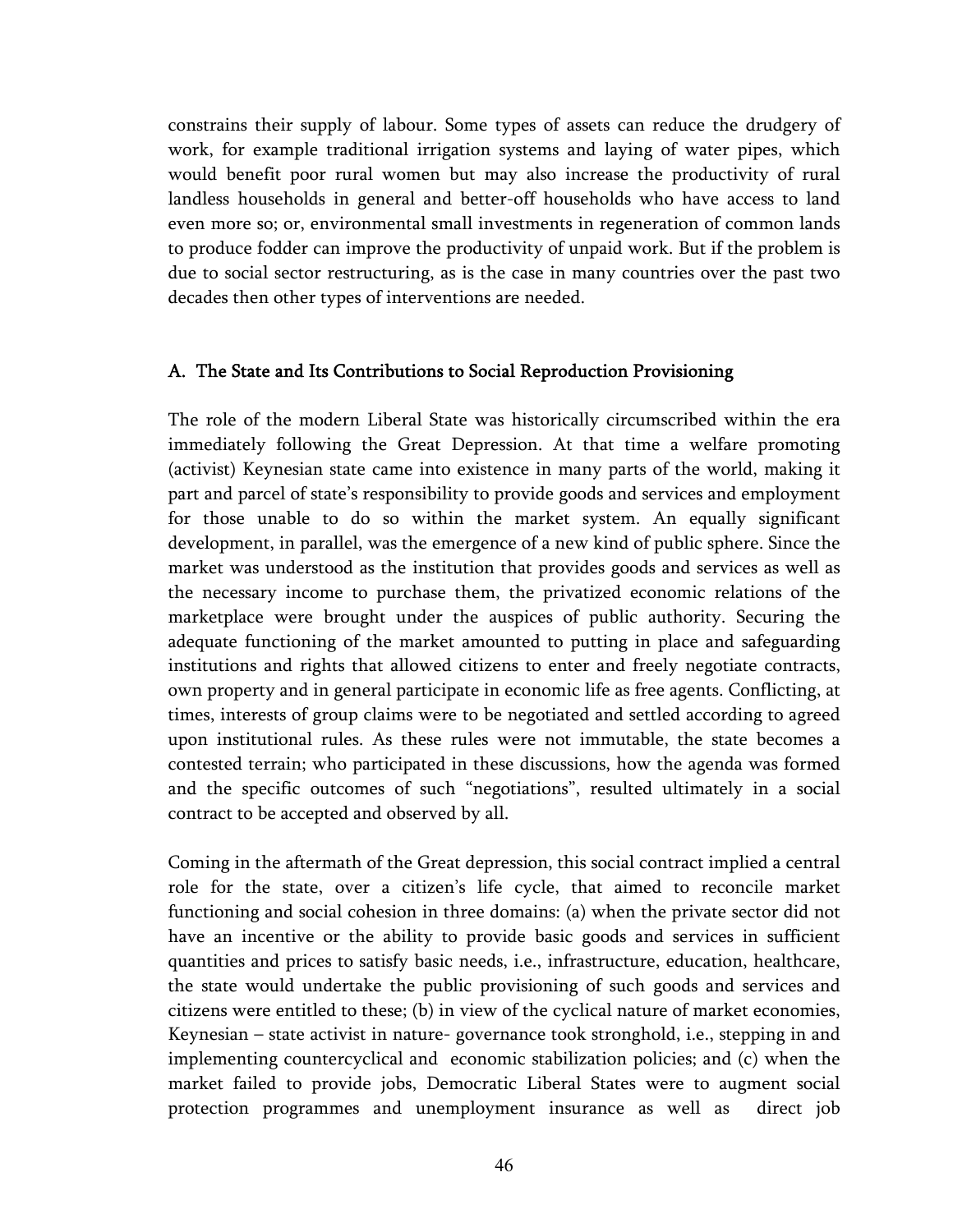provisioning. They were, as in the New Deal programme, part of the liberal democracy's charge and were envisioned as entitlements, not charitable (statist) contributions. They also provided a framework within which the state enabled individuals to pursue economic goals while providing the space for group interest protection and daily life negotiations (Antonopoulos, 2007).

In the context of this paper (a) becomes important to discuss in some detail. How were basic care needs and claims to be determined? Is the state responsible for such provisioning or should other institutions participate in such provisioning such as the market and business-supported benefits for their own workers? The 1980s and 1990s provided an answer in the form of Neoliberal policies. The role of the state was to be minimized through the selling of public assets and drastic reductions in public services; expanded and highly unregulated entrepreneurial freedom was presumed to result in economic growth that would take care in a more efficient manner of all citizen's needs that the newly diminished role of the state would no longer provide.

This exclusive emphasis on market-driven growth and price stabilization culminated, among other things, in the polarity of "good economic outcome/bad social outcome" thinking. The first, namely economic policy, was understood as creating an economic environment conducive to investment and growth, predicated among other things on "smaller government". The second, social policy, was assigned the responsibility of supporting the vulnerable, poor and poorest in an attempt to create a more humane and equitable society by providing a safety net (Barrientos et al., 2005).

Indigence, increased vulnerability, lack of employment opportunities, precariousness in job creation, sub-living standard wages, spatial displacement and deterioration of income distribution are viewed as social ills to be relegated to poverty alleviation programmes. But the root cause, the very economic policies that contribute to the "ills" remained intact. As the government reduced its public goods provisioning and service delivery role and as economic outcomes failed to promote a more equitable and just society, inequalities ended up rising and thus, much of social protection policy pointed towards compensatory measures and away from entitlements. The problem at hand, in our view, centers on a disconnect of instruments and targets. By assigning to social policy what was the outcome of economic policy, we end up with ineffective interventions. (Antonopoulos and Fontana, 2006; Razavi and Hassim, 2006).

This period, at best, has been shown to have had mixed results, with only some groups being net gainers while the majority lagged behind (Wade, 2004: Cornia, 2004; Milanovic, 2003). Structural reforms associated with the Washington Consensus did not result in the kind of economic growth that met the demands of the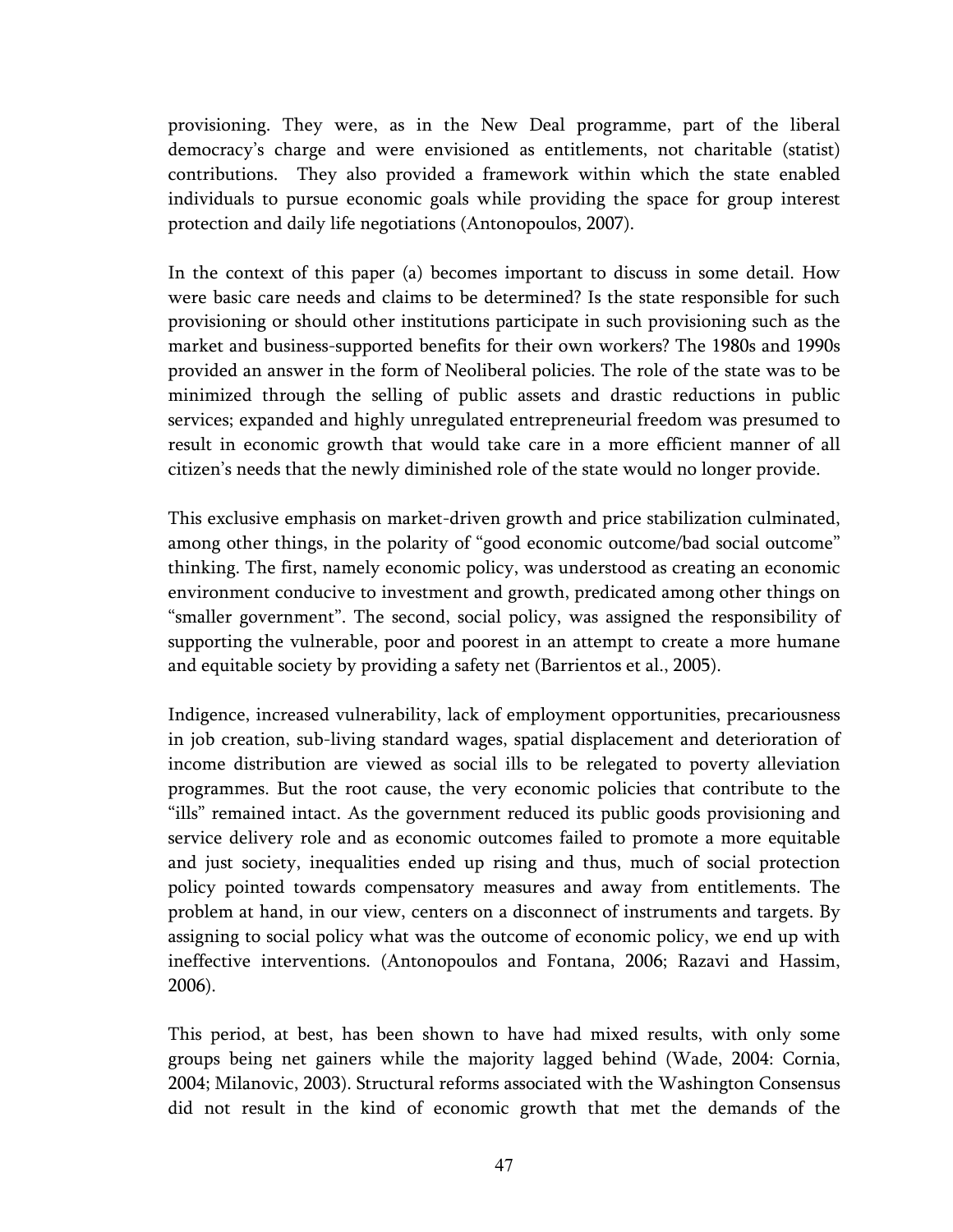population. This realization gave rise in the past to popular protests against structural adjustment as well as to early empirical work that documented its devastating social effects and overall deleterious impact on vast numbers of people (Cornia et al., 1987). Fiscal restraint and the drive to streamline government spending led, as we mentioned above, to a shift away from public sector provisioning and towards "self reliance" in tandem with private sector and volunteer sector provisioning. At present a post-Washington Consensus has opened up space for policy reversals in that government spending is seen in many instances as necessary and desirable (Sacks et al., 2004; Roy, 2006) If there is renewed policy space what may be the best possible arrangements for such provisioning, from the point of reducing unpaid care work burdens?

### B. What Type of State (Welfare Promoting) Policy Is Best?

We argued in earlier sections that burdens of unpaid work and unpaid care work could be reduced through creation of infrastructure and social service delivery<sup>34</sup>. In this short note we cannot do justice to the complex literature on alternate institutional frameworks of welfare regimes<sup>35</sup>. Instead we will highlight some differences among policy options; classifying them as: (a) universal coverage/direct state service provisioning; (b) employment guarantee/job creation based; (c) family based cash transfers/targeted; and (d) family-work reconciliation policies.

Rather than asking "which one is best for women performing unpaid work" we will attempt to make some observations that help contextualize their potential effects within diverse frameworks and policy spaces. If a country is facing underemployment and unemployment and is willing to engage in public work programmes we need to identify from a gender point of view the interventions that can ameliorate burdens on women; if social cash transfers are used to improve human development indicators, it is useful to interrogate how and when they are also useful in addressing unpaid care work. And when universal provisioning is a viable option, we need to ensure that policies are mindful of existing inequalities in paid and unpaid work.

<sup>&</sup>lt;sup>34</sup> in the areas of health, education, early childhood development, water and sanitation access, road construction etc.

<sup>&</sup>lt;sup>35</sup> these are rooted in theories of social choice, welfarist, rights-based, capabilities and functionings, horizontal versus vertical equity, see Anthony Giddens, 1998; Esping-Andersen, 1999; Nusbaum and Sen, 1993; UNRISD project on *Gender and Social Policy*; Razavi, 2006.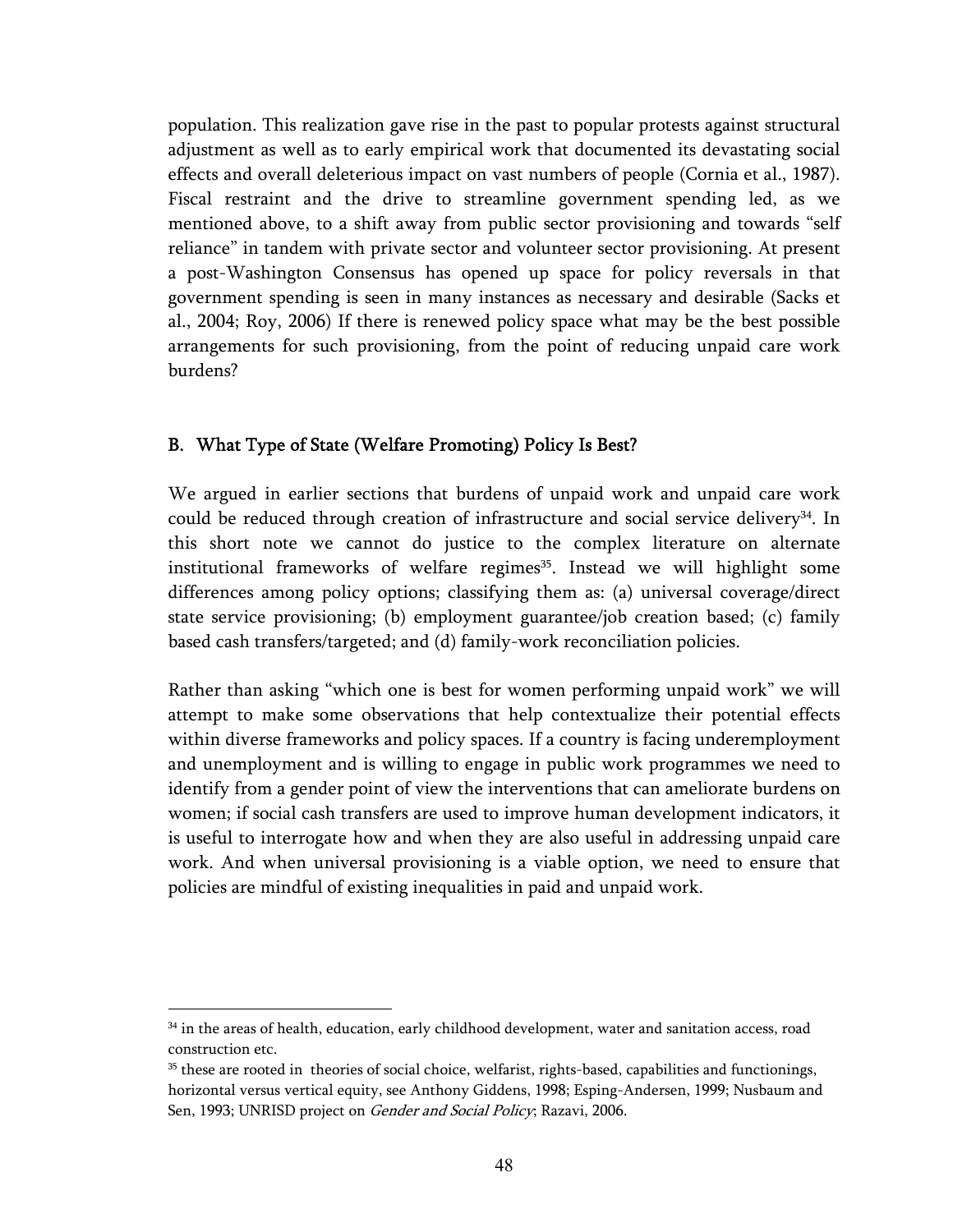### a. Universal Provisioning

A most common example of universal coverage of social service delivery is the Nordic model<sup>36</sup>. Since the 1960s it has been based on the state becoming a direct provider of childcare, after school programmes, eldercare, health and education services. These are not targeted to the disenfranchised but rather are meant as universal entitlements. This model stands in direct opposition to the US tax credit programmes and school vouchers which provide an allowance to families, allowing them "market choice" in which case the market system remains the main provider. It is also quite different from the corporatist model, i.e., where much of the same services are provided by corporations to their employees, supported sometimes by state tax credits $37$ . The Nordic system is combined with generous parental paid leave and other tax incentives which have indeed resulted in lowering unpaid work reproductive burdens for women somewhat, but primarily it has resulted in higher labour market participation rates for women. In addition, the majority of the state employed workers who provide the caring are women, and that has raised concerns among some researchers. (Razavi and Hassim, 2006)

If such state policies end up releasing women's time in paid work (market or state) in stereotypical "female" caring jobs should we be alarmed? Is it not the same as performing unpaid (care) work? This is a subject for debate, but it is our view that the two are quite different experiences as the social relations, conditions and entitlements within which the same task is performed differ. It is also interesting to note that although Sweden has a high level of gender occupational segregation it also has the smallest gender based wage gap in the world.

### b. Employment Guarantee/Job Creation Based

Many low-income countries, in addition to large deficits in social services, face a severe lack of basic physical infrastructure. Water delivery systems, electrification, roads construction, drainage and sanitation, buildings for schooling and health services are in short supply. More often than not, long unpaid work hours co-exist with deficits in employment, especially for unskilled workers. Faced with structural

1

<sup>36</sup> Sweden is not alone in this category. In addition to Finland, Norway and Denmark, many European countries provide universal coverage in health, education, etc. but to varying degrees.

<sup>&</sup>lt;sup>37</sup> These entitlements remain tied-up to employment status.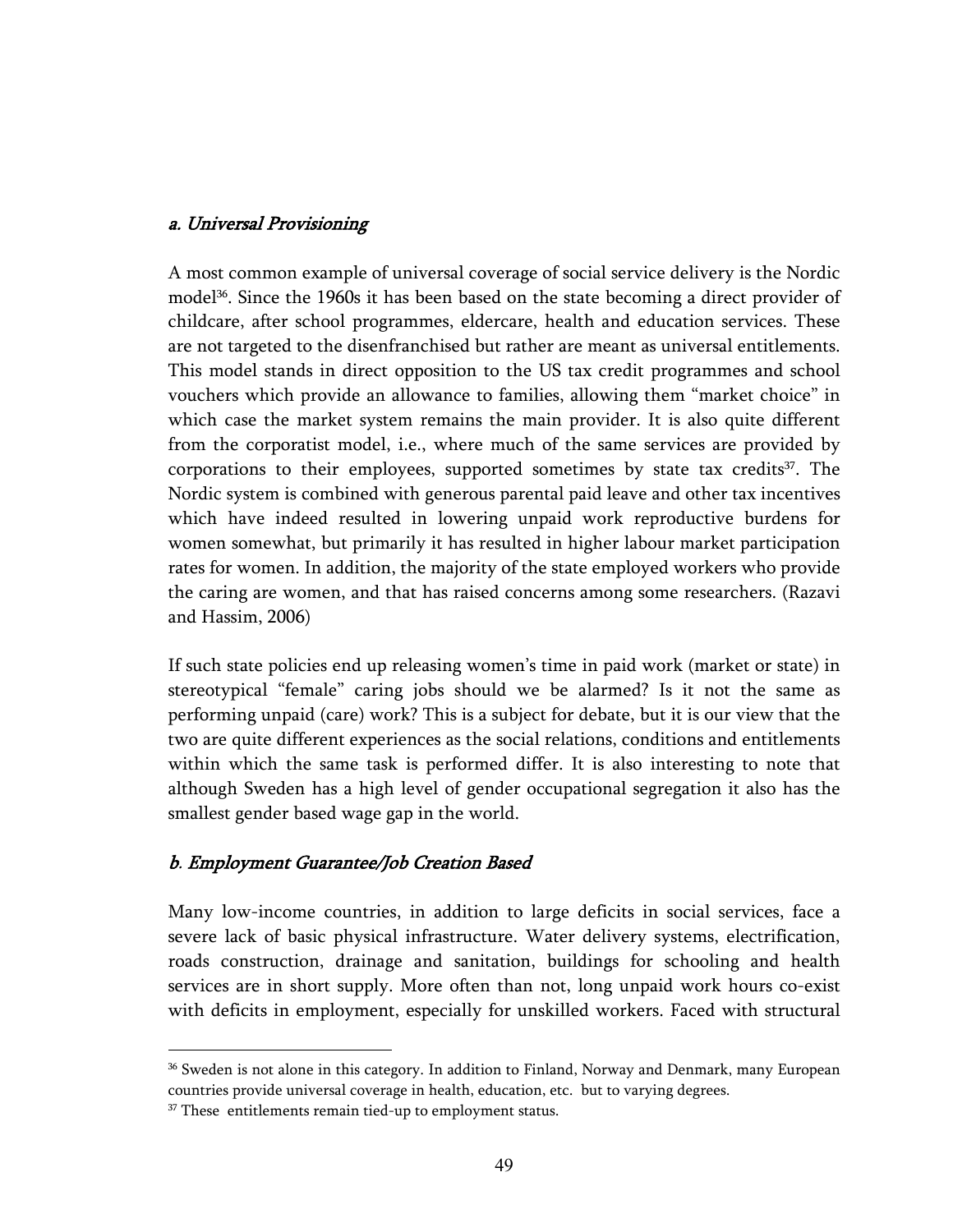constraints and insufficient demand for labour, some groups of people are disproportionately excluded from productive remunerative employment. Asymmetries in educational attainment and skills further exacerbate their plight. In such instances, Employment Guarantee Policies, namely the idea of government as employer of last resort, represent a powerful policy intervention and India, South Africa, Argentina, Chile, Zambia, and Bolivia are some of the countries that have enacted such policies. In some countries such interventions have taken the form of employment intensive infrastructure projects<sup>38</sup>, which substitute labour for machines within the same budgetary allocation for creation of public physical assets, such as roads in many African countries. A case in point here is the *Expanded Public Works* Programme in South Africa. In other cases projects are devised that guarantee a fixed number of workdays, as through the National Rural Employment Guarantee Act in rural India which constitutionally mandates a hundred days of work per annum to rural poor unemployed workers.

An important but overlooked aspect of these initiatives is that female participation rates have been very often high, which points to the existence of unemployment among women but also to hidden unemployment in the form of what is commonly referred to as the "inactive" population. In Maharashtra, India, women comprise 53 per cent of the programme participants and earn about thirty per cent of household income (Engkvist, 1995). Chile's Minimum Employment Program (PEM), originally set up in 1975, had reached 73 per cent of female participation rate by 1987 (Buvinic, 1996). When the Jefes programme was introduced in Argentina in 2001, it anticipated 400,000 participants, heads of households, and to the surprise of officials it reached close to two million people or five per cent of the population (Tcherneva and Wray, 2005). In a year's time, 75 per cent of registered participants were women. These programmes therefore enhance employment opportunities for women.

Public employment guarantee programmes have generally invested much more in infrastructure projects such as construction and maintenance of roads and have placed less emphasis on projects that provide social services or those that target the efficiency and enhancement of public service delivery.<sup>39</sup> But building a hospital will not be sufficient unless its staffing includes, nurses' aides, personnel that cleans and sanitizes the premises, prepares the meals and assists the patients with daily functions. Encouraging educational attainment will require the construction of the physical

1

<sup>38</sup> See ILO, EIIP; www.ilo.org/eiip

<sup>&</sup>lt;sup>39</sup> One exception is the Jefes program in Argentina; a large number of projects are designed specifically to cater to community needs by providing a wide range of goods and services. (Tcherneva and Wray, 2005). Also recently, some opening has been created within the Expanded Public Works Programmes in South Africa.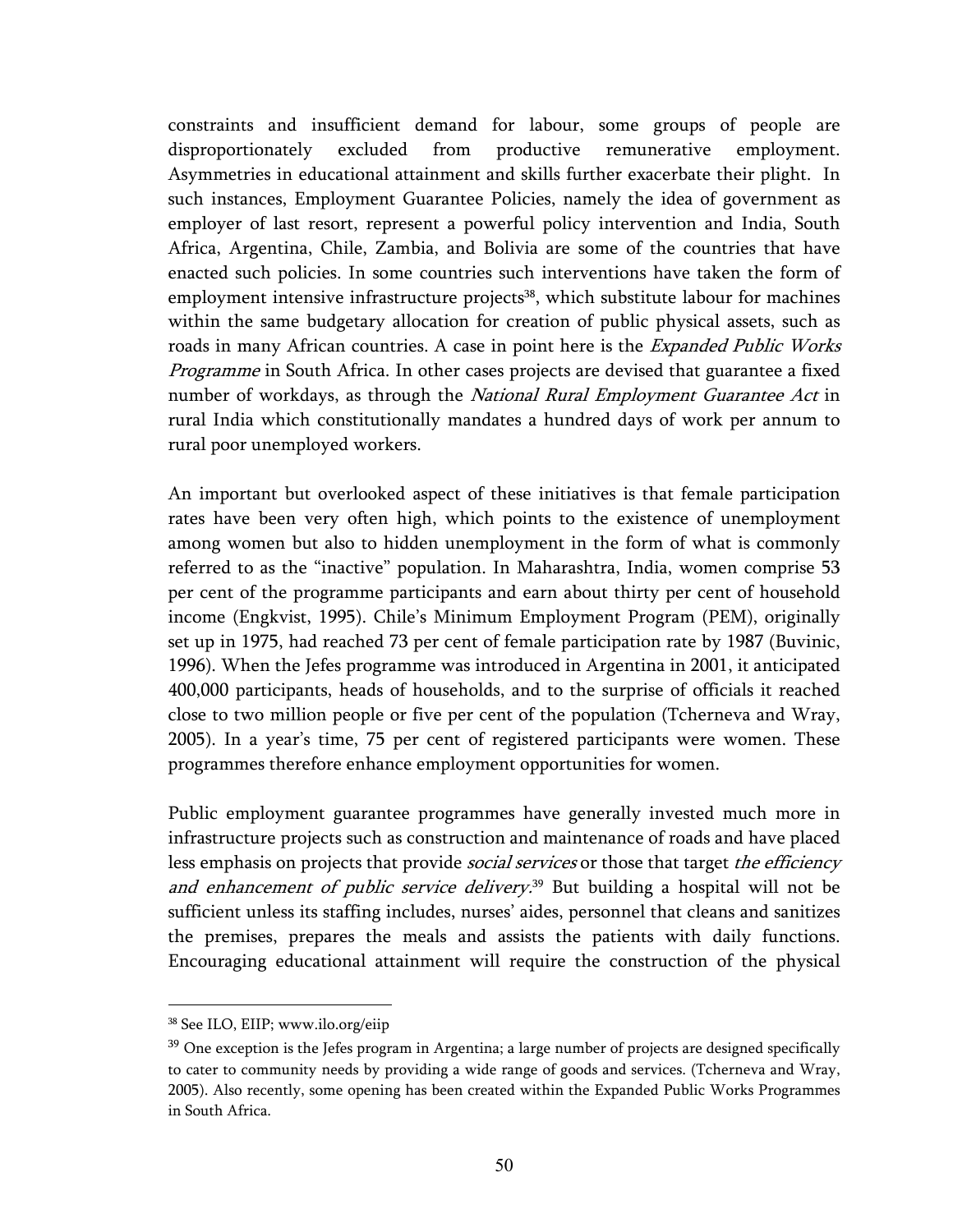space and the presence of a teacher. But school attendance will be enhanced if girls are not required to help their families take care of the chronically ill at home by fetching water and providing care, as is often the case in households with HIV/AIDS virus inflicted members in many parts of the world. Implementation of these programmes, when they address infrastructural deficits in public service will benefit women and children by alleviating work that is drudgery and places disproportionate time burdens on them.

Despite the high participation rates of women in these programmes, there has not been adequate cross-country evaluation of the extent to which these programmes are gender-informed in design and implementation. And in those cases when references are made to gender equity the issues discussed pertain to facilitating women's participation and access to these public jobs (i.e., supply of labour issues) such as childcare arrangements, distance of the sites of employment from home residences, gender based wage differentials, etc.<sup>40</sup> These are very important issues. But we must also introduce as an evaluative criterion the degree to which these public employment programmes create jobs in economic sectors and occupations that reduce the amount of free "subsidies" the unpaid work of women provides at the moment (King-Dejardin, 1996; Antonopoulos and Fontana, 2006) These newly created employment opportunities can serve as a vehicle for transforming women's lives by reducing the unpaid work burden and thus altering the paid-unpaid gender division of labour.

In some cases this will translate to prioritizing public investment in infrastructure that reduces unpaid work, such as rural water projects, feeder roads, building separate latrines in schools for girls and boys, which reduce the time allocated to fetching water, walking children to school and allowing female students to go to school, respectively. In other instances it will require investing directly in work activities that are "invisible": childcare, elder care, care for the chronically ill. To truly benefit those most in need, substituting paid employment for portions of currently performed unpaid work, projects will have to be context specific and the best way to guarantee this is by participatory community based project design processes that directly engage with women and women's groups.

Public job guarantee programmes designed with these concerns in mind will have three distinct benefits. First, it will generate income for participants, setting simultaneously a wage floor for all, including some benefits (depending on the design of the programme). These newly created jobs may or may not be always filled by

 $40$  For work that explicitly addresses differential impacts on men and women see Tcherneva and Wray, (2005) and Krishnaraj et al. (2004).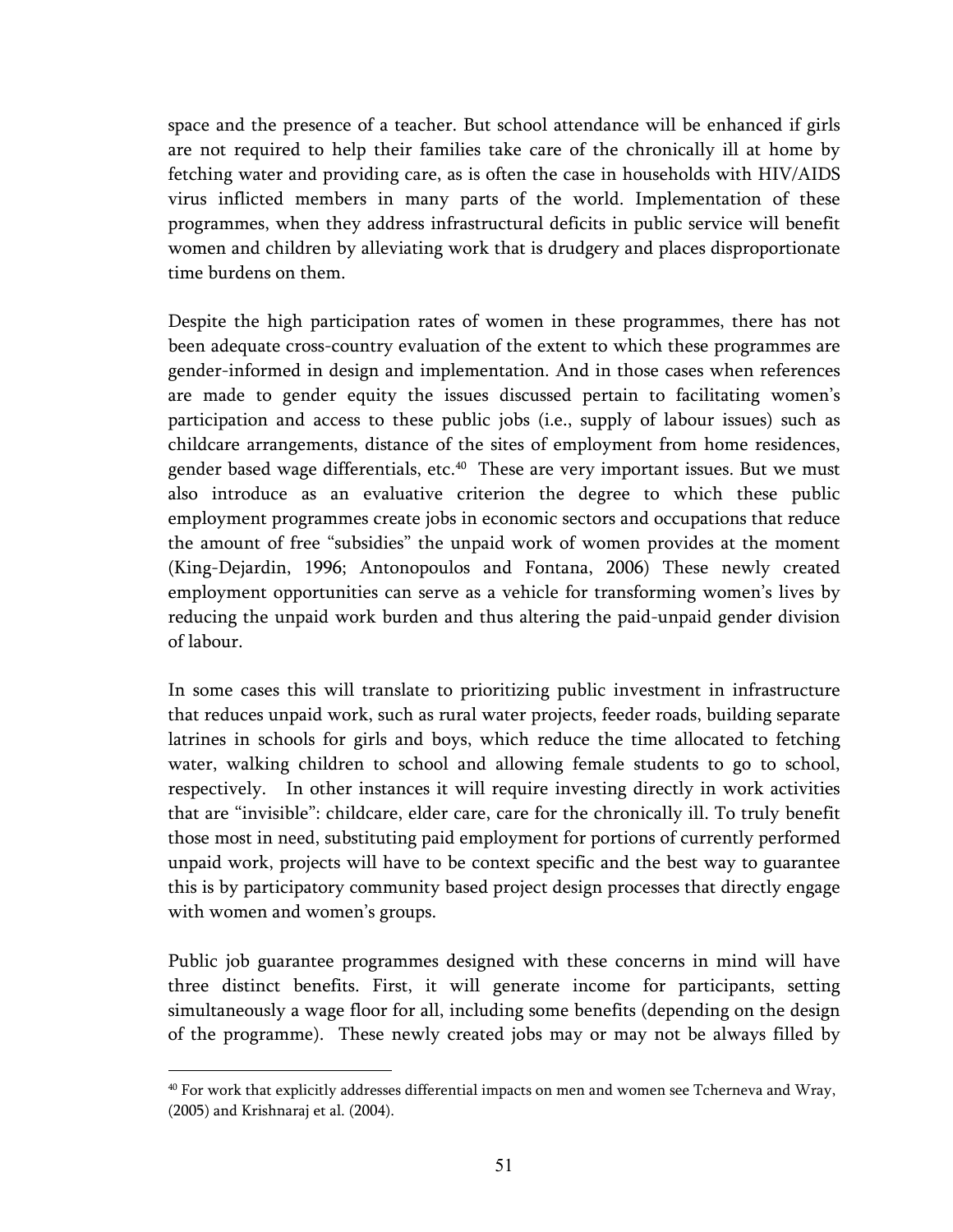women. It could be that women are the ones employed as construction workers while young men provide home-based care to those chronically ill. But in all cases, in addition to income, capacity building and skill acquisition will be gained to varying degrees. Second, the goods and services delivered will become part of the basket of consumption for underserved communities and populations, in itself a contribution to pro-poor development. Third, and quite significant for promoting gender equality, this may be turn out to be a very powerful redistributive policy of unpaid work burdens. The importance of employment guarantee programmes in our context is that they can reduce, if well designed, unpaid work while re-distributing the cost of reproduction by creating jobs for both women and men instead of reinforcing the existing gender based division of unpaid labour. But if such projects are not genderinformed, the danger is that they may create a typical "double" day effect for women.

### c. Family-based Cash Transfers/Targeted

The next intervention is one that provides a grant to targeted poor households with children, on the condition that in exchange for a monthly cash (transfer) payment the mother of the child will engage in human capital investments that promote the child's welfare in the short run and employability in the long run. Practically, this type of intervention provides incentives to women to engage in unpaid work activities that are mainly focused on securing school attendance for their children as well as scheduling and accompanying them for regular health check-ups. The cash transfers also result in higher food consumption for children and for their families, a clear and important benefit against material deprivation. Cases in point are the *Bolsa Familia* in Brazil and *Oportunidades* (formerly *Progresa*) in Mexico but similar programmes abound in other countries including Colombia, Honduras, Jamaica, Mexico, Nicaragua, and Turkey (Rawlings, 2005). In terms of increasing enrollment rates and improving preventive health care there is little debate that the intervention yields positive outcomes even at times of negative economic shocks (Attanasio et al., 2005 and 2006). Questions remain, however.

Conditional transfer programmes stem from the concept of social protection as human capital investment. Their premise is that the reproduction of poverty across generations is due to a lack of investment in human capital, and they seek to enhance access to basic services and prevent the use of strategies with adverse long-term consequences such as child labour for example. These interventions aim at, and are quite effective in, influencing behavioural patterns and enhancing the demand poor households have for educational and health services. They provide the cash income to do so and the incentive to participate in the programme as it reduces overall vulnerability and risk, for the duration of participation. But by design, they are not able to address the existing shortages in the available supply of social services and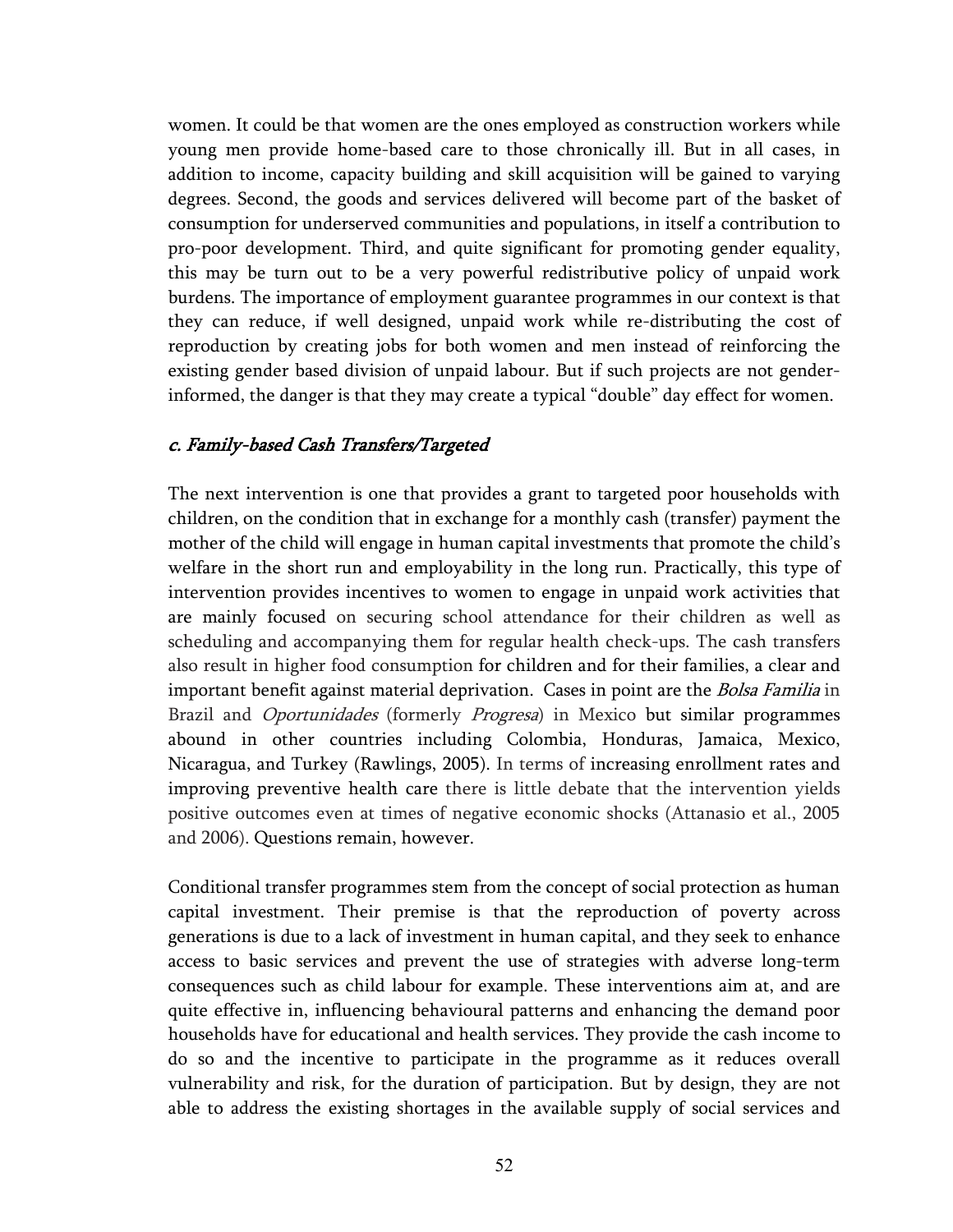infrastructure. If this is the case, to give an example, a family that benefits from participating in a cash transfer programme will still be in need of fetching wood, collecting water and taking care of infants. To meet household unpaid work needs, increased levels of school attendance may come at the expense of children's free time. This is not to suggest that a cash transfer is not beneficial to the family. It rather serves the purpose to highlight that unpaid work requirements for the social reproduction of the household will still place burdens on women and children with the potential adverse effects of time stress and sleep or free time of children, which turned out to be the case in cash transfer projects in Bangladesh. (Ravallion and Wodon, 1999).<sup>41</sup> ECLAC (2002) and Britto (2005) have also warned that there is no guarantee that greater educational attainment will reduce intergenerational poverty. This would require school attendance rates to be accompanied by skill formation that matches conditions for labour demand. Higher monetary incomes, in the long term, depend on employment opportunities and in the context of recent global trends in the growth-employment nexus this is far from assured.

In addition, gender sensitive beneficiary assessments raise a crucial issue related to the unequal impacts of such programmes in sharing the responsibilities required by the programme activities. For example, it is argued that the Oportunidades programme in Mexico, despite its principle aim to empower women beneficiaries<sup>42</sup>; results in extra burden of work and time for many women since certain programme activities often require them to travel to attend health centers and education and nutrition workshops or to receive payments (ECLAC, 2007).

More significantly, attention has been drawn to the ways in which women in such programmes seem to be "primarily positioned as a means to secure programme objectives; they are a *conduit of policy*, in the sense that resources channeled through them are expected to translate into greater improvements in the well-being of children and the family as a whole" (Molyneux, 2006). Women may be happy to contribute their time to their children's future (though not in having their mothering roles regulated in the way the programme does), but they still need programmes that can further their own economic security, through training and links to employment (Razavi, 2007). In short there is little in the design of the programme that can further women's economic security, and "scant, if any, childcare provision for those women

1

<sup>&</sup>lt;sup>41</sup> According to some researchers, higher demand for education generates negative externalities in the form of lower service delivery if supply remains constant suggesting a need for compensatory supply expansion (Villatoro, 2005). It is also argued that an expanded supply of education, i.e., new buildings closer to place of residence providing greater accessibility, training early childhood educators etc, may be more needed and cost-effective than conditional transfers as a way of improving education for poor families (Coady and Parker, 2002; Skoufias and Parker, 2001; Hirway 2006).

 $42$  Payments are made only to mothers and grants given to girls are 10 percent higher.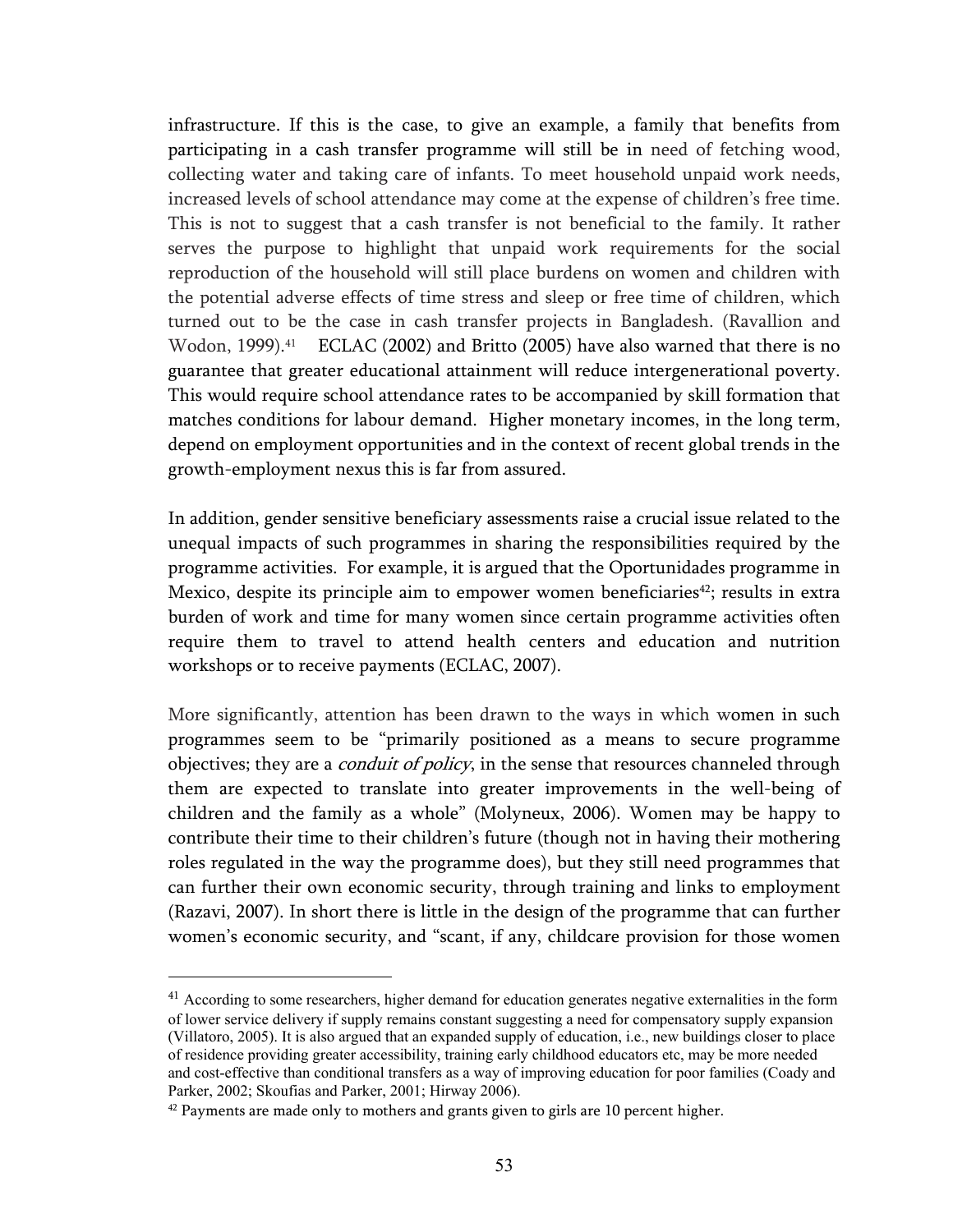who want or need it because they work, train or study" (ibid). Despite stated aims of "empowering women", the success of the programme has depended on "fortifying and normalizing the responsibilities of motherhood as a way to secure programme goals" (Molyneux, 2006: 440).

### d. Family-work Reconciliation Policies and Unpaid Care Work<sup>43</sup>

From a historical perspective the origins of the work-family conflict can be traced in the separation of home and workplace and the increasing labour force participation rates of women (Hein, 2005). When coupled with declining availability of extended family assistance and kin networks due to migration, urbanization and the increasing care needs of the elderly - itself an outcome of increasing life expectancy extraordinary pressures are placed on families to provide care. Typically longer working hours and two wage-earner family trends in recent times (Kodz et al., 2002; Duxbury and Higgins, 2003) serve to only aggravate the situation. For low-income workers, travel time has increased due to an explosion of real estate markets, which ever expanding urbanization brings about. Unskilled low-pay workers in Rio de Janeiro and Mexico City, for instance, spend around four hours a day in public transportation (Moghadam, 1998; Peters, 1998; Williams, 1998). In other parts of the world, HIV/AIDS has increased time stress (Akintola, 2006; ILO Programme on HIV/AIDS and the World of Work, 2004)

The main aim of reconciliation policies has been to create effective equality opportunity and treatment for men and women in the labour market. These policies are crucial first and foremost in promoting equality but, recently, the role of such policies has also been gaining recognition by employers. Reducing work-family conflict is in the interest of higher productivity, lower turnover rates and costs, and reducing absenteeism (Dench et al., 2000; Duxbury and Higgins, 2003). Furthermore "since employment diversity is an important issue such policies can also help

<sup>&</sup>lt;sup>43</sup> Reconciling work and family responsibilities has been a major concern of the ILO since the adoption of the maternity protection convention (no.3) in 1919. Later in 1965 a Recommendation on Women with Family Responsibilities was introduced, but it was later also recognized that many of the measures under this Recommendation reinforced the traditional role of women as natural providers of care for their families, implicitly divesting men of such responsibilities. Being replaced in 1981 by the Workers with Family Responsibilities Convention (no. 156) and Recommendation (no. 165), equality of opportunity and treatment of women and men workers was finally introduced. Yet, very few governments have adopted and implemented an explicit national policy concerning men and women workers with family responsibilities in line with the Convention (ILO, 1993, p. 23). Since these Conventions were adopted in 1981, rising attention has been directed towards this issue. Concerns have been raised regarding the conflicting nature between work and family responsibilities and hence the need to reconcile family and work life.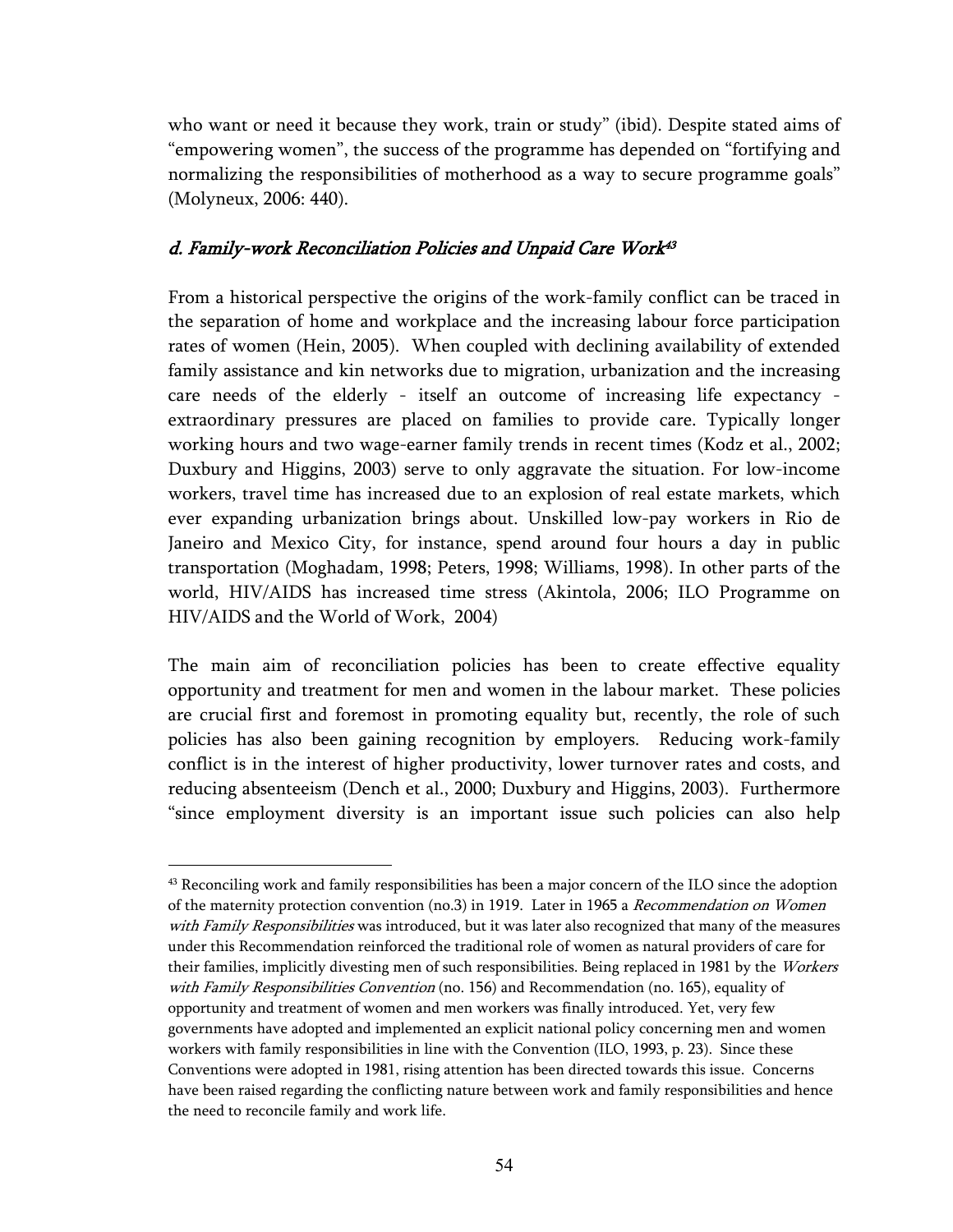businesses to attract and recruit employees from a larger pool of the labour force."<sup>44</sup> Thus, for some employers these policies form a way of creating and maintaining competitiveness.

Reconciling work and family responsibilities is also of concern for male workers. Reducing work-family conflict should not only be perceived as women-friendly as noted by Hein (2005), the family roles of men and their appreciation of work-family policies by men are now increasingly recognized and "fathering" programmes reduce turnover rates of employees in male-dominated sectors as well (Hein 2005, p.62). In addition, trade union organizations are increasingly taking into account work-family issues in collective bargaining agreements. The fact, for example, that family responsibilities may constitute a barrier to trade union membership for women and/or restrict their active involvement in union activities has been recently of great concern. It has also been mentioned that this issue may be taken up more and more by unions as in the current climate there might be more scope for non-wage benefits rather than wage gains in collective bargaining (Hein, 2005, p.35).

Ability to cope with work-family conflicts is influenced by several measures related to working time arrangements, leave entitlements, as well as measures related to care. Hein (2005) collects different kinds of measures into three main types as: *establishing* routines (often on a daily basis but sometimes on a weekly or yearly basis) so that both work commitments and family responsibilities can be met satisfactorily and with minimum stress; coping with major family events, such as childbirth or long illness of a close member, which require temporary arrangements but of a prolonged duration; coping with short-term emergencies or unpaid care demands such as a sick child or an elderly relative who needs to be taken to the doctor which may require on one's time.

<sup>44</sup> Arthur and Cook, 2004 report that the introduction of family-friendly initiatives, announced in Wall Street Journal, increased the value of a said firm in the stock market.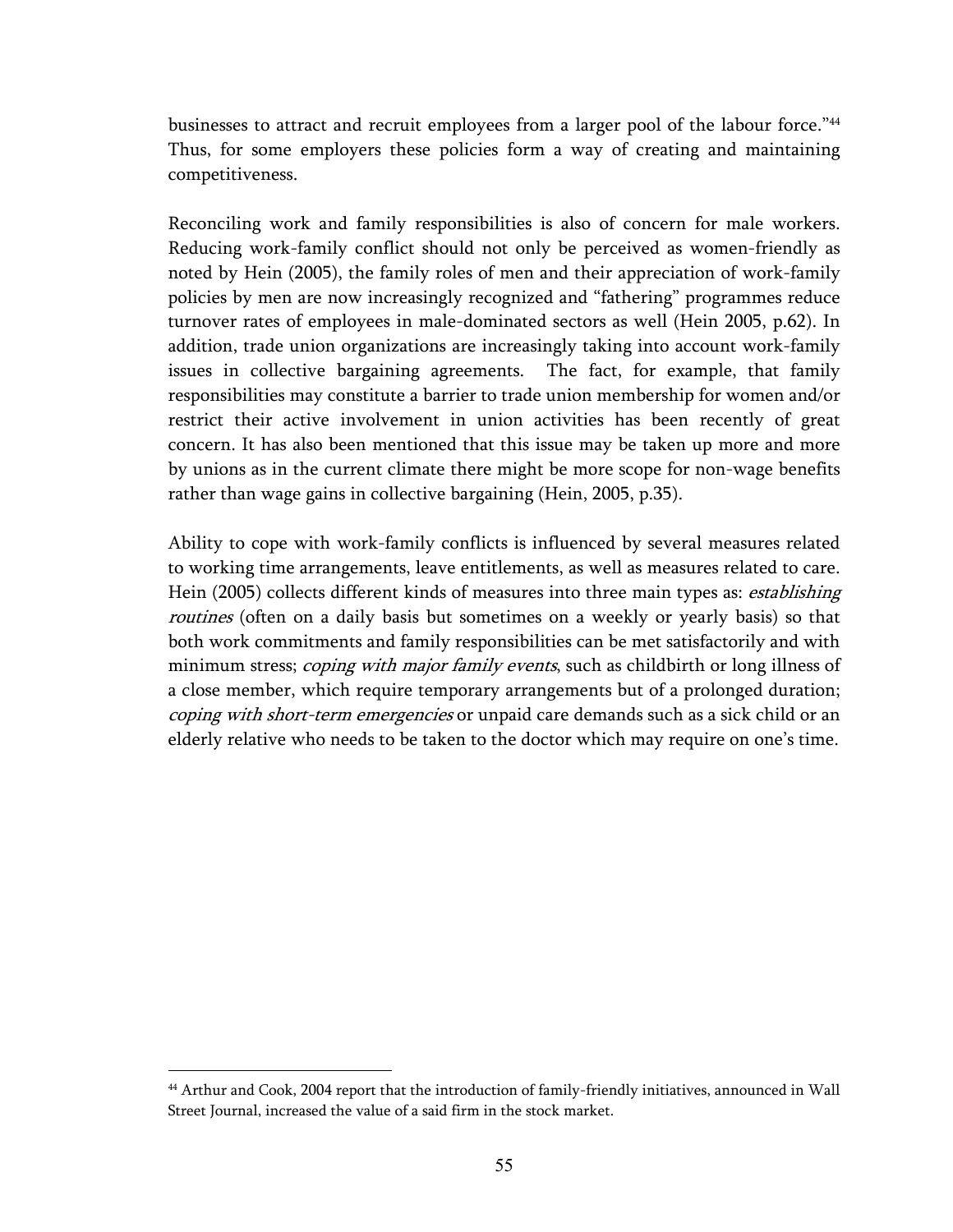## VII. Existing Methodologies on Data Collection, Production and Analysis on Unpaid Care Work<sup>45</sup>

The main tool for collecting information on unpaid work is Time Use Surveys (TUS) and below we provide a discussion on data collection work in this area. It was argued in earlier sections that better understanding of the macro economy, economic modeling that incorporates unpaid work and expanded poverty measures that take into account unpaid work, can be constructed if time use data become available. Such improved tools can provide important inputs in assessing the impact of economic changes and policies, particularly from a gender point of view.

Historically, time use statistics were first produced in the early years of the twentieth century in social surveys reporting on the living conditions of working class families. Later on, in the 1920s, time use surveys were carried out in some centrally planned economies as well as in some industrialized countries (UK & USA), for different specific purposes. The first multinational comparative time use research project in the 1960s included conducting time use surveys in 12 European countries, with the main objective of understanding the use of free time by people on hobbies and recreation; mass media and child care. It was only in the 1970s that unpaid domestic work got the attention of policy makers, statisticians as well as women's movement in industrialized countries. A large number of industrialized countries, such as UK, Germany, Netherlands, Finland, Japan, Australia, Canada, etc. started conducting periodical time use surveys to understand and estimate the contribution of unpaid work of men and particularly women to total well being of people. Over the years, the objectives behind conducting time use surveys have expanded to cover many socio economic objectives, with the objective of estimating contribution of unpaid domestic work still remaining important. Most industrialized countries are conducting periodical time use surveys with multiple objectives. These surveys are now more or less well established in industrialized countries.

In the case of developing countries a large number of countries located in Asia, Africa and Latin America have conducted their first time use survey by now. Included are India, Nepal, Bangladesh, Thailand, Mongolia, Sri Lanka, Lao PDR and South Korea; Benin, Guinea, Mali, Malawi, Madagascar, Mauritius, Morocco, South Africa, Kenya,

<sup>45</sup> This section draws heavily on a earlier co-authored conference paper (Antonopoulos and Hirway, 2005)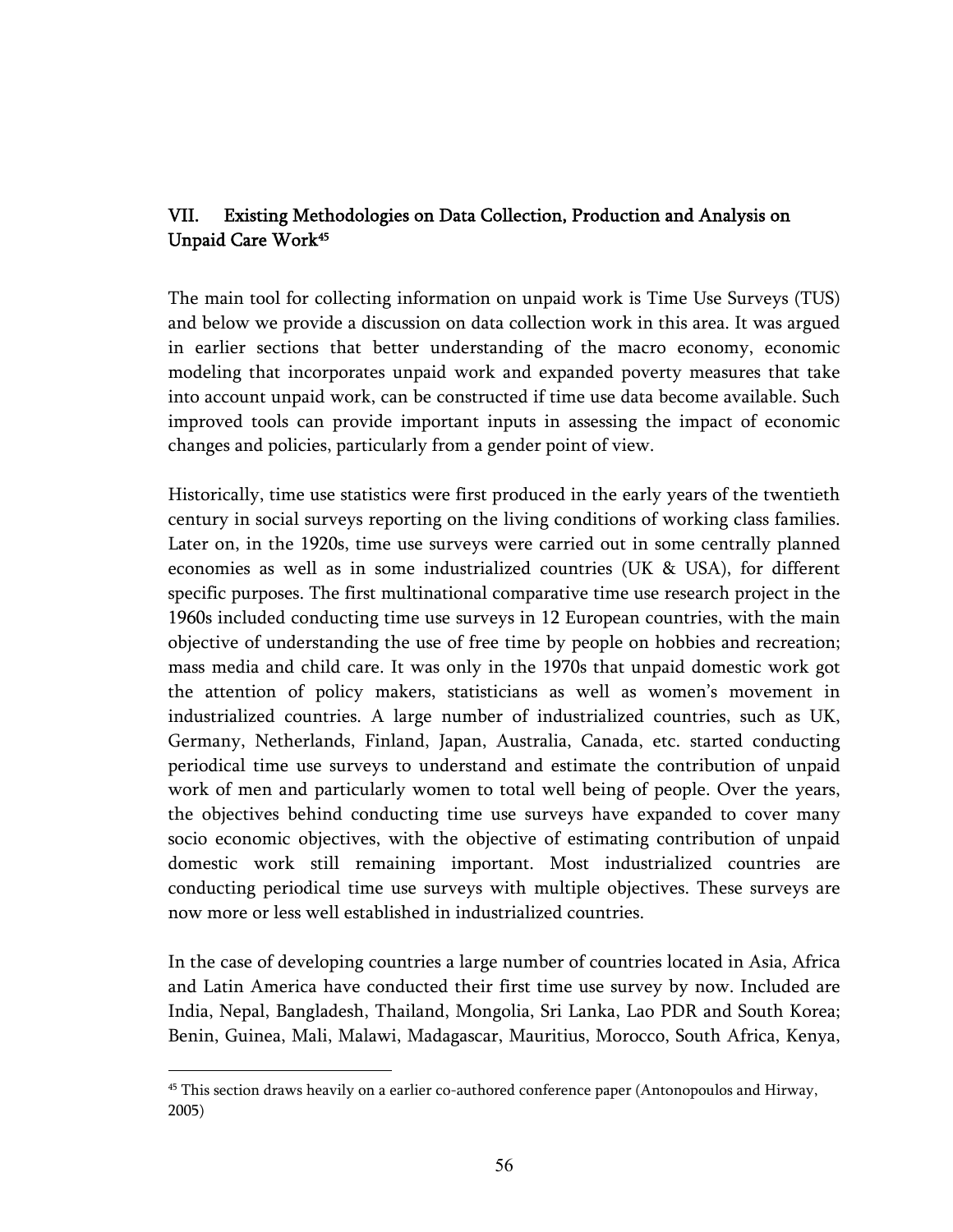Chad; and Argentina, Mexico, Chile, Brazil and Nicaragua respectively. Except for Benin no other country has conducted a second time use survey so far. Though several scholars have analyzed time use statistics to understand different aspects of time use and though discussion on methodological issues are on, these surveys are not yet well established or institutionalized in the national statistical system of developing countries.

Most of these surveys also lack in conceptual clarity, methodological rigor and data quality. As a result, we do not have comparable data on time spent on different activities, and particularly unpaid work. However, the surveys have thrown very useful light on unpaid economic and non-economic work carried out in developing countries.

## A. Unpaid Work, Paid Work and Time Use Studies

Though time use studies were first used in the earlier years of the twentieth century as a means of understanding the life style of people, over the years they have emerged as an important tool for: (1) measuring unpaid domestic and voluntary work of men and women; (2) measuring paid (i.e. economic) work of men and women in the informal sector including the household sector; and (3) getting a comprehensive picture of the activities of men and women in economic and non-economic (falling within the General Production Boundary) spheres and in personal services. Time use data are thus seen as an important part of many national statistical systems.

During the last few decades a particular interest emerged from within feminist groups in industrialized countries in the North to measure the "invisible" unpaid *care* work of women to assess both the emerging "double day" and to estimate women's contribution to human welfare. Subsequently time use surveys emerged as a tool of projecting the uneven distribution of total (paid and unpaid) work between men and women in an economy.

The developing countries, however, saw that time use surveys can also throw useful light not only on the "paid work" but also on much of unpaid work. The latter, is frequently not well recorded in these countries due to extended prevalence of informal conditions of work and accompanying conceptual and methodological limitations in conventional data collection systems. Time use surveys, which collect data on how people spend their time, could help in overcoming these conceptual and methodological problems if: (a) the time use information is collected carefully; and (b) it is analyzed systematically using a good classification of time use activities. This new use of time use surveys for estimating and understanding the characteristics of workforce engaged in economic work is now seen as relevant to industrialized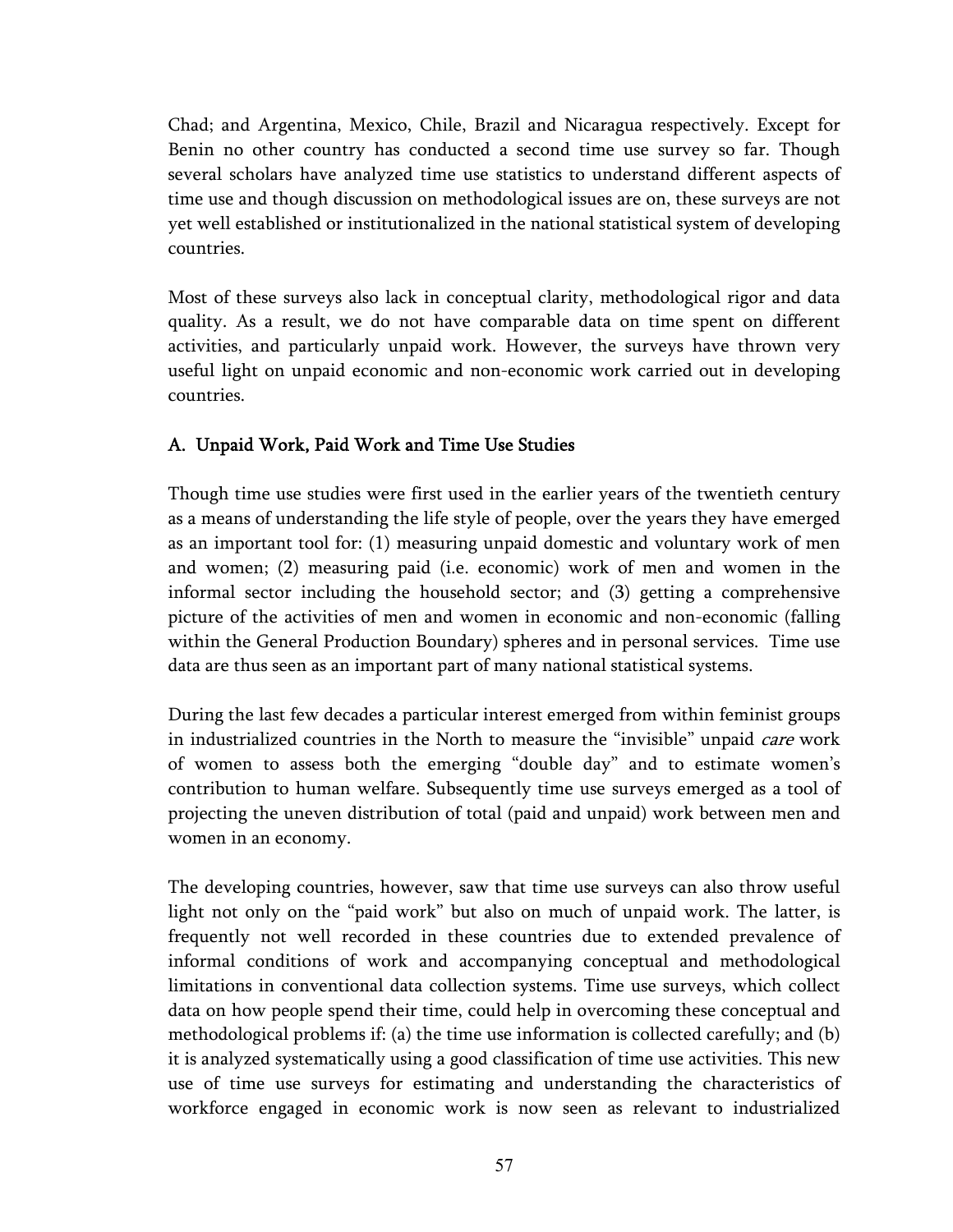countries also. This is because the labour markets in these countries, under increasing flexibilization, have a variety of production organizations with a wide range of work time arrangements that cannot be captured through conventional surveys. Since women predominate as flexible labour, i.e. as part time workers, home based workers, casual and temporary workers, time use surveys are extremely relevant to understand gender differences in labour market status of workers.

And recently, time use surveys have also been recognized as a tool that provides comprehensive information on human life. Human activities can be broadly divided into three categories, namely, economic activities, i.e. the activities falling within the Production Boundary of the UN System of National Accounts (UN-SNA) as discussed earlier, unpaid activities falling outside the Production Boundary, mainly domestic services, voluntary services, etc.; and personal care and leisure activities like sleeping, watching TV, etc. which cannot be delegated to others. Though all the three categories of activities contribute to human well-being and though national policies impact on all the categories of activities, many national statistical offices still collect data only on marketized and fully reported activities, and national policies are formulated and monitored using this partial picture. This approach of using a partial picture for formulating policies that affect the entire economy or society does not seem to be appropriate; and since unpaid activities are performed predominantly by women, it undermines women's interests. Time use survey technique is therefore needed to get a comprehensive picture of the activities of men and women.

#### B. Time Use Studies Improve Estimates of Macro Variables

Information on how people spend their time on the different paid and unpaid activities can be used in getting improved estimates of some macro variables, which in turn can also be useful in macroeconomic modeling. The macro variables are: (1) workforce estimates; (2) national income estimates; (3) valuation of "unpaid" work; and (4) national time accounts.

a. Improving Workforce Estimates: Workforce, particularly in developing economies, is underestimated in "difficult to measure sectors" like subsistence sector, home-based work, home work and other informal sector activities as: (1) the nature of work in these activities gets mixed with household work and it is not always easy to distinguish between the two; (2) informal sector units are small/tiny, temporary, scattered and uncertain; (3) workers, mainly women workers, frequently suffer from socio-cultural biases which prevent them from reporting their economic work correctly; (4) investigators also frequently suffer from socio-cultural biases which prevent them from reporting women's work accurately; and (5) work in the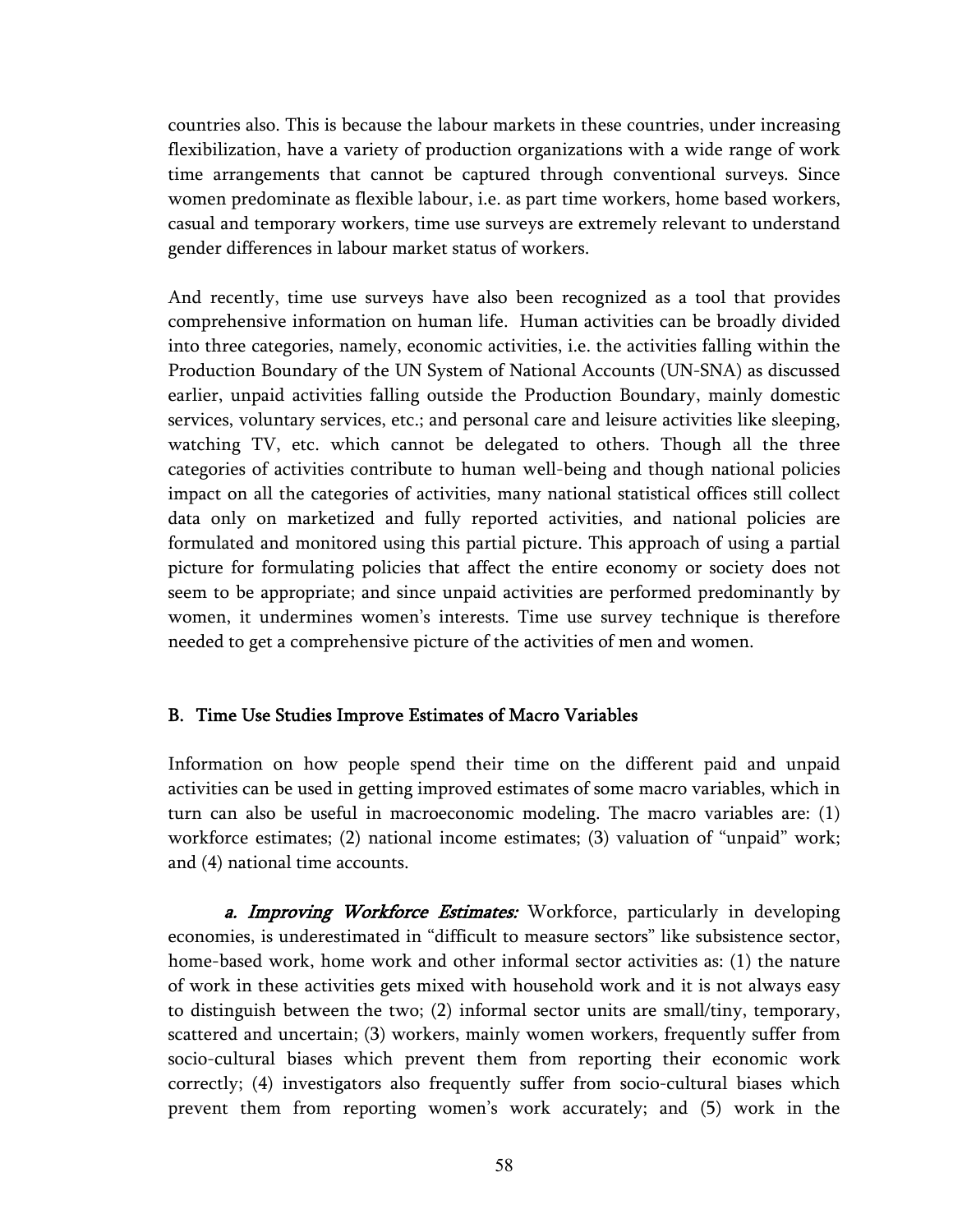subsistence sector is many times not reported adequately as conventional surveys fail to report this work accurately. Time use surveys can get over these difficulties if these are organized well. In India, for example, the time use survey based workforce estimates have proved to be more accurate.

b. Improving National Income Estimates: There are three major sectors/sub sectors, which are underestimated or not estimated in national income estimates: (1) informal economy; (2) production for self consumption, i.e. subsistence economy; and (3) underground or illegal economy. The main reason for this non/under estimation is the lack of adequate statistics. Contribution of informal sector activities is frequently compiled by multiplying the number of workers in each of the activities with its average production, (which is calculated by conducting special surveys). The total contribution of each of the activities is then added up to arrive at the total contribution of the informal sector to the national GDP. Time use surveys are useful in improving these data as they can provide better estimates of workers for the different informal sector activities. Contribution of subsistence sector to national income also can be improved by using time use data. The production boundary for the purpose of estimating National Accounts (UN-SNA) was expanded in 1993 to cover non-marketed production for own consumption. It is difficult to estimate the production for self consumption, through conventional surveys, as frequently these activities get mixed with unpaid domestic services and conventional surveys find it difficult to collect data on how many persons spend time on subsistence activities and how much do they produce for self consumption, etc. A time use survey is a suitable survey for collection of these data as they collect comprehensive information on how people spend their time on difficult activities and how much do they produce (collected through the suitable context variables).

c. Valuation of Unpaid Work/Satellite Accounts: Unpaid domestic services are outside the purview of national income according to the 1993 UN-SNA. However, these services contribute to human well being in several ways. Since women are predominant in these services, it is important to estimate their contribution to the total welfare of the economy. That is, valuation of unpaid domestic services is essential for making visible women's contribution to total welfare. However, there are several conceptual and methodological problems in this valuation: (1) many domestic services do not have market prices available for valuation, as these activities are never marketed; (2) domestic services are performed in non-competitive nonmarket environment and therefore it is not valid to use market prices to value these activities; and (3) the concept of time in the unpaid domestic sector is elastic, as the same work can be done in different time periods. In spite of these problems, attempts have been made to value these activities, using the following approaches: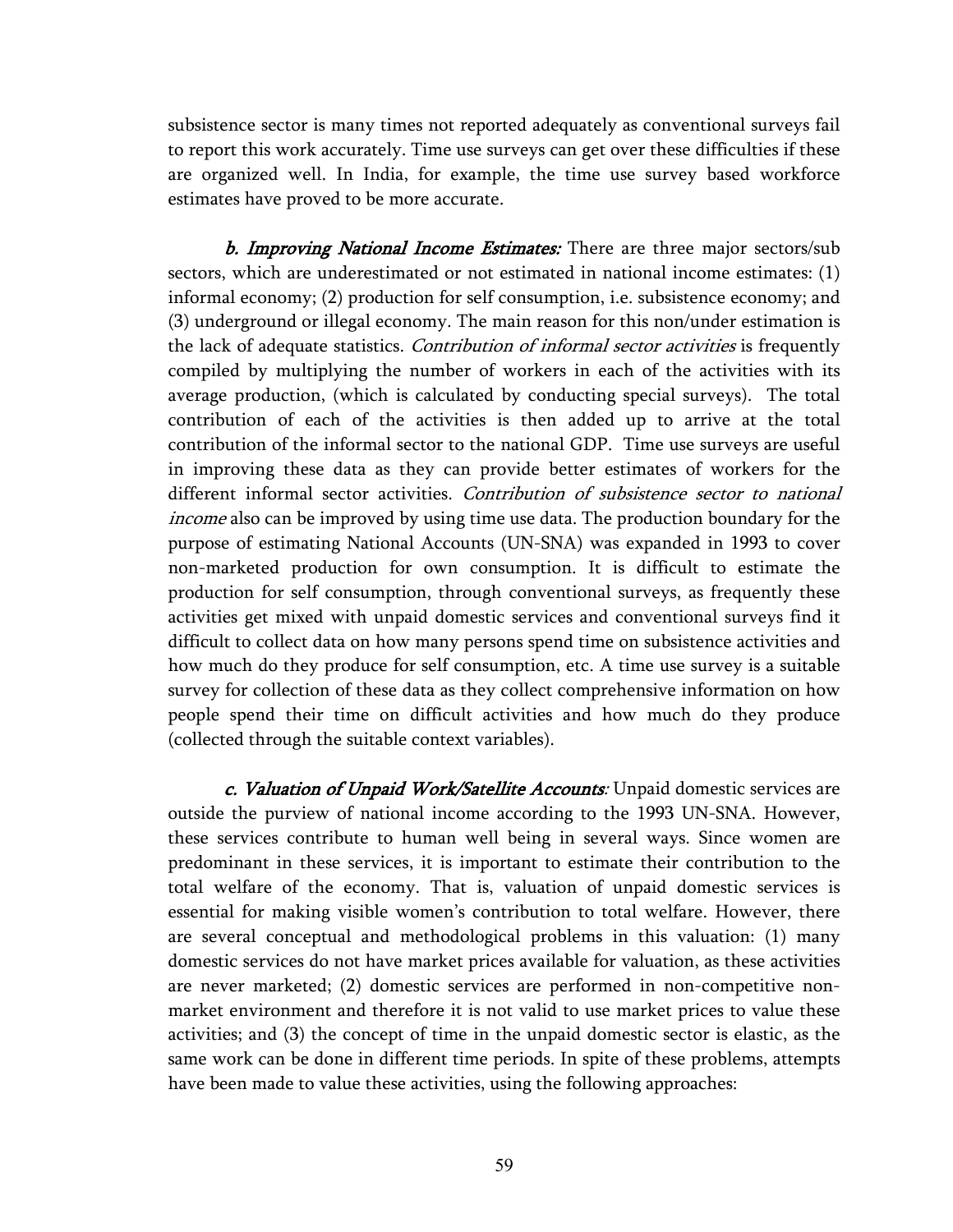Input Method: According to this method the time input in unpaid work is valued by multiplying it with an appropriate wage rate. These kinds of wages are used: specialized wage rate, generalized wage rate and opportunity cost. This approach has several limitations, as it ignores the role of capital in the production.

Output Method: According to this method, unpaid work is presented in output terms (for example, so many meals prepared, so many clothes washed, etc.) so as to compute its value by multiplying the output produced with market prices. This approach also has several limitations, as not all domestic services can be converted into output. Also, the value of output needs to be expressed in terms of value added.

Households Input/Output Tables or National Accounts of Household Economy: This is essentially an extension of SNA to include unpaid household productive activities of men and women in a system of "household" accounts, which will be separate from, but consistent with, the main accounts. That is, these will be presented in Satellite Accounts.

Satellite National Time Accounts are essentially income and expenditure accounts of time, similar to the estimates of national income and expenditure that account for market transactions in monetary terms. The accounts present how households allocate time between paid work, unpaid work and leisure according to the standard categories of industrial activities (for paid work), and standard categories of household production and leisure. A system of national time accounts would provide a basis for international comparisons and for greatly improved modeling of economic and social systems. Regular national time accounts present a more complete perspective and understanding of the role of household in the total economy, productive activities and leisure activities, and the interaction between the household and the market. So far countries like Netherlands, Canada, Australia, etc. have compiled National Time Accounts.

#### C. Time Use Surveys: Concepts and Methodologies

The concepts and methods of conducting time use surveys are still not well established at the global level. One observes a variety of concepts and methods used in conducting time use surveys. The variations are observed particularly in: (1) objectives; (2) nature of the surveys (i.e. independent survey or attached to other major survey); (3) background schedule; (4) methods of time use data collections; (5) context variables; (6) classification of activities; and (7) data analysis and use. Some work has been initiated by the UN Statistical Division, ILO, IATUR (International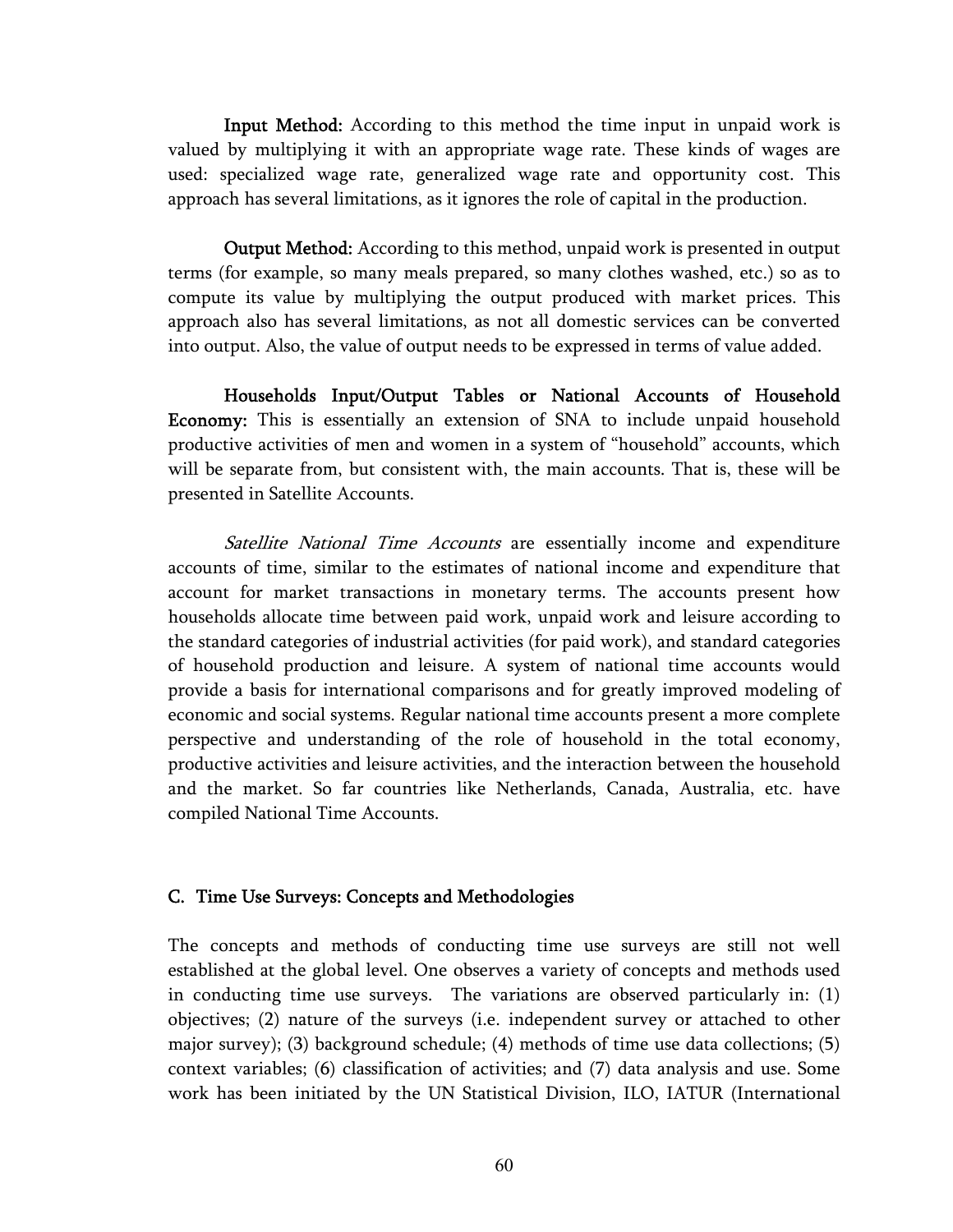Association of Time Use Research), etc. to standardize these concepts and methods. It will be useful to survey the literature carefully and further the process of harmonization of concepts and methods at the global level.

### 1. What Do Time Use Data Tell Us?

Information collected through time use surveys has three components: (1) information collected through the background schedule, i.e. the socioeconomic information on the background of the respondent; (2) the time use pattern of the respondent, i.e. the details about how the respondent has spent his/her time; and (3) the context of the time use activities through contextual variables. The background schedule collects all the relevant information on the respondents depending on the objectives of the survey. Generally it collects information about the socio-economic characteristics of the household as well as the individual and any other information, which can be related to their time use to understand the time use better. For example, the background information can help in analyzing the time use patterns of the poor and non-poor, of men and women, of children going to school and not going to school, a married woman or a single woman, different ethnic groups, etc. The time use survey component collects detailed information on how individuals spend their time on a daily and weekly basis, while contextual variables basically provide the context of time use activities. Contextual variables provide critical information about the activities in a manner that the utility of the information on the time use is enhanced considerably. The major contextual variables are about: (a) the location of time use activities (for example, whether the activity is performed inside or outside home); (b) for whom or for what purpose is the activity performed (for example, whether the activity is for self consumption or for sale); (c) the activity is performed with whom or accompanied by whom (for example, whether the activity is performed with children or adult or others); and (d) any other characteristics of time use activities, such as whether the activity is paid (remunerated directly) or unpaid. The background schedule, the comprehensive details of the time use and the context of the activities together provide a wealth of information which has immense possibilities of uses for different purposes.

Time use surveys need not be independent surveys. They can be linked to relate the time use information with other relevant areas of study. For example, these can be a module on time use survey in a labour and employment survey, as was done for Benin, Nepal, or it can be a module of a survey on living conditions as in the case of Guatemala, or it can be a module in an expenditure and consumption survey as in the cases of Lao PDR and Oman.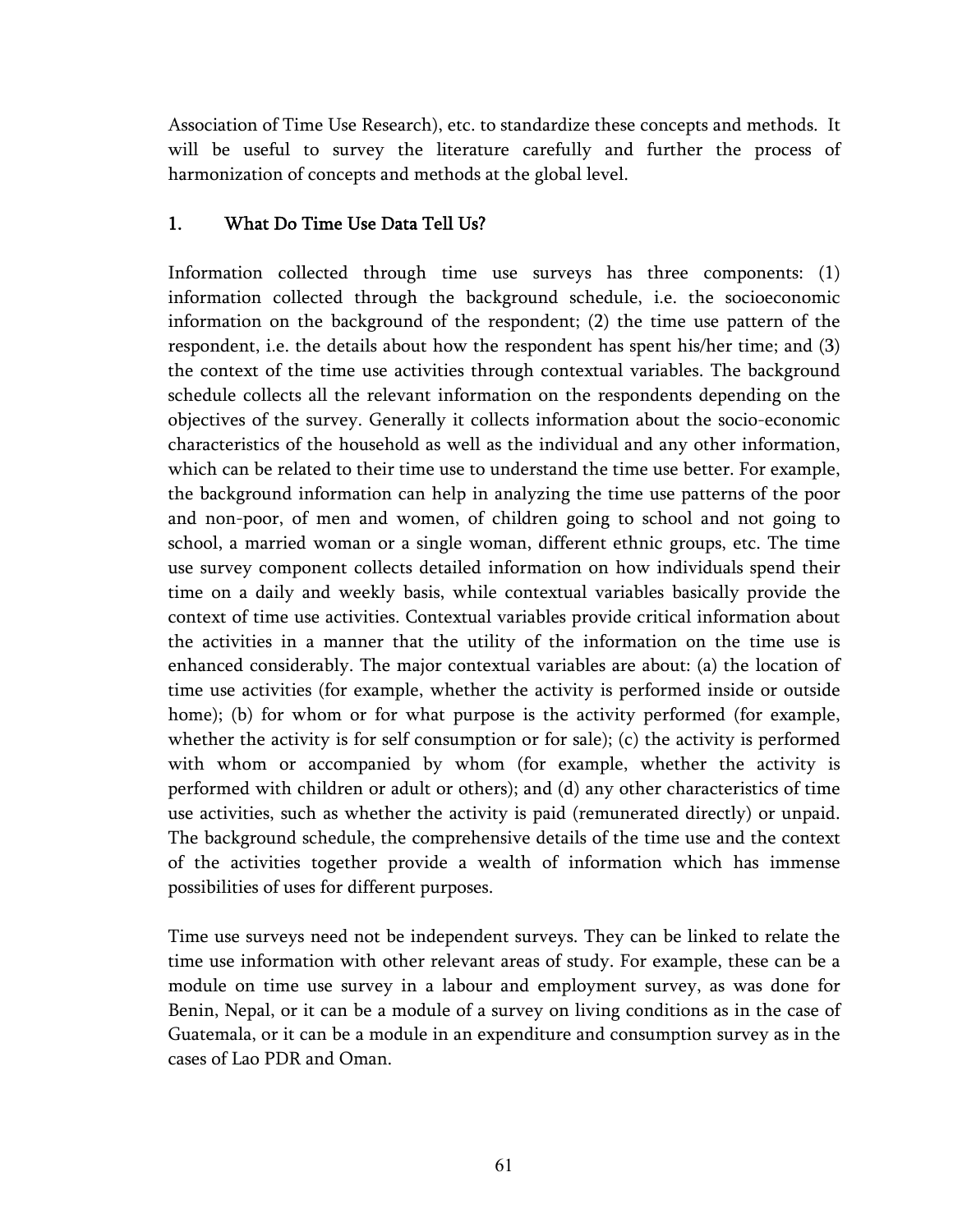Several measurements, indicators and indices can be developed to use these data meaningfully. In this paper we will discuss the issues relating to the use of time use data: (1) in estimating accurately the GDP; (2) in monetary valuation of unpaid work; and (3) in preparing national time accounts and time based social indicators.

## 2. Improved Measurement of Gross Domestic Product Using Time Use Statistics

The problem areas for the estimates of the gross domestic product (GDP) in an economy are the areas of the non-observed economy, namely, underground production/informal production and subsistence production (OECD 2002). Underground production is defined as that production, which is legal but is deliberately concealed from the public authorities to avoid payment of taxes or complying with regulations. A part of the underground production comes from self employed workers and production units who subcontract their work to workers at home. Informal sector production is the production that is undertaken by unincorporated enterprises in the household sector. These units are generally unregistered and have a very small size. Subsistence production or production of households for their own final use is the production of goods and services consumed or capitalized by the households that produce them.

In the case of the informal economy, the major problems with respect to data are under coverage of enterprises, under reporting of enterprises and non-response of enterprises. This is primarily because the informal economy, which is highly heterogeneous, covers a large variety of economic activities, such as, own account workers (self employed) managing their own enterprises; persons engaged in petty trade, petty manufacturing and petty services; home workers and home based workers who are partly piece rated wage earners and partly informal enterprises; and other informal workers engaged in small and petty economic activities. Since these activities are short term, temporary, scattered, and sporadic, these are not captured adequately by conventional surveys.

As a result, a common practice in several developing economies is to estimate the average production of workers by conducting special surveys for the sectors in which informal economy is operating, and multiplying the production with the number of workers employed in the sector. The employment data are captured through conventional employment/labour force surveys. Such an approach, however, frequently leads to under estimation of the output, as the conventional labour force surveys are observed to be under reporting workers (Hirway, 2002).

Time use surveys are expected to net the informal workers adequately. Since time use surveys collect comprehensive information about how people spend their time on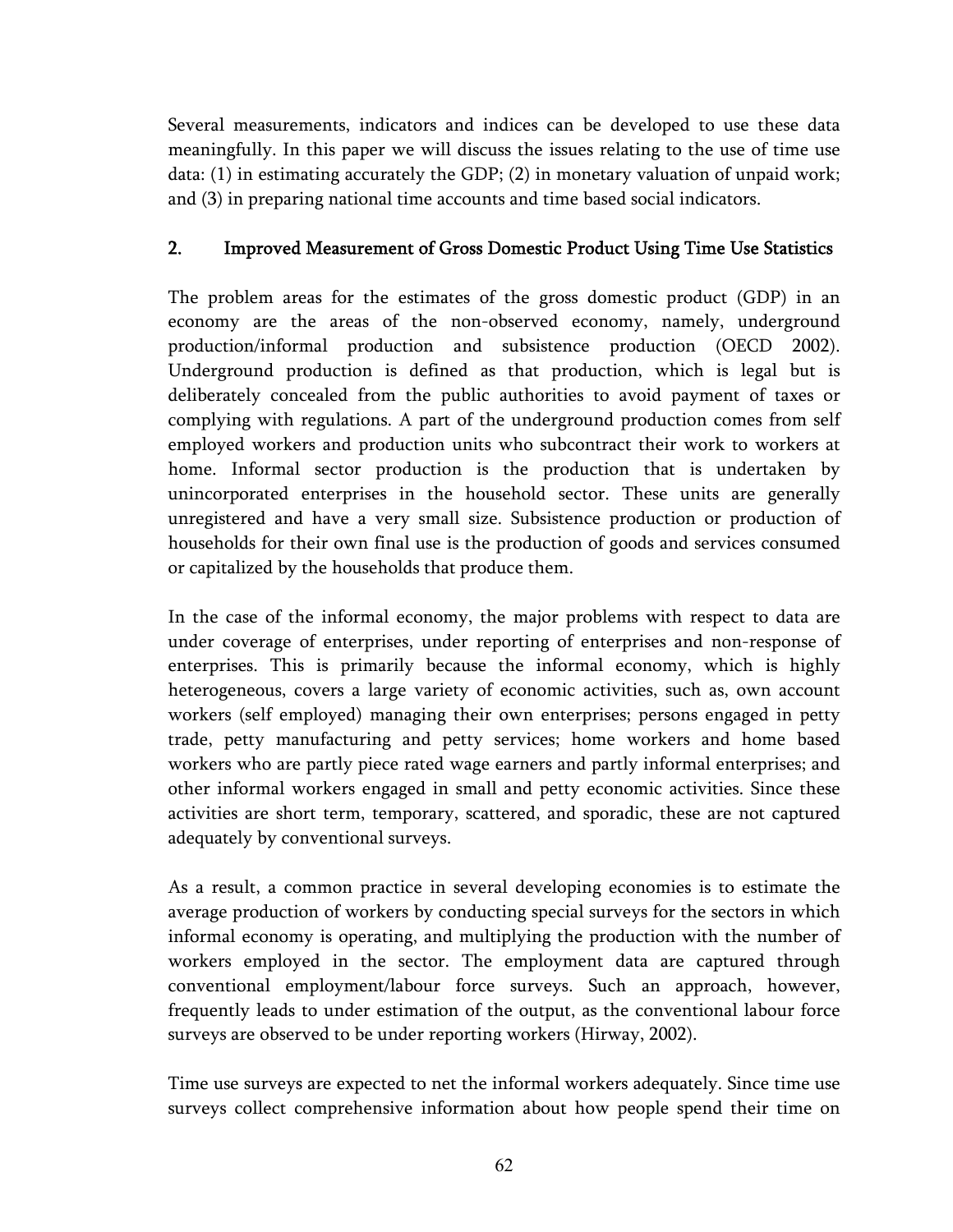different activities, a good classification of activities can provide improved estimates of workers, who are employed temporarily, seasonally or sporadically, as self employed, as unpaid family workers, as causal labour or home workers or home based workers. Improved estimates of workers, then leads to improved estimates of production from a number of activities located in the informal economy.

It is frequently argued that adding supplementary questions to labour force surveys will provide correct estimates of informal workers. It is also argued that adding supplementary questions to household income and expenditure surveys will provide data on goods and services produced by the informal sector. However, past experience tells us that time use data clearly have an advantage in getting improved estimates of workers engaged in the different sectors of the informal economy (Hirway, 2003; Charmes, 2006). There can be two approaches to estimating additions to the GDP: (1) independent valuation from the informal economy and (2) improving existing estimates by using improved estimates of the work force engaged in the different sectors of the informal economy. Unfortunately none of these have been tried out in any country so far46

## 3. Valuation of Unpaid SNA and non-SNA Work

 $\overline{a}$ 

Valuation of unpaid work is an area of extensive debate in the literature and there are experts who argue against valuation on the grounds that the underlying assumptions are highly unrealistic, while on the other hand elaborate methodologies for valuation have been presented and used.

The first set of issues arises in the context of questioning the efficacy of the methodology involved in assigning monetary value (shadow prices so to speak) on unpaid work. Economic work in the market place is performed under competitive conditions, where efficiency and productivity matter, while household work (and voluntary work) is carried out within the household environment where there is no pressure of competitive forces. Commodification through market exchange processes is essential for price/value formation and when there is no exchange, it is difficult to put any value to that activity .Why compare non-comparables?

In addition, valuation of unpaid work entails a large number of assumptions, such as whether the quality of household services remains the same for all households.

<sup>46</sup> An expert committee of the department of statistics, government of India, has recently finalized the classification of time use activities in a manner that will help in estimating employment in the informal sector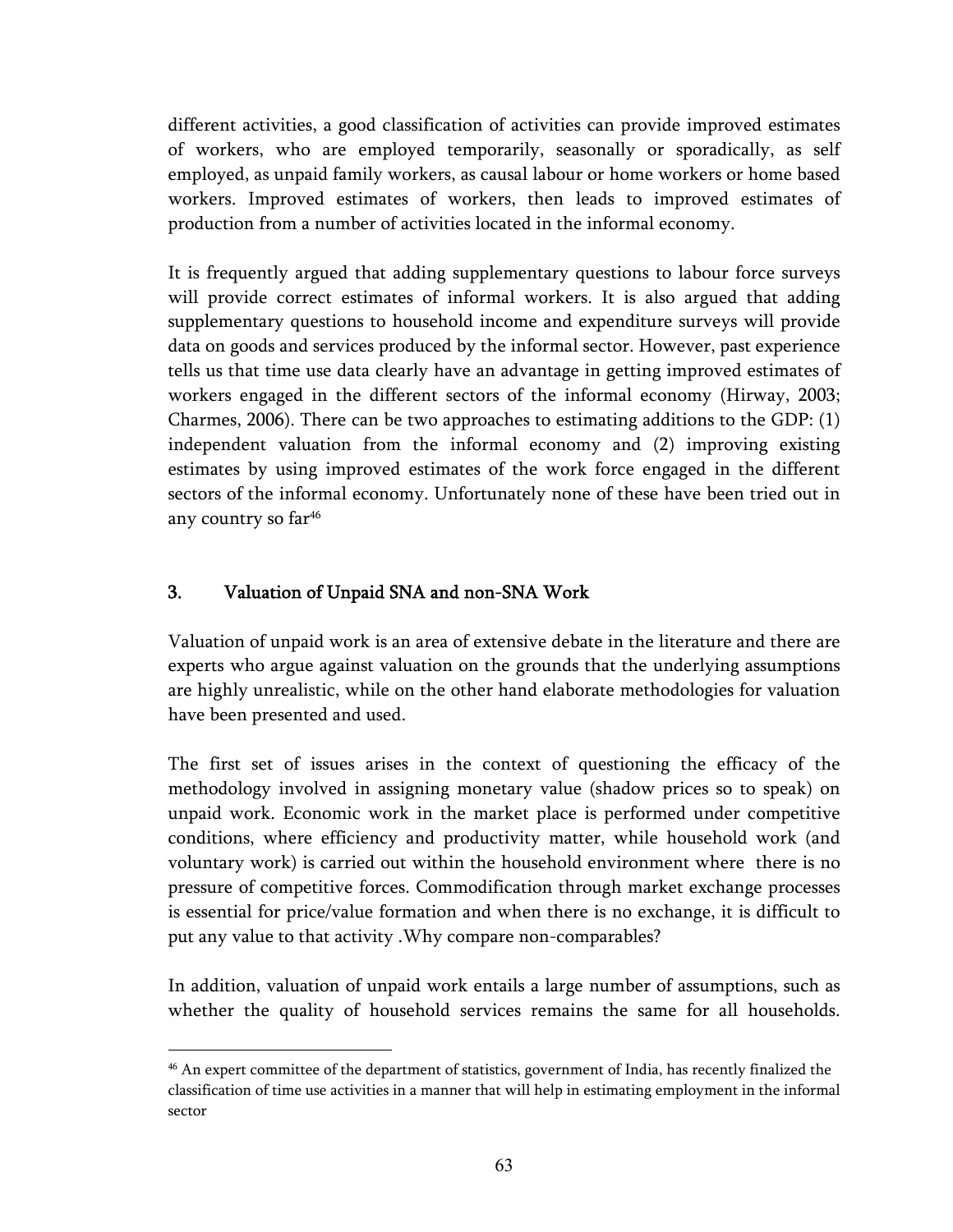Serious problems arise also in regard to the availability of the required data and about the methodology of valuation. Do cooked meals and care provided to children, etc. have the same quality in each household? Is the quality of the home produced service similar to that in the market? Should one use the replacement market wage rate of a domestic worker or of a specialist (i.e., a chef or a cook)? Is the childcare provided by a low literacy level and a Ph.D. holder mother of the same valuation? No standard methodologies have been developed so far. In fact, different methods are likely to give different values of the same service: for example fetching water can be the value of the time spent on fetching water (computed on the basis of the time spent) or the value of the water (production cost of water). The input method will measure the burden, while the output method will value the product.

In spite of these problems, however, valuation of unpaid work is essential on the following grounds:

Like economic work, unpaid work contributes to human well being. In many economies unpaid SNA and non SNA work accounts for the lion share of the access to means of survival for the majority of the population. In fact, the contribution of unpaid work is fairly comparable with that of the economic work insofar as securing basic needs. If we need an aggregate variable to measure the total well being in any economy, it is important to value the unpaid work component.

The valuation will give visibility to the unpaid work in official statistics. (Time accounting will not do it). This will provide the basis for unpaid workers to claim entitlements and their due share in the budgetary allocations to improve the productivity of their work and conditions of work. The valuation will be a formal recognition given to unpaid work in macroeconomics and macroeconomic policy making.

Though unpaid work is not exchanged in the market, it is not free. It has a cost, as it uses human capital plus other capital like space, equipment, facilities etc. Unpaid work is also not unlimited; there is a limit to it. In a strict sense therefore unpaid work is an economic good and it needs to be valued.

• An important implication of the valuation of unpaid work will be for women and the poor, as unpaid work is a major constraint to their development opportunities. Valuation of unpaid work will make their contribution visible, highlight the unjust inequalities and justify measures to promote gender equality and poverty reduction.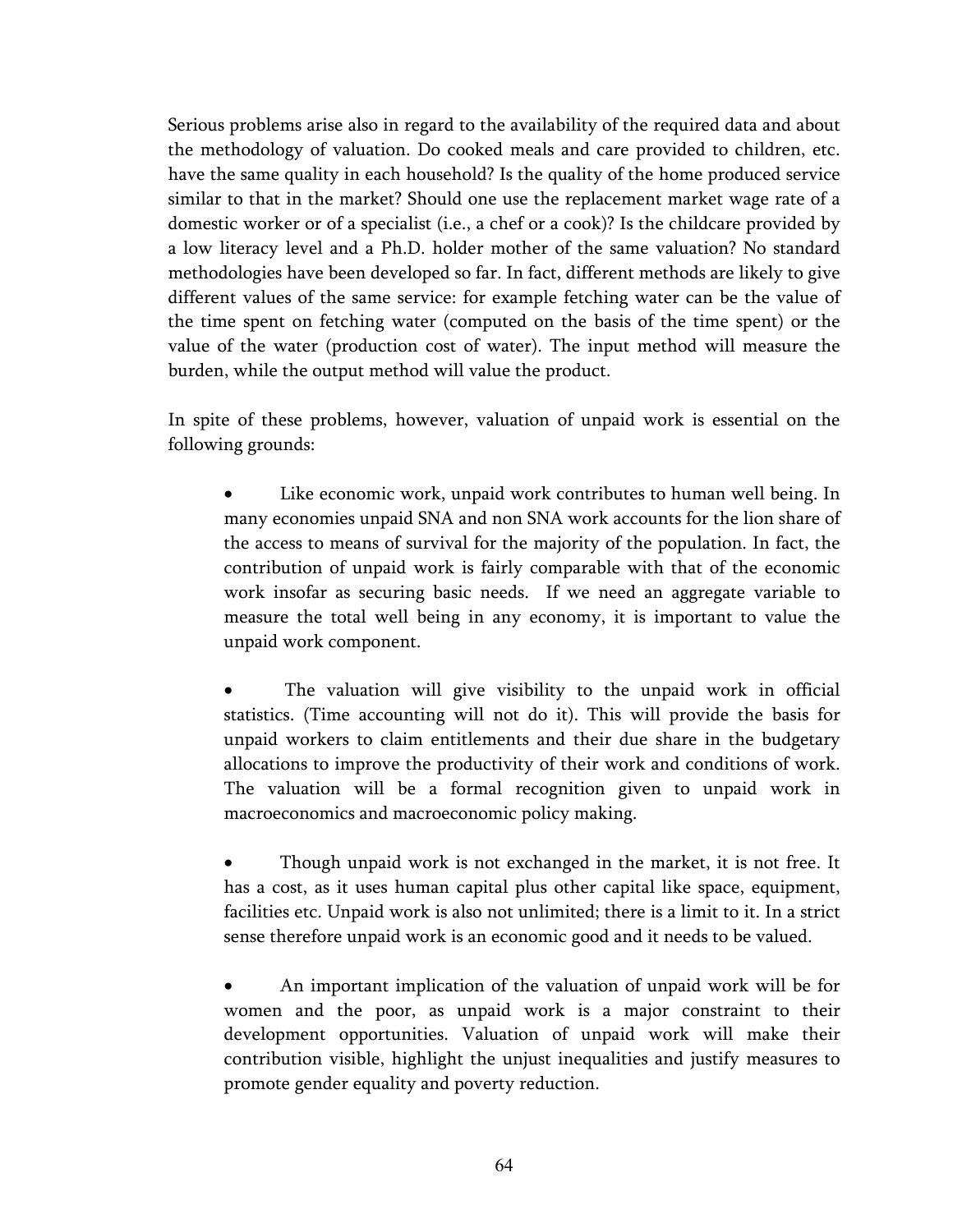There are some other important implications of the valuation. First, the valuation of unpaid work contributed by a woman will improve her claim to entitlements, social insurance, access to pensions and to compensation in the case of divorce. Greek female rural unpaid workers for example receive old age pensions and have by now access to health benefits in their own right. The Republic of Korea is considering introduction of these measures as well. The valuation will also help in the engenderment of national budgets, as it will justify larger allocations to women's development and empowerment.

As is well known, national income estimates are not only macro level estimates of the total well being, but they also form the basis for measuring and monitoring the performance of an economy. The SNA (1993) has very rightly recommended valuation of unpaid work and compilation of satellite accounts for unpaid work, and this is also the case of the Platform For Action Recommendations of the Beijing World Conference on Women, which has also included this valuation in its official document<sup>47</sup>

<sup>47</sup> UN-ESCAP (2003)"Integrating Unpaid Work into National Policies", Section 4 on Policy Implications of Unpaid Work, UN, New York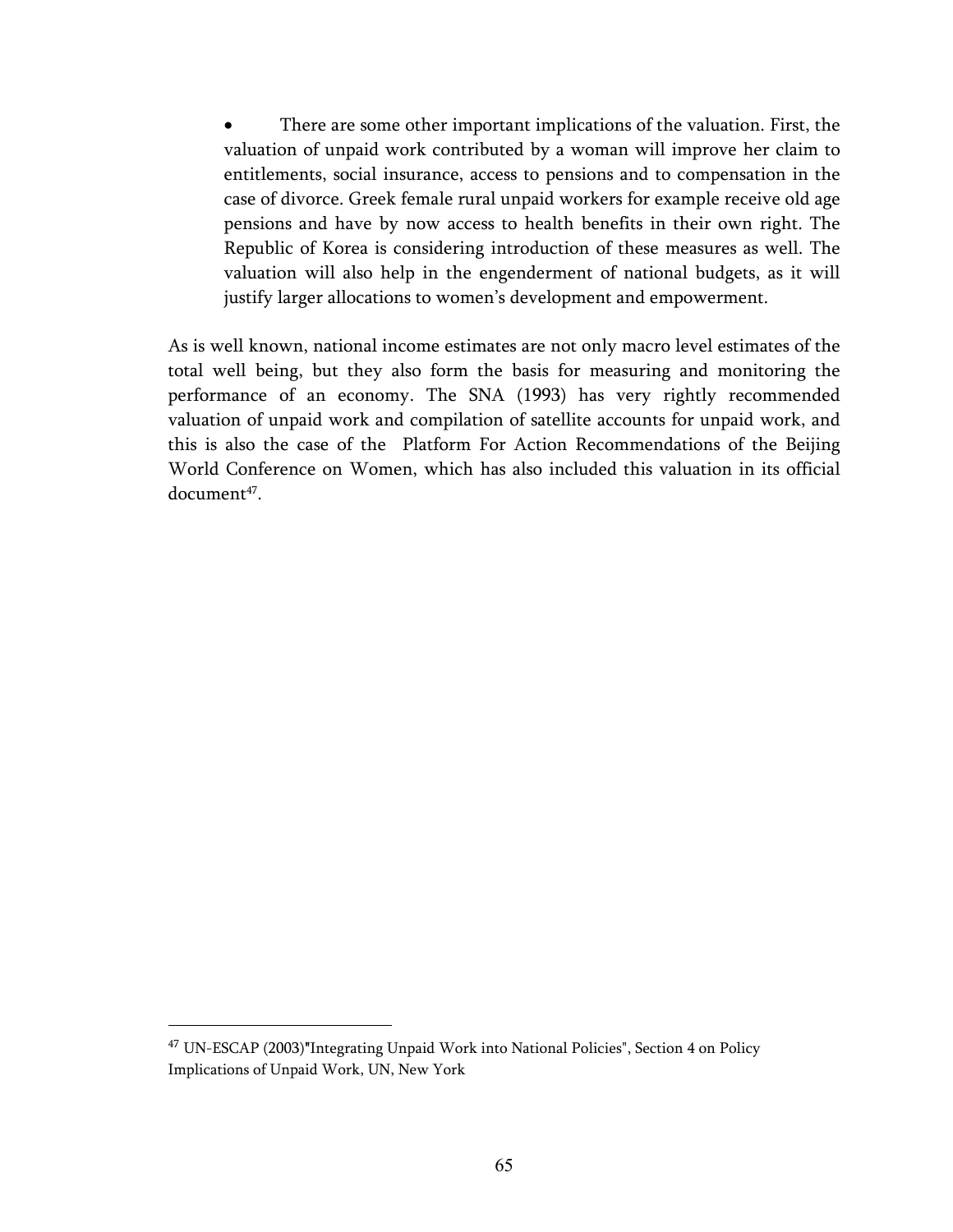### Part II: Recommendations

- a. Better design and more frequent collection of time use data
- b. Analysis of family-work reconciliation policies and unpaid care work
- c. Explore importance of employment guarantee policies on unpaid work
- d. Address lack of regulation, period of retirement or any kind of social protection for paid informal care workers.

## a. Better design, more frequent collection of, and wider use of time use data

Taking into consideration the paid/unpaid work nexus suggests that inequality, poverty and any assessment of economic policy (and reforms) requires a more comprehensive framework. At the macro level such evaluation requires that we create a model of the economy in ways that capture: (a) contribution of unpaid work to GDP and (b) not only changes in growth, prices, external and internal deficits and exchange rate fluctuations but also on overall production of output generated via unpaid work assisted by creating satellite accounts. Inequality and poverty should include estimates of: (a) time poverty and (b) unequal distribution of unpaid work time. Ideally a macro-micro framework would be able to combine the two aspects mentioned above. Such a framework is possible by creating gender aware (time and value) input-output tables for Social Accounting Matrix Analysis. Separate tables would further keep track of household level and inter-group (women/men) differences.

Just as a policy example, the removal of food price subsidies is usually analyzed in terms of shifts in money income and consumption levels, which serve as indicators of the impact on living standards. However, changes in household income and consumption do not adequately convey the other important changes that also may have resulted from such a policy. Existing welfare indicators do not take into account the serious consequences of longer hours of household work, reduction in sleeping hours or increased time spent on multiple and simultaneous activities all of which have implications for the well-being of men and, more particularly, women and children in poor households. The absence of data, though, on increased unpaid work, overlapping tasks and their impact on health is likely to give a false impression of the effectiveness of the policy reforms, disregarding the effects on those who are likely to be both "time-poor" and "cash-poor". It will therefore be necessary to develop new indicators to monitor progress in time allocation. Some of the indicators could be (ESCAP 2003):

- Total time spent by men and women on SNA and non-SNA activities
- The share of unpaid work in the total work performed by men and women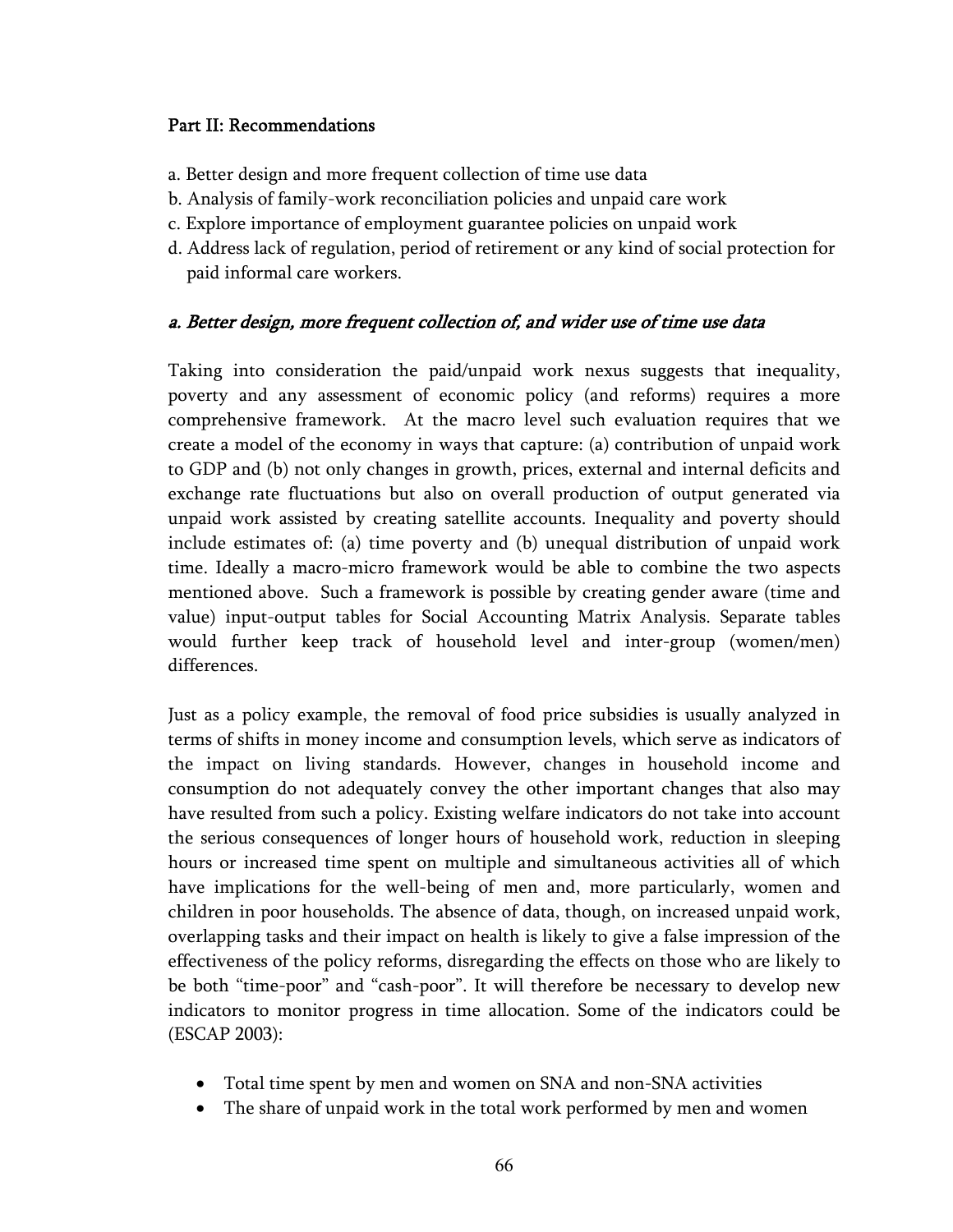- Time spent on multiple activities (per week) indicating time stress
- Personal time enjoyed by men and women
- Time spent by children working

Therefore, governments and institutions need to develop mechanisms that will monitor the impact of policies and programmes on unpaid work. Better design of surveys and more frequent time use data collection will be an important first step.

But a most important aspect of promoting policy action on unpaid work is examining the process that will increase public understanding of the issues and concerns, and mobilizing those persons who have the power to transform time-use data into an agenda for women and men whose unpaid work has not been counted (ESCAP, 2003).

## b. Further research on family-work reconciliation policies and unpaid care work

As argued in section IV family-work reconciliation policies are progressively being embraced as a key response to promote equal opportunity and treatment for men and women in the labour market. These policies are important, but "reconciling work and family responsibilities" may well turn out to be too women-friendly in practice and leave intact the gender-based division of labour of paid/unpaid work and unquestioned the very meaning of "family responsibility". To promote gender equality, reconciliation polices must be combined with options that aim to create alternatives to family-centric social reproduction. Flexible arrangements may be an advance over rigid schedules but not if it is mostly women who take "advantage" of them. In any event the point is that public debate is taking place around these issues and it needs to continue.

There are still many difficulties that need to be addressed particularly with respect to the gendered nature of work as well as the differences in the nature of work in developing countries vis-à-vis developed countries. Moreover, research evidence on earlier experiences confirms many problems in practice, both in designing and implementing these measures. In practice measures to reduce work-family conflicts and protect workers with family obligations can turn out to reinforce the gender distribution of household responsibilities if policies are not designed to challenge the ideal worker model, i.e., as one dedicated to the firm, one that is devoid of "other" responsibilities. Employers end up discriminating against women as for example the case in Korea, reconstituting unpaid work as the primary domain of labour activities for women (Sung, 2003).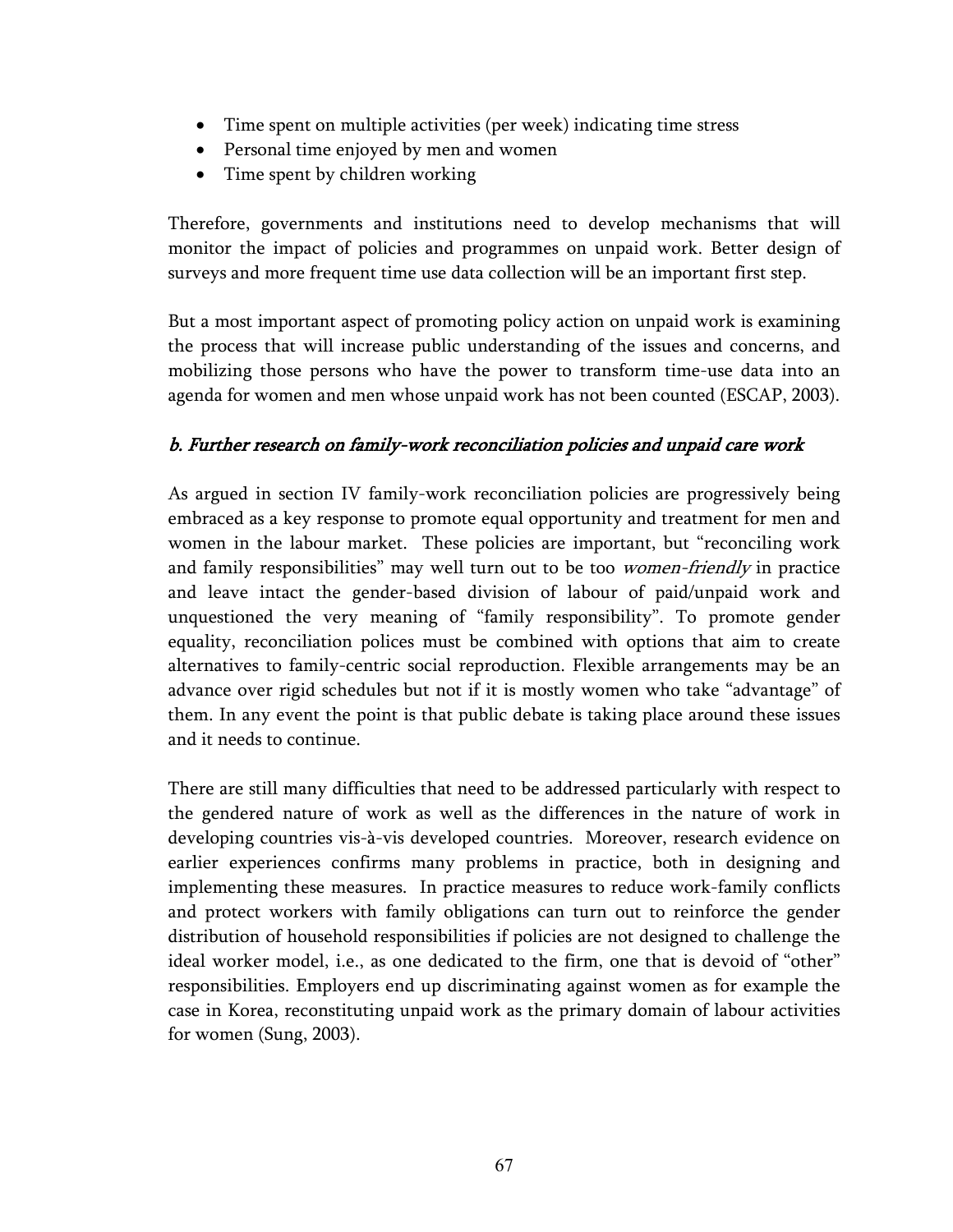The ILO (2003) report *Time for Equality at Work* notes that "there is a danger that as work-family policies are so often aimed implicitly or explicitly at women in particular they may end up reinforcing the image of women as 'secondary' earners and accruing to the double burden of working women" (p.75). Family responsibilities are still very much assigned to women. When they have to combine child-raising activities with work activities, women are required to find a solution for balancing these two roles. For example a recent study based on Australian Bureau of Statistics Time Use Survey shows evidence indicating that compared to fathering, mothering involves not only more overall time commitment but more multitasking, more physical labour, a more rigid timetable, more time alone with children, and more overall responsibility for managing care (Craig, 2006). The study also shows that this finding applies even when women work full-time.

"Role incompatibility is likely to be a greater problem for women in wage employment, less for those in self-employment and least for contributing family workers who are unpaid (but still count as employed people according to the standard definition of employment)" (ILO, 2004). The main examples of countries which have addressed work-family conflicts as part of a gender equality strategy come from the Scandinavian countries, where family policies have converged with equality policies, with the aim of encouraging and facilitating greater participation of men in family life and of women in employment.<sup>48</sup>

But equally important is the contextualization of the importance of such policies in terms of differences between North and the South: there is some, but very little discussion outside the North but also the availability of inexpensive market-based domestic service functions as a cushion that diminishes family tensions around unpaid work. Although this privilege is available only to the middle and upper classes, they are precisely those most likely to contribute to the debates and to introduce legislation to begin with. But most importantly, the vast majority of poor women in the South find themselves working under informal conditions. This phenomenon requires different thinking and hence such programmes that are tied to formal employment are irrelevant for them.

Beneria (2007) questions whether the types of legislation that are designed mainly for the North are appropriate for the developing world particularly for Latin American countries. In answering this question she points out there are three main differences between the North and the South that must be taken into consideration: a) the

 $^{48}$  See gender equality objectives in Sweden, Hein, 2005, p.37 and Sweden Ministry of Industry, Employment and Communications, 1999.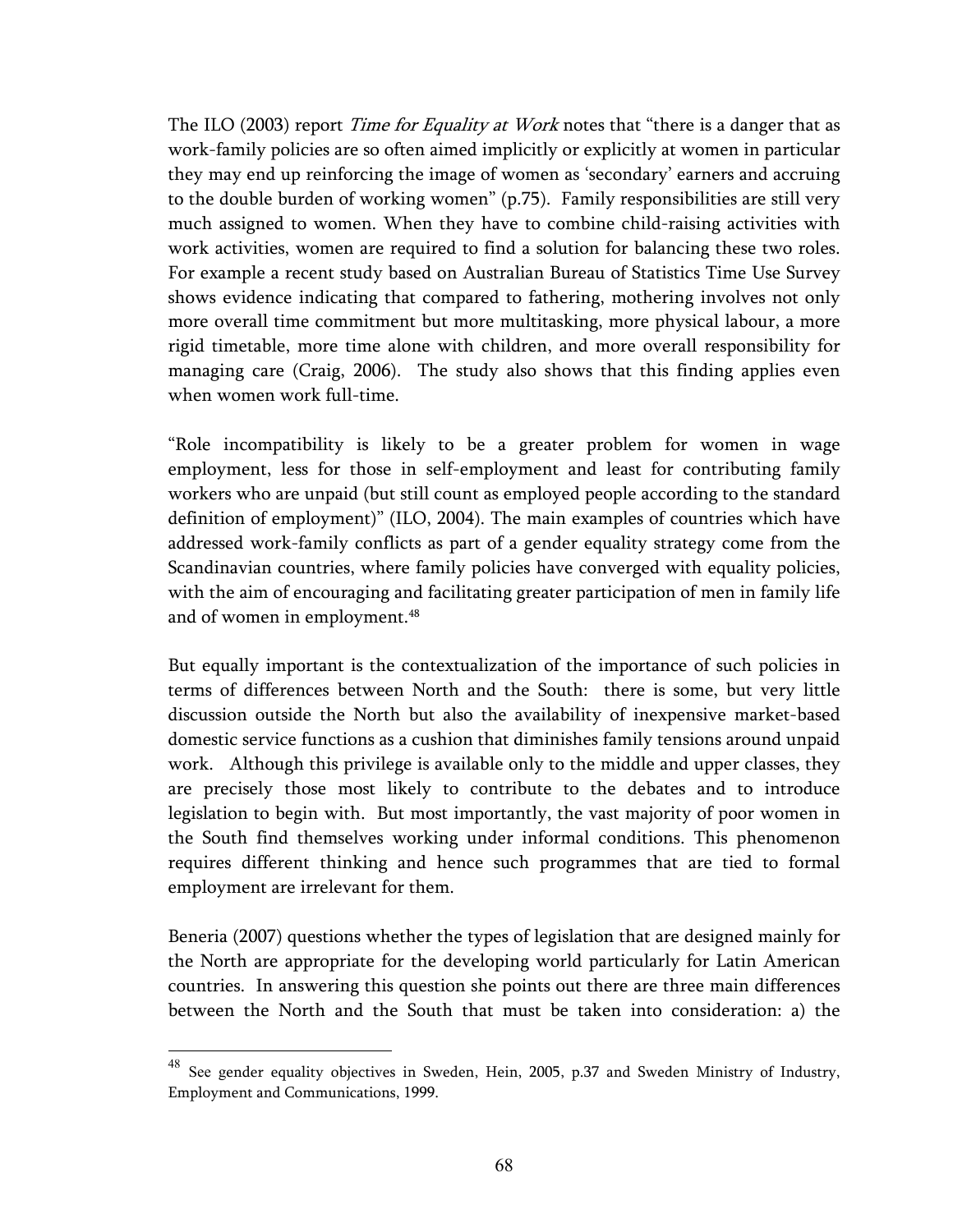debates around policies of reconciliation are apparently less urgent than in the Northern countries given the sparse research and practice on developing economies; b) the extent and nature of the informal economy differ in the South (formal and secure work corresponds only to the small portion of population); and c) with globalisation rising feminization of migration has been observed in the South (Beneria, 2007). The implications of this trend in terms of reconciliation policies has been that the need to balance unpaid and paid in the South shifts away from mothers and younger women who migrate to the North to those who replace them back home. Taking into account such crucial differences between North and the South there is an urgent need to link reconciliation policies with employment guarantee policies at home (Antonopoulos, 2007) and human development or capabilities approach, for women and children (Beneria, 2007).

## c. Explore the linkages between employment guarantee policies and unpaid work

Employment guarantee programmes can provide support by constructing the required assets and infrastructure that alleviate unpaid work burdens. For example, the programmes can build infrastructure like water supply to provide water at the door step, can build assets like farm ponds, minor irrigation works, etc. to enhance productivity of subsistence work, and can regenerate eco systems that ensure necessities like fuel wood (with the use of fuel efficient stoves) and raw materials for the large majority of the population that depend on natural resources for their livelihood.

It needs to be underlined, however, that all domestic work cannot be delegated to employment guarantee programmes. Each household has a "household time overhead", i.e. the minimum number of hours that a household must spend on basic chores vital to the survival of the family, on the activities like cooking, cleaning, washing clothes, fetching water, shopping necessities, etc. The duration of this time depends on several socio economic factors like income and assets of the household, equipment, cultural values and customs, etc. But, providing appropriate infrastructure, services and suitable assets can reduce overhead time of poor households. Employment guarantee programmes can help in reducing this time by reducing the drudgery of household work.

The total effect will be positive in terms of reduction of time stress and increased time for leisure or for productive work, improved productivity of work and improved health and overall well being of women as well as improved access of children to better health, better nutrition and better education.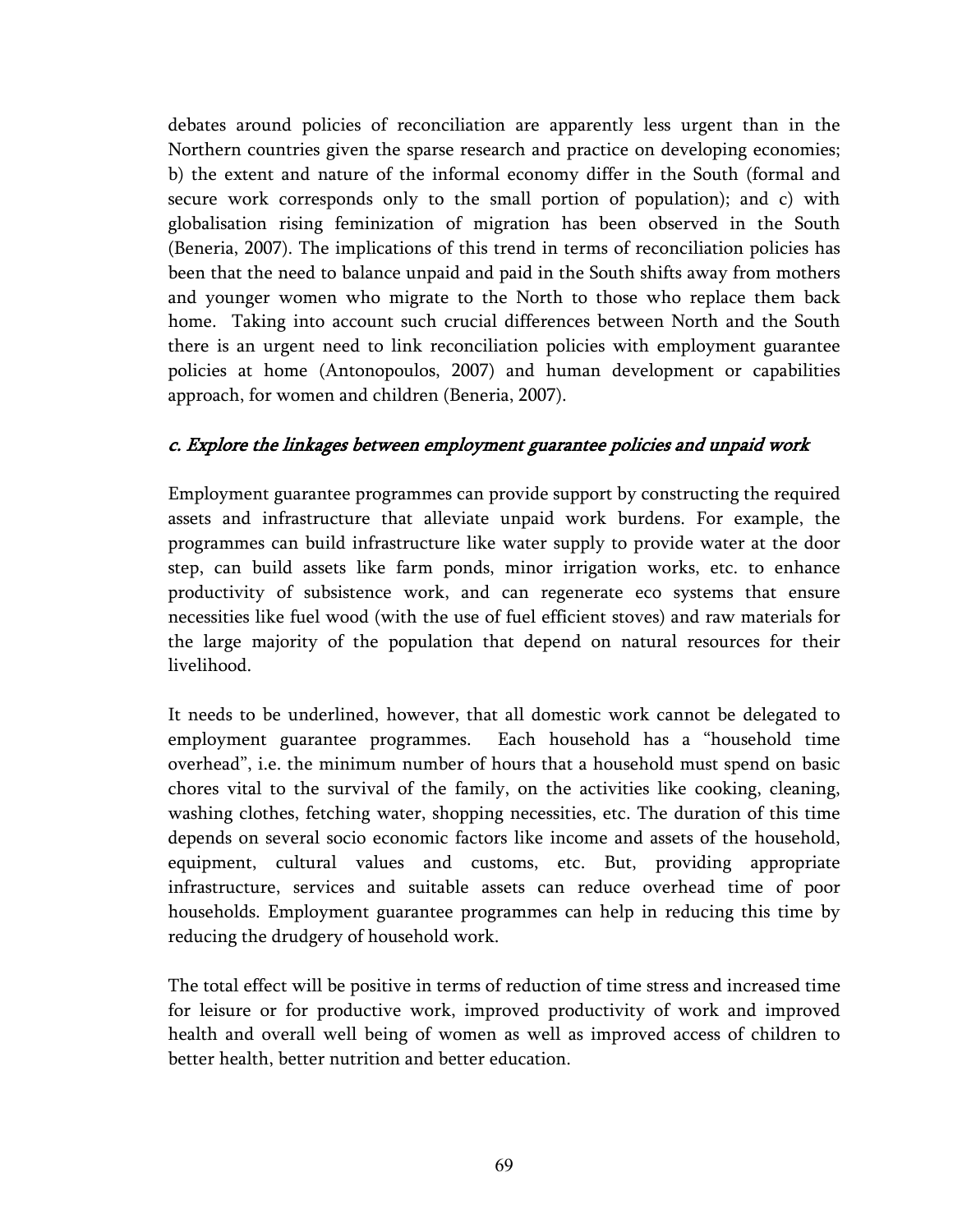To sum up, support can be provided to women (and men) engaged in unpaid drudgery by undertaking the following works / assets in an employment guarantee programme.

- 1. Provision of water supply through constructing water harvesting structures and also water distribution systems.
- 2. Plantation of trees for fuel wood along with production of energy efficient stores.
- 3. Construction of bio gas energy plants that use cow dung and produce clean gas as energy for cooking and heating.
- 4. Construction of child care facilities for infants (below 3 years).
- 5. Construction of pre schools for 3-6 year old children
- 6. Construction of primary schools and related infrastructure like, toilets, provision of water, mid day meal kitchens, etc.
- 7. Construction of dispensaries and health care centers for grown ups to take care of sick, old and the disabled.
- 8. Improving and expanding government services by constructing additional facilities to reduce waiting time of people.
- 9. Reducing travel time of people by constructing new roads and by improving transportation services.

An important observation emerging from the paper is that women (and poor) in developing economies spend considerable time on unpaid subsistence work including collection of basic necessities like water, fuel, wood, etc. and unpaid care work. They also spend a good amount of time on traveling. Most of this unpaid work, which involves drudgery, can be turned into productive employment in the mainstream economy through appropriate planning of works under employment guarantee programmes. To put it differently, the hidden vacancies can be filled through welldesigned employment guarantee programmes.

The impact of filling the hidden vacancies can be multi fold. On the one hand, it can reduce drudgery and time stress of men and particularly women; alleviate poverty by generating employment and incomes for the poorest at the bottom in the short run and many more poor in the long run and contribute significantly to gender equality; while on the other hand, it can modify the course of economic development in developing economies by leading them towards full employment economies. It can also contribute significantly towards improving education and nutrition of children and to overall improvement of health as well as well being of women and others.

The paper has indicated that the new database needed for planning for such programmes is not readily available. Time use surveys, along with a sound base of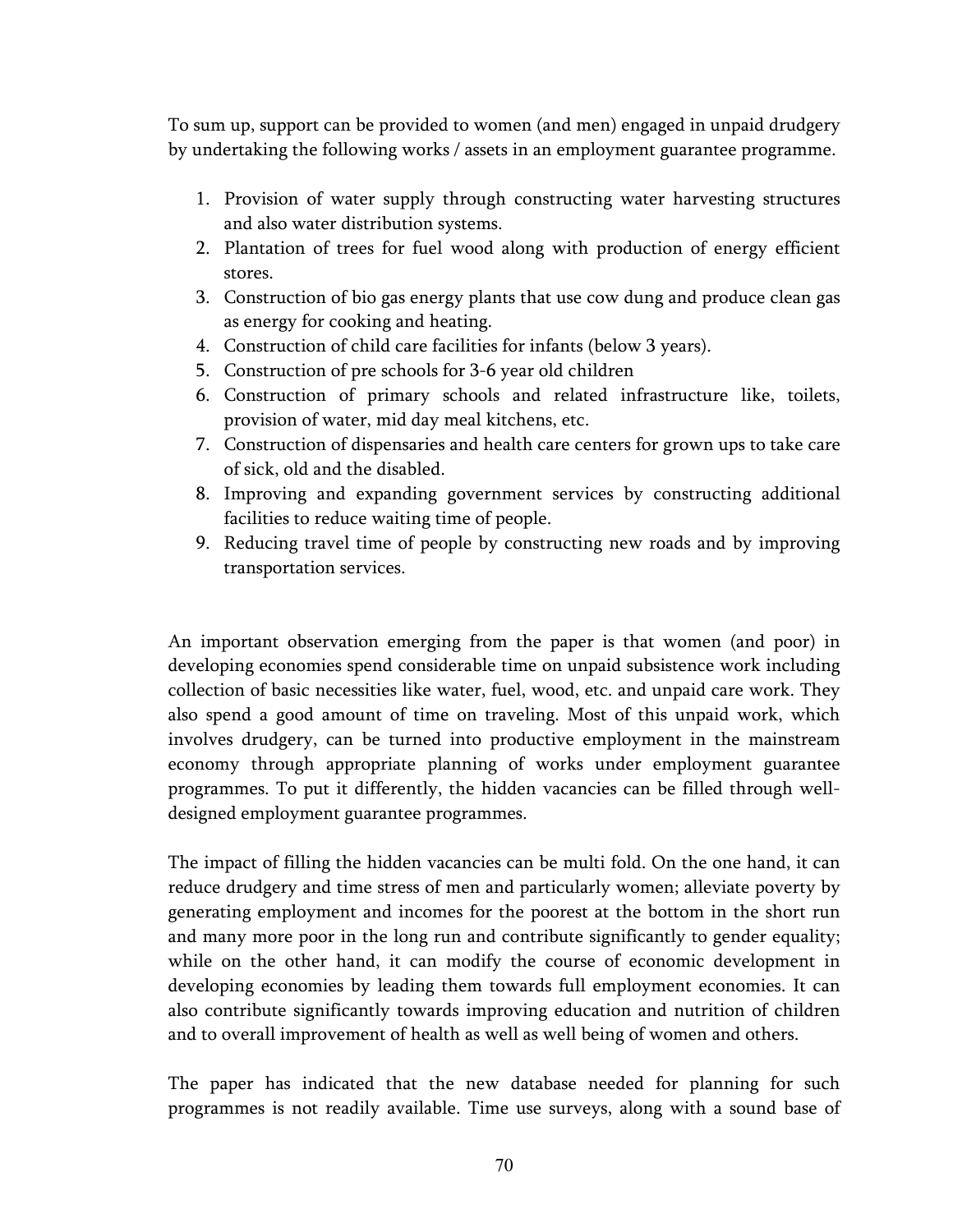other data, can help considerably in this context. A positive development observed in developing countries in Asia, Africa and Latin America in this context is that many of these countries have conducted, or are in the process of conducting their first time use survey. Though there are several gaps in these surveys in survey design, data collection methods and classification of time use activities, the data thrown by these surveys are adequate to establish the utility of such surveys for planning for reducing unpaid drudgery under employment programmes.

A lot is to be achieved, however, in terms of improving the methods of conducting time use surveys to improve the quality of the data. There is a need to conduct these surveys with much more rigorous methods than what are being used at present.

# d. Address the needs of paid (informal) care workers: lack of regulation, retirement benefits and social protection

One of the "solutions" for better reconciling work with family responsibilities involves more paid employment in caring but the conditions of work and employment in these jobs often leave much to be desired. Undervaluation of paid care work goes hand in hand with lack of recognition of unpaid care work which is seen as natural, and not requiring skills.

The growth of the care sector has provided more jobs for women as most is done by women (ex. UK it grew by 21 per cent from 1998 to 2002 and only 2 per cent of childcare workers are men) Care workers are among the most poorly paid and have the highest turnover rates. Since it comes as the traditional task of women it is not perceived as skill requiring but rather coming naturally to women. It is barely recognized as a profession. Organizing and obtaining better conditions is a major challenge for them since for example 25 per cent of childcare workers work either part-time or as casuals in Australia (Goward, 2001)

Wage rates are even lower than average female wage rates thus reinforcing the gender gap in earnings. The move away from public to private services in care in many countries, with the state having more of a managerial than a providing role means that women benefit less from the wage margin of public sector employment and national wage determination for public sector workers.

Specific to domestic workers, the majority of them tend to work longer hours for low pay. A recent survey of the legislation in more than 60 countries found that 19 countries have enacted specific laws or regulations dealing with domestic workers and another 19 have devoted specific chapters or sections. The result is that domestic workers are afforded lower level of protection than other workers and tend by law to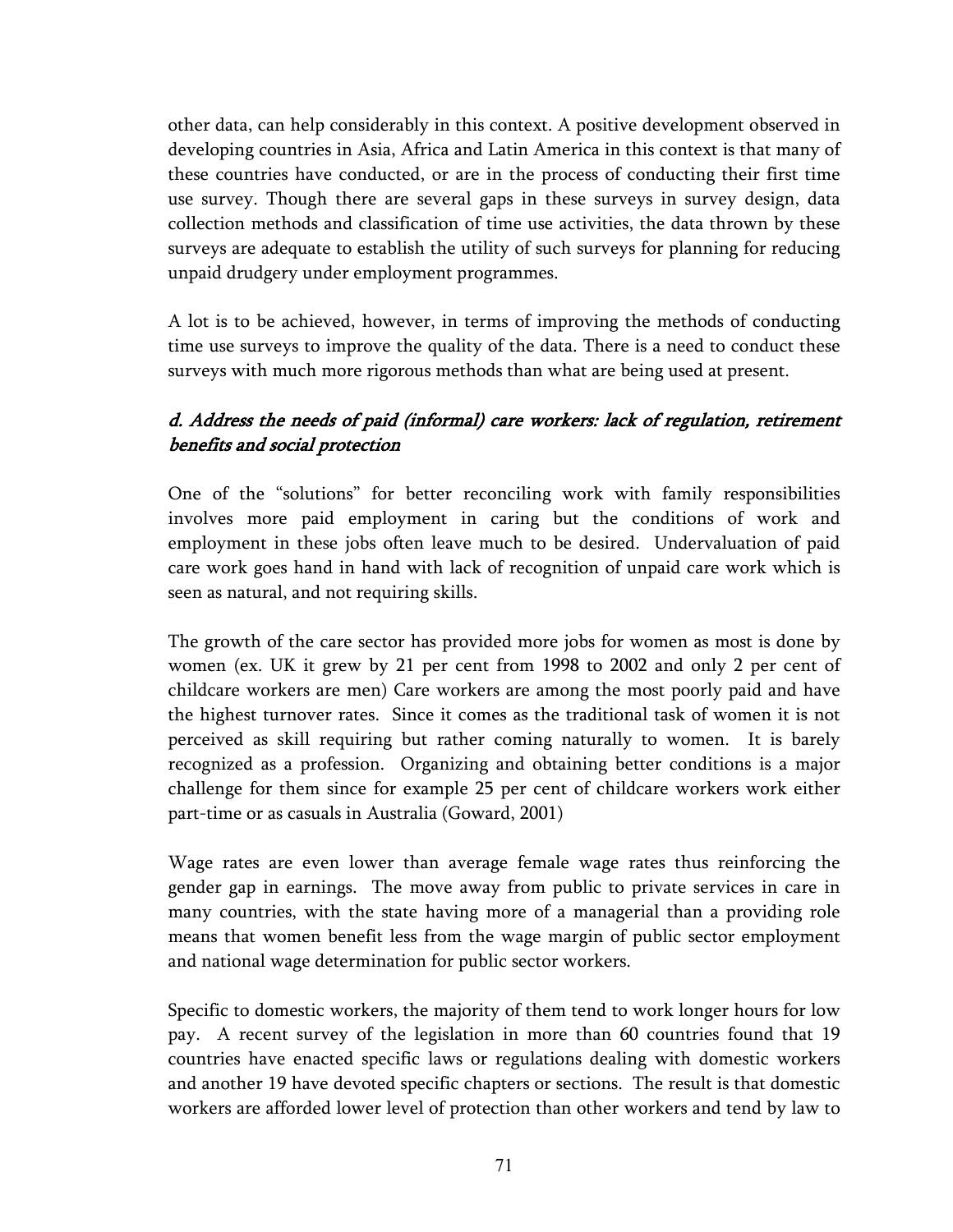have longer hours of work (Ramirez-Machado, 2003). Granting domestic workers the same basic labour rights that are afforded to other workers by legislation could be a first step to improving their conditions (ex. ILO, 1999). Unionization of domestic workers is a way for them to increase their bargaining power and improve their conditions of work (ex. union action in Bangladesh and South Africa).

Female migration in this context has significant impacts both in the South and the North. In the receiving countries, the employment of women immigrants represents an individual household's solution to the needs of balancing family and labour market work. To the extent that many households recur to similar solutions, it contributes to the privatization of social reproduction prevailing under global neoliberalism. This solution is open to families that can afford the corresponding costs but leaves lower income households without solving the problems of balancing paid and unpaid work. Thus, it might tend to decrease social pressures to find collective solutions to the crisis of care, thus contributing to the vicious circle through which households in countries with insufficient public care services have to search for individual solutions that do not contribute to collective care. In the South, the need to balance paid and unpaid work shifts from the women who migrate to the individuals who replace them. In the case of mothers leaving their children behind, studies show that it's mostly women who replace them, even in cases when fathers assume responsibility, and this includes especially close relatives or female extended kin. Policy must address their needs urgently.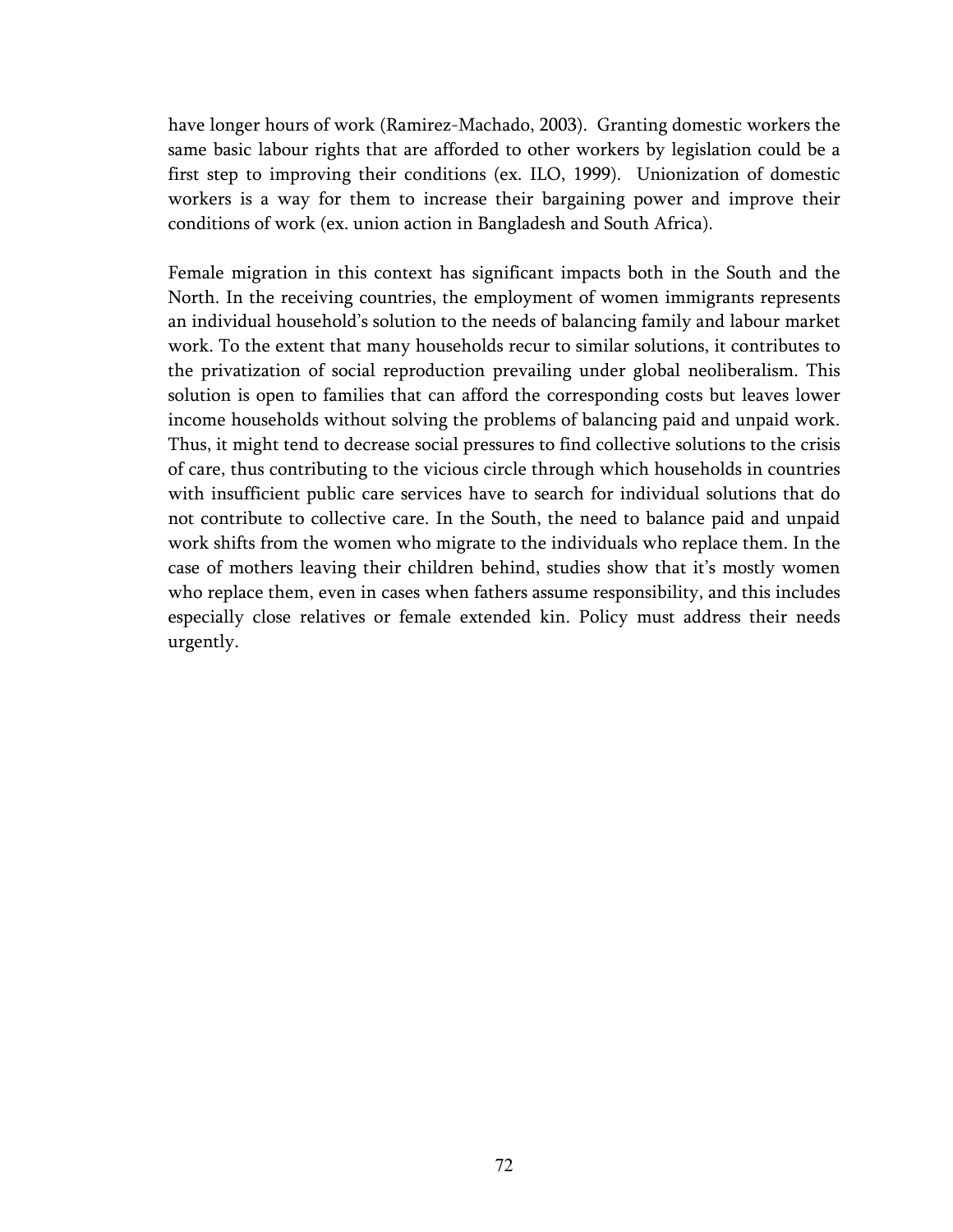### APPENDIX A. TABLES AND FIGURES INCLUDED IN THE TEXT<sup>49</sup>



Figure I-1 Time Spent on Unpaid Work: Selected Developing and OECD Countries

Sources: Author's tabulations data from UNDP (2006) for OECD countries and ECLAC (2007)

| Table I-1                                               | The Overlap of Paid/Unpaid Work and SNA/Non-SNA Work |                                           |                                                         |                                                                                        |  |  |  |  |
|---------------------------------------------------------|------------------------------------------------------|-------------------------------------------|---------------------------------------------------------|----------------------------------------------------------------------------------------|--|--|--|--|
| <b>SNA</b> work<br>(production<br>boundary)             | (A) Paid work<br>(for the<br>market)                 | (B) Unpaid<br>work<br>(for the<br>market) | (C) Unpaid work<br>for the<br>household<br>(non-market) |                                                                                        |  |  |  |  |
| Non-SNA work<br>(outside the<br>production<br>boundary) |                                                      |                                           |                                                         | (D) Unpaid work<br>(non-market; hh<br>maintenance,<br>care work and<br>volunteer work) |  |  |  |  |

 $\overline{a}$ 

<sup>&</sup>lt;sup>49</sup> The order of the tables and figures follows the order they appear in the text.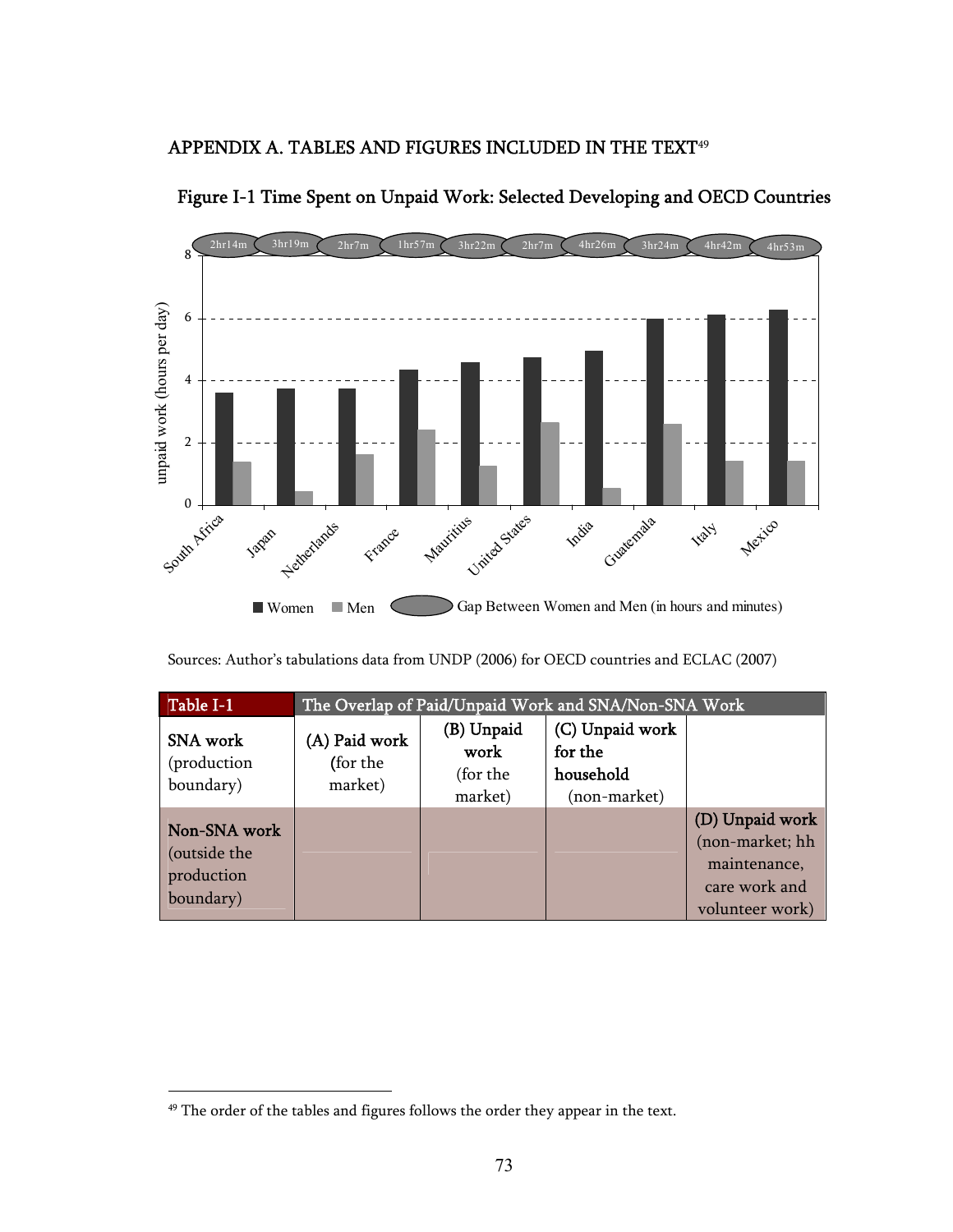| Table I-2     | Time Spent Fetching Water in Benin and Madagascar (In hours and<br>minutes) |                                   |           |       |     |           |  |  |  |  |
|---------------|-----------------------------------------------------------------------------|-----------------------------------|-----------|-------|-----|-----------|--|--|--|--|
|               |                                                                             | Benin (1998)<br>Madagascar (2001) |           |       |     |           |  |  |  |  |
|               | Women                                                                       | Men                               | Women/Men | Women | Men | Women/Men |  |  |  |  |
| Urban         | 16                                                                          | 6                                 | 267%      | 16    | 10  | 160%      |  |  |  |  |
| Rural         | $1h$ 2                                                                      | 16                                | 388%      | 32    | 8   | 400%      |  |  |  |  |
| Urban + Rural |                                                                             |                                   | 375%      | 77    | O   | 300%      |  |  |  |  |

Source: Kes and Swaminathan, 2006. "Gender, Time-Use and Poverty in Sub-Saharan Africa." World Bank Working Paper No. 73, Washington, D.C.: The World Bank



# Figure II-1 Unpaid Works and the Macroeconomy

Note: Original graphic design is from E. Gomez Luna, "*Unpaid Work and the System of National* Accounts", Conference on "Unpaid Work: Gender, Poverty and the MDGs", The Levy Economics Institute, October3-4, 2005.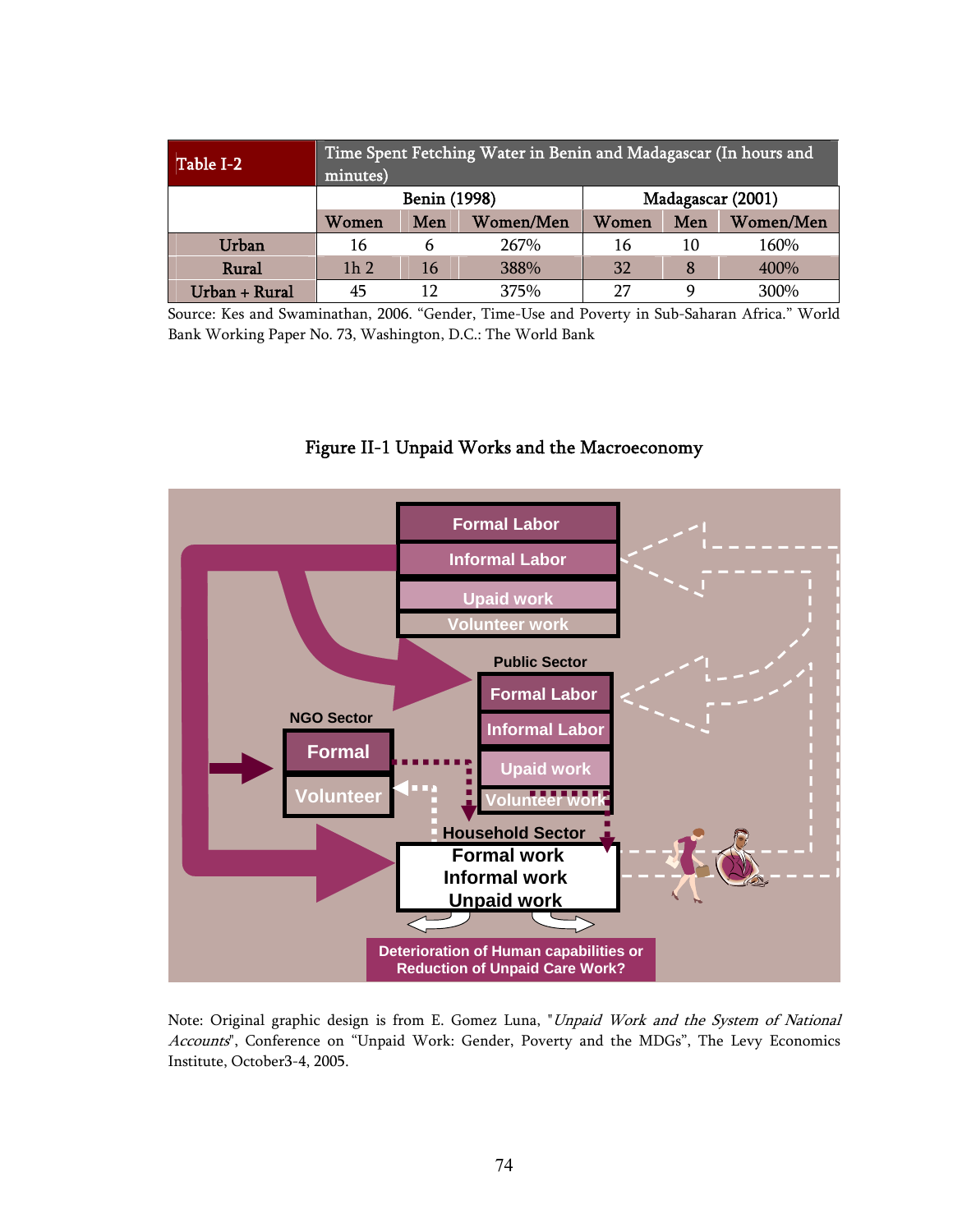

Figure III-1 Time Spent on Total Work – Selected Developing Countries

Sources: Author's tabulations data from UNDP (2006) for OECD countries and ECLAC (2007)



Figure III-2 Time Spent on Total Work – Selected OECD Countries

Sources: ibid. as for Figure III.1 above.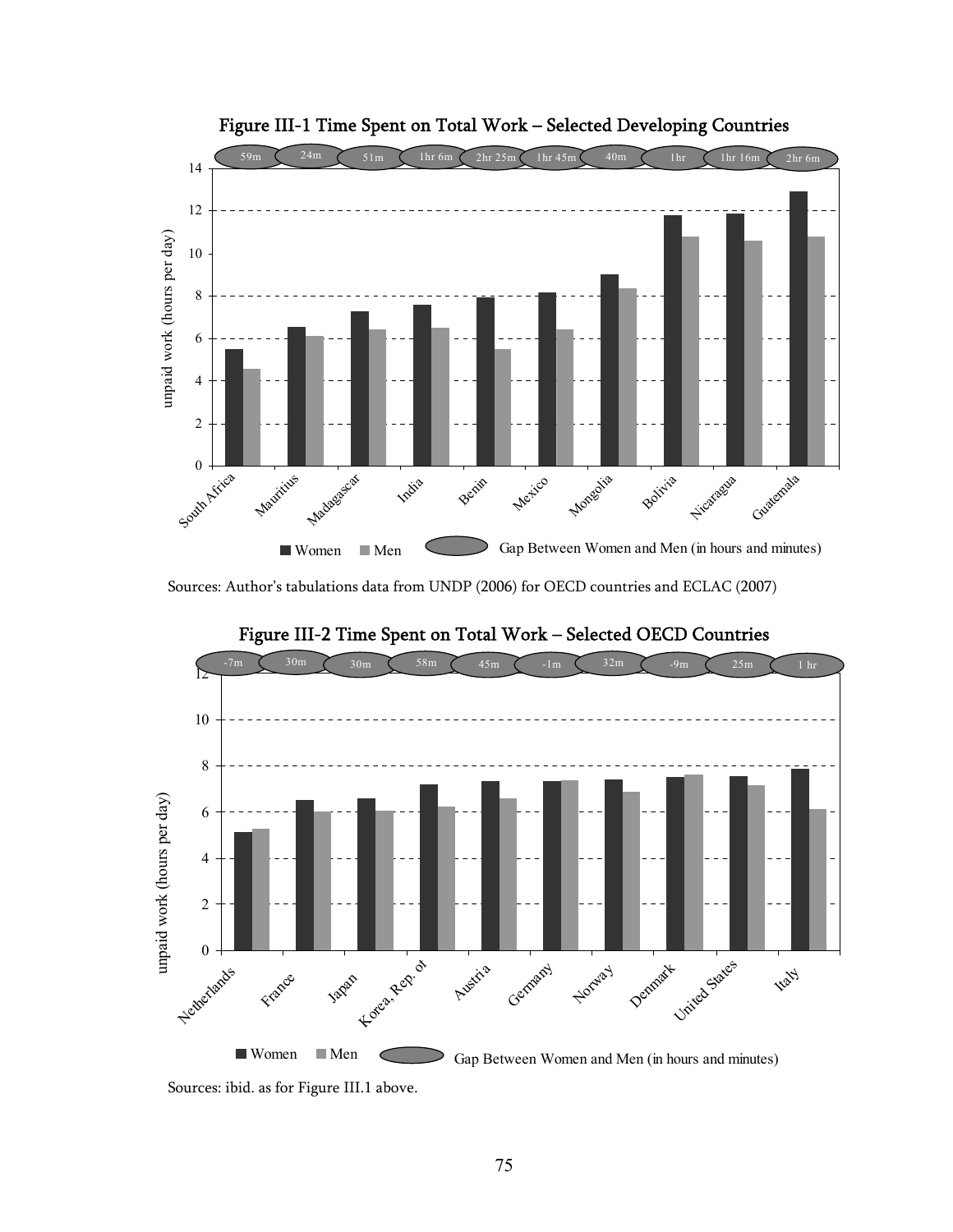| Table III-1                     | Male and Female Status of Employment 1996 and 2006 |                            |      |           |                            |      |      |             |  |
|---------------------------------|----------------------------------------------------|----------------------------|------|-----------|----------------------------|------|------|-------------|--|
|                                 | Wage and salaried                                  |                            |      |           |                            |      |      |             |  |
|                                 | Workers                                            |                            |      | Employers |                            |      |      |             |  |
|                                 |                                                    | 1996                       |      | 2006      | 1996                       |      |      | 2006        |  |
|                                 | W                                                  | $\mathbf M$                | W    | M         | W                          | M    | W    | $\mathbf M$ |  |
| World                           | 42.9                                               | 45.7                       | 47.9 | 49.2      | 1.5                        | 3.8  | 1.4  | 3.3         |  |
| Developed Economies and         |                                                    |                            |      |           |                            |      |      |             |  |
| European Union                  | 86.7                                               | 81.9                       | 89.5 | 83.1      | 3.4                        | 6.9  | 3.0  | 6.9         |  |
| Central and Eastern Europe      |                                                    |                            |      |           |                            |      |      |             |  |
| (non-EU) and CIS                | 78.5                                               | 76.5                       | 79.0 | 76.2      | 0.5                        | 2.6  | 0.8  | 2.9         |  |
| East Asia                       | 31.4                                               | 42.1                       | 40.8 | 48.7      | 1.1                        | 2.9  | 0.8  | 1.5         |  |
| South East Asia and the Pacific | 28.8                                               | 37.6                       | 34.9 | 41.4      | 1.0                        | 3.1  | 1.0  | 2.6         |  |
| South Asia                      | 10.3                                               | 19.5                       | 15.3 | 27.2      | 0.5                        | 2.3  | 0.4  | 1.4         |  |
| Latin America and the           |                                                    |                            |      |           |                            |      |      |             |  |
| Caribbean                       | 66.6                                               | 59.3                       | 67.5 | 60.7      | 2.0                        | 5.0  | 1.7  | 4.4         |  |
| Middle East and North Africa    | 47.5                                               | 52.2                       | 56.2 | 55.4      | 2.4                        | 9.7  | 4.1  | 11.4        |  |
| Sub-Saharan Africa              | 13.8                                               | 26.8                       | 17.0 | 29.5      | 1.1                        | 2.7  | 1.4  | 2.7         |  |
|                                 |                                                    |                            |      |           | <b>Contributing Family</b> |      |      |             |  |
|                                 |                                                    | <b>Own-Account Workers</b> |      |           | <b>Workers</b>             |      |      |             |  |
|                                 |                                                    | 1996                       |      | 2006      | 1996                       |      | 2006 |             |  |
|                                 | W                                                  | M                          | W    | M         | W                          | M    | W    | $\mathbf M$ |  |
| World                           | 22.4                                               | 34.7                       | 25.7 | 35.9      | 33.2                       | 15.8 | 25.1 | 11.6        |  |
| Developed Economies and         |                                                    |                            |      |           |                            |      |      |             |  |
| European Union                  | 6.4                                                | 10.2                       | 5.4  | 9.3       | 3.5                        | 1.0  | 2.1  | 0.7         |  |
| Central and Eastern Europe      |                                                    |                            |      |           |                            |      |      |             |  |
| (non-EU) and CIS                | 10.2                                               | 15.8                       | 12.4 | 17.5      | 10.8                       | 5.1  | 7.8  | 3.4         |  |
| East Asia                       | 28.7                                               | 34.7                       | 37.4 | 37.0      | 38.8                       | 20.4 | 20.9 | 12.8        |  |
| South East Asia and the Pacific | 22.9                                               | 41.2                       | 27.1 | 41.4      | 47.2                       | 18.1 | 37.1 | 14.6        |  |
| South Asia                      | 16.3                                               | 55.8                       | 21.7 | 55.2      | 72.8                       | 22.4 | 62.6 | 16.2        |  |
| Latin America and the           |                                                    |                            |      |           |                            |      |      |             |  |
| Caribbean                       | 24.2                                               | 29.5                       | 25.6 | 31.1      | 7.2                        | 6.2  | 5.1  | 3.7         |  |
| Middle East and North Africa    | 17.1                                               | 23.4                       | 11.3 | 21.2      | 33.0                       | 14.7 | 28.4 | 11.9        |  |
| Sub-Saharan Africa              | 49.0                                               | 43.6                       | 42.3 | 44.4      | 36.2                       | 27.0 | 39.3 | 23.3        |  |

Source: ILO Global Employment Trends for Women, 2007, Table 5.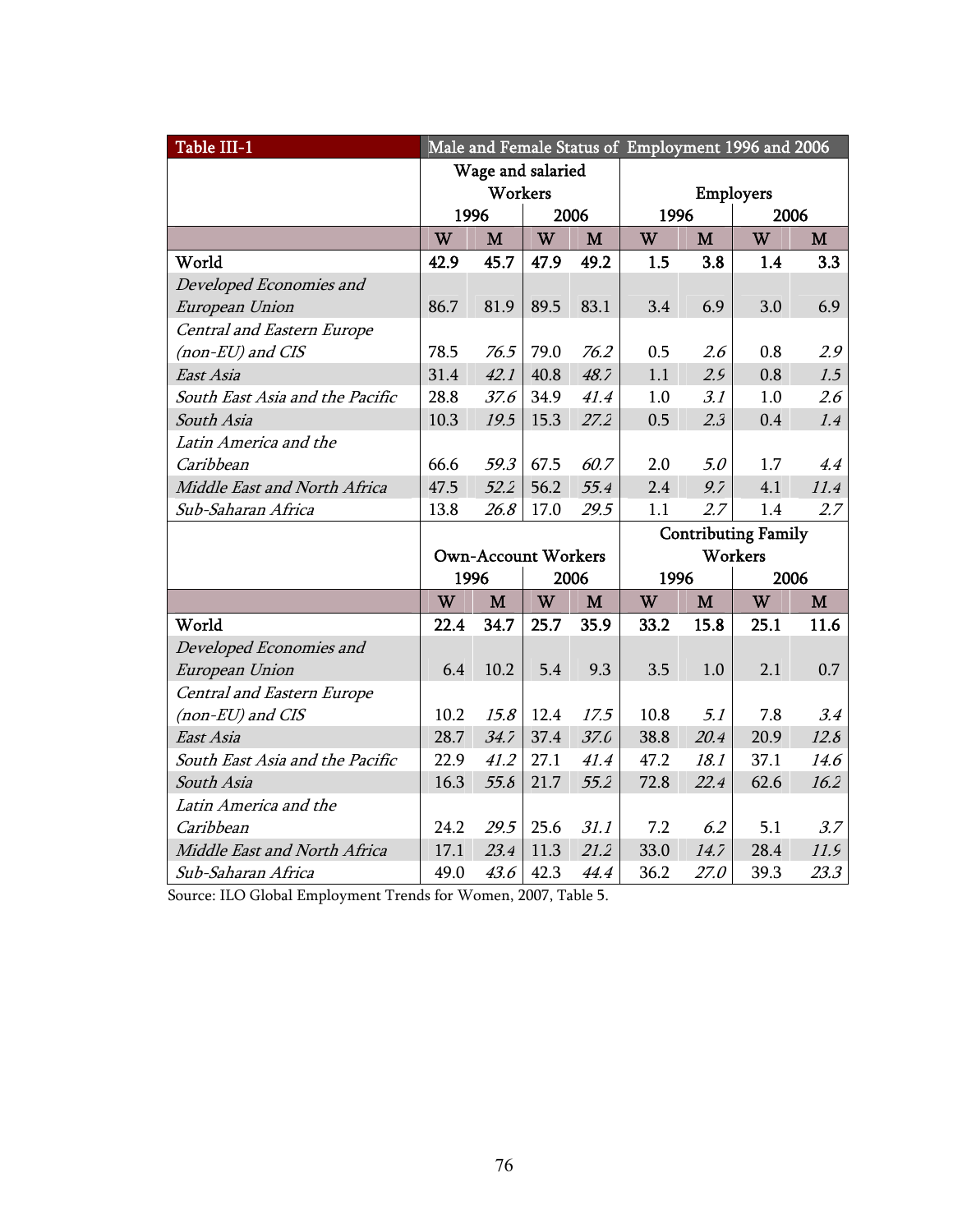| Table III-2          |  | Informal Employment in Non-agricultural Employment, 1994/2000 |               |                                         |  |  |  |  |  |
|----------------------|--|---------------------------------------------------------------|---------------|-----------------------------------------|--|--|--|--|--|
|                      |  | Informal employment                                           |               |                                         |  |  |  |  |  |
| Region/Country       |  | (IE) as percentage of                                         | Women's IE as | $\mathbf{Men}^{\prime}\mathbf{s}$ IE as |  |  |  |  |  |
|                      |  | non-agricultural                                              | percentage of | percentage of                           |  |  |  |  |  |
|                      |  | employment (NAE)                                              | women's NAE   | men's NAE                               |  |  |  |  |  |
| <b>North Africa</b>  |  | 48                                                            | 43            | 49                                      |  |  |  |  |  |
| Algeria              |  | 43                                                            | 41            | 43                                      |  |  |  |  |  |
| Morocco              |  | 45                                                            | 47            | 44                                      |  |  |  |  |  |
| Tunisia              |  | 50                                                            | 39            | 53                                      |  |  |  |  |  |
| Egypt                |  | 55                                                            | 46            | 57                                      |  |  |  |  |  |
|                      |  |                                                               |               |                                         |  |  |  |  |  |
| Sub-Saharan Africa   |  | 72                                                            | 84            | 63                                      |  |  |  |  |  |
| <b>Benin</b>         |  | 93                                                            | 97            | 87                                      |  |  |  |  |  |
| Chad                 |  | 74                                                            | 95            | 60                                      |  |  |  |  |  |
| Guinea               |  | 72                                                            | 87            | 66                                      |  |  |  |  |  |
| Kenya                |  | 72                                                            | 83            | 59                                      |  |  |  |  |  |
| South Africa         |  | 51                                                            | 58            | 44                                      |  |  |  |  |  |
| <b>Latin America</b> |  | 51                                                            | 58            |                                         |  |  |  |  |  |
| Bolivia              |  | 63                                                            | 74            | 55                                      |  |  |  |  |  |
| <b>Brazil</b>        |  | 60                                                            | 67            | 55                                      |  |  |  |  |  |
| Chile                |  | 36                                                            | 44            | 31                                      |  |  |  |  |  |
| Colombia             |  | 38                                                            | 44            | 34                                      |  |  |  |  |  |
| Costa Rica           |  | 44                                                            | 48            | 42                                      |  |  |  |  |  |
| El Salvador          |  | 57                                                            | 69            | 46                                      |  |  |  |  |  |
| Guatemala            |  | 56                                                            | 69            | 47                                      |  |  |  |  |  |
| Honduras             |  | 58                                                            | 65            | 74                                      |  |  |  |  |  |
| Mexico               |  | 55                                                            | 55            | 54                                      |  |  |  |  |  |
| Rep Dominicana       |  | 48                                                            | 50            | 47                                      |  |  |  |  |  |
| Venezuela            |  | 47                                                            | 47            | 47                                      |  |  |  |  |  |
| Asia                 |  | 65                                                            | 65            | 65                                      |  |  |  |  |  |
| India                |  | 83                                                            | 86            | 83                                      |  |  |  |  |  |
| Indonesia            |  | 78                                                            | 77            | 78                                      |  |  |  |  |  |
| Philippines          |  | 72                                                            | 73            | 71                                      |  |  |  |  |  |
| Thailand             |  | 51                                                            | 54            |                                         |  |  |  |  |  |
| Syria                |  | 42                                                            | 35<br>43      |                                         |  |  |  |  |  |

Source: J. Charmes in ILO (2002) data.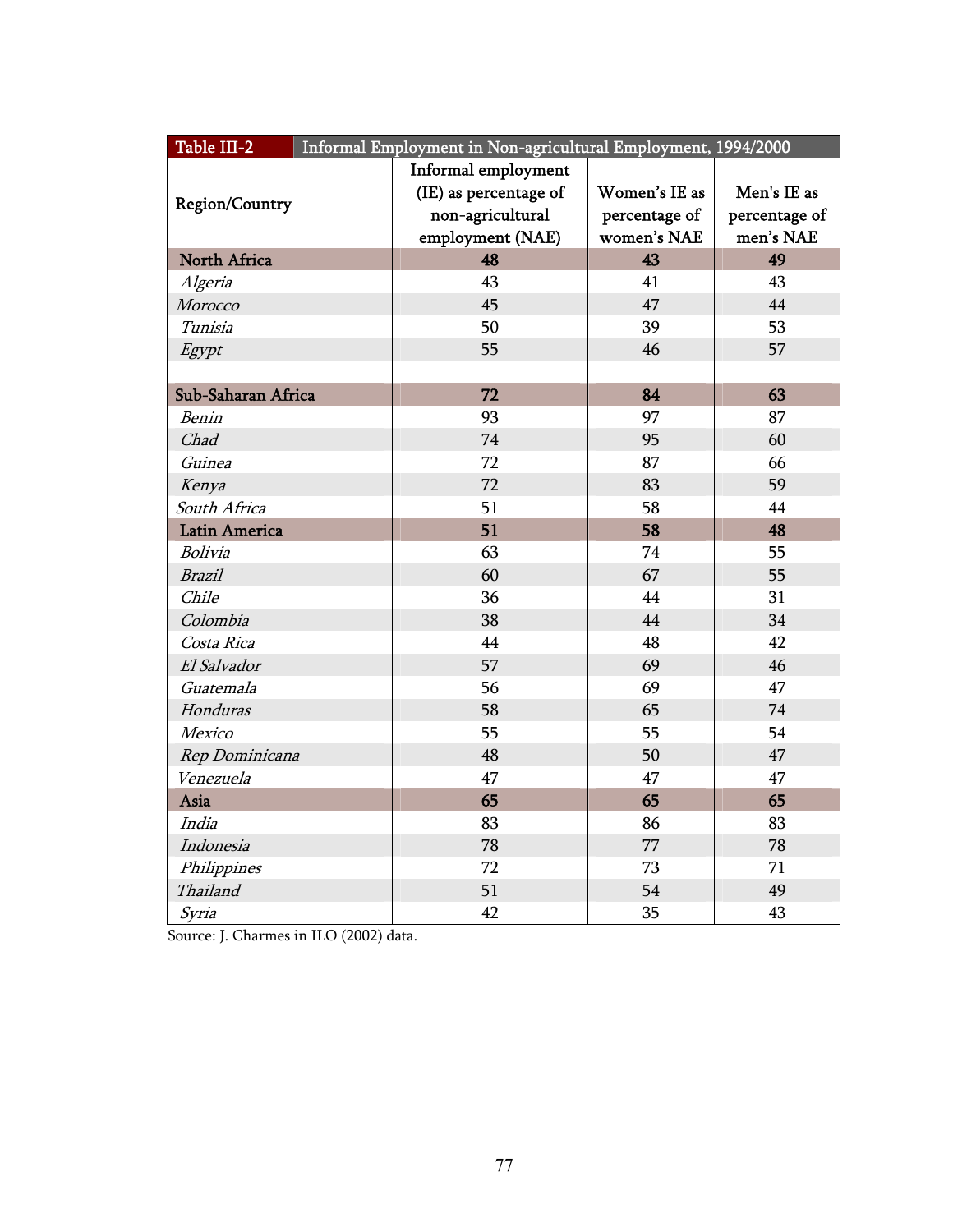| Table III-3                        | Home-Based Workers in Selected Developing Countries |                                  |                                               |                                      |  |  |  |  |  |  |
|------------------------------------|-----------------------------------------------------|----------------------------------|-----------------------------------------------|--------------------------------------|--|--|--|--|--|--|
| Countries/Categories of<br>Workers |                                                     | Number of Home-<br>based Workers | Per Cent of Non-<br>Agricultural<br>Workforce | Women as Per<br><b>Cent of Total</b> |  |  |  |  |  |  |
| <b>Only Homeworkers Covered</b>    |                                                     |                                  |                                               |                                      |  |  |  |  |  |  |
| Chile (1997)                       |                                                     | 79,740                           | $\overline{2}$                                | 82                                   |  |  |  |  |  |  |
| Philippines (1993-5)               |                                                     | 2,025,017                        | 14                                            | 79                                   |  |  |  |  |  |  |
| Thailand (1999)                    |                                                     | 311,790                          | $\overline{2}$                                | 80                                   |  |  |  |  |  |  |
| <b>Only Self-Employed Covered</b>  |                                                     |                                  |                                               |                                      |  |  |  |  |  |  |
| Brazil (1995)                      |                                                     | 2,700,000                        | 5                                             | 79                                   |  |  |  |  |  |  |
| Costa Rica (1997)                  |                                                     | 48,565                           | 5                                             | 45                                   |  |  |  |  |  |  |
| Morocco (1982)                     |                                                     | 128,237                          | 4                                             | 79                                   |  |  |  |  |  |  |
| Peru (1993)                        |                                                     | 128,700                          | 5                                             | 35                                   |  |  |  |  |  |  |
|                                    |                                                     |                                  |                                               |                                      |  |  |  |  |  |  |
| <b>Both Categories Covered</b>     |                                                     |                                  |                                               |                                      |  |  |  |  |  |  |
| <i>Benin (1992)</i>                |                                                     | 595,544                          | 66                                            | 74                                   |  |  |  |  |  |  |
| Guatemala (2000)                   |                                                     | 721,506                          | 26                                            | 77                                   |  |  |  |  |  |  |
| India (1999-2000)                  |                                                     | 23,496,800                       | 17                                            | 44                                   |  |  |  |  |  |  |
| Kenya (1999)                       |                                                     | 777,100                          | 15                                            | 35                                   |  |  |  |  |  |  |
| Mexico (1995)                      |                                                     | 5,358,331                        | 17                                            | 43                                   |  |  |  |  |  |  |
| Tunisia (1997)                     |                                                     | 211,336                          | 11                                            | 38                                   |  |  |  |  |  |  |
| Venezuela (1997)                   |                                                     | 1,385,241                        | 18                                            | 63                                   |  |  |  |  |  |  |

Source: ILO (2002) where the data is based on the calculations provided by Charmes (2002).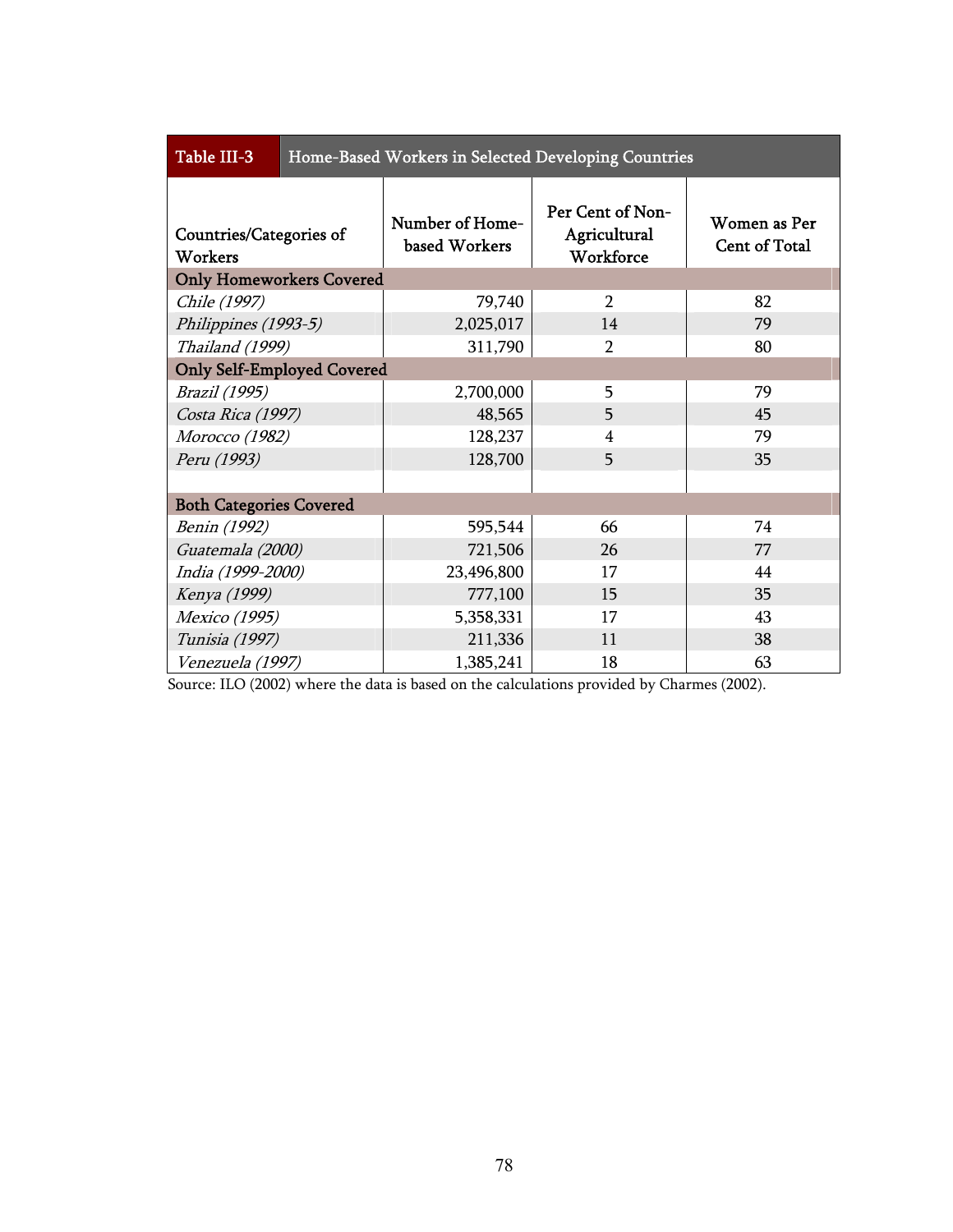

Figure III-3 Percentage of Employment that is Part-time

Source: UN Statistics and indicators on women and men, Table 5b. Data presented here corresponds to the latest figures available. Cross-country comparison requires great caution due to differences in national surveys; see http://unstats.un.org/unsd/demographic/products/indwm/tab5b.htm for detailed technical information on the national surveys.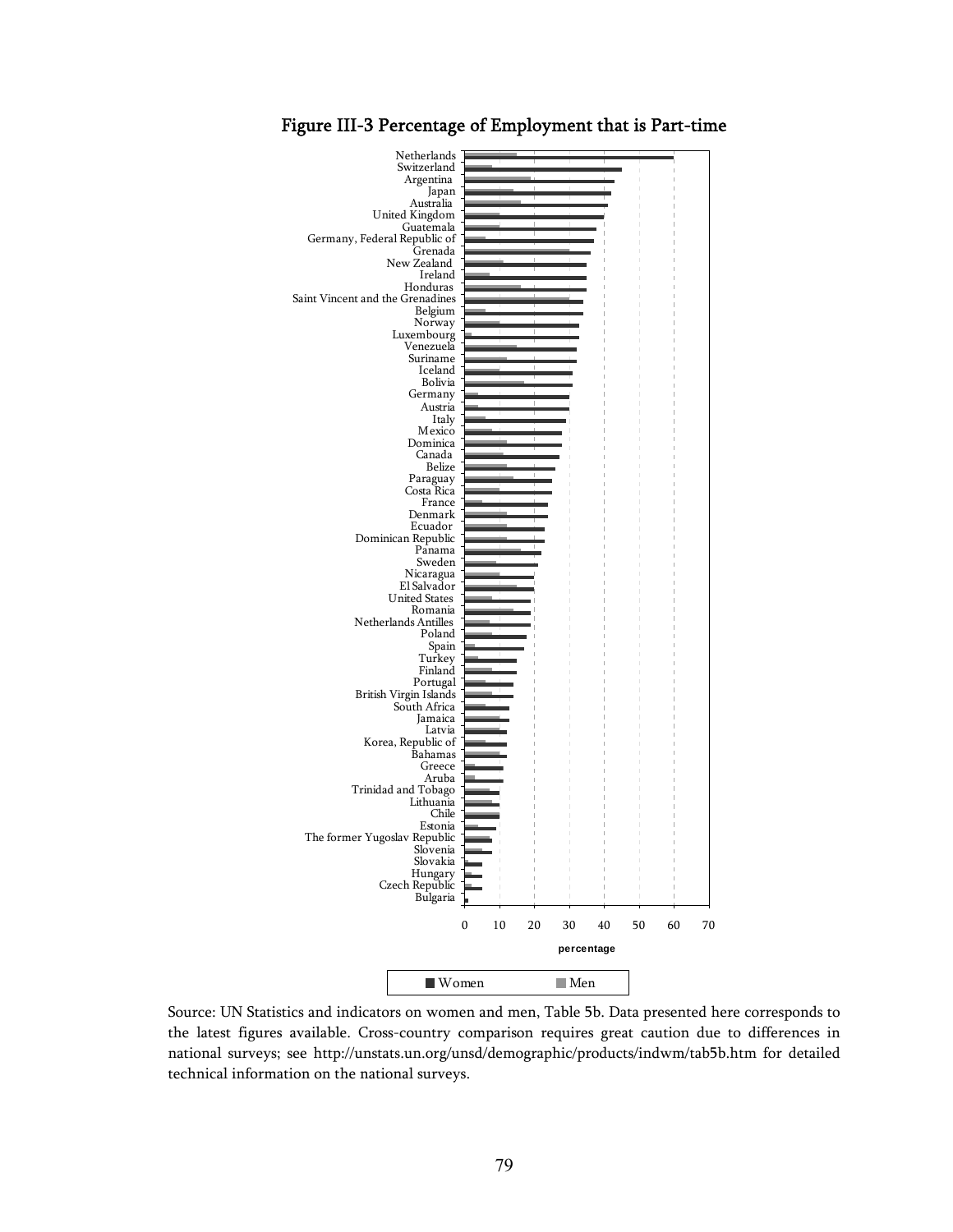| Table III-4                | Male and Female Share in Total Employment by Sector 1996 and 2006 |      |                                         |      |                                      |      |       |      |  |
|----------------------------|-------------------------------------------------------------------|------|-----------------------------------------|------|--------------------------------------|------|-------|------|--|
|                            |                                                                   |      | <b>Employment</b> in<br>Agriculture (%) |      | <b>Employment</b> in<br>Industry (%) |      |       |      |  |
|                            | 1996                                                              |      | 2006                                    |      | 1996                                 |      | 2006  |      |  |
|                            | Women                                                             | Men  | Women                                   | Men  | Women                                | Men  | Women | Men  |  |
| World                      | 45.4                                                              | 41.6 | 40.4                                    | 37.5 | 17.4                                 | 23.9 | 17.2  | 24   |  |
| Developed                  |                                                                   |      |                                         |      |                                      |      |       |      |  |
| Economies and              |                                                                   |      |                                         |      |                                      |      |       |      |  |
| European Union             | 4.3                                                               | 5.8  | 2.5                                     | 3.7  | 16.8                                 | 37.3 | 12.4  | 33.6 |  |
| <b>Central and Eastern</b> |                                                                   |      |                                         |      |                                      |      |       |      |  |
| Europe (non-EU)            |                                                                   |      |                                         |      |                                      |      |       |      |  |
| and CIS                    | 25.5                                                              | 26.8 | 21.6                                    | 22.4 | 22.1                                 | 32.7 | 19.7  | 34.3 |  |
| East Asia                  | 58.4                                                              | 50.4 | 52.1                                    | 45.3 | 24                                   | 26.2 | 24.7  | 26.8 |  |
| South East Asia and        |                                                                   |      |                                         |      |                                      |      |       |      |  |
| the Pacific                | 52.5                                                              | 49.9 | 47.2                                    | 46.8 | 13.7                                 | 18.3 | 15.4  | 19.5 |  |
| South Asia                 | 72.6                                                              | 53.9 | 64.5                                    | 46.4 | 12                                   | 16.8 | 17.7  | 19.3 |  |
| Latin America and          |                                                                   |      |                                         |      |                                      |      |       |      |  |
| the Caribbean              | 14                                                                | 28.5 | 9.9                                     | 24.7 | 14.5                                 | 23.7 | 14.3  | 23.4 |  |
| Middle East and            |                                                                   |      |                                         |      |                                      |      |       |      |  |
| North Africa               | 33                                                                | 28.8 | 39.1                                    | 26.7 | 17.7                                 | 22.8 | 11.7  | 26.5 |  |
| Sub-Saharan Africa         | 69.4                                                              | 67   | 64.2                                    | 62.1 | 5.8                                  | 11.4 | 5.5   | 11.3 |  |
|                            |                                                                   |      |                                         |      |                                      |      |       |      |  |

|                            |       |      | <b>Employment in Services (%)</b> |      |
|----------------------------|-------|------|-----------------------------------|------|
|                            | 1996  |      | 2006                              |      |
|                            | Women | Men  | Women                             | Men  |
| World                      | 34.5  | 37.2 | 38.4                              | 42.4 |
| Developed                  |       |      |                                   |      |
| <i>Economies and</i>       |       |      |                                   |      |
| European Union             | 56.9  | 78.9 | 62.7                              | 85.1 |
| <i>Central and Eastern</i> |       |      |                                   |      |
| Europe (non-EU)            |       |      |                                   |      |
| and CIS                    | 40.5  | 52.4 | 43.3                              | 58.7 |
| East Asia                  | 23.3  | 17.6 | 27.9                              | 23.3 |
| South East Asia and        |       |      |                                   |      |
| the Pacific                | 31.8  | 33.8 | 33.6                              | 37.3 |
| South Asia                 | 29.3  | 15.4 | 34.3                              | 17.9 |
| Latin America and          |       |      |                                   |      |
| the Caribbean              | 47.9  | 71.5 | 51.9                              | 75.8 |
| Middle East and            |       |      |                                   |      |
| North Africa               | 48.4  | 49.2 | 46.8                              | 49.2 |
| Sub-Saharan Africa         | 21.5  | 24.7 | 26.6                              | 30.3 |

Source: ILO Global Employment Trends for Women, 2007, Table 4.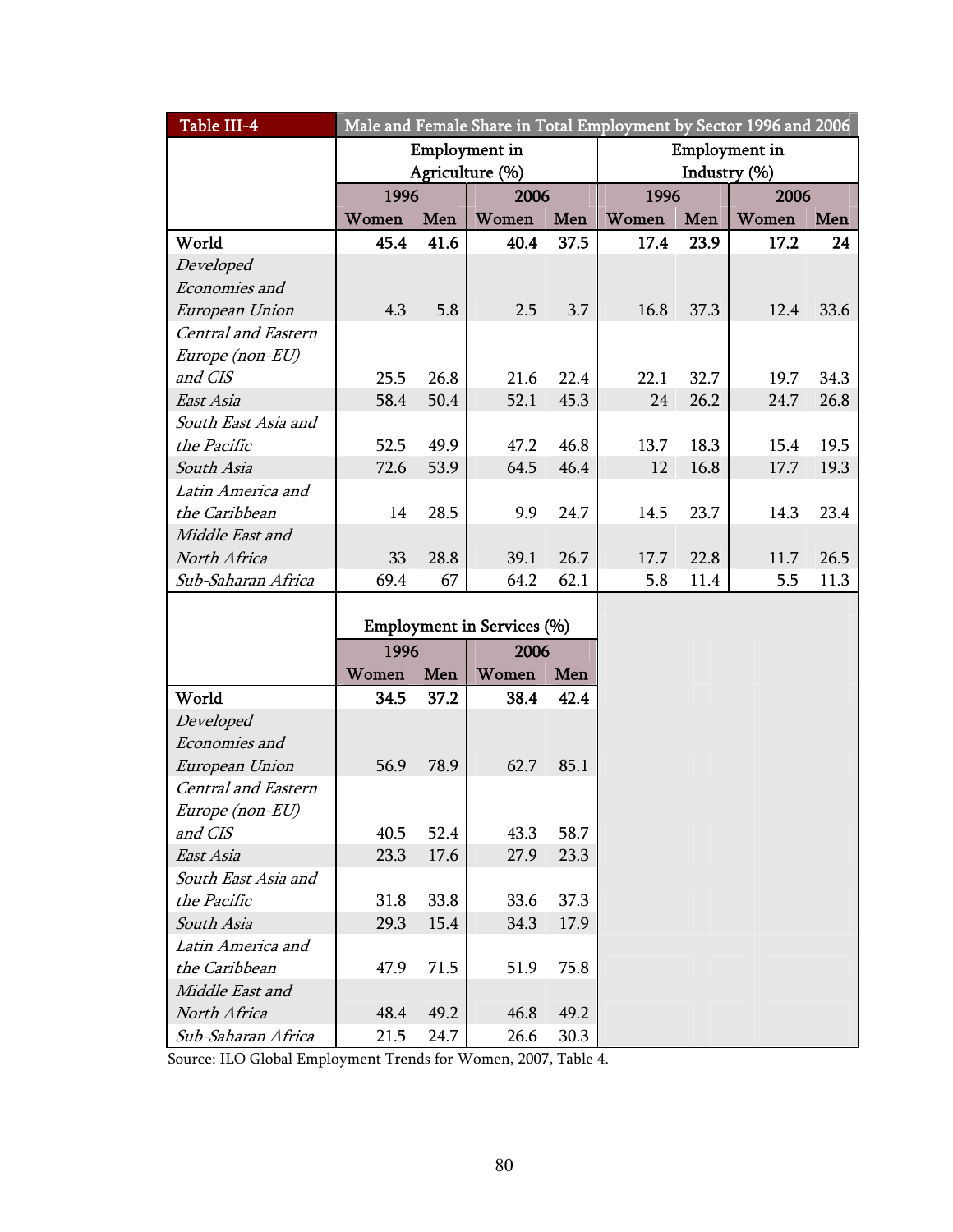



Source: UNECE Statistical Division Database, compiled from national and international (EUROSTAT and ILO) official sources.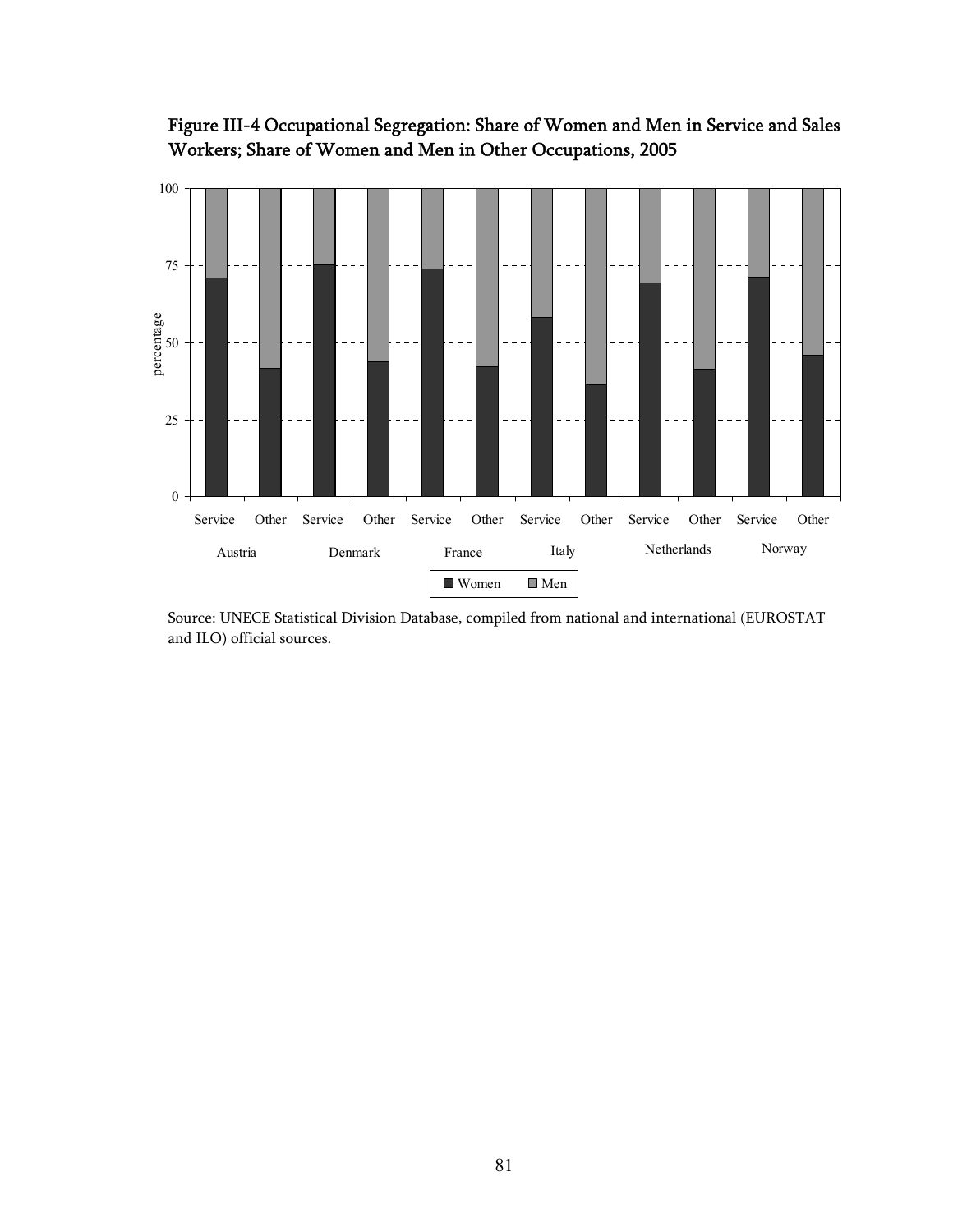



**Percentage Difference Between Women's Earnings and Men's** Earnings

Source: Authors' calculations. For the total workload series see the source of Figure 1.1. For the earnings gap, ratio of estimated female to male earnings is used, which is provided by UNDP-Human Development Report (HDR) (2006). The report notes that because of the lack of gender-disaggregated income data, female and male earned income are crudely estimated on the basis of data on the ratio of the female nonagricultural wage to the male nonagricultural wage, the female and male shares of the economically active population, the total female and male population and GDP per capita in purchasing power parity terms in US dollars. Estimates are based on data for the most recent year available during 1991–2004. For the countries covered here in calculating the estimated female and male earned income, a value of 0.75 was used by the report for the ratio of the female nonagricultural wage to the male nonagricultural wage.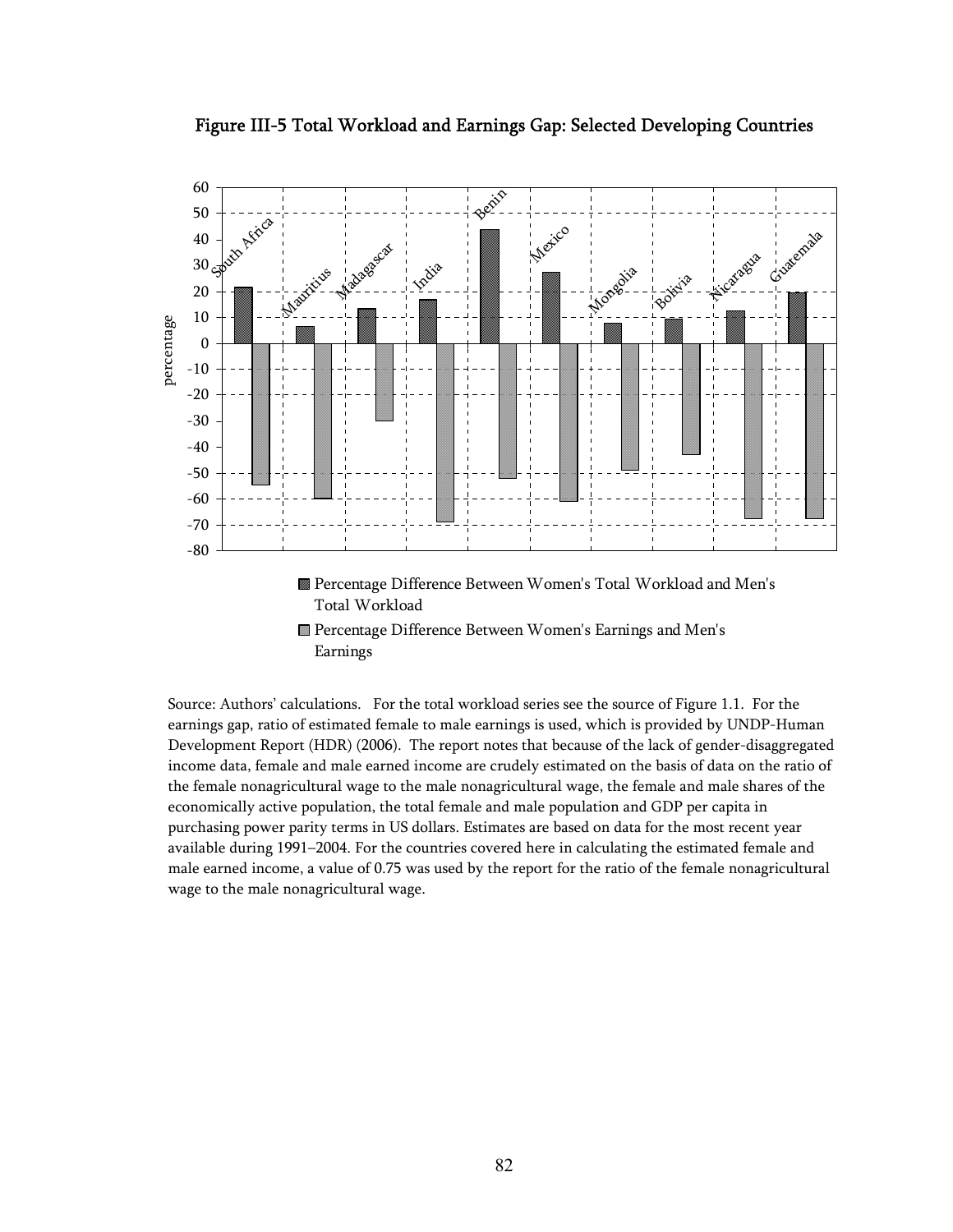

# Figure III-6 Total Workload – Earnings Gap: Selected OECD Countries

#### Percentage Difference Between Women's Total Workload Men's Total Workload

### Percentage Difference Between Women's Earnings and Men's Earnings

Source: ibid as for Figure III.5 above.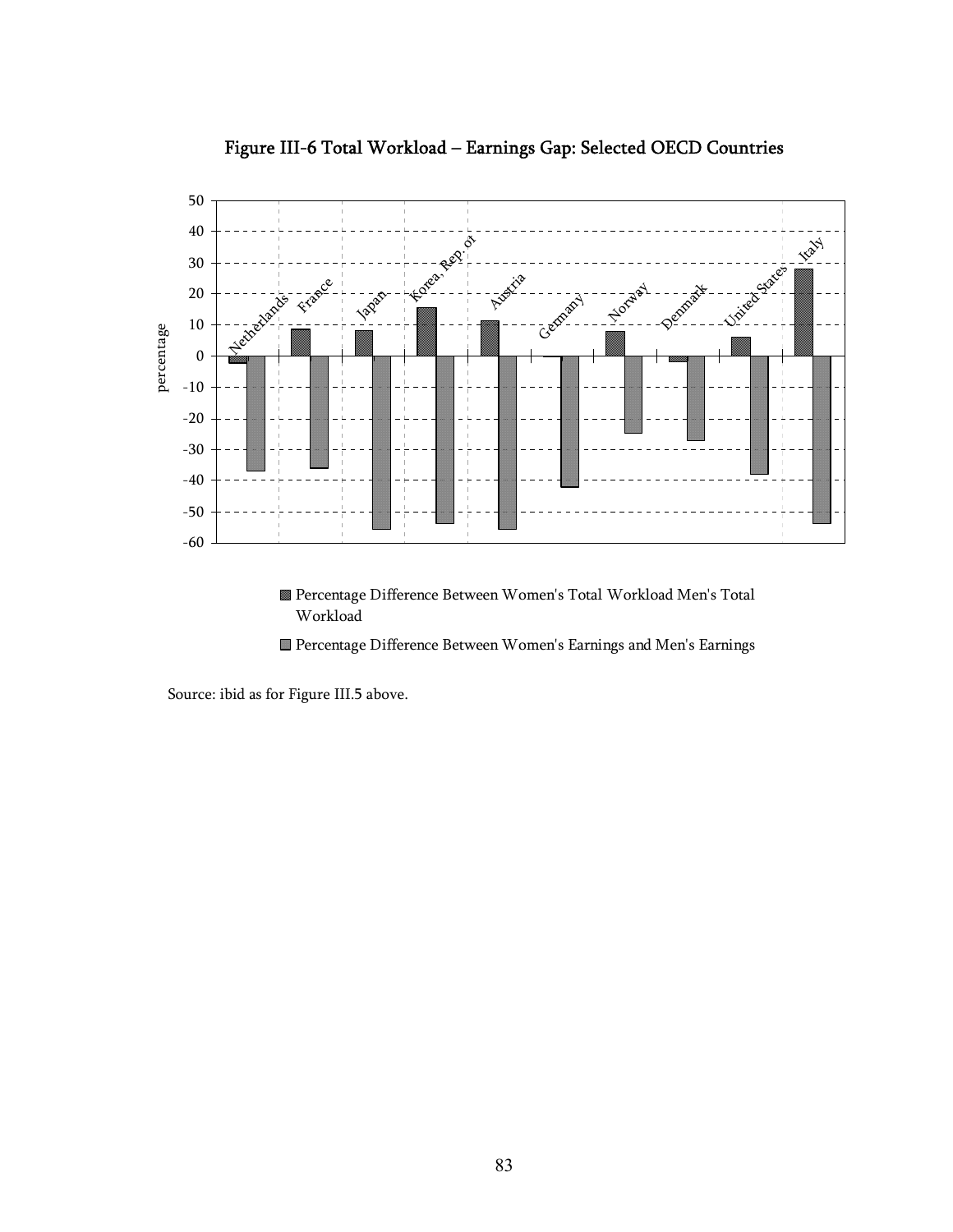

Figure IV-1 Female Migrants as Percentage of All International Migrants

Source: United Nations Population Division, World Migrant Stock: The 2005 Revision Population Database. http://esa.un.org/migration/. Note that as a result of the disintegration of the former USSR, the former Czechoslovakia and the former Yugoslavia and the reunification of Germany, the composition of several regions and major areas changed shortly after 1990. Information on these changes and the regional classification of countries is available at: http://esa.un.org/migration/index.asp?panel=3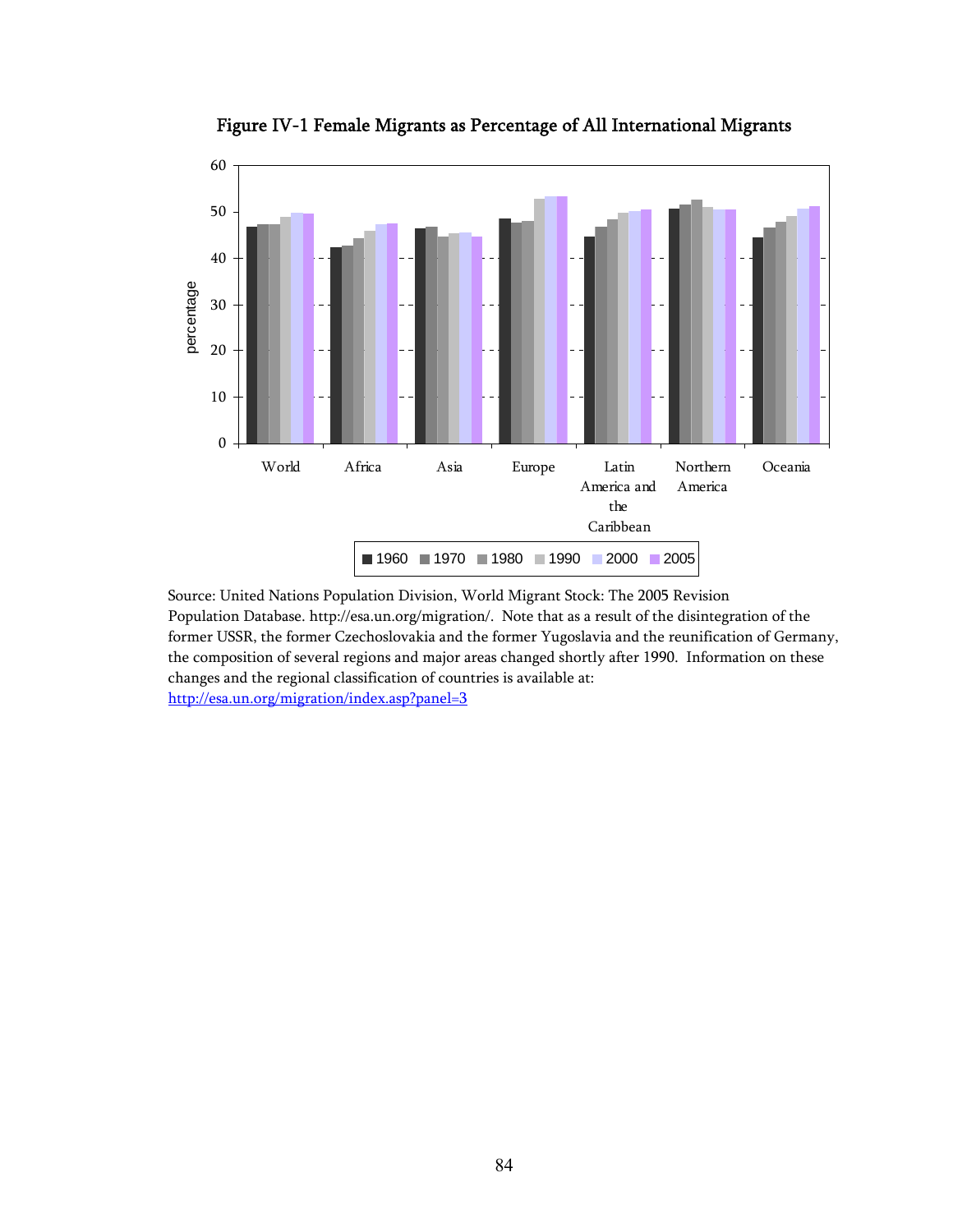## APPENDIX B. ADDITIONAL TABLES AND FIGURES<sup>50</sup>



Figure B-1 Total Workload – Urban/Rural

Source: See the note for Figure 1.1.

 $\overline{a}$ 

 $^{50}$  The order of the tables and figures here follows the order referred in the text.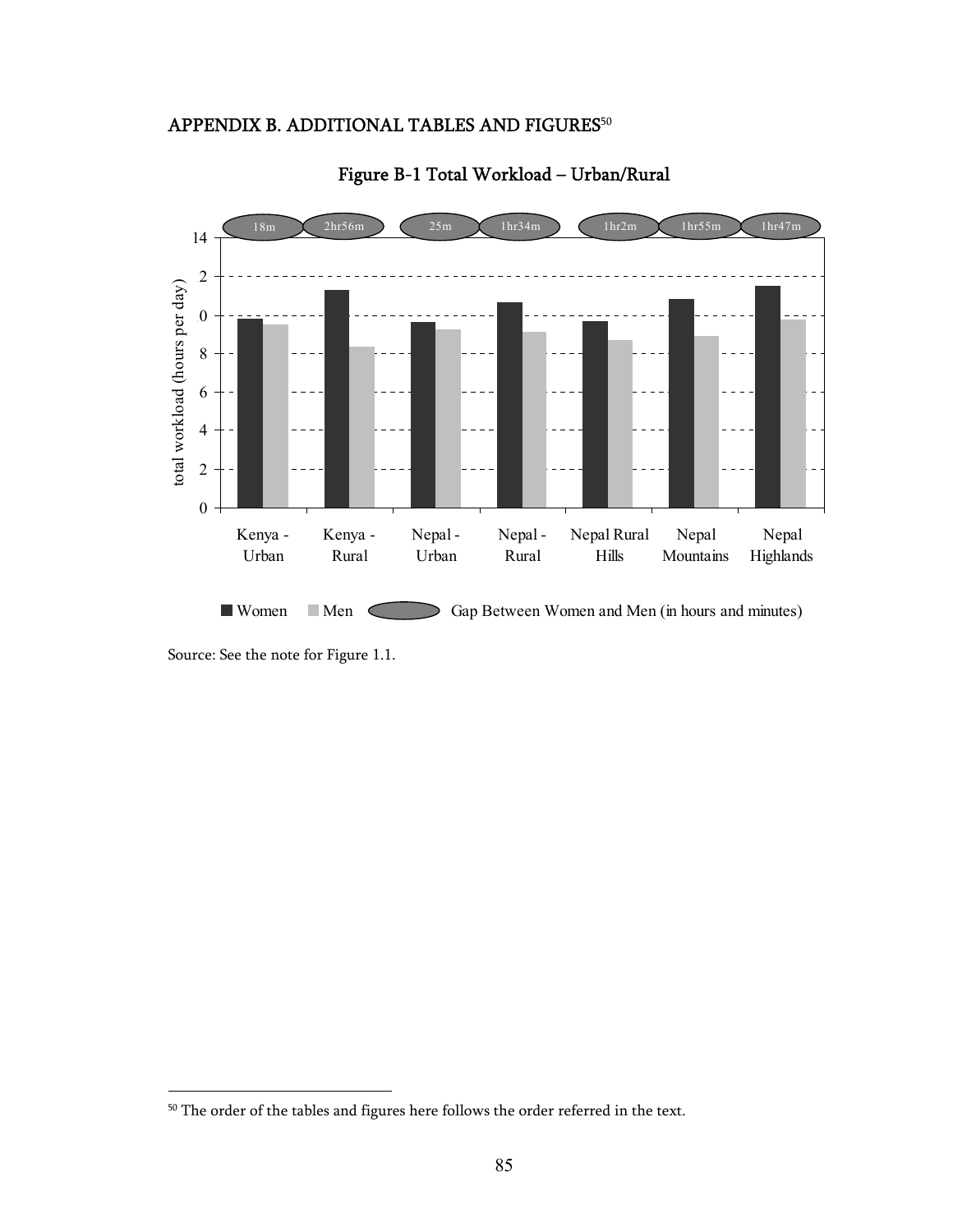| Table B-1                       | Male and Female Status of Employment 1996 and 2006 |                            |      |                  |      |             |                            |             |  |
|---------------------------------|----------------------------------------------------|----------------------------|------|------------------|------|-------------|----------------------------|-------------|--|
|                                 |                                                    | (extended version)         |      |                  |      |             |                            |             |  |
|                                 |                                                    | Wage and salaried          |      |                  |      |             |                            |             |  |
|                                 | Workers                                            |                            |      | <b>Employers</b> |      |             |                            |             |  |
|                                 | 1996                                               |                            |      | 2006             |      | 1996        |                            | 2006        |  |
|                                 | W                                                  | $\mathbf M$                | W    | M                | W    | M           | W                          | $\mathbf M$ |  |
| World                           | 42.9                                               | 45.7                       | 47.9 | 49.2             | 1.5  | 3.8         | 1.4                        | 3.3         |  |
| Developed Economies and         |                                                    |                            |      |                  |      |             |                            |             |  |
| European Union                  | 86.7                                               | 81.9                       | 89.5 | 83.1             | 3.4  | 6.9         | 3.0                        | 6.9         |  |
| Central and Eastern Europe      |                                                    |                            |      |                  |      |             |                            |             |  |
| (non-EU) and CIS                | 78.5                                               | 76.5                       | 79.0 | 76.2             | 0.5  | 2.6         | 0.8                        | 2.9         |  |
| East Asia                       | 31.4                                               | 42.1                       | 40.8 | 48.7             | 1.1  | 2.9         | 0.8                        | 1.5         |  |
| South East Asia and the Pacific | 28.8                                               | 37.6                       | 34.9 | 41.4             | 1.0  | 3.1         | 1.0                        | 2.6         |  |
| South Asia                      | 10.3                                               | 19.5                       | 15.3 | 27.2             | 0.5  | 2.3         | 0.4                        | 1.4         |  |
| Latin America and the           |                                                    |                            |      |                  |      |             |                            |             |  |
| Caribbean                       | 66.6                                               | 59.3                       | 67.5 | 60.7             | 2.0  | 5.0         | 1.7                        | 4.4         |  |
| Middle East and North Africa    | 47.5                                               | 52.2                       | 56.2 | 55.4             | 2.4  | 9.7         | 4.1                        | 11.4        |  |
| Sub-Saharan Africa              | 13.8                                               | 26.8                       | 17.0 | 29.5             | 1.1  | 2.7         | 1.4                        | 2.7         |  |
|                                 |                                                    |                            |      |                  |      |             | <b>Contributing Family</b> |             |  |
|                                 |                                                    | <b>Own-Account Workers</b> |      |                  |      |             | Workers                    |             |  |
|                                 | 1996                                               |                            |      | 2006             | 1996 |             | 2006                       |             |  |
|                                 | W                                                  | M                          | W    | $\mathbf M$      | W    | $\mathbf M$ | W                          | M           |  |
| World                           | 22.4                                               | 34.7                       | 25.7 | 35.9             | 33.2 | 15.8        | 25.1                       | 11.6        |  |
| Developed Economies and         |                                                    |                            |      |                  |      |             |                            |             |  |
| European Union                  | 6.4                                                | 10.2                       | 5.4  | 9.3              | 3.5  | 1.0         | 2.1                        | 0.7         |  |
| Central and Eastern Europe      |                                                    |                            |      |                  |      |             |                            |             |  |
| (non-EU) and CIS                | 10.2                                               | 15.8                       | 12.4 | 17.5             | 10.8 | 5.1         | 7.8                        | 3.4         |  |
| East Asia                       | 28.7                                               | 34.7                       | 37.4 | 37.0             | 38.8 | 20.4        | 20.9                       | 12.8        |  |
| South East Asia and the Pacific | 22.9                                               | 41.2                       | 27.1 | 41.4             | 47.2 | 18.1        | 37.1                       | 14.6        |  |
| South Asia                      | 16.3                                               | 55.8                       | 21.7 | 55.2             | 72.8 | 22.4        | 62.6                       | 16.2        |  |
| Latin America and the           |                                                    |                            |      |                  |      |             |                            |             |  |
| Caribbean                       | 24.2                                               | 29.5                       | 25.6 | 31.1             | 7.2  | 6.2         | 5.1                        | 3.7         |  |
| Middle East and North Africa    | 17.1                                               | 23.4                       | 11.3 | 21.2             | 33.0 | 14.7        | 28.4                       | 11.9        |  |
| Sub-Saharan Africa              | 49.0                                               | 43.6                       | 42.3 | 44.4             | 36.2 | 27.0        | 39.3                       | 23.3        |  |

Source: ILO Global Employment Trends for Women, 2007, Table 5.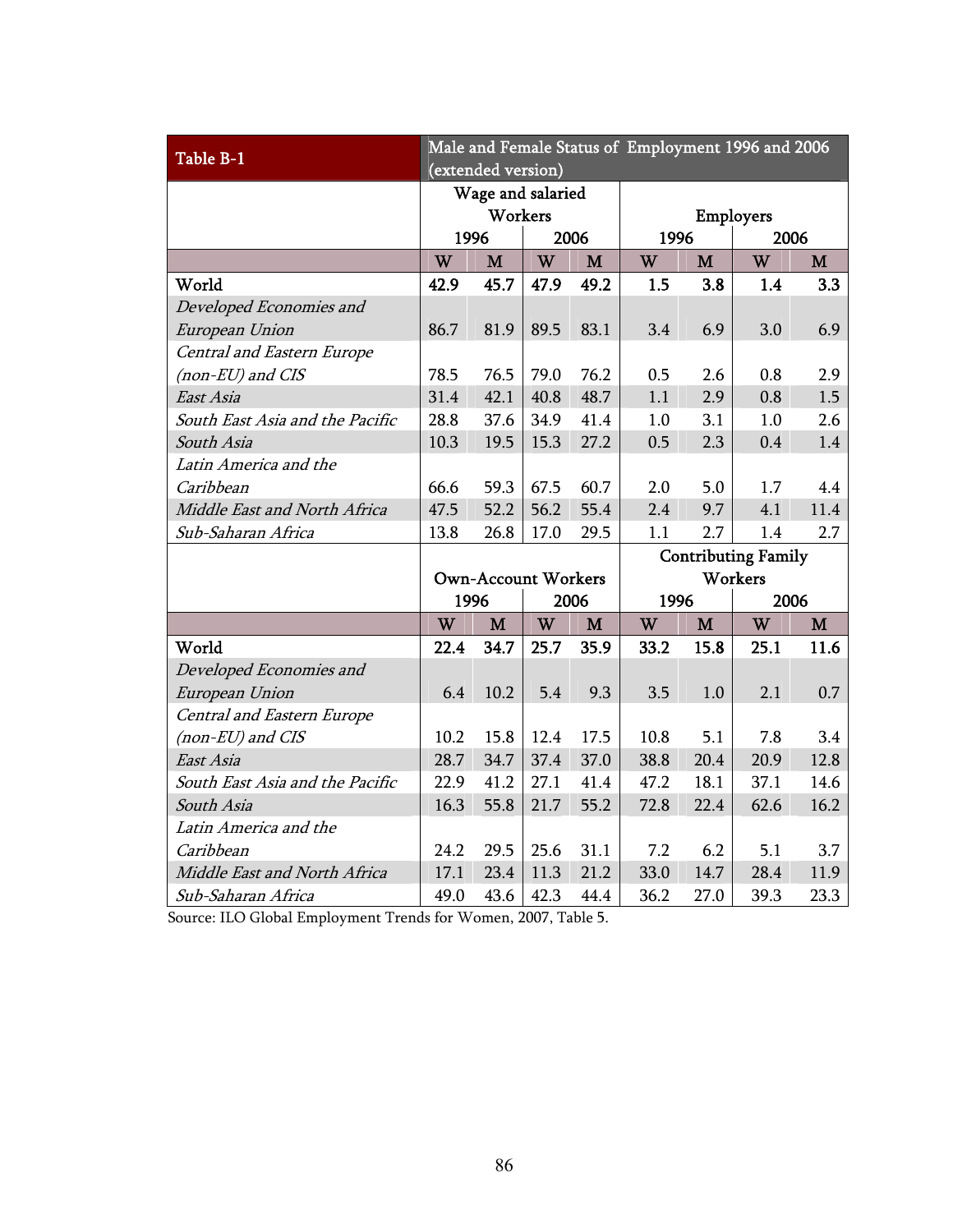

Figure B-2 Female Share of Part-time Employment, Regional Averages, 1995 -2001

Source: International Labour Organization, KILM 5, Figure 5c.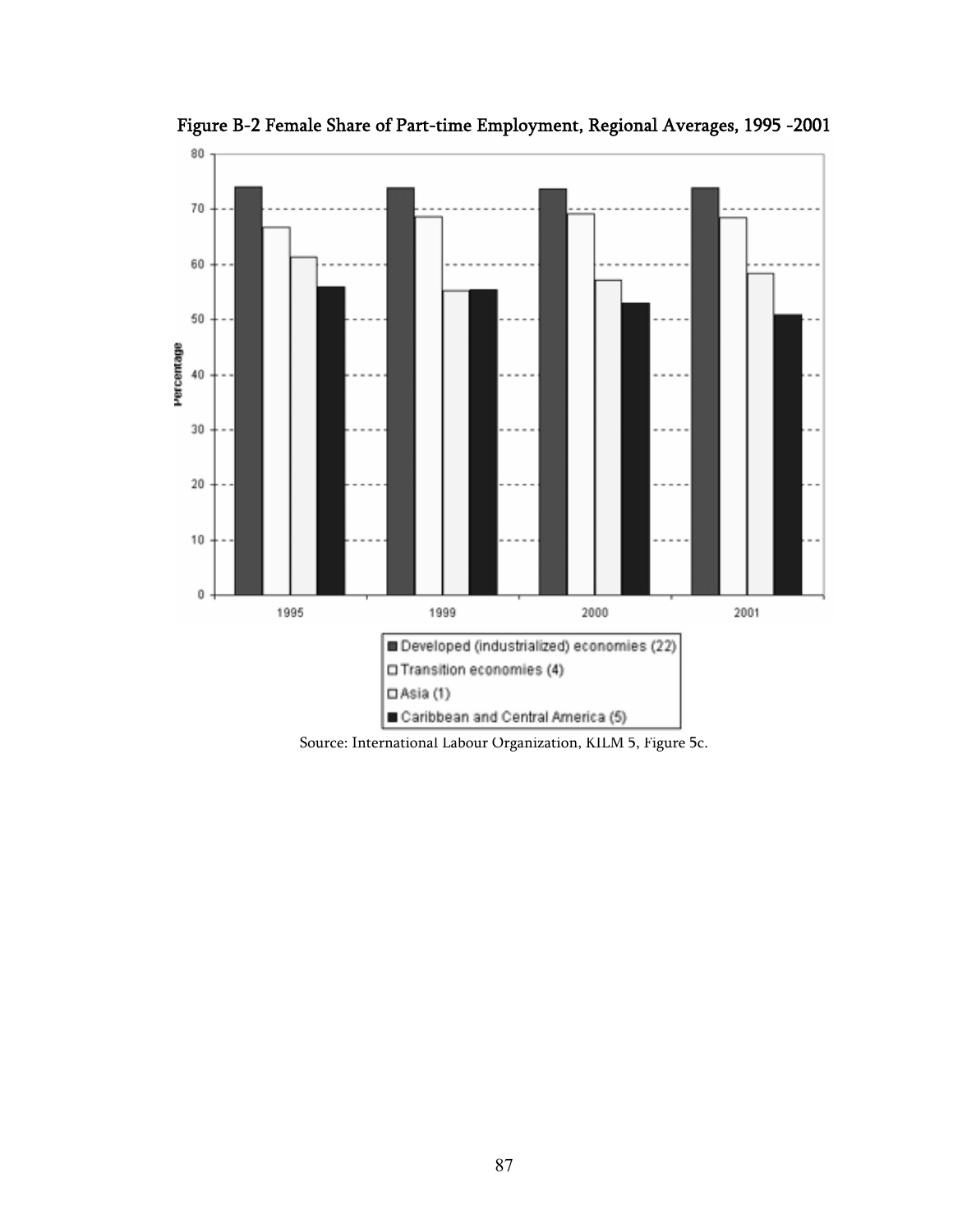

Figure B-3 Sectoral Employment Shares by Sex, 1996-2006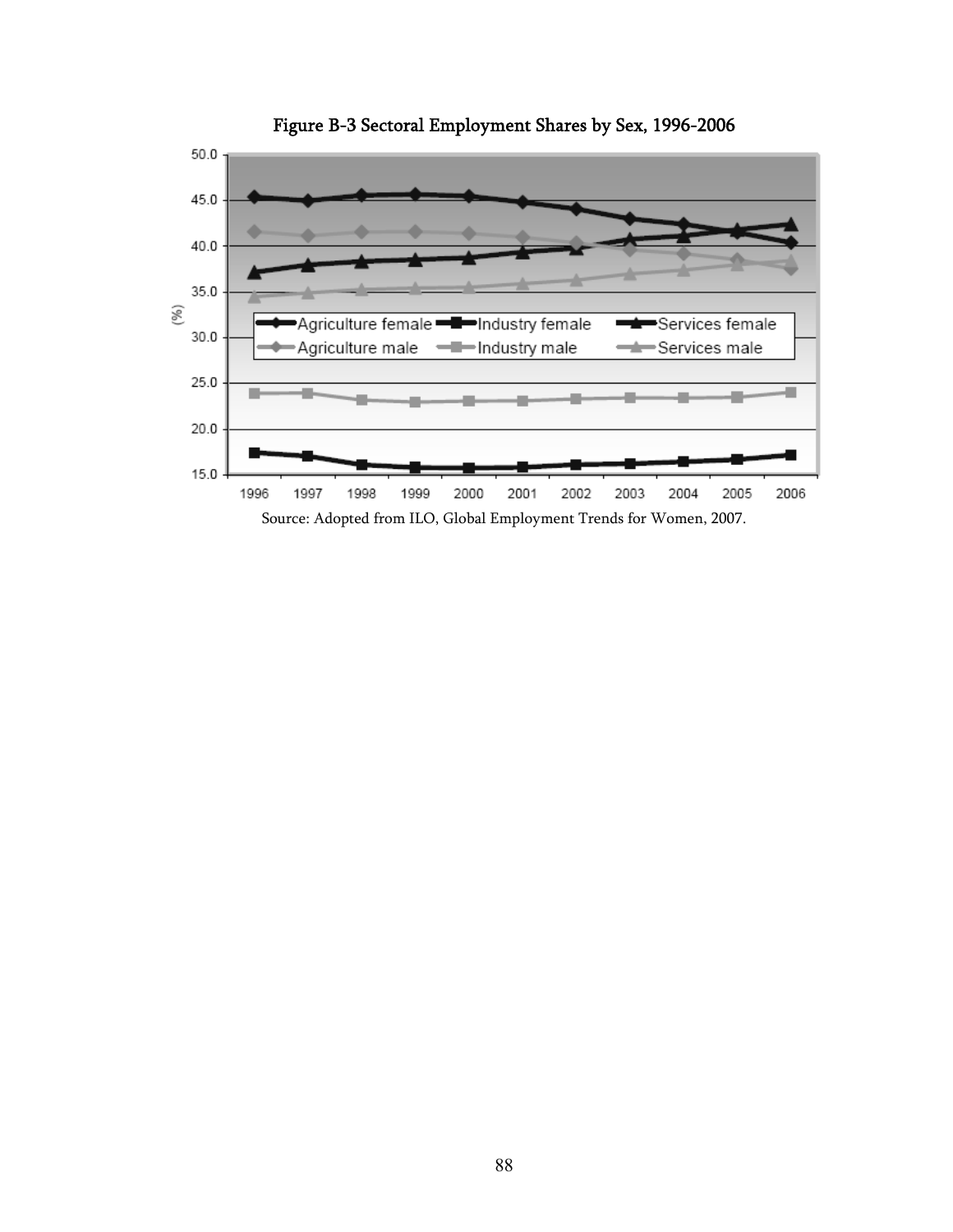#### **REFERENCES**

- Aas, D. (1982) "Designs for Large Scale Time-Use Studies of the 24 Hour Day." in Z. Staikov (ed), It's About Time: Proceedings of the International Research Group on Time Budgets and Social Activities, Sofia, Bulgaria: Institute of Sociology at the Bulgarian Academy of Sciences.
- Adams, R. (2005) "Remittances and Poverty in Ghana." Mimeograph. Washington, D.C.: The World Bank.
- Akintola, O. (2004) "Gendered analysis of the burden of care on family and volunteer caregivers in Uganda and South Africa." Research Report, Health Economics and HIV/AIDS Research Division. Durban: University of KwaZulu-Natal. www.heard.org.za
- Akintola, O. (2006) "Gendered Home-Based Care in South Africa: More Trouble for the Troubled." African Journal of AIDS Research 5(3): 237-247.
- Anker, R., H. Malkas, and A. Korten (2003) "Gender-Based Occupational Segregation in the 1990s." Declaration Working Paper WP/16/2003: Geneva: ILO. http://www.ilo.org/public/english/bureau/integration/download/publicat/4\_3\_17 3\_16-gender based\_occupational\_segregation\_in\_the\_1990s.pdf
- Antonopoulos, R., and I. Hirway (2005) "Time Use and Macroeconomic Modelling: Some Methodological Issues." Paper presentation at UNDP-Levy Institute Conference, Unpaid Work and Economy: Gender, Poverty, and the Millennium Development Goals. The Levy Institute of Bard College, 3–5 October.
- Antonopoulos, R. (2007) "The Right to a Job, the Right Types of Projects: Employment Guarantee Policies from a Gender Perspective." Working Paper 516. Annandale on Hudson, NY: The Levy Institute of Bard College.
- Antonopoulos, R., and M. Fontana (2006) "Hidden Vacancies." Paper presentation at Levy Institute Conference, Employment Guarantee Policies: Theory and Practice. The Levy Institute of Bard College, 13–15 October.
- APEC (1999) "Time for Work: Linkages between Paid and Unpaid Work in Human Resource Policy." Report of the APEC Human Resource Development Working Group. http://www.nsi-ins.ca/english/pdf/time.pdf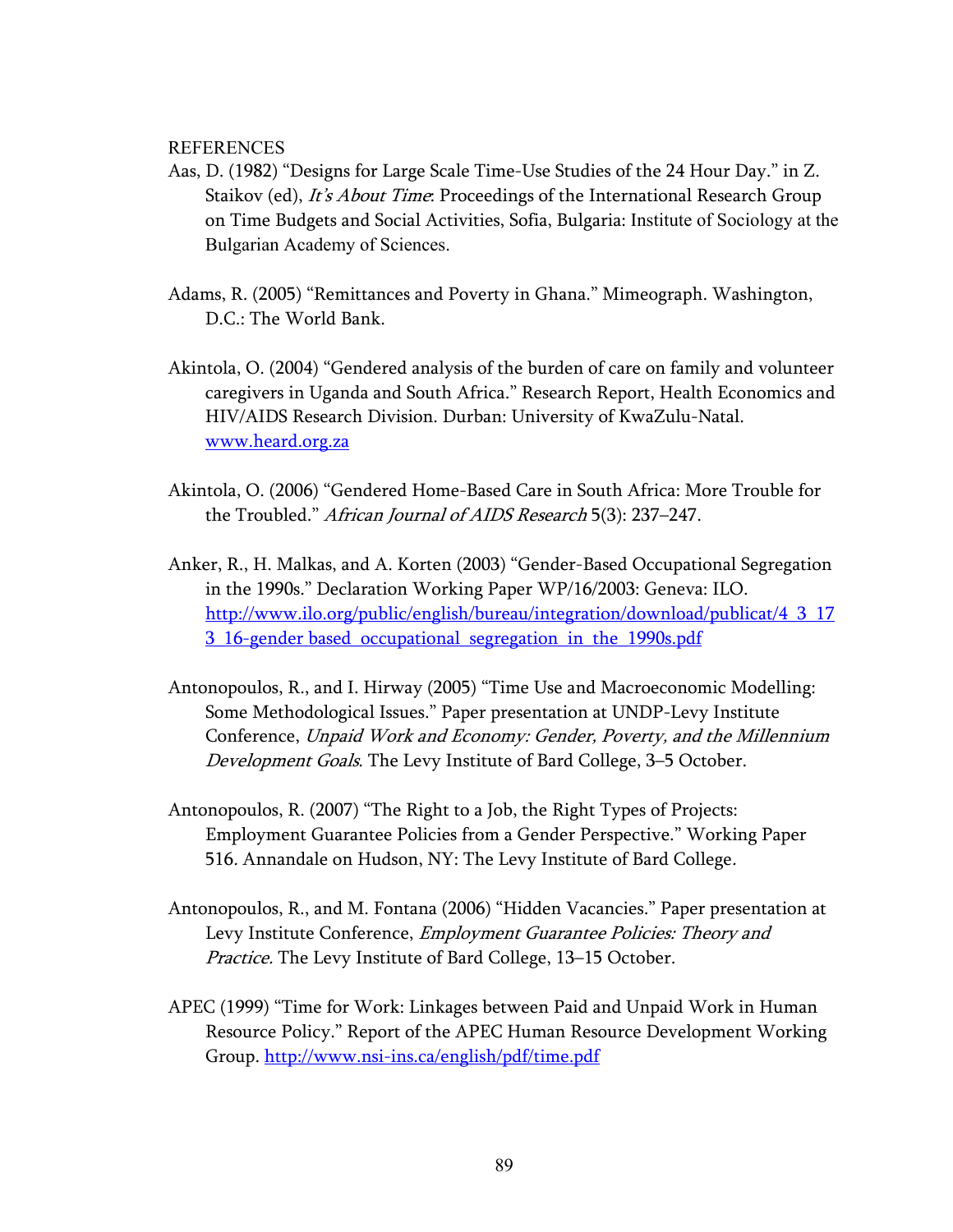- Arriagada, I. (1998) "The Urban Female Labour Market in Latin America: The Myth and the Reality." Mujer y Desarrollo Series. No.21, United Nations, ECLAC: Santiago de Chile. http://www.cepal.org/cgibin/getProd.asp?xml=/publicaciones/xml/1/14421/P14421.xml&xsl=/mujer/tpli/p9f.xsl&base=/redima/tpl/top-bottom.xslt
- Arthur, M.M., and A. Cook (2004) "Taking Stock of Work-Family Initiatives: How Announcements of 'Family-Friendly' Human Resource Decisions Affect Shareholder Value." Industrial and Labour Relations Review 57(4): 599–613.
- Attanasio, O., E. Battistin, E. Fitzsimons, A. Mesnard, and M. Vera-Hernandez (2005) "How Effective are Conditional Cash Transfer Programs?" London: Institute for Fiscal Studies. http://www.ifs.org.uk/bns/bn54.pdf
- Attanasio, O., E. Fitzsimons, A. Gomez, D. Lopez, C. Meghir, and A. Santiago (2006) "Child Education and Work Choices in the Presence of a Conditional Cash Transfer Programme in Rural Colombia." London: Institute for Fiscal Studies. http://www.ifs.org.uk/wps/wp0601.pdf
- Bardasi, E., and Q. Wodon (2006) "Measuring Time Poverty and Analyzing its Determinants: Concepts and Application to Guinea." *Economics Bulletin* 10(10); 1-7.
- Barrientos, A., D. Hulme, and A. Shepherd (2005) "Can Social Protection Tackle Chronic Poverty?" European Journal of Development Research 17(1): 8-23.
- Beaujot, R., and J. Liu (2005) "Models of Time Use in Paid and Unpaid Work." Journal of Family Issues 26 (7): 924-946.
- Becker, G. S. (1965) "A Theory of the Allocation of Time." The Economic Journal 75(299): 493-517.
- Becker, G. (1981) *Treatise on the Family*. Cambridge, MA: Harvard University Press.
- Beneria, L., and A. Lind (1995) "Engendering International Trade: Concepts, Policy and Action." GSD Working Paper 5. New York: GSD and UNIFEM. http://www.iiav.nl/epublications/1995/EngenderingInternationalTrade.PDF
- Beneria, L. (2003) Gender, Development and Globalisation: Economics as if All People Mattered. New York: Routledge.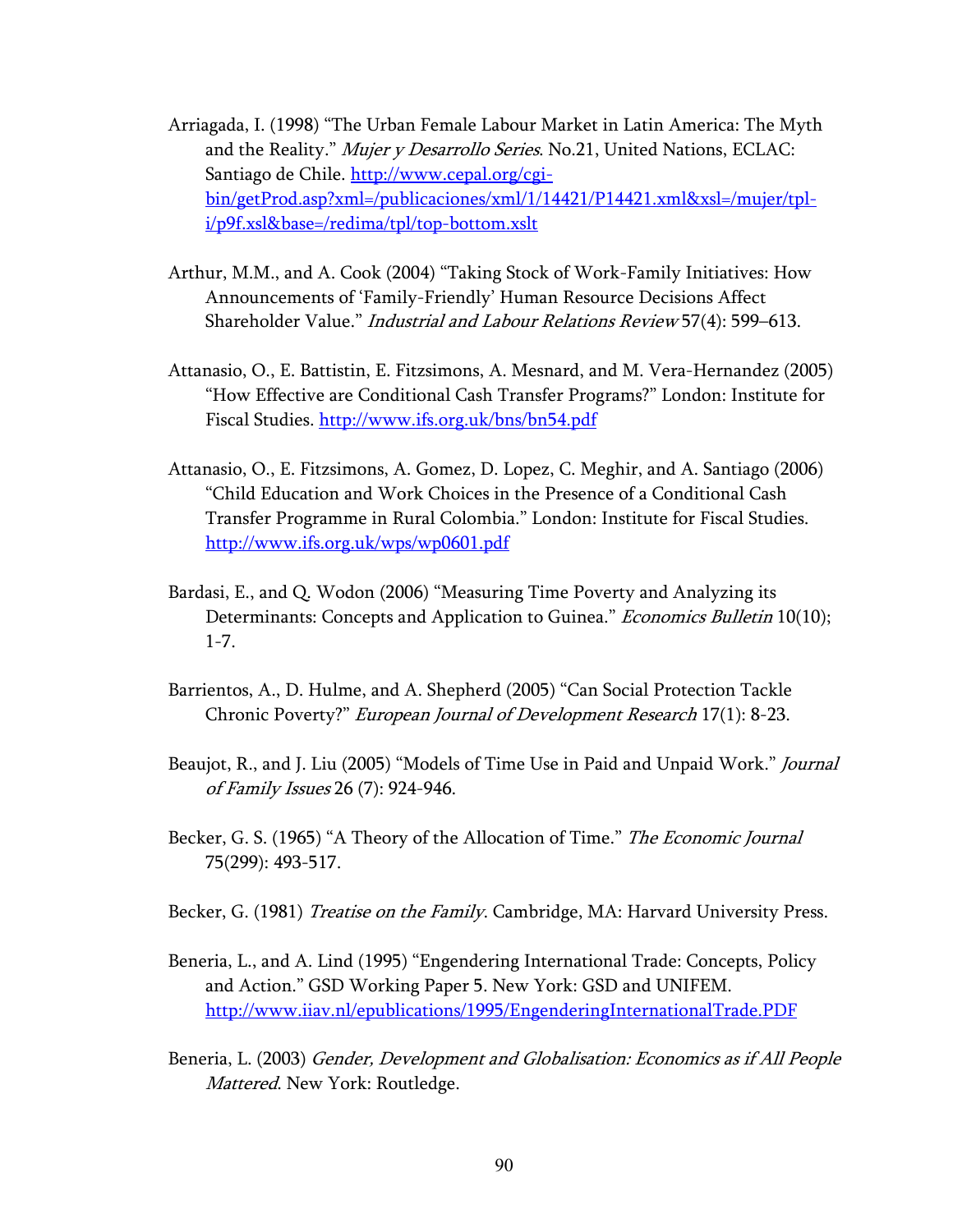- Beneria, L. (2007) "Paid/Unpaid Work and the Globalisation of Reproduction." The International Working Group on Gender, Macroeconomics, and International Economics (GEM-IWG) Working Paper Series 07-01, Utah: Department Of Economics, University Of Utah. http://www.econ.utah.edu/genmac/WP/07-1.pdf
- Berik, G., Y. Rodgers, and J. Zveglich Jr. (2004) "International trade and gender wage discrimination: Evidence from East Asia." Review of Development Economics 8(2): 237–254.
- Bhagwati, J. (2004) In Defense of Globalisation. Oxford: Oxford University Press.
- Blackden, C.M., and Q. Wodon (eds.) (2006) "Gender, Time-Use and Poverty in Sub-Saharan Africa." Working Paper 73. Washington, D.C.: The World Bank.
- Britto, T. (2005) "Recent trends in the development agenda in Latin America: An analysis of conditional cash transfers." Paper presented at the Social Protection for Chronic Poverty - Conference, 23-24 February 2005 School of Environment and Development, The University of Manchester. http://www.sed.manchester.ac.uk/research/events/conferences/documents/Social %20Protection%20Papers/Britto.pdf
- Budlender, D. (2002) Why Should We Care About Unpaid Care Work? Harare, Zimbabwe: UNIFEM.
- Burda, M., D. S. Hamermesh, and P. Weil (2007) "Total Work, Gender and Social Norms." Working Paper 13000. Cambridge, MA: NBER.
- Buvinic, M. (1996) "Promoting Employment among Urban Poor in Latin America and the Caribbean: A Gender Analysis." Discussion Paper 12. Geneva: International Labour Office (ILO).
- Çagatay, N., D. Elson, and C. Grown (eds.) (1995). "Introduction in the Special Issue on Gender, Adjustment and Macroeconomics." *World Development* 23(11): 1827-1836.
- Çagatay, N., and K. Ertürk (2004) "Gender and Globalisation: A Macroeconomic Perspective." Background paper prepared for the special report, A Fair Globalisation: Creating Opportunities for All. Working Paper 19, Policy Integration Department, World Commission on the Social Dimension of Globalisation. Geneva: International Labour Office (ILO).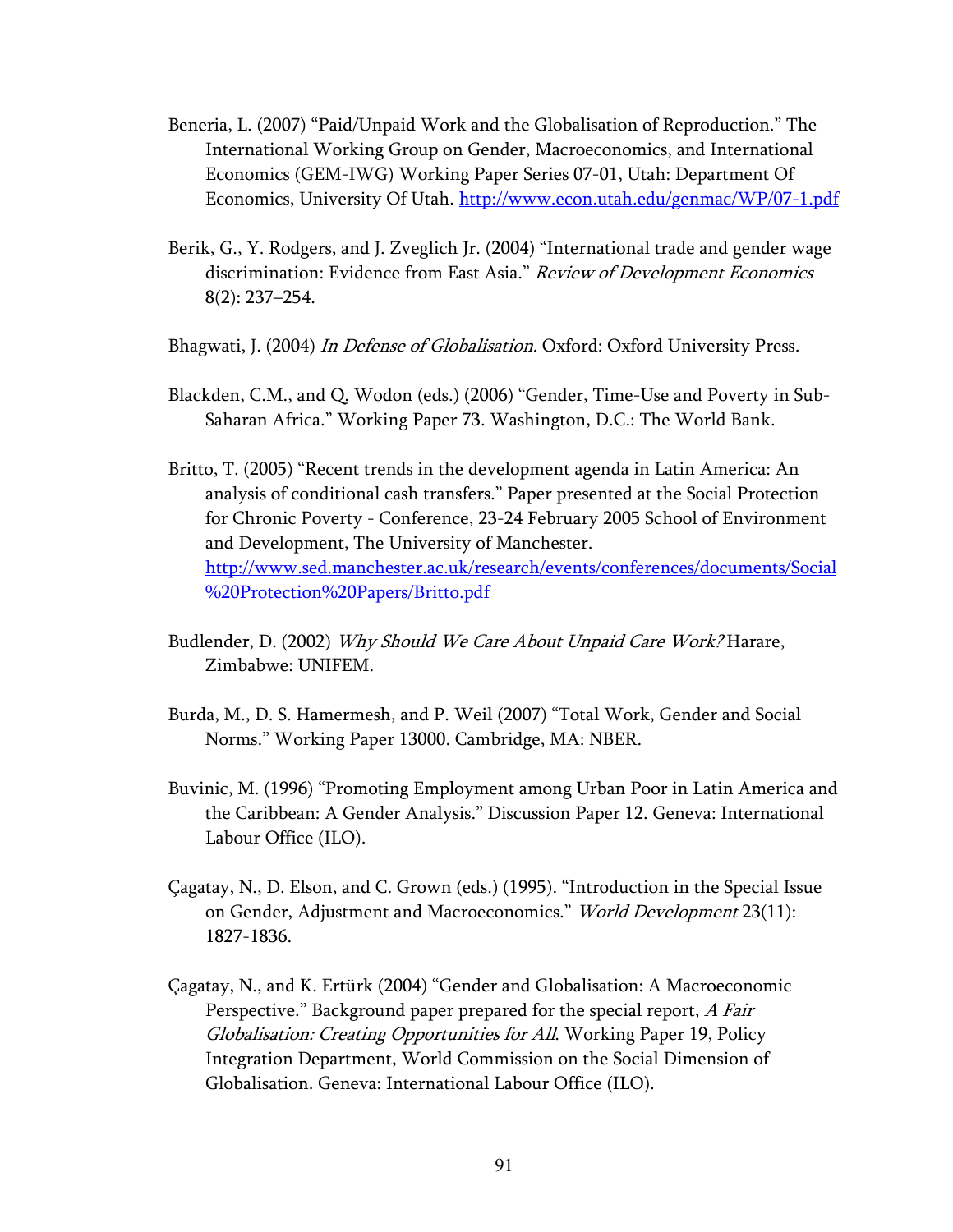- Chang, H. (2002) *Kicking Away the Ladder: The "Real" History of Free Trade*. Foreign Policy in Focus Special Report, London : Anthem.
- Charmes, J. (2000). "The Contribution of Informal Sector to GDP in Developing Countries: Assessment, Estimates, Methods, Orientations for the Future." Presented at the 4<sup>th</sup> Meeting of the Delhi Group on Informal Sector Statistics. Geneva, 28-30 August. http://www.wiego.org/papers/charmes7.pdf
- Charmes, J. (2005) " Issues in time-use measurement and valuation: Lessons from African experiences." Paper presentation at UNDP-Levy Institute Conference, Unpaid Work and Economy: Gender, Poverty, and the Millennium Development Goals. The Levy Institute of Bard College, 3–5 October. Forthcoming in Antonopoulos and Hirway (eds.) Unpaid Work and the Economy: Gender, Time Use, and Poverty.
- Charmes, J. (2006) "A Review of Empirical Evidence on Time Use in Africa from UN Sponsored Surveys." Working Paper 73. Washington, D.C.: The World Bank.
- Charmes, J., and I. Hirway (2006) "Estimating and Understanding Informal Employment through Time-Use Studies." Paper presented at the Expert Group Meeting on Informal Sector Statistics (Delhi Group). Centre for Development Alternatives, Ahmedabad, India, 11–12 May.
- Chen, M., J. Vanek, and M. Carr (2004). Mainstreaming Informal Employment and Gender in Poverty Reduction: A Handbook for Policy Makers and Other Stakeholders. London: Commonwealth Secretariat.
- Coady, D.P., and S.W. Parker (2002) "A Cost-Effectiveness Analysis of Demand- and Supply-Side Education Interventions." Discussion Paper 127. Washington, D.C.: International Food Policy Research Institute (IFPRI)http://www.ifpri.org/divs/fcnd/dp/papers/fcndp127.pdf
- Cornia, G.A., R. Jolly, and F. Stewart (1987) *Adjustment with a Human Face:* Protecting the Vulnerable and Promoting Growth, Vol. I. Oxford: Oxford University Press.
- Cornia, G. A. (2004) Inequality, Growth and Poverty in an Era of Liberalization and Globalisation. Oxford: Oxford University Press.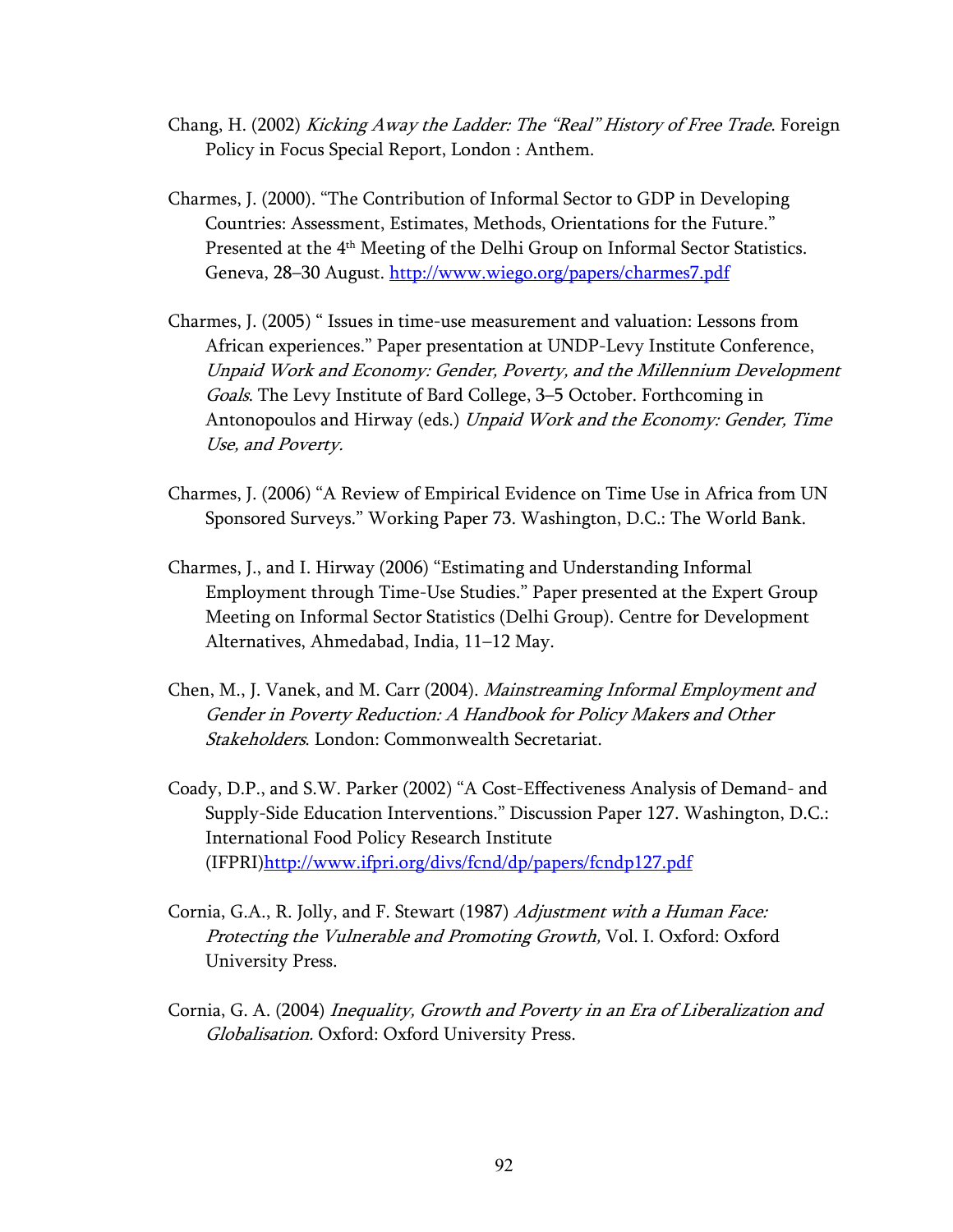- Craig, L. (2006) "Does Father Care Mean Fathers Share? A Comparison of How Mothers and Fathers in Intact Families Spend Time with Children." Gender and Society 20(2): 259-281.
- Crompton, R., M. Brockmann, and C. Lyonette (2005) "Attitudes, Women's Employment and the Domestic Division of Labour: A Cross-National Analysis in Two Waves." Work, Employment, and Society 19(2): 213-233.
- Dench, S., S. Bevan, P. Tamkin, and J. Cummings (2000) "Family-Friendly Employment: Its Importance to Small and Medium Enterprises." Labour Market Trends 108(3: 111-120.
- De Parle, J. (2007) "A Good Provider Is One Who Leaves." New York Times Magazine, April 22. http://query.nytimes.com/gst/fullpage.html?res=9D04E7D6113FF931A15757C0A 9619C8B63&n=Top/Reference/Times%20Topics/People/D/Deparle,%20Jason
- Douthitt, R. (1993) "The Inclusion of Time Availability in Canadian Poverty Measures." Time-Use Methodology: Toward Consensus. Rome: ISTAT.
- Duxbury, L., and C. Higgins (2003) "Work-Life Conflict in Canada in the New Millennium a Status Report." Canada: Healthy Communities Division, Health Canada. http://www.phac-aspc.gc.ca/publicat/work-travail/report2/index.html
- Economic Commission for Latin America and the Caribbean (ECLAC) (2000).The Equity Gap: a Second Assessment, Paper prepared for second regional conference in follow-up to the World Summit for Social Development. Santiago, Chile, 15- 17 May 2000ECLAC. http://www.eclac.cl/publicaciones/xml/7/4767/equitygapII.pdf
- ECLAC (2002) Social Panorama of Latin America, 2001–2002, LC/G.2183-P, Santiago, Chile: United Nations publication.
- ECLAC (2007) Women's Contribution to Equality in Latin America and the Caribbean. Paper prepared by Women and Development Unit of the Economic Commission for Latin America and the Caribbean (ECLAC) for the Regional Conference on Women in Latin America and the Caribbean on August 6-9, Ecuador.

http://www.eclac.cl/mujer/noticias/paginas/8/29288/WomensContribution.pdf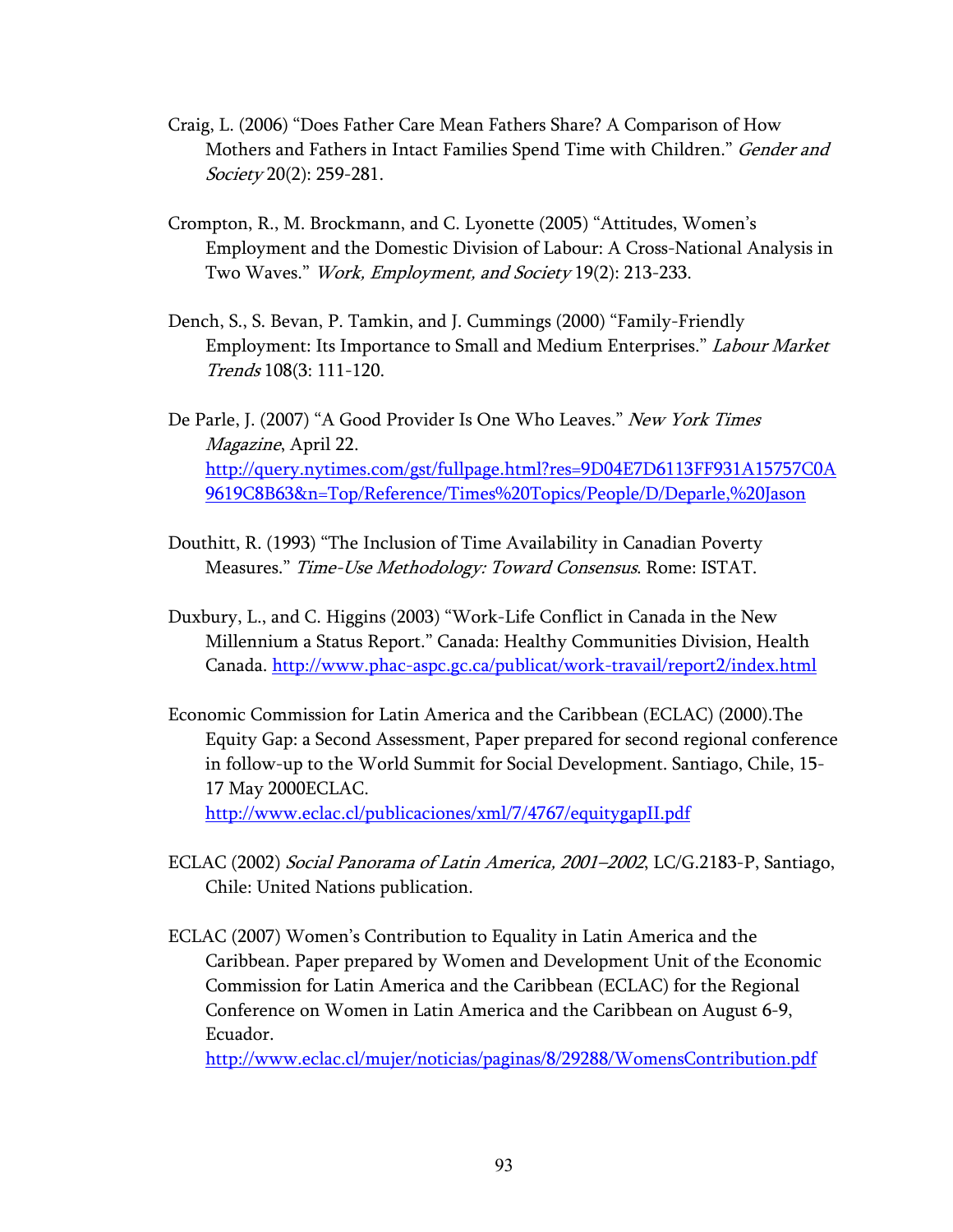- Ehrenreich, B., and A.R. Hochschild (eds.) (2002) Global Woman: Nannies, Maids and Sex Workers in the New Economy. London: Granata Books.
- Elson, D. (1996) "Appraising recent developments in the world market for nimble fingers." in A. Chhachhi and R. Pittin (eds.) Confronting State, Capital, and Patriarchy: Women Organizing in the Process of Industrialization. New York: St. Martin's Press.
- Elson, D. (2000) "Accountability for the Progress of Women: Women Demanding Action." in Elson, D. (ed.) Progress of the World's Women: UNIFEM Biennial Report. New York: United Nations Development Fund for Women (UNIFEM).
- Elson, D. (2005) "Unpaid Work, the Millennium Development Goals, and Capital Accumulation." Paper presentation at UNDP-Levy Institute Conference, Unpaid Work and Economy: Gender, Poverty, and the Millennium Development Goals. The Levy Institute of Bard College, 3–5 October.
- Elson, D., and R. Pearson (1989) "Nimble Fingers and Foreign Investments: Introduction." in D. Elson and R. Pearson (eds) Women's Employment and Multinationals in Europe. London: Macmillan Press.
- Engkvist, R. (1995) Poverty Alleviation and Rural Development through Public Works: The Case of the Employment Guarantee Scheme in Maharashtra. Lund: Nationalekonomiska Institutionen vid Lunds Universitet.
- England, P., and N. Folbre (1999)"The Cost of Caring." Annals of the American Academy of Political and Social Science 561(1): 39-51.
- Esping-Andersen, G. (1999) Social Foundations of Postindustrial Economies. New York: Oxford.
- Esquivel, V. (2006) "What Else Do We Have to Cope With? Gender, Paid and Unpaid Work during Argentina's Last Crisis." The International Working Group on Gender, Macroeconomics, and International Economics (GEM-IWG) Working Paper Series, No. 06-06, Utah: Department Of Economics, University Of Utah. http://www.econ.utah.edu/genmac/WP/06-6.pdf
- European Foundation for the Improvement of Living and Working Conditions (2002) "Quality of Women's Work and Employment Tools for Change." Foundation Paper 3, Dublin, Ireland: European Foundation for the Improvement of Living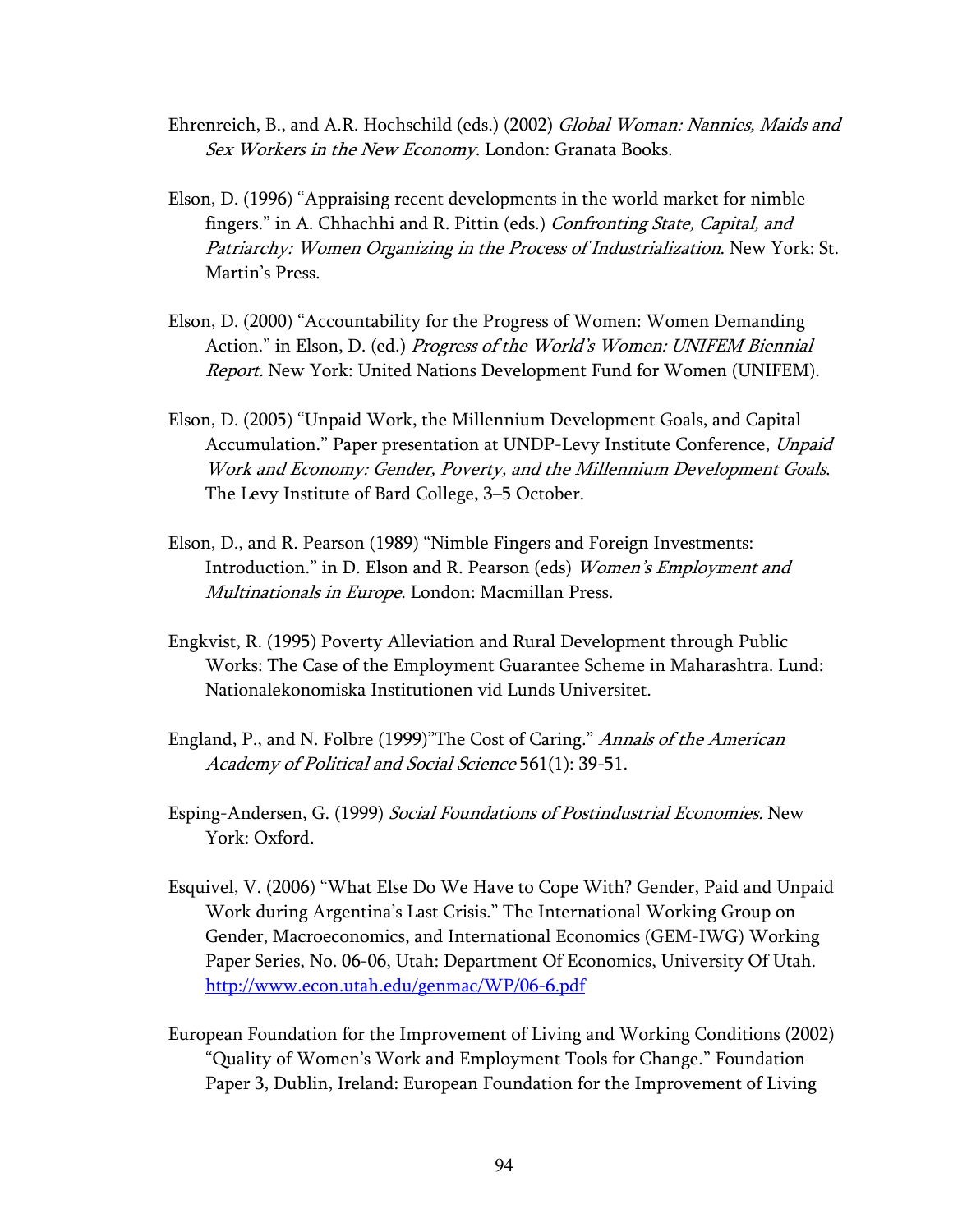and Working Conditions.

http://www.eurofound.europa.eu/pubdocs/2002/110/en/1/ef02110en.pdf

Ferber, M., and J. A. Nelson (eds.) (2000) Beyond Economic Man: Feminist Theory and Economics. Chicago: University of Chicago Press.

Fitzpatrick, T. (2004) "Social Policy and Time." Time and Society 13(2/3): 197-219.

- Fofana, I., J. Cockburn, and B. Decaluwé (2005) "Developing Country Superwomen: Impacts of Trade Liberalization on Female Market and Domestic Work." CIRPEE Working Paper 05-19. http://132.203.59.36/CIRPEE/cahierscirpee/2005/files/CIRPEE05-19.pdf
- Folbre, N. (1994) Who Pays for the Kids? Gender and the Structures of Constraint. New York: Routledge.
- Folbre, N. (2001) *The Invisible Heart: Economics and Family Values*. New York: The New Press.
- Fontana, M., and A. Wood (2000) "Modelling the Effects of the Trade on Women, At Work and At Home." World Development 28(7): 1173-90.
- Fontana, M. (2002) "Modeling the effects of trade on women: The case of Zambia." Working Paper 155. Brighton: Institute of Development Studies (IDS).
- Gershuny, J., and J.P. Robinson (1988). "Historical Changes in the Household Division of Labour." Demography 25 (4): 537–552.
- Giddens, A. (1998) The Third Way. The Renewal of Social Democracy. Cambridge: Polity Press.
- Goward, P. (2001) "Speech to the LHMU Child Care Conference." Discrimination Commissioner of the Human Rights and Equal Opportunity Commission, Australia. Brisbane Grammar School, Queensland, 21 October. www.hreoc.gov.au/
- Grimshaw, D., and J. Rubery (2007) "Undervaluing Women's Work." Working Paper 53. Manchester UK: Equal Opportunities Comission (EOC).
- Grown, C., D. Elson, and N. Cagatay (eds.) (2000) "Growth, Trade, Finance and Gender Equality—Special Issue." World Development 28(7): 1145-1156.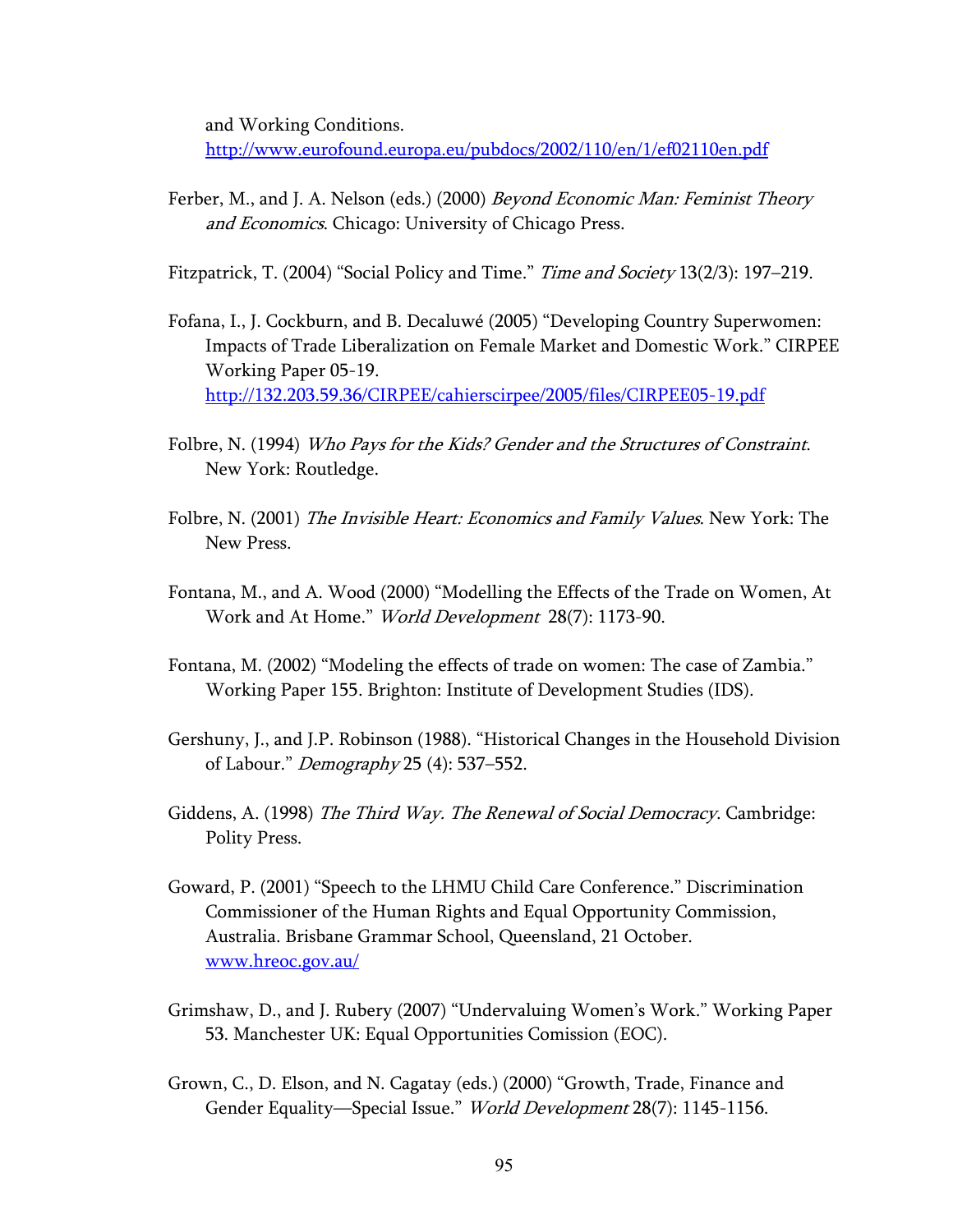- Harvey, A.S., and M.E. Taylor (2000) "Time Use." in M. Grosh and P. Glewwe (eds.) Designing Household Survey Questionnaires for Developing Countries: Lessons from Fifteen Years of the Living Standards Measurement Study. Washington, D.C.: The World Bank.
- Harvey, A.S. (1996) "Paid work around the clock: A cross-national/cross-temporal perspective." Paper prepared for the Canadian Employment Research Forum Conference, Changes in Working Time in Canada and the United States. Ottawa, Canada, 13–15 June.
- Harvey, A. S., and A. Mukhopadhyay (2007) "When Twenty-Four Hours is Not Enough: Time Poverty of Working Parents." Social Indicators Research 82(1): 57-77.
- Hein, C. (2005) Reconciling Work and Family Responsibilities: Practical Ideas from Global Experience. Geneva: ILO
- Hirway, I., and P. Terhal (1994) *Towards Employment Guarantee in India: Indian and* International Experiences in Rural Public Works Programmes. New Delhi: Sage Publications.
- Hirway, I. (2002) "Indian Experience of Time Use Survey." Proceedings of the National Seminar *Applications of Time Use Statistics*, organized by Central Statistical Organization and UNIFEM. New Delhi, 8–9 October.
- Hirway, I. (2003) "Integrating Unpaid Work in to National Policies." *Economic and* Social Commission for Asia and the Pacific . New York: United Nations Development Programme. http://www.unescap.org/stat/meet/wipuw/unpaid\_guide.asp
- Hirway, I. (2005) "Understanding Poverty: Insights Emerging From Time Use of the Poor." Paper presentation at UNDP-Levy Institute Conference, Unpaid Work and Economy: Gender, Poverty, and the Millennium Development Goals. The Levy Institute of Bard College, 3–5 October. Forthcoming in Antonopoulos and Hirway (eds.) Unpaid Work and the Economy: Gender, Time Use and Poverty.
- Hirway, I. (2006) "Enhancing Livelihood Security through the National Employment Guarantee Act: Toward Effective Implementation of the Act." Working Paper 437. Annandale-on-Hudson, NY: The Levy Economics Institute of Bard College.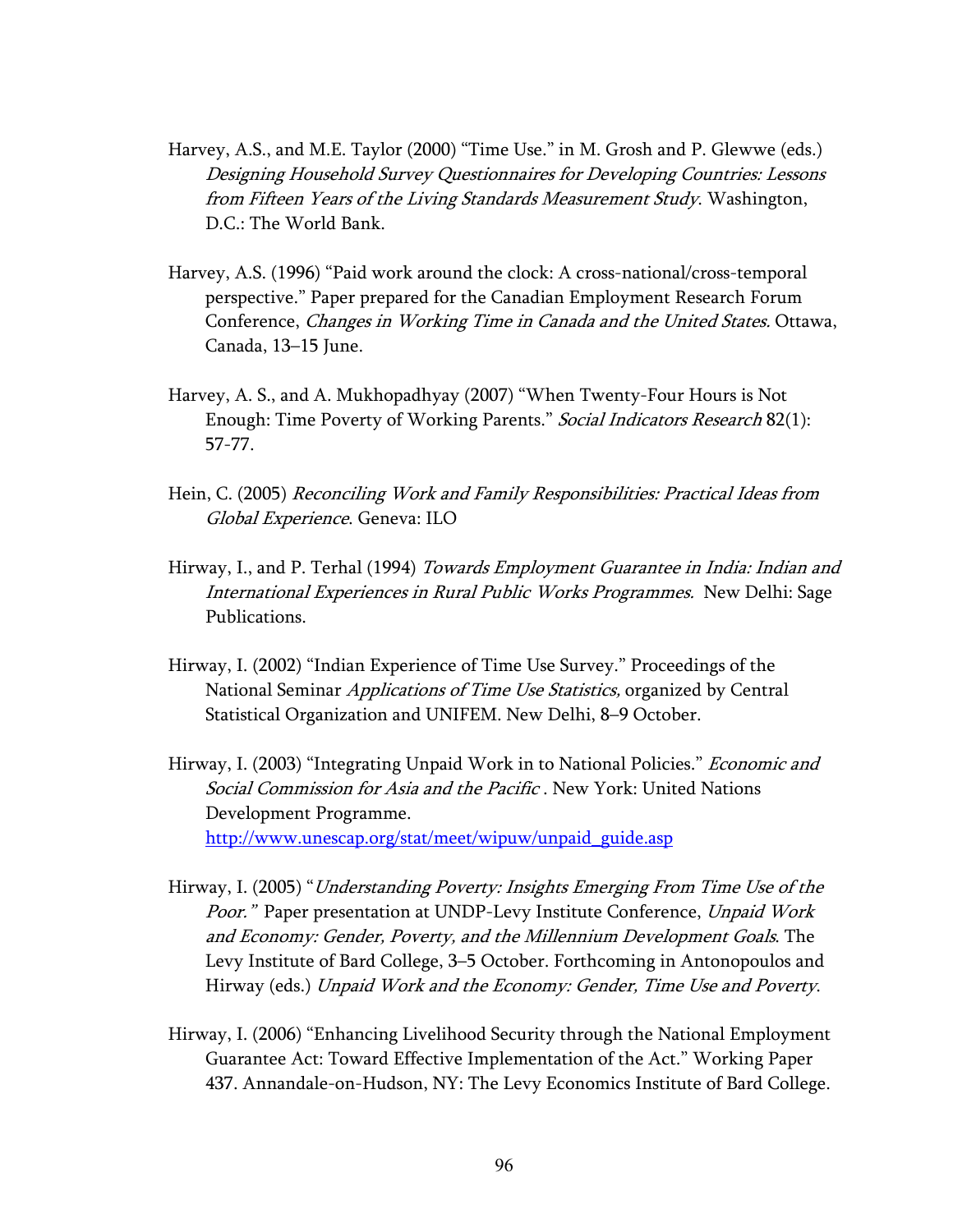Human Rights Watch (2007) World Report.

- ILO (1993) Workers with Family Responsibilities. Report of the Committee of Experts on the Application of Conventions and Recommendation, Report III (Part 4B), General Survey of the Reports on the Workers with Family Responsibilities Convention (No. 156) and Recommendation (No. 165), 1981. International Labour Conference, 80<sup>th</sup> Session, Geneva.
- ILO (2002)Women and Men in the Informal Economy: A Statistical Picture. ILO: Geneva.
- ILO (2003) Key Indicators of the Labour Market (KILM), Third edition. New York: Routledge.
- ILO (2004) Global Employment Trends. http://www.ilo.org/public/english/employment/strat/stratprod.htm
- ILO (2004) Global Employment Trends for Women. http://www.ilo.org/public/english/employment/strat/stratprod.htm
- ILO (2004) Key Indicators of the Labour Market (KILM). Geneva: ILO.
- ILO (2006) Key Indicators of the Labour Market (KILM). Geneva: ILO.
- ILO (2007) Global Employment Trends for Women. http://www.ilo.org/public/english/employment/strat/stratprod.htm

ILO Programme on HIV/AIDS and the World of Work (2004) HIV/AIDS and Work: Global Estimates, Impact and Response, Geneva: ILO.

- Jahan, S. (2005) "Measurement of Human Development: Evolution of the Human Development Index." Unpublished Manuscript. http://hdr.undp.org/docs/training/oxford/readings/Jahan\_HDI.pdf
- Kabeer, N. (2004) "Globalisation, Labour Standards, and Women's Rights: Dilemmas of Collective (In)action in an Interdependent World." Feminist Economics 10(1): 3–35.
- Kes, A., and H. Swaminathan (2006) "Gender, Time-Use and Poverty in Sub-Saharan Africa." Working Paper 73. Washington, D.C.: The World Bank.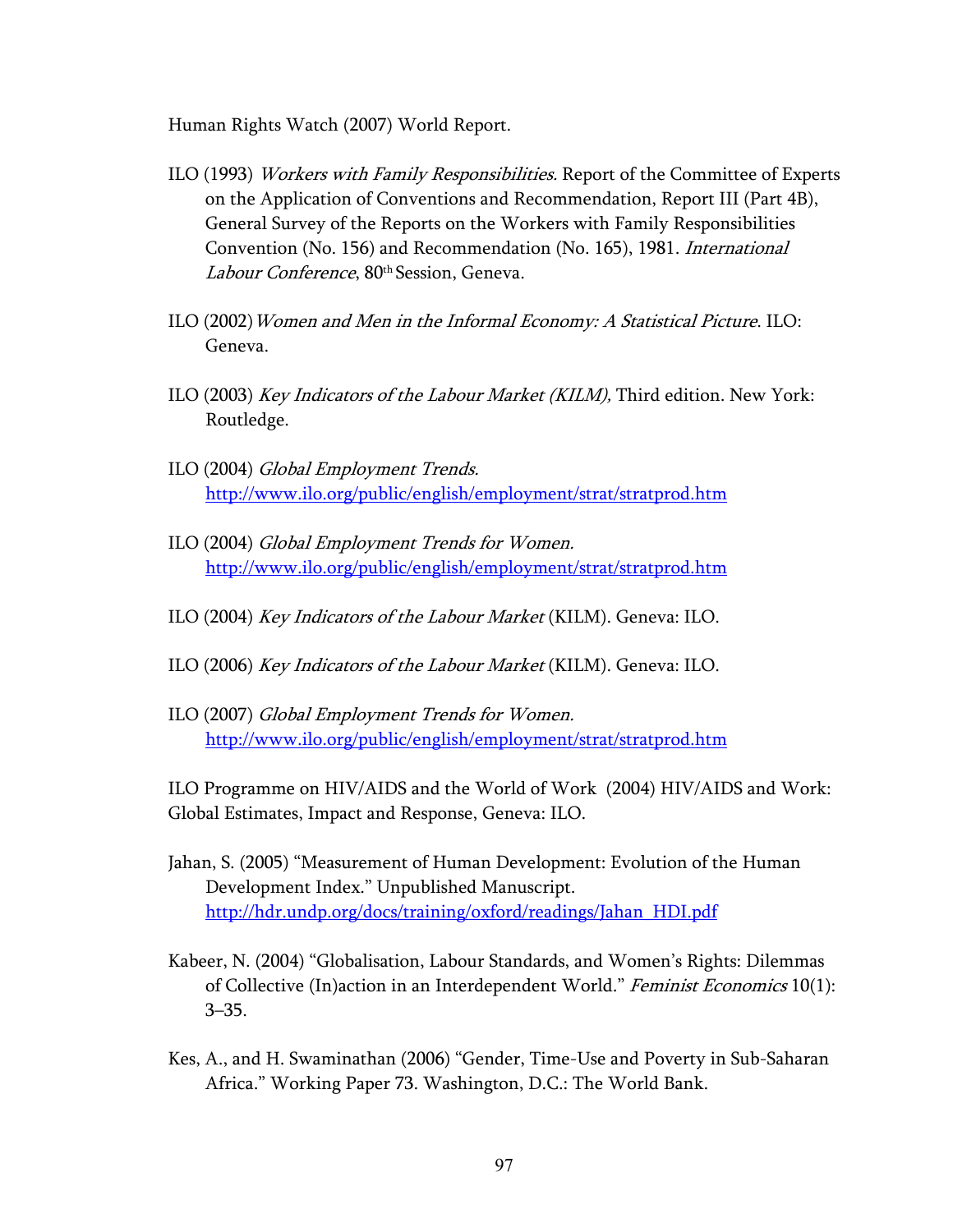- King-Dejardin, A. (1996) "Public Works Programmes, a Strategy for Poverty Alleviation: The Gender Dimension." Issues in Development Discussion Paper 10. Geneva: ILO.
- Klasen, S. (1999) "Does Gender Inequality Reduce Growth and Development?" Policy Research Report Working Paper 7. Washington, D.C.: The World Bank.
- Kodz, J., H. Harper, and S. Dench (2002). Work-life Balance beyond the Rhetoric. Institute for Employment Studies Report No. 384. Brighton: IES
- Krishnaraj M., D. Pandey, and A. Kanchey (2004) "Does EGS Require Restructuring for Poverty Alleviation and Gender Equality? Part I—Concept, Design and Delivery System." Economic and Political Weekly, April 17.
- Kucera, D., and W. Milberg (2000) "Gender Segregation and Gender Bias in Manufacturing Trade Expansion: Revisiting the 'Wood Asymmetry'." World Development 28(7): 1211-30.
- Kucera, D. (2002) "Effects of Labour Standards on Labour Costs and FDI Flows." in J. Bhagwati and H. Corbert (eds.) Labour Standards in an Integrating World Economy, Clarifying the Trade and Labour Issue. London: Cameron May.
- Lawson, D. (2007) "A Gendered Analysis of 'Time Poverty': The Importance of Infrastructure." IDPM Development Economics and Public Policy Working Paper No. 21. Part of the School of Environment and Development (SED), the University of Manchester.
- Linder, S.B. (1970). *The Harried Leisure Class*. New York: Columbia University Press.
- Lindert, K. (2006) "Brazil: Bolsa Familia Program—Scaling-up Cash Transfers for the Poor" in 'Principles in Action: Sourcebook on Emerging Good Practices', Managing for Development Results, March 2006, pp. 67-74. Washington, D.C.: World Bank
- Lohkamp-Himmighofen, M. (1999) "Changing Gender Legislation: From Equal Pay to Caring." in L. Hantrais (ed.) Changing Gender Relations and Policy, Cross-National Research Paper. Loughborough: European Research Centre.
- Lucas, R.E.B. (2004) "International Migration Regimes and Economic Development." Report from the seminar of the Executive Group on Development Issues on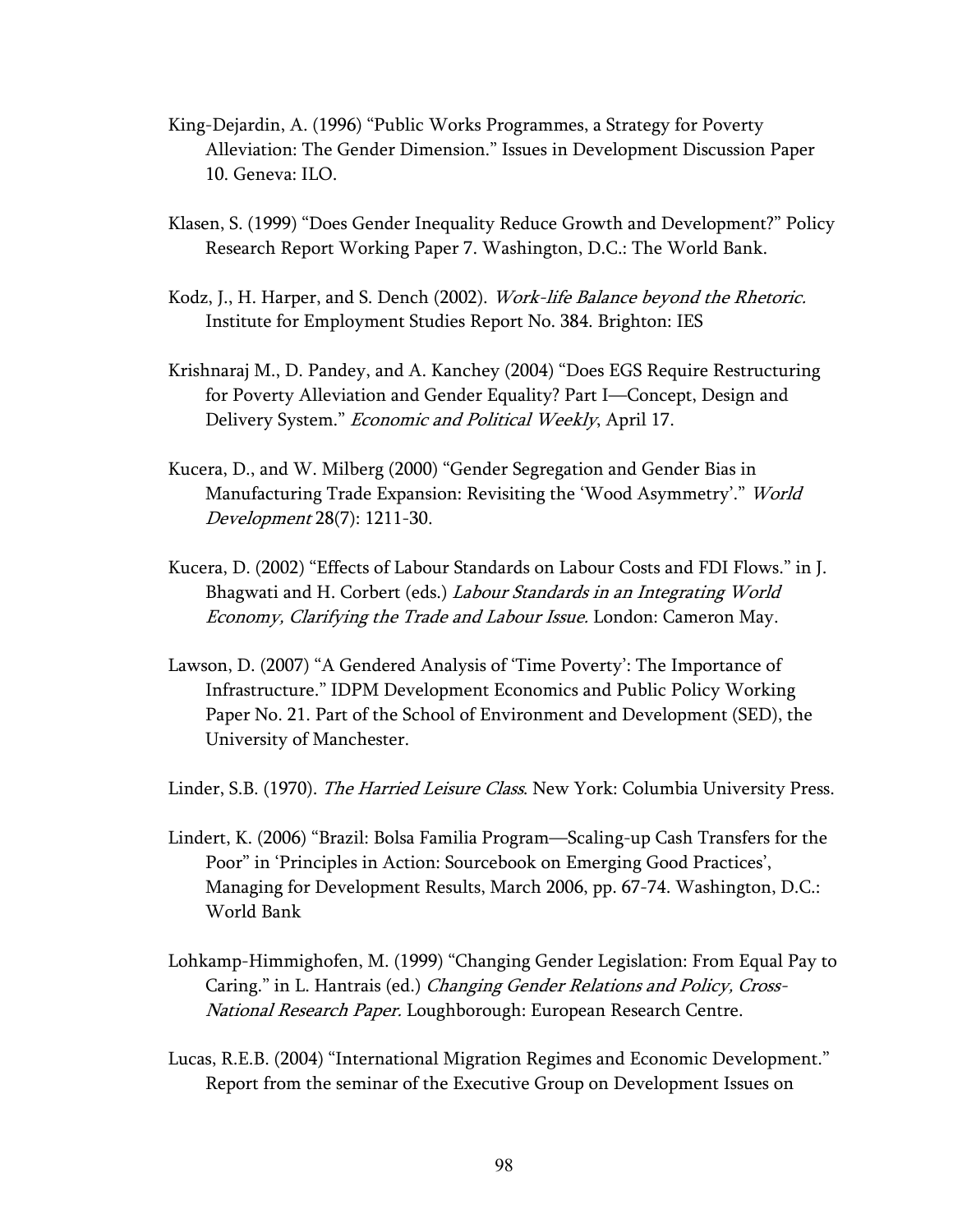International Migration Regimes and Economic Development. Stockholm, 13 May. www.egdi.gov.se/seminars6.htm.

- Luna, E.G. (2005) "Unpaid Work and the System of National Accounts." Paper presentation at UNDP-Levy Institute Conference, Unpaid Work and Economy: Gender, Poverty, and the Millennium Development Goals. The Levy Institute of Bard College, 3–5 October.
- Lustig, N., O. Arias, and J. Rigolini (2002) "Poverty Reduction and Economic Growth: A Two-Way Causality." Mimeograph. Washington, D.C.: Inter-American Development Bank.
- Manning, A. and Petrangolo, B. (2007) "The Part-Time Pay Penalty for Women in Britain" (November 2006). IZA Discussion Paper No. 2419. http://ssrn.com/abstract=947068
- Memis, E. (2007) Inter- and Intra-Class Distribution of Income in Turkish Manufacturing: 1970–2000. Unpublished PhD. Dissertation: University of Utah.
- Milanovic, B. (2003) "Can We Discern the Effect of Globalisation on Income Distribution? Evidence from Household Budget Surveys" (August 2002). World Bank Policy Research Working Paper No. 2876, Washington, D.C. :World Bank. http://ssrn.com/abstract=636240
- Minsky, H. (1986) Stabilizing an Unstable Economy. New Haven, CT: Yale University Press.
- Moghadam, V. (1998) Women, Work, and Economic Reform in the Middle East and North Africa. Boulder, CO: Lynne Rienner Publishers.
- Molyneux, M. (2006) "Mothers at the Service of the New Poverty Agenda: Progresa/Oportunidades, Mexico's Conditional Transfer Programme." Social Policy and Administration 40(4): 425–49.
- Morgan, K. (2005) "The 'Production' of Child Care: How Labour Markets Shape Social Policy and Vice Versa." Social Politics: International Studies in Gender, State, and Society 12(2): 243-263.
- Nussbaum, M. C., and A. Sen (eds.) (1993). The Quality of Life. Oxford: Clarendon Press.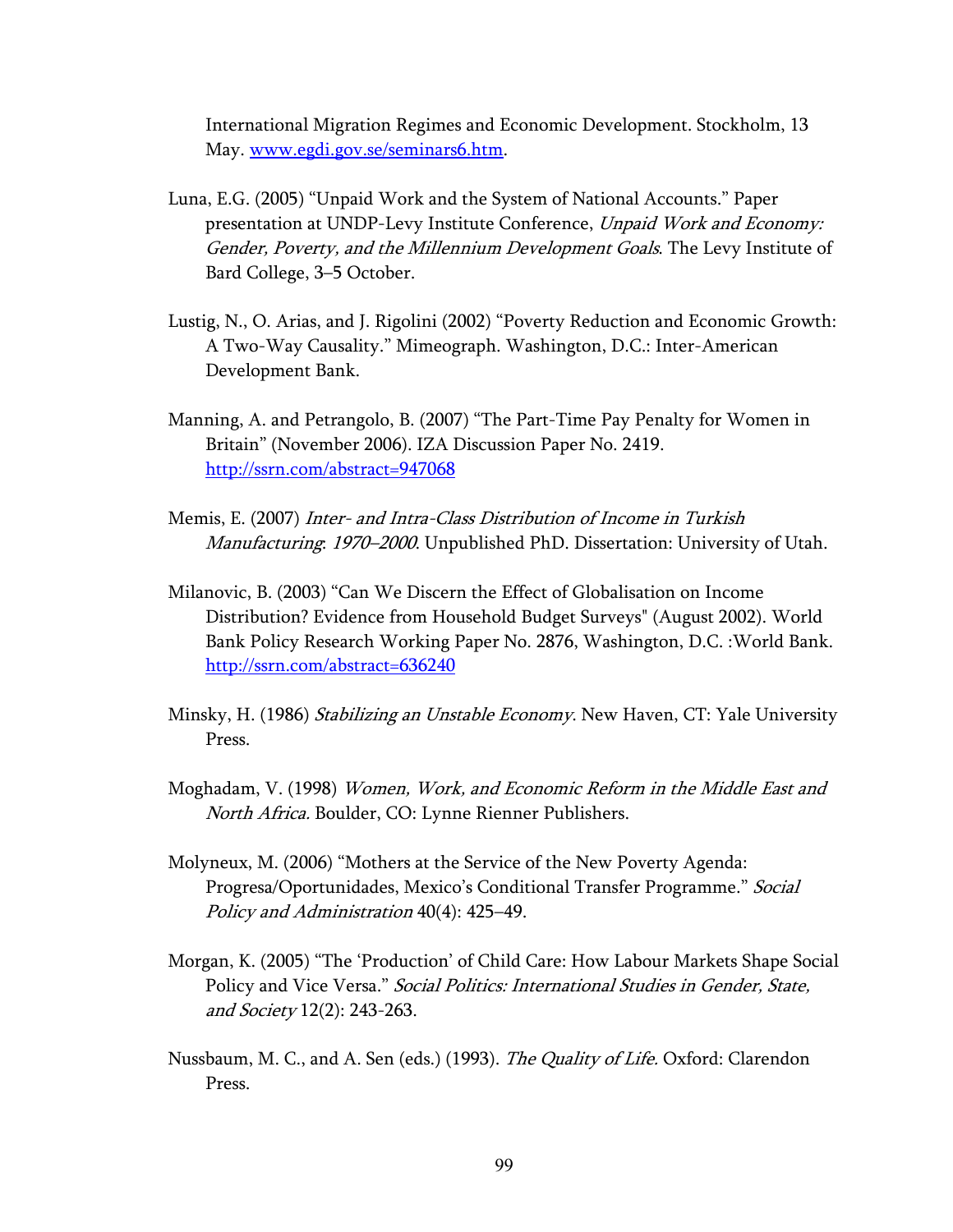- OECD (2002) Measuring the Non-Observed Economy a Handbook. Paris: OECD.
- OECD (2003) Babies and Bosses: Reconciling Work and Family Life., Vol. 2. Paris: OECD.
- OECD (2004) *Babies and Bosses: Reconciling Work and Family Life*: Vol. 3. Paris: OECD.
- Oostendorp, R. (2004) "Globalisation and the Gender Wage Gap." Policy Research Working Paper Series 3256. Washington, D.C.: The World Bank.
- Peters, D. (1998) "Breadwinners, Homemakers, Beasts of Burden." Habitat Debate, 4(2) (reprinted in 2001) Institute For City And Regional Planning (ISR), Berlin, Germany, pp.93-97. http://www.p2pays.org/ref/40/39760.pdf
- Picchio, A. (ed.) (2003) Unpaid Work and the Economy. A Gender Analysis of the Standards of Living. London: Routledge.
- Pigou, A. (1920) *The Economics of Welfare*. London: Macmillan
- Ramirez-Machado, J.M. (2003) "Domestic Work, Conditions of Work and Employment: A Legal Perspective." Conditions of Work and Employment Series No. 7. Geneva: ILO.
- Ravallion, M., and Q. Wodon (1999) "Does Child Labour Displace Schooling? Evidence on Behavioral Responses to an Enrollment Subsidy." Policy Research Working Papers 2116. Washington, D.C.: The World Bank.
- Rawlings, L. (2005) "A New Approach to Social Assistance: Latin America's Experience with Conditional Cash Transfer Programs". International Social Security Review 58(2–3): 133–161.
- Razavi, S. (2005) "The Relevance of Unpaid Work for Social Policy." Paper presentation at UNDP-Levy Institute Conference, Unpaid Work and Economy: Gender, Poverty, and the Millennium Development Goals. The Levy Institute of Bard College, 3–5 October.
- Razavi, S. (2007) "The Return to Social Policy and the Persistent Neglect of Unpaid Care." Forthcoming.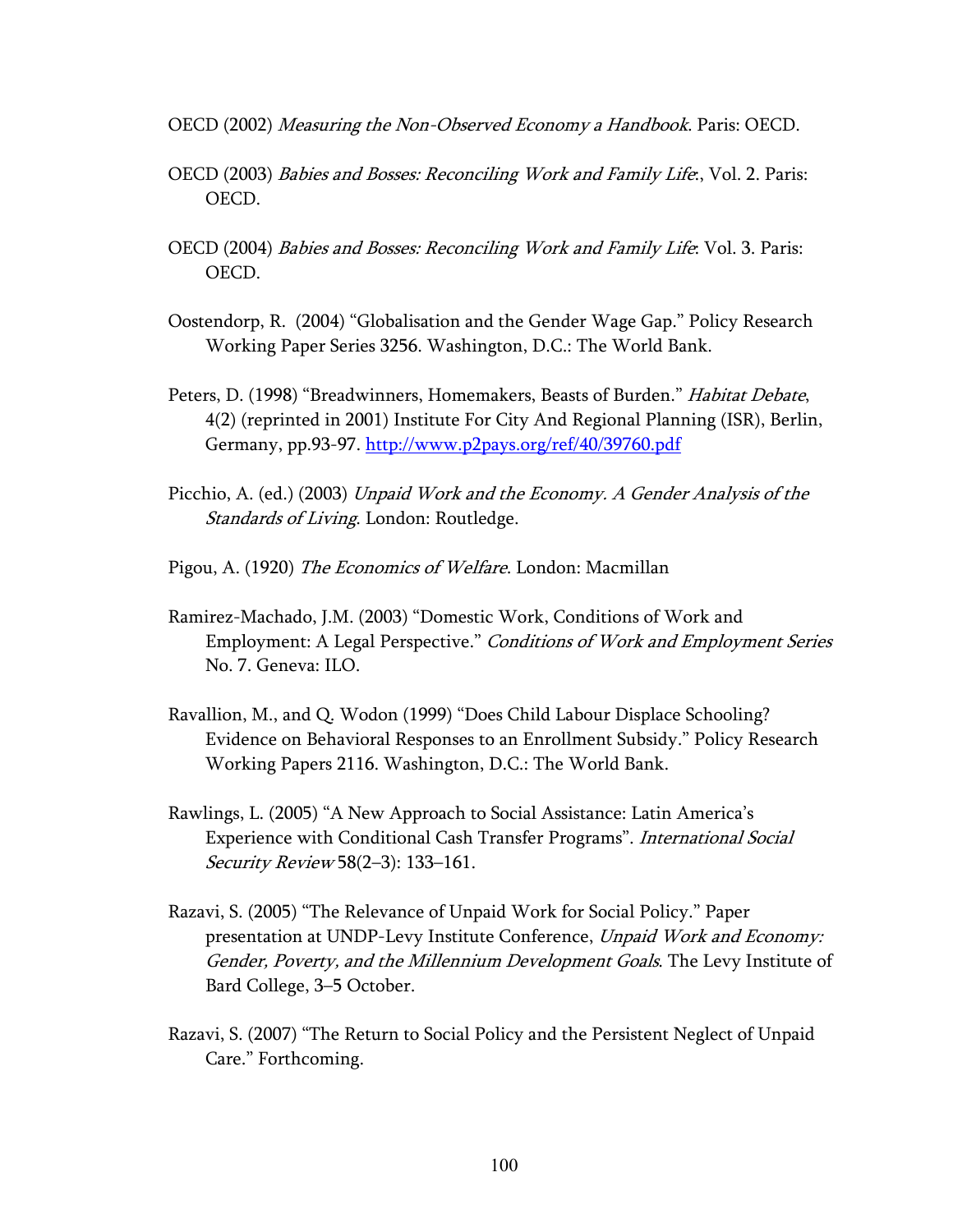- Razavi, S., and S. Hassim (eds.) (2006) *Gender and Social Policy in a Global Context:* Uncovering the Gendered Structure of "the Social." Basingstoke: UNRISD/Palgrave.
- Rodrik, D. (1997) Has Globalisation Gone Too Far? Washington, D.C.: Institute for International Economics.
- Roy, G. (2006) "Grants Versus Tax Sharing: the Extent of Central Government Control." Conference Paper ESRA (06:74). Vienna: European Regional Science Association.
- Rubery, J., J. Humphries, C. Fagan, D. Grimshaw, and M. Smith (2003) "Equal opportunities as a productive factor." in B. Burchell, et al. (eds.) Systems of Production: Markets, Organizations and Performance. London: Routledge.
- Sagrario, F.M., and M. Miles (2003) "Time use, work and overlapping activities: Evidence from Australia." Cambridge Journal of Economics 27: 881–904.
- Sacks J., J. W. McArthur, G. Schmidt-Traub, M. Kruk, C. Bahadur, M. Faye, and G. McCord (2004) "Ending Africa's Poverty Trap." Brookings Papers on Economic Activity 2(1): 117–240.
- Sassen, S. (2003) "Strategic Instantiations of Gendering in the Global Economy." in Pierette Hondagneu-Sotelo (ed.) Gender and Immigration: Contemporary Trends. Berkeley: University of California Press.
- Sayeed, A., and R. Balakrishnan (2004) "Why Do Firms Disintegrate? Towards an Understanding of the Firm Level Decision to Sub-Contract and Its Impact on Labour." in W. Milberg (ed.), *Labour and the Globalisation of Production: Causes* and Consequences of Industrial Upgrading. New York: Palgrave MacMillan.
- Seguino, S. (2000) "Gender Inequality and Economic Growth: A Cross-Country Analysis." World Development 28(7): 1211-1230.
- Siddiqui, R. (2005) "Modeling Gender Dimensions of the Impact of Economic Reforms on Time Allocation Among Market, Household, and Leisure Activities in Pakistan." The Pakistan Development Review 4(Part II): 615–639.
- Skinner, C. (2005) "Coordination Points: A Hidden Factor in Reconciling Work and Family Life." *Journal of Social Policy* 34(1): 99–119.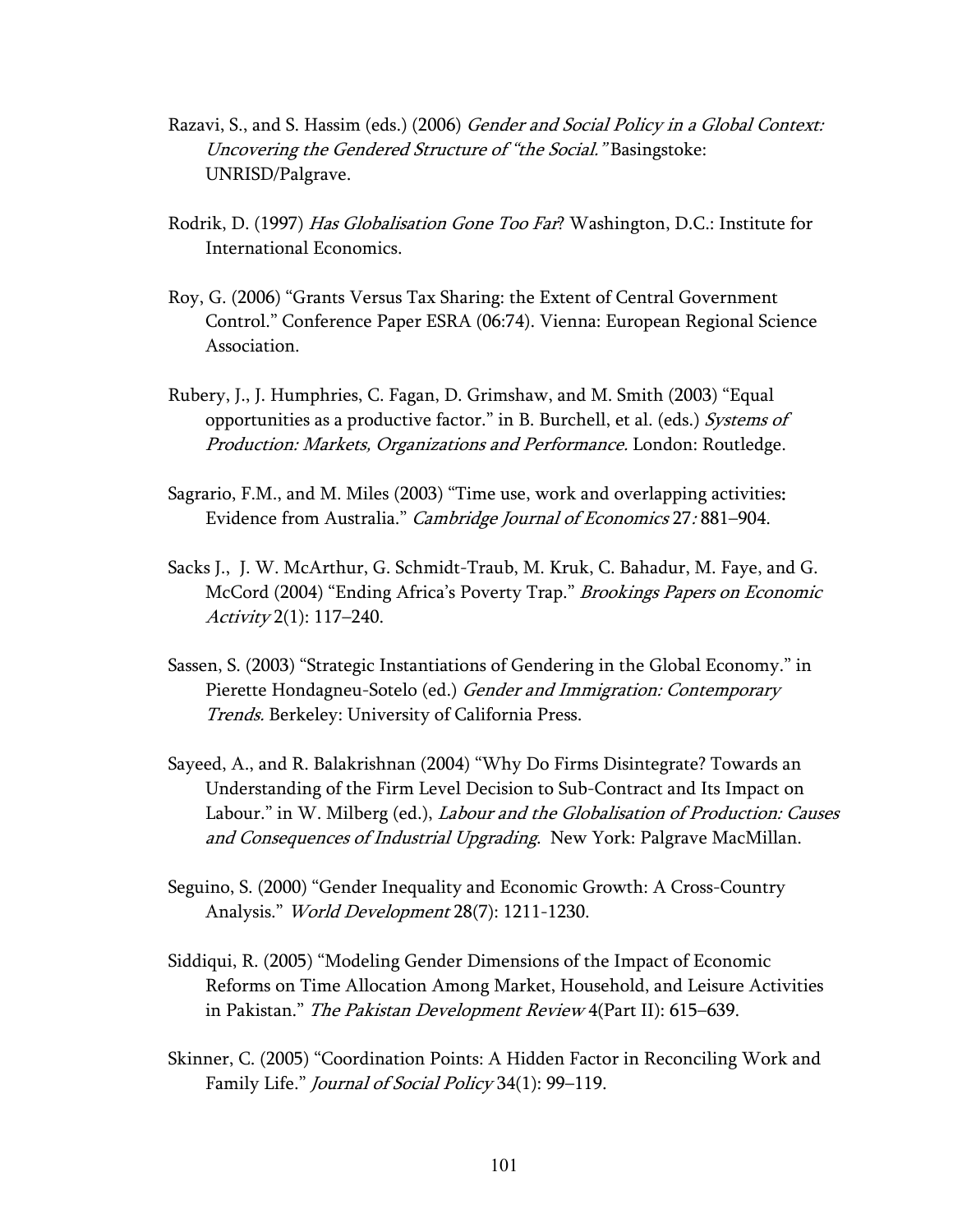- Skoufias, E., and S. Parker (2001) "Conditional Cash Transfers and the Impact on Child Work and Schooling: Evidence from the PROGRESA Program in Mexico." Economia: Journal of Latin America and the Caribbean Economic Association  $2(1): 45-96.$
- Standing, G. (1989) "Global Feminization through Flexible Labour." World Development 17(7): 1077–1095.
- Standing, G. (1999a) "Global Feminization through Flexible Labour: A Theme Revisited." World Development 27(3): 583–602.
- Standing, G. (1999b) Global Labour Flexibility: Seeking Distributive Justice. London: Macmillan Press.
- Stiglitz, J. (2002) Globalisation and Its Discontents. New York: Norton.
- Sullivan, O. (2000) "The Division of Domestic Labour: 20 Years of Change?" Sociology 34(3): 437–456.
- Sullivan, O., and J. Gershuny (2001) "Cross-National Changes in Time Use: Some Sociological (Hi)stories Re-examined." British Journal of Sociology 52(2): 331– 348.
- Sung, S. (2003) "Women Reconciling Paid and Unpaid Work in a Confucian Welfare State: The Case of South Korea." Social Policy and Administration 37(4): 342– 360.
- Sweden Ministry of Industry, Employment, and Communications (1999) *Gender* Mainstreaming in Sweden: A Gender Equality Perspective in All Policy Areas. Stockholm: Division for Gender Equality at the Ministry of Industry, Employment and Communications.
- Tcherneva, P. (2005) "The Art of Job Creation: Promises and Problems of the Argentinean Experience." Special Report. Kansas City, MO: Center for Full Employment and Price Stability.
- Tcherneva, P., and L. R. Wray (2005) "Common Goals—Different Solutions: Can Basic Income and Job Guarantees Deliver Their Own Promises?" Rutgers Journal of Law and Urban Policy 2(1): 125–166.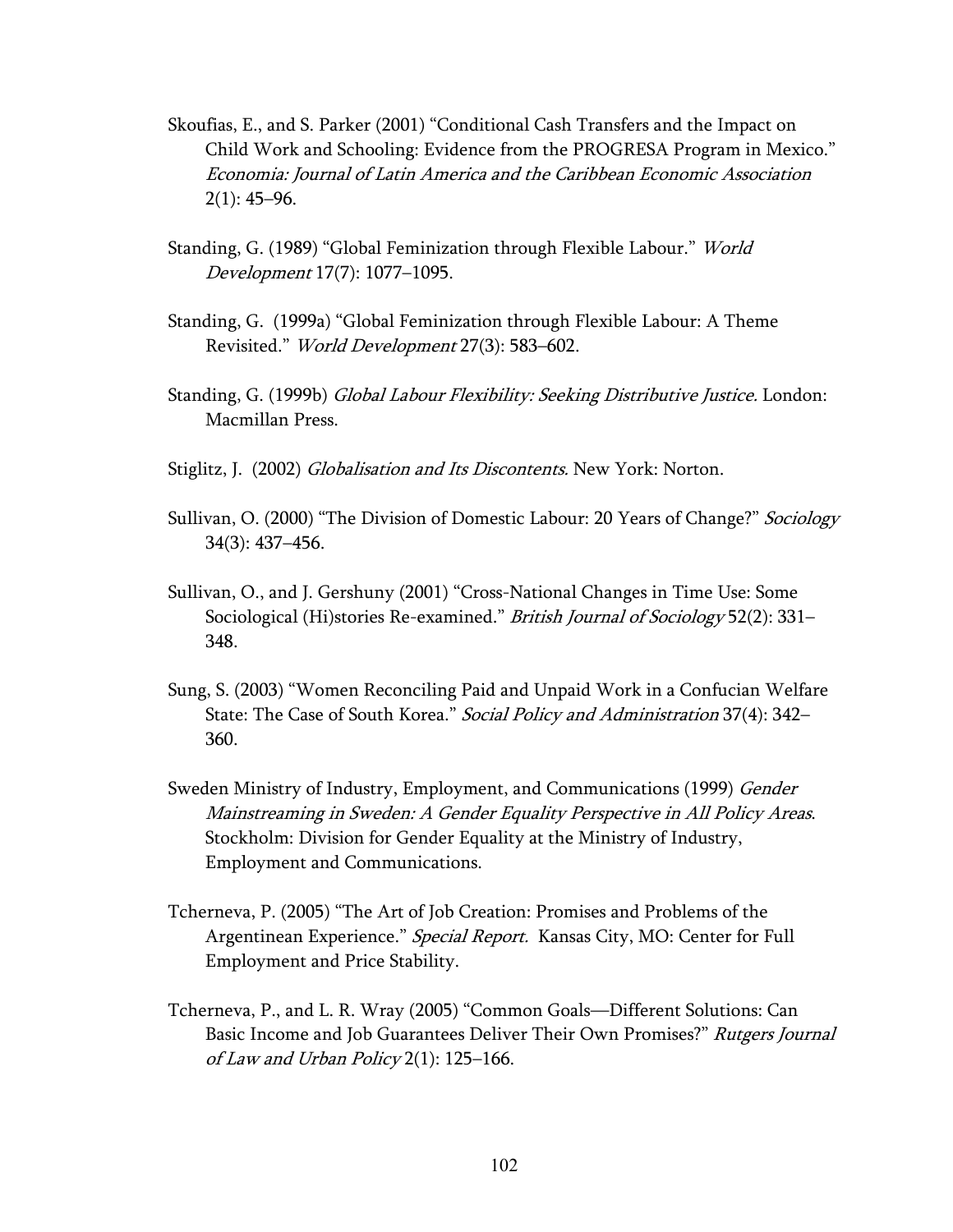- Thorin, M. (2001) "The Gender Dimension of Globalisation: A Review of the Literature with a Focus on Latin America and the Caribbean." Comercio Internacional Series Paper 17. Santiago, Chile: Division of International Trade and Integration, ECLAC.
- Turner, J., and Grieco, M. (2000) "Gender and Time Poverty: The Neglected Social Policy Implications of Gendered Time, Transport and Travel." Time and Society 9(1): 129–36.
- UN Statistics Division, Statistics and Indicators on Women and Men. http://unstats.un.org/unsd/demographic/products/indwm/statistics.htm
- UNDP (2003) Making Global Trade Work for People. New York: UNDP.

UNDP (2005) Human Development Reports. New York: UNDP.

UNDP (2006) Human Development Report. New York: UNDP.

UNECE Statistical Division Database http://w3.unece.org/pxweb/Dialog/

- UN-ESCAP (2003) "Integrating Unpaid Work into National Policies." Section 4 in Policy Implications of Unpaid Work. New York: United Nations. http://www.unescap.org/publications/detail.asp?id=802 http://www.unescap.org/stat/meet/wipuw/unpaid\_guide.asp.
- UNFPD World Migrant Stock: The 2005 Revision Population Database. http://esa.un.org/migration/.
- Unni, J., and N. Bali (2002) "Subcontracted Women Workers in the Garment Industry in India." in R. Balakrishnan (ed.) The Hidden Assembly Line: Gender Dynamics of Subcontracted Work in a Global Economy. Bloomfield, CT, U.S.A.: Kumarian Press.
- Uriel, E., J. Ferri, and M. L. Moltó (2005) "Estimation of an Extended SAM with Household Production for Spain, 1995." Economic Systems Research 17(3): 255-278.
- Valenzuela, M.E. (2003) "The Incorporation of Gender in Employment and Anti-Poverty Policies: Challenges for the Future." Gender, Poverty and Employment Discussion Paper. Geneva: ILO.